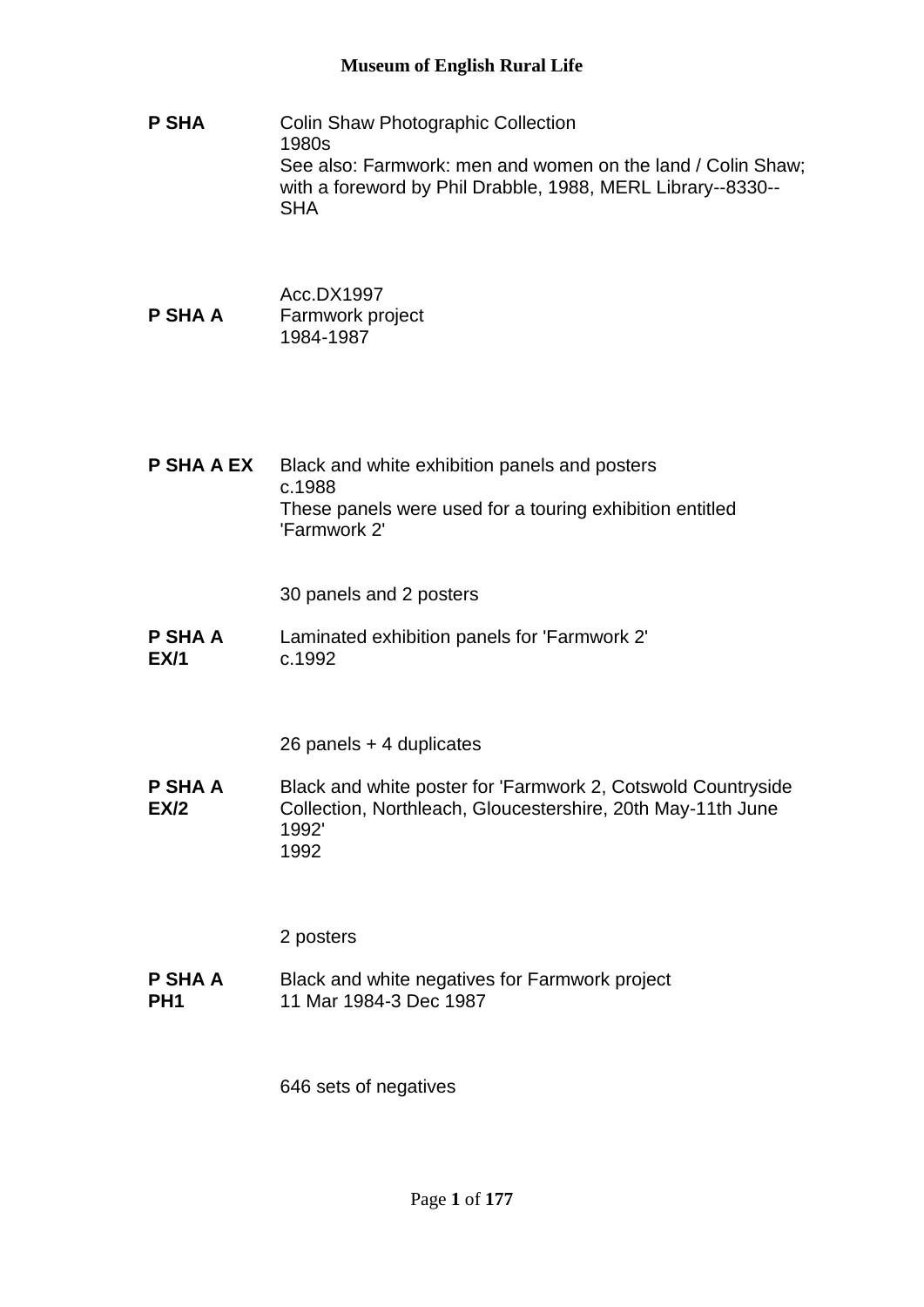**P SHA A PH1/1** Black and white negatives of tractor and cultivator working a field, Standard Hill, Surrey 11 Mar 1984

### 16 negatives

**P SHA A PH1/2** Black and white negatives of tractor and cultivator working a field, Standard Hill, Surrey and fields of cereal crops, Lighthorne Rough, Warwickshire 11 Mar 1984 and Jun 1984

13 negatives

**P SHA A PH1/3** Black and white negatives of fields of cereal crops, Lighthorne Rough, Warwickshire Jun 1984

34 negatives

**P SHA A PH1/4** Black and white negatives of a thatcher working on a house, Stoneleigh, Warwickshire Jul 1984

28 negatives

**P SHA A PH1/5** Black and white negatives of Sharma Farm, Harbury, **Warwickshire** 19 Jul 1984 A disused tractor amongst overgrown weeds; bags of silage; cattle grazing.

32 negatives

**P SHA A PH1/6** Black and white negatives of combine harvesting at Sharma Farm, Harbury, Warwickshire 19 Jul 1984 New Holland Clayson harvesting; checking the truck full of grain.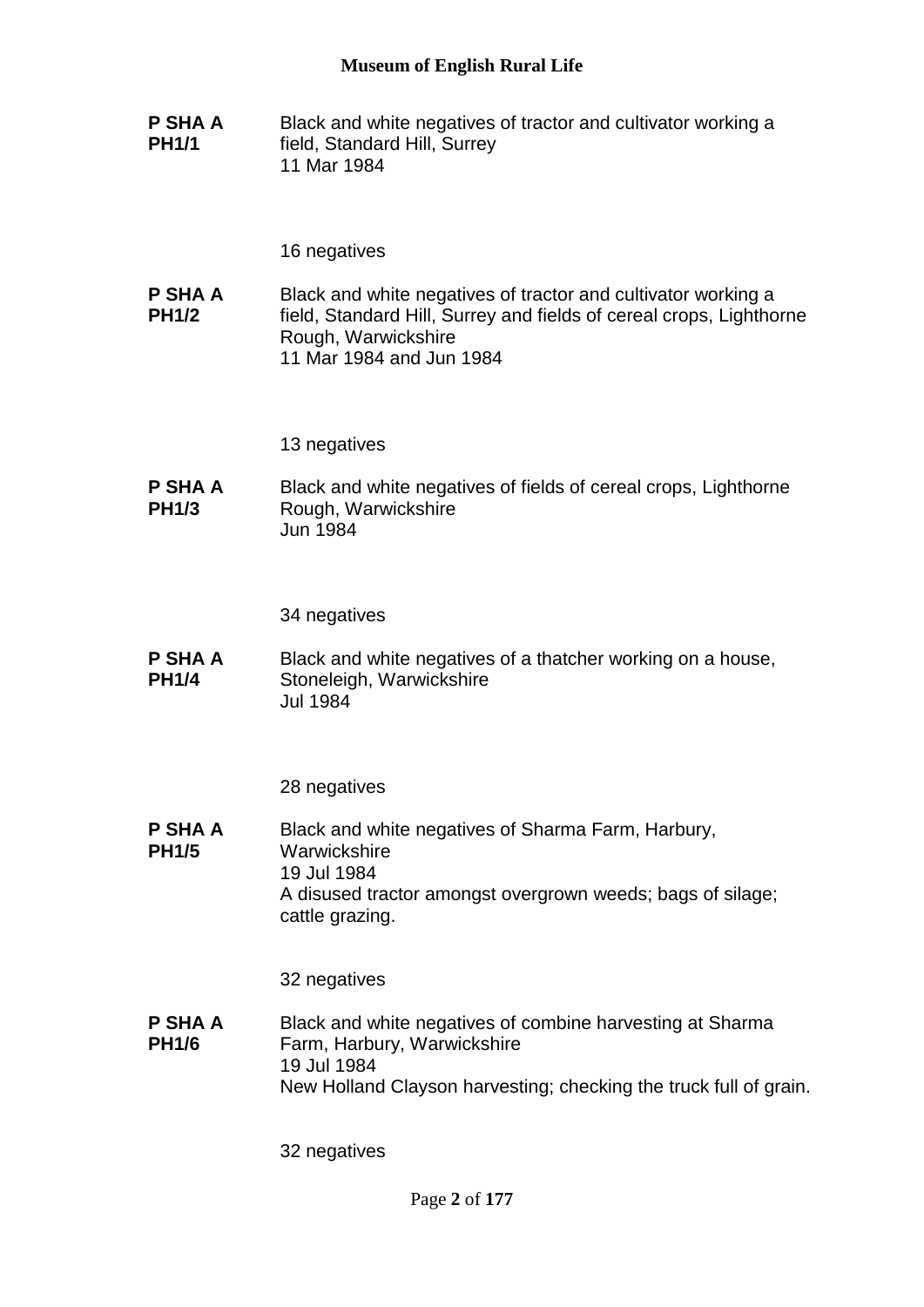**P SHA A PH1/7** Black and white negatives of combine harvesting at Sharma Farm, Harbury, Warwickshire 19 Jul 1984 New Holland Clayson harvesting.

32 negatives

**P SHA A PH1/8** Black and white negatives of Sharma Farm, Harbury, **Warwickshire** 19 Jul 1984 New Holland Clayson combine harvesting; old farm machinery; hay baleing; cattle grazing.

32 negatives

**P SHA A PH1/9** Black and white negatives of Sharma Farm, Harbury, **Warwickshire** 19 Jul 1984 New Holland Clayson combine harvesting.

34 negatives

**P SHA A PH1/10** Black and white negatives of fields at Lighthorne Rough, Warwickshire Sep 1984

8 negatives

**P SHA A PH1/11** Black and white negatives of farm work, Claydon, Oxfordshire 30 Sep 1984 Massey Ferguson tractor and plough; Ford tractor cultivating a field with a farm worker's house in the middle of the field; tractor driver.

13 negatives

**P SHA A PH1/12** Black and white negatives of potato pickers, Warwickshire 10 Oct 1984 Potato lifter harvesting potatoes and farm workers picking potatoes behind.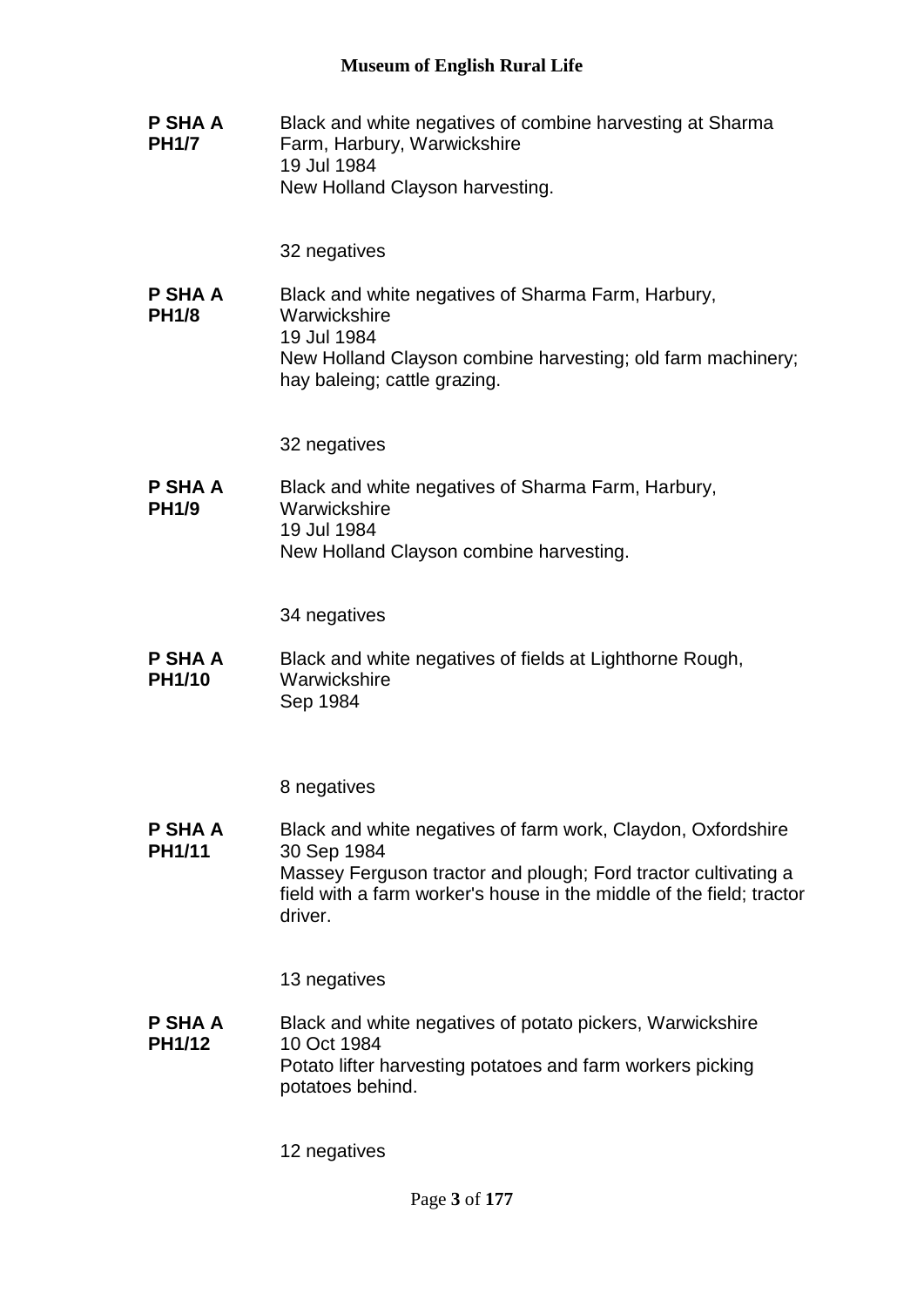**P SHA A PH1/13** Black and white negatives of potato pickers, Warwickshire 10 Oct 1984 Potato lifter harvesting potatoes and farm workers picking potatoes behind.

15 negatives

**P SHA A PH1/14** Black and white negatives of potato pickers, Warwickshire 10 Oct 1984 Potato lifter harvesting potatoes; farm workers emptying baskets of potatoes into a crate; portraits of potato pickers.

14 negatives

**P SHA A PH1/15** Black and white negatives of potato pickers, Warwickshire 10 Oct 1984 Driver of the potato lifter as it harvests potatoes; portrait of a potato picker. Also two photographs of NatWest Agricultural Services billboard, Banbury.

5 negatives

**P SHA A PH1/16** Black and white negatives of dairy cattle at Obelisk Farm, **Warwickshire** 23 Oct 1984 Cattle grazing and at the food trough.

15 negatives

**P SHA A PH1/17** Black and white negatives of dairy cattle at Obelisk Farm, **Warwickshire** 23 Oct 1984 Cattle feeding and cleaned by farm workers in cattle sheds.

15 negatives

**P SHA A PH1/18** Black and white negatives of dairy cattle at Obelisk Farm, **Warwickshire** 23 Oct 1984 Cattle in the milking parlour; farm workers preparing cattle for milking.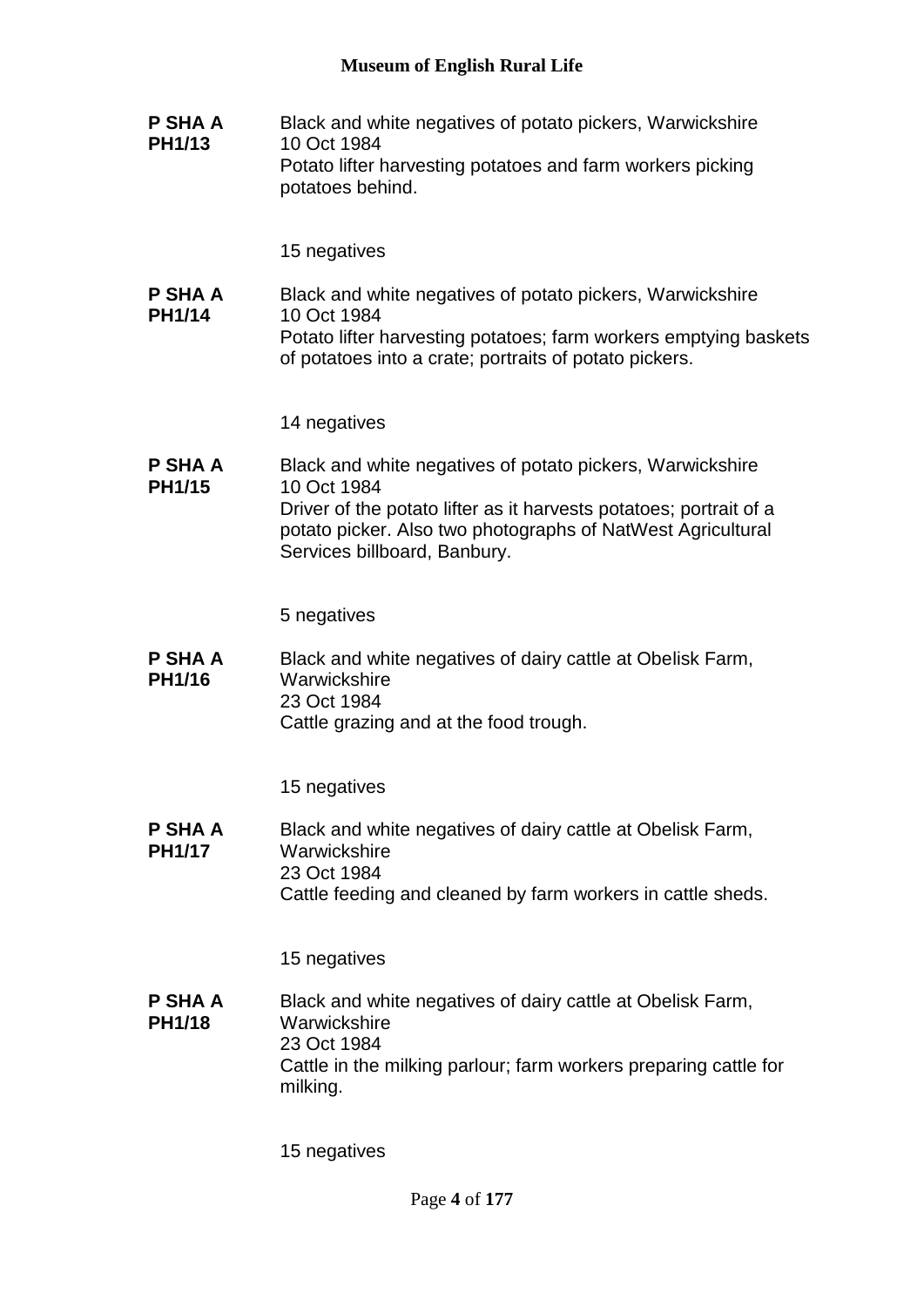**P SHA A PH1/19** Black and white negatives of Banbury Stockyard 31 Oct 1984 Cattle in the auction ring; farmers inspecting pens of cattle outside.

13 negatives

**P SHA A PH1/20** Black and white negatives of Banbury Stockyard 31 Oct 1984 Auctioneers selling cattle; visitors and stockman watching the auction; inspecting calves.

15 negatives

**P SHA A PH1/21** Black and white negatives of Banbury Stockyard 31 Oct 1984 Auctioneers selling cattle; stockmen; inspecting calves.

15 negatives

**P SHA A PH1/22** Black and white negatives of Banbury Stockyard 31 Oct 1984 Auctioneers selling cattle; visitors watching cattle and calf auctions; a boy in the tea room; cow and calf in pens.

15 negatives

**P SHA A PH1/23** Black and white negatives of Banbury Stockyard 31 Oct 1984 Stockmen grooming cattle; a cow entering the ring; vistors at the auction ring.

15 negatives

**P SHA A PH1/24** Black and white negatives of Banbury Stockyard 31 Oct 1984 Farmers inspecting pens of cattle; stockman; visitors watching cattle in the auction ring.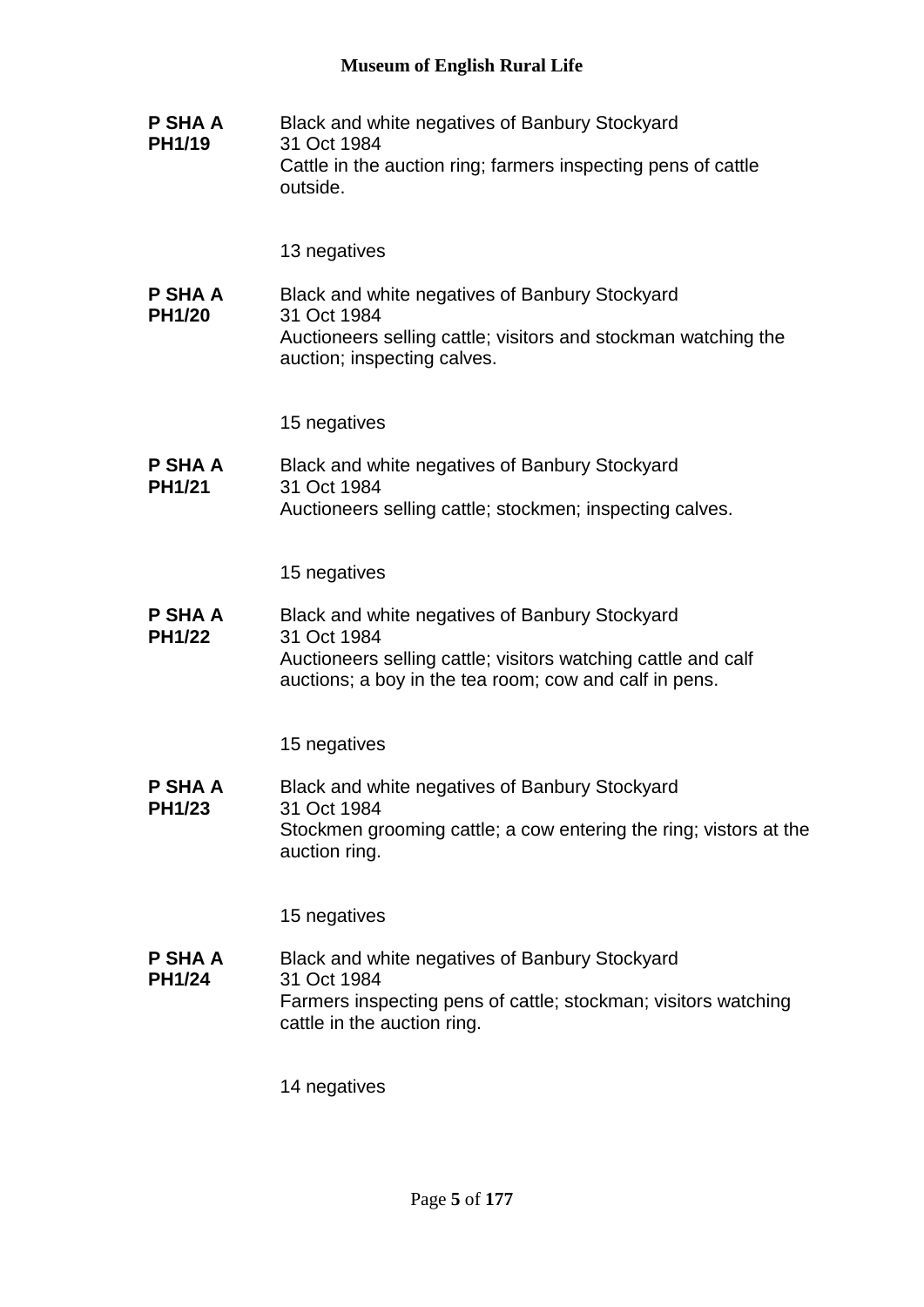| P SHA A<br><b>PH1/25</b>        | Black and white negatives of Banbury Stockyard<br>31 Oct 1984<br>Visitors watching cattle in the auction ring; stockmen grooming<br>cattle; cattle in pens.                   |
|---------------------------------|-------------------------------------------------------------------------------------------------------------------------------------------------------------------------------|
|                                 | 14 negatives                                                                                                                                                                  |
| P SHA A<br><b>PH1/26</b>        | Black and white negatives of Banbury Stockyard<br>31 Oct 1984<br>Farmer inspecting cattle in outside pens.                                                                    |
|                                 | 4 negatives                                                                                                                                                                   |
| P SHA A<br><b>PH1/27</b>        | Black and white negatives of Lodge Farm, Warwickshire<br>5 Nov 1984<br>Farm worker Steve filling a seed drill; Case tractor.                                                  |
|                                 | 15 negatives                                                                                                                                                                  |
| P SHA A<br><b>PH1/28</b>        | Black and white negatives of Lodge Farm, Warwickshire<br>5 Nov 1984<br>Driling seeds; tractor driver.                                                                         |
|                                 | 15 negatives                                                                                                                                                                  |
| P SHA A<br><b>PH1/29</b>        | Black and white negatives of Lodge Farm, Warwickshire<br>5 Nov 1984<br>Ploughing a field.                                                                                     |
|                                 | 15 negatives                                                                                                                                                                  |
| <b>P SHA A</b><br><b>PH1/30</b> | Black and white negatives of Lodge Farm, Warwickshire<br>5 Nov 1984<br>Ploughing a field; tractor and seed drill; farm workers taking a<br>break.                             |
|                                 | 14 negatives                                                                                                                                                                  |
| P SHA A<br>PH1/31               | Black and white negatives of Lodge Farm, Warwickshire<br>5 Nov 1984<br>Tractors and cultivators working a field; ploughing a field; plough<br>driver; horseriders in a field. |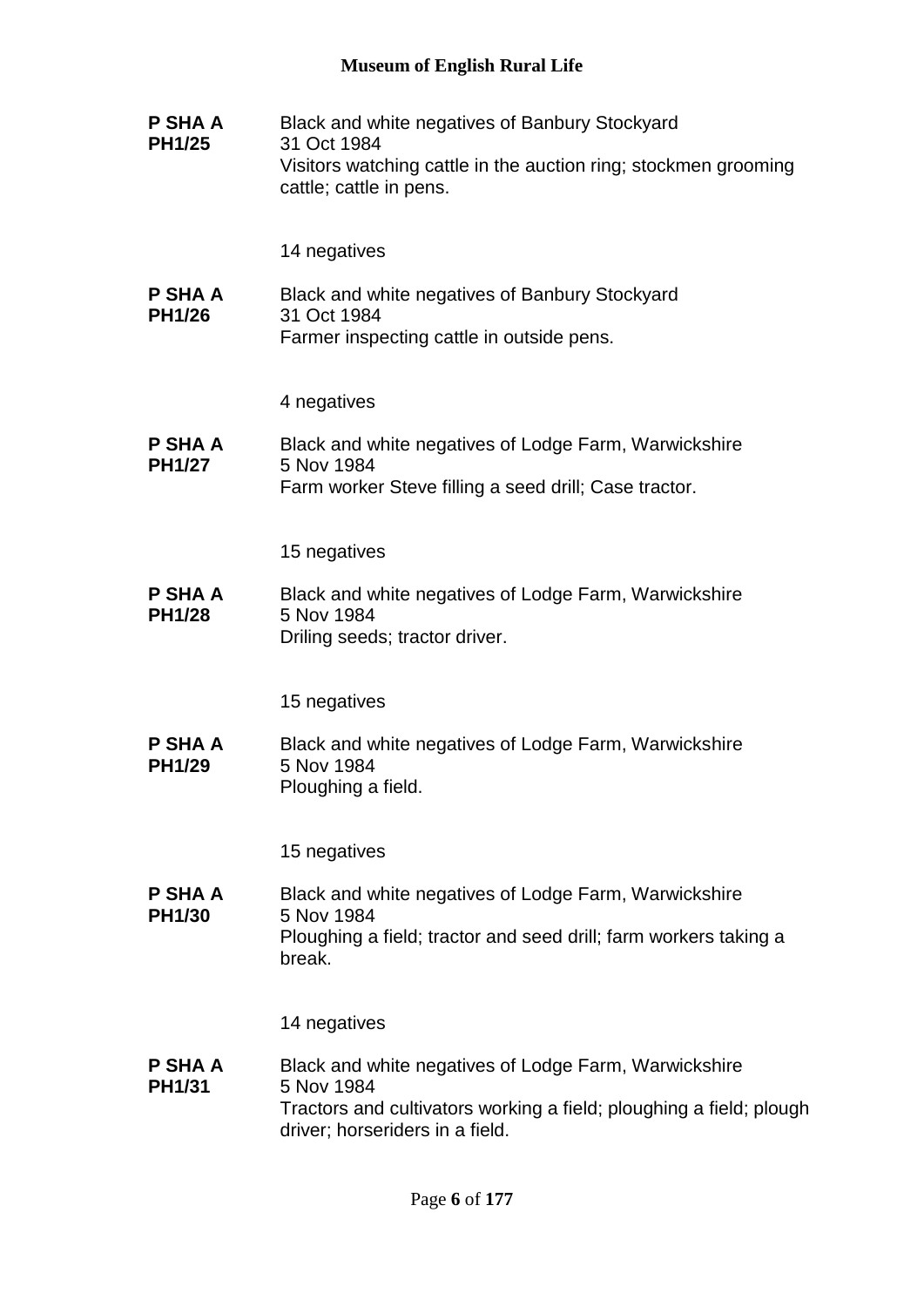| P SHA A<br><b>PH1/32</b>        | Black and white negatives of Lodge Farm, Warwickshire<br>5 Nov 1984<br>Tractors and cultivators working a field; seed drill at work.                                                                                                                             |
|---------------------------------|------------------------------------------------------------------------------------------------------------------------------------------------------------------------------------------------------------------------------------------------------------------|
|                                 | 5 negatives                                                                                                                                                                                                                                                      |
| <b>P SHA A</b><br><b>PH1/33</b> | Black and white negatives of Brussel sprout pickers, Allchurch<br>Bros, Vale of Evesham, Worcestershire<br>21 Nov 1984<br>Farm workers picking Brussel sprouts and loading bags of<br>sprouts onto a lorry. Includes photographs of vegetable grower<br>Maurice. |
|                                 | 15 negatives                                                                                                                                                                                                                                                     |
| <b>P SHA A</b><br><b>PH1/34</b> | Black and white negatives of Brussel sprout pickers, Allchurch<br>Bros, Vale of Evesham, Worcestershire<br>21 Nov 1984<br>Farm workers picking Brussel sprouts; filling and weighing bags<br>of sprouts.                                                         |
|                                 | 15 negatives                                                                                                                                                                                                                                                     |
| P SHA A<br><b>PH1/35</b>        | Black and white negatives of Brussel sprout pickers, Allchurch<br>Bros, Vale of Evesham, Worcestershire<br>21 Nov 1984<br>Farm workers picking Brussel sprouts; filling and weighing bags<br>of sprouts.                                                         |
|                                 | 15 negatives                                                                                                                                                                                                                                                     |
| P SHA A<br><b>PH1/36</b>        | Black and white negatives of livestock farm, Penkridge,<br>Staffordshire<br>29 Nov 1984<br>Cow and calf in a cattle shed; cattle being herded; farm worker<br>at a cattle trough; sheep sorted in a shed.                                                        |
|                                 | 14 negatives                                                                                                                                                                                                                                                     |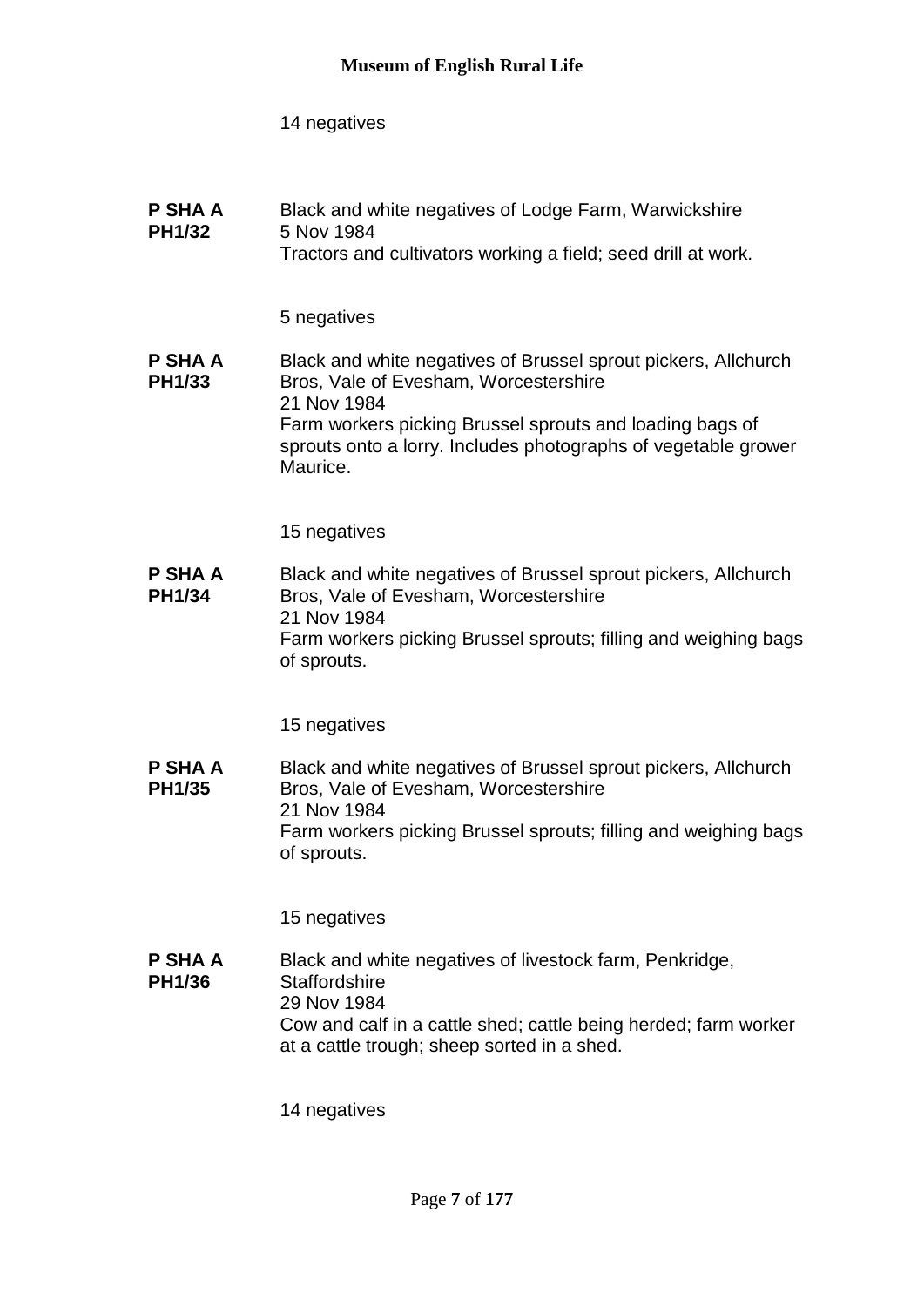**P SHA A PH1/37** Black and white negatives of livestock farm, Penkridge, **Staffordshire** 29 Nov 1984 Farm workers driving sheep from field to farm through lanes and fields for sorting.

14 negatives

**P SHA A PH1/38** Black and white negatives of livestock farm, Penkridge, **Staffordshire** 29 Nov 1984 Releasing sheep from a shed after sorting; sheep herded into a van.

14 negatives

**P SHA A PH1/39** Black and white negatives of Paulersbury Hunt, Moreton Pinkney, Northamptonshire 4 Dec 1984

14 negatives

**P SHA A PH1/40** Black and white negatives of Paulersbury Hunt, Moreton Pinkney and Mr Wilson, Wappenham, Northamptonshire 4 Dec 1984 Cattle breeder Mr Wilson in a cattle shed.

5 negatives

**P SHA A PH1/41** Black and white negatives of Mr Wilson, Wappenham, Northamptonshire 4 Dec 1984 Cattle breeder Mr Wilson in a cattle shed; portrait photographs.

14 negatives

**P SHA A PH1/42** Black and white negatives of Mr Wilson, Wappenham, Northamptonshire 4 Dec 1984 Cattle breeder Mr Wilson in a cattle shed, in a vehicle and in his farmhouse.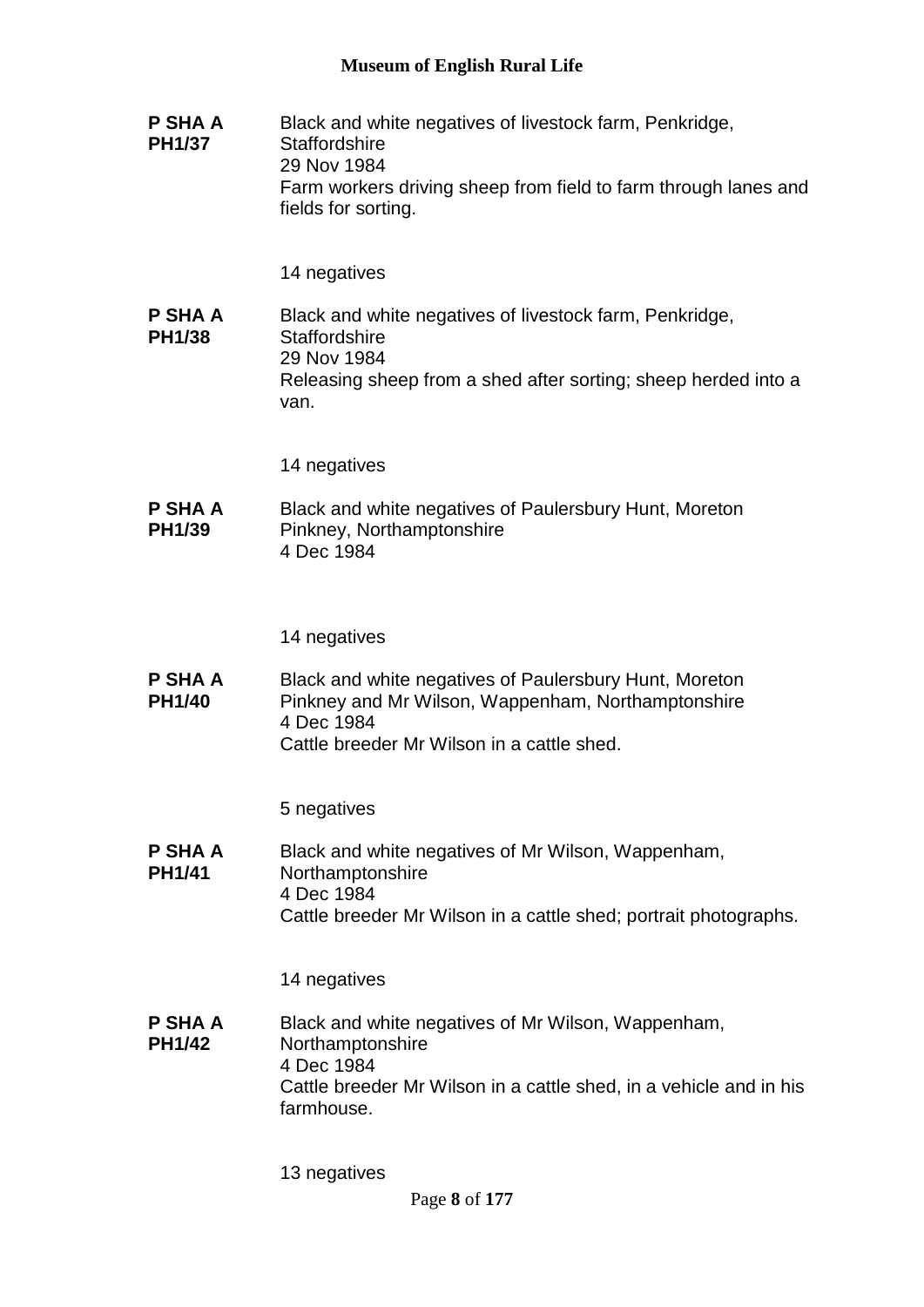| P SHA A<br><b>PH1/43</b>        | Black and white negatives of Brussel sprout pickers, Allchurch<br>Bros, Vale of Evesham, Worcestershire<br>18 Dec 1984<br>Portrait photographs of vegetable grower Maurice; farm workers<br>collecting and loading bag of sprouts. |
|---------------------------------|------------------------------------------------------------------------------------------------------------------------------------------------------------------------------------------------------------------------------------|
|                                 | 13 negatives                                                                                                                                                                                                                       |
| P SHA A<br><b>PH1/44</b>        | Black and white negatives of Brussel sprout pickers, Allchurch<br>Bros, Vale of Evesham, Worcestershire<br>18 Dec 1984                                                                                                             |
|                                 | Farm workers picking, bagging and weighing sprouts.                                                                                                                                                                                |
|                                 | 13 negatives                                                                                                                                                                                                                       |
| <b>P SHA A</b><br><b>PH1/45</b> | Black and white negatives of Brussel sprout pickers, Allchurch<br>Bros, Vale of Evesham, Worcestershire<br>18 Dec 1984                                                                                                             |
|                                 | Farm workers picking, bagging and weighing sprouts.                                                                                                                                                                                |
|                                 | 13 negatives                                                                                                                                                                                                                       |
| P SHA A                         | Black and white negatives of Lodge Farm, Warwickshire                                                                                                                                                                              |
| <b>PH1/46</b>                   | 10 Jan 1985<br>Farm workers with a small smoking chimney? and mending a<br>tractor.                                                                                                                                                |
|                                 | 12 negatives                                                                                                                                                                                                                       |
| P SHA A<br><b>PH1/47</b>        | Black and white negatives of Lodge Farm, Warwickshire<br>10 Jan 1985<br>Welding.                                                                                                                                                   |

**P SHA A PH1/48** Black and white negatives of Lodge Farm, Warwickshire 10 Jan 1985 Ploughing snow covered land; machinery agents and salesmen inspecting the plough.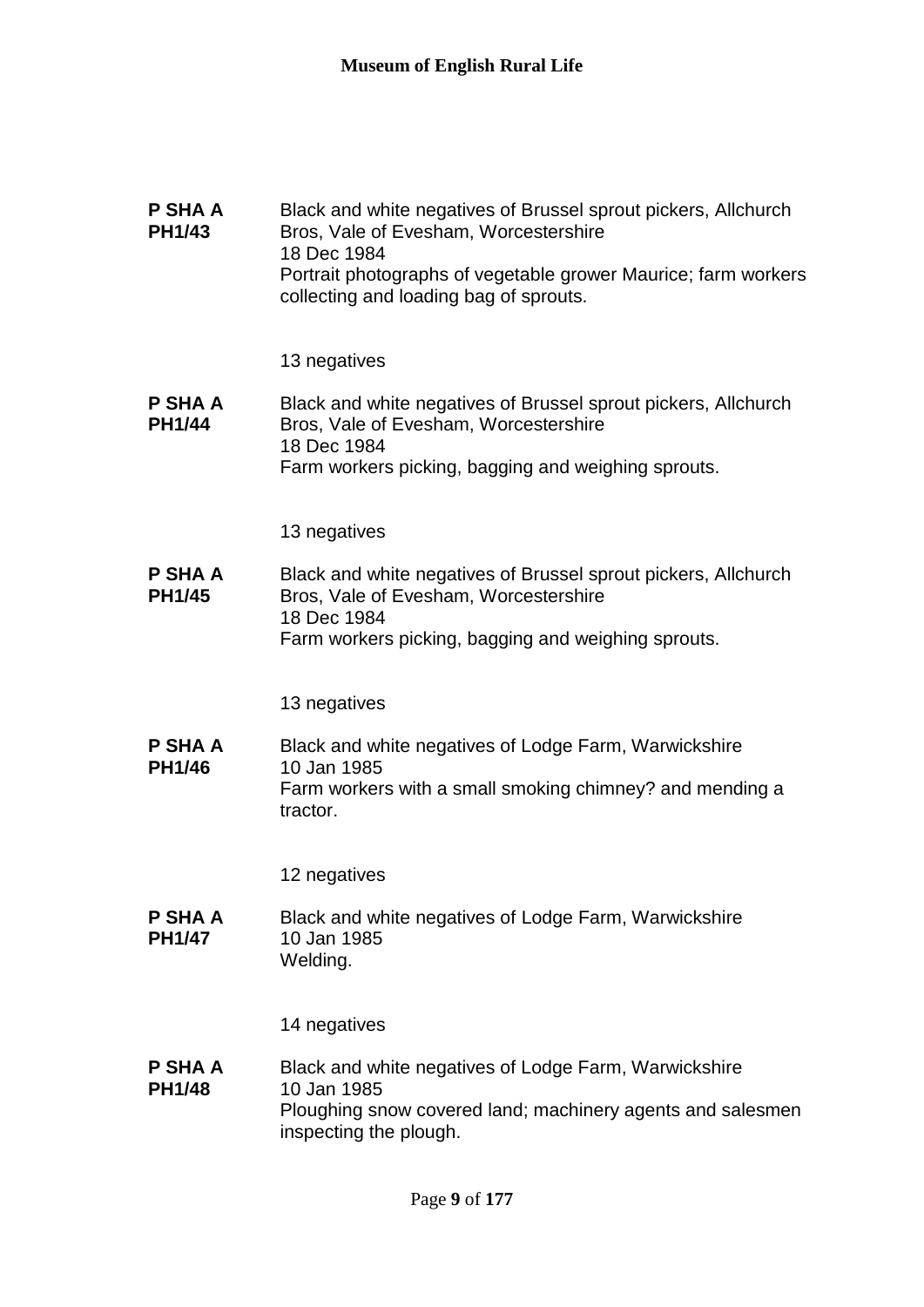**P SHA A PH1/49** Black and white negatives of Lodge Farm, Warwickshire 10 Jan 1985 Ploughing snow covered land with a new trial plough.

14 negatives

**P SHA A PH1/50** Black and white negatives of Lodge Farm, Warwickshire 10 Jan 1985 Ploughing snow covered land with a new trial plough.

10 negatives

**P SHA A PH1/51** Black and white negatives of Lodge Farm, Warwickshire 10 Jan 1985 Ploughing snow covered land with a new trial plough; farm workers inspecting freshly ploughed soil; Case tractor; adjusting the plough.

15 negatives

**P SHA A PH1/52** Black and white negatives of Lodge Farm, Warwickshire 10 Jan 1985 Tractor driver; machinery agents and salesmen adjusting the plough.

15 negatives

**P SHA A PH1/53** Black and white negatives of Lodge Farm, Warwickshire 10 Jan 1985 Machinery agents and salesmen with dogs inspecting freshly ploughed soil; farm manager Des standing on freshly ploughed soil.

15 negatives

**P SHA A PH1/54** Black and white negatives of Lodge Farm, Warwickshire 10 Jan 1985 Machinery agent, salesmen and farm manager Des inspecting freshly ploughed soil.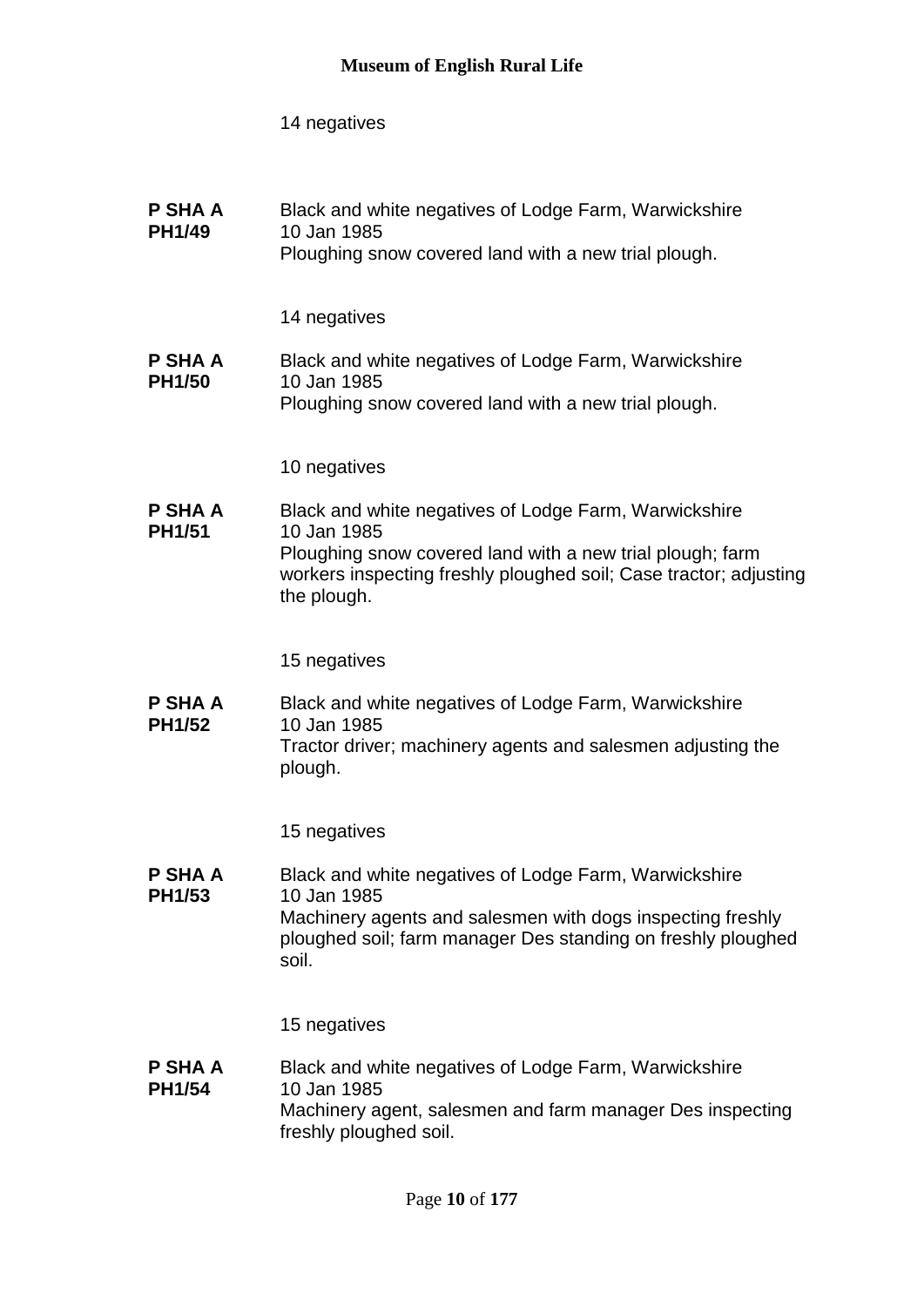#### **P SHA A PH1/55** Black and white negatives of Lodge Farm, Warwickshire 10 Jan 1985 Machinery agent and saleman with dogs and farm manager Des inspecting a plough.

# 15 negatives

#### **P SHA A PH1/56** Black and white negatives of Lodge Farm, Warwickshire 10 Jan 1985 Machinery agent and saleman with dogs and farm manager Des inspecting a plough.

15 negatives

**P SHA A PH1/57** Black and white negatives of Lodge Farm, Warwickshire 10 Jan 1985 Machinery agent and saleman with dogs and farm manager Des inspecting a plough; farm worker lying in a wheel rut; portrait of Des.

9 negatives

**P SHA A PH1/58** Black and white negatives of sheep feeding, Hill Farm, **Warwickshire** 14 Jan 1985 Farmer Mr Gibbs moving hay bales from his car to sheep troughs in a snow covered field.

14 negatives

**P SHA A PH1/59** Black and white negatives of sheep feeding, Hill Farm, **Warwickshire** 14 Jan 1985 Farmer Mr Gibbs feeeding Ewe rolls to sheep in a snow covered field.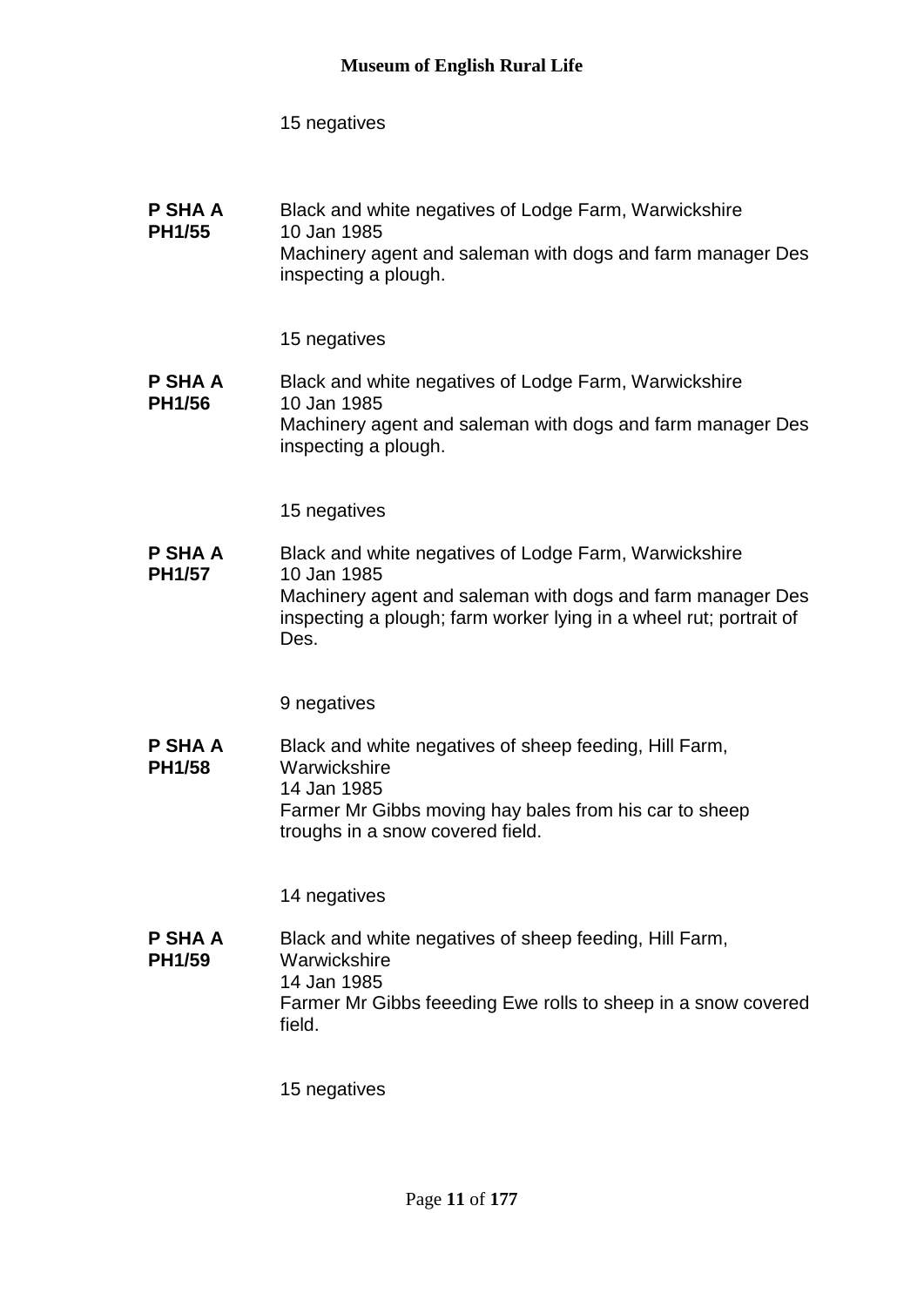**P SHA A PH1/60** Black and white negatives of sheep feeding, Hill Farm, **Warwickshire** 14 Jan 1985 Farmer Mr Gibbs feeeding Ewe rolls and hay bales to sheep in a snow covered field; farm worker unwrapping big bale silage and in a storage barn.

15 negatives

**P SHA A PH1/61** Black and white negatives of sheep feeding, Hill Farm 14 Jan 1985 Farmer Mr Gibbs feeeding Ewe rolls and hay bales to sheep in a snow covered field.

15 negatives

**P SHA A PH1/62** Black and white negatives of RASE sheep unit, Warwickshire 23 Jan 1985 Feeding sheep inside and outside.

14 negatives

**P SHA A PH1/63** Black and white negatives of RASE sheep unit, Warwickshire 23 Jan 1985 Feeding sheep and inoculating lambs against orf.

15 negatives

**P SHA A PH1/64** Black and white negatives of RASE sheep unit, Warwickshire 23 Jan 1985 Feeding sheep and inoculating lambs against orf, with a sheepdog looking on.

15 negatives

**P SHA A PH1/65** Black and white negatives of RASE sheep unit, Warwickshire 23 Jan 1985 Inoculating lambs against orf.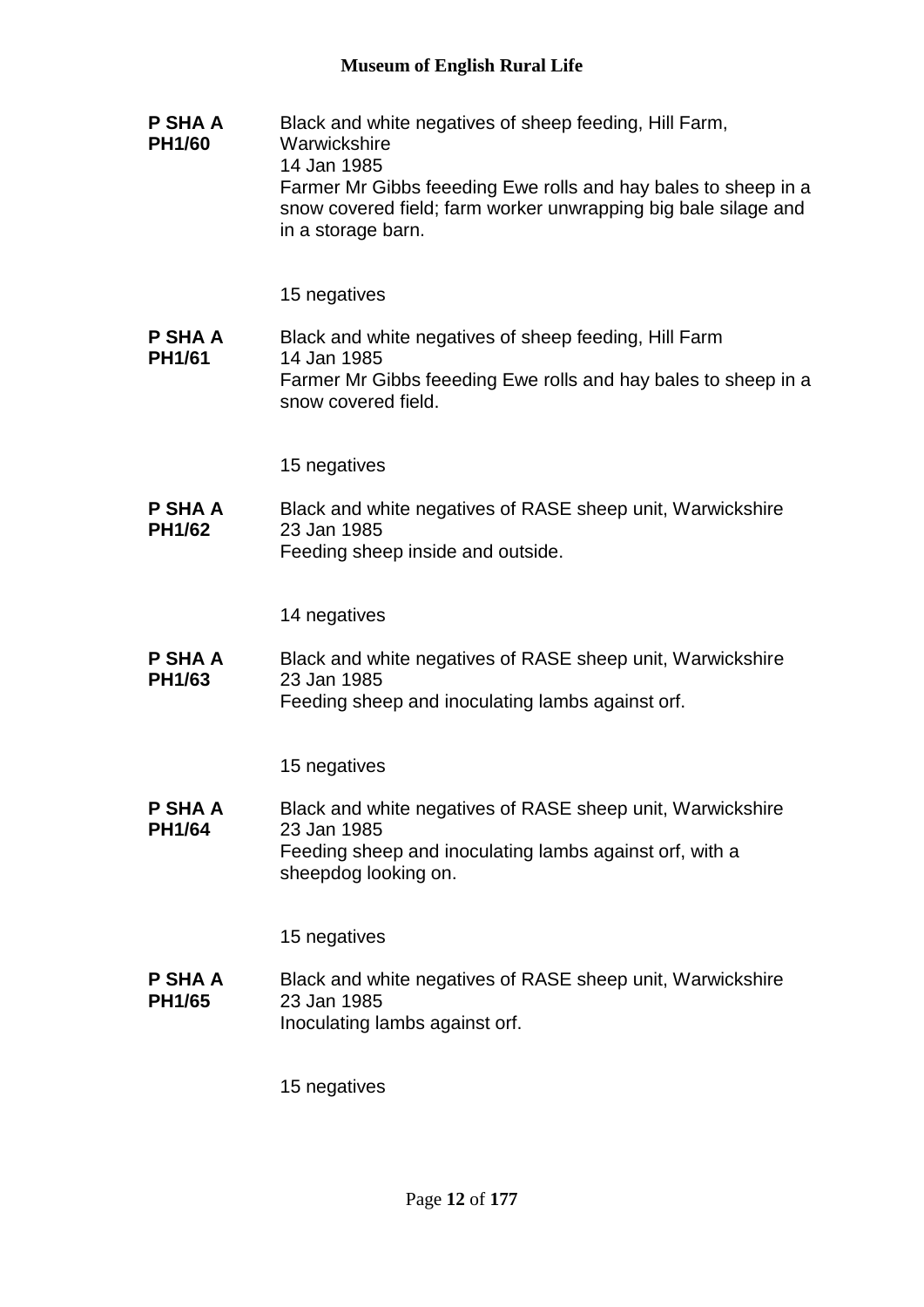**P SHA A PH1/66** Black and white negatives of RASE sheep unit, Warwickshire 23 Jan 1985 Putting down hay bales for lambs; sheep feeding from troughs; sheep dogs.

15 negatives

**P SHA A PH1/67** Black and white negatives of RASE sheep unit, Warwickshire 23 Jan 1985 Putting down hay bales for lambs; sheep dogs.

14 negatives

**P SHA A PH1/68** Black and white negatives of RASE sheep unit, Warwickshire 23 Jan 1985 Inoculating sheep.

14 negatives

**P SHA A PH1/69** Black and white negatives of RASE sheep unit, Warwickshire 23 Jan 1985 Inoculating sheep.

14 negatives

**P SHA A PH1/70** Black and white negatives of RASE sheep unit, Warwickshire 23 Jan 1985 Inoculating sheep.

14 negatives

**P SHA A PH1/71** Black and white negatives of RASE sheep unit, Warwickshire 23 Jan 1985 Inoculating sheep; lambs and ewes in pens.

14 negatives

**P SHA A PH1/72** Black and white negatives of sheep, Barford and Greenway's pig farm, Warwickshire 16 Jan 1985 Sheep grazing in a snow covered field; sheep droving. Lamprey's of Banbury animal feed delivery at pig farm.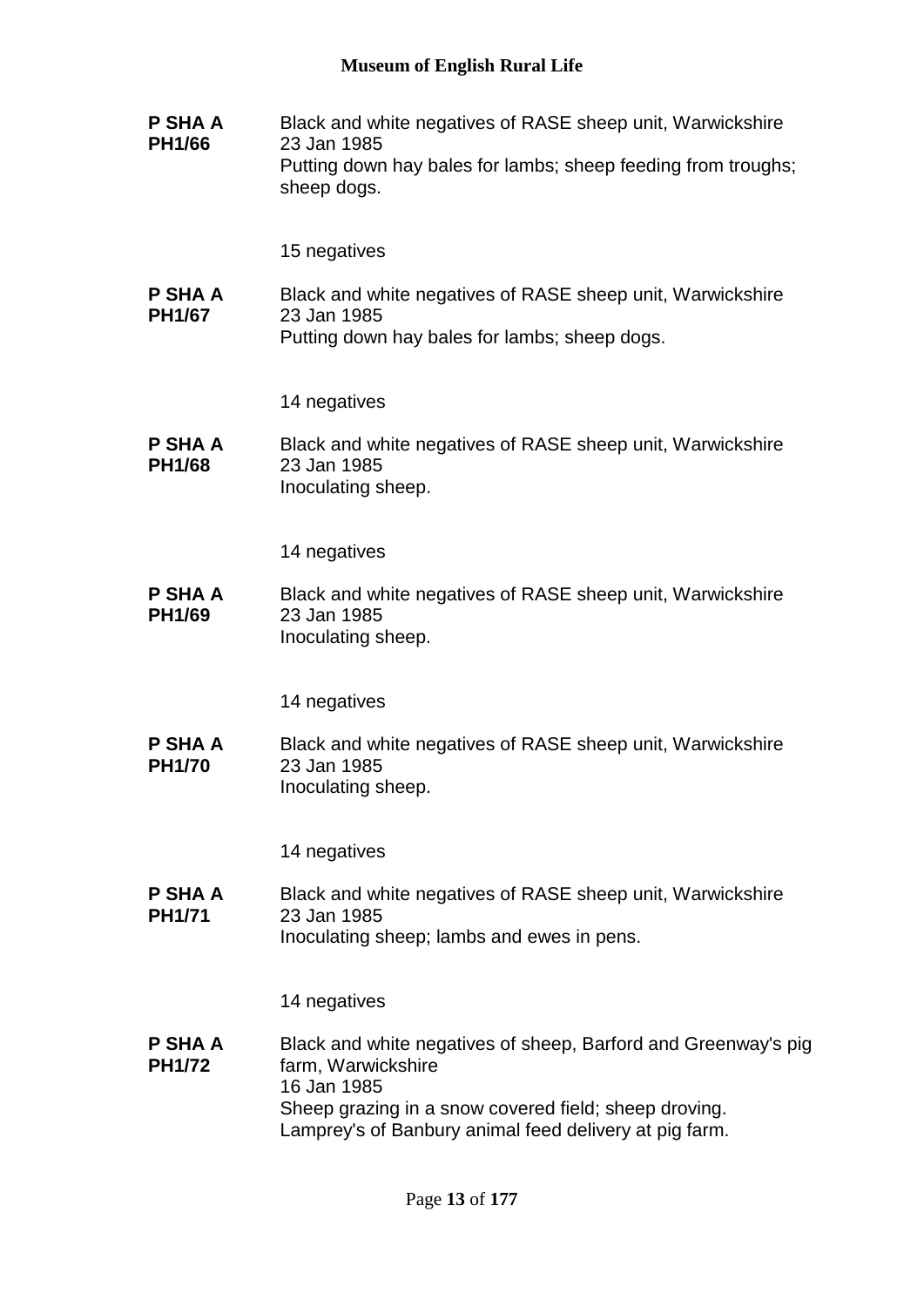#### **P SHA A PH1/73** Black and white negatives of sheep scanning, near Aberdeen 6 Feb 1985 Scanning pregnant ewes to ascertain the number of lambs they are carrying.

#### 11 negatives

#### **P SHA A PH1/74** Black and white negatives of sheep scanning, near Aberdeen 6 Feb 1985 Scanning pregnant ewes to ascertain the number of lambs they are carrying.

15 negatives

**P SHA A PH1/75** Black and white negatives of sheep scanning, near Aberdeen 6 Feb 1985 Scanning pregnant ewes to ascertain the number of lambs they are carrying.

14 negatives

**P SHA A PH1/76** Black and white negatives of sheep scanning, near Aberdeen 6 Feb 1985 Scanning pregnant ewes to ascertain the number of lambs they are carrying.

15 negatives

**P SHA A PH1/77** Black and white negatives of sheep scanning, near Aberdeen 6 Feb 1985 Scanning pregnant ewes to ascertain the number of lambs they are carrying; portrait photographs of female farm worker.

15 negatives

#### **P SHA A PH1/78** Black and white negatives of sheep scanning, near Aberdeen 6 Feb 1985 Scanning pregnant ewes to ascertain the number of lambs they are carrying; portrait photographs of farm workers.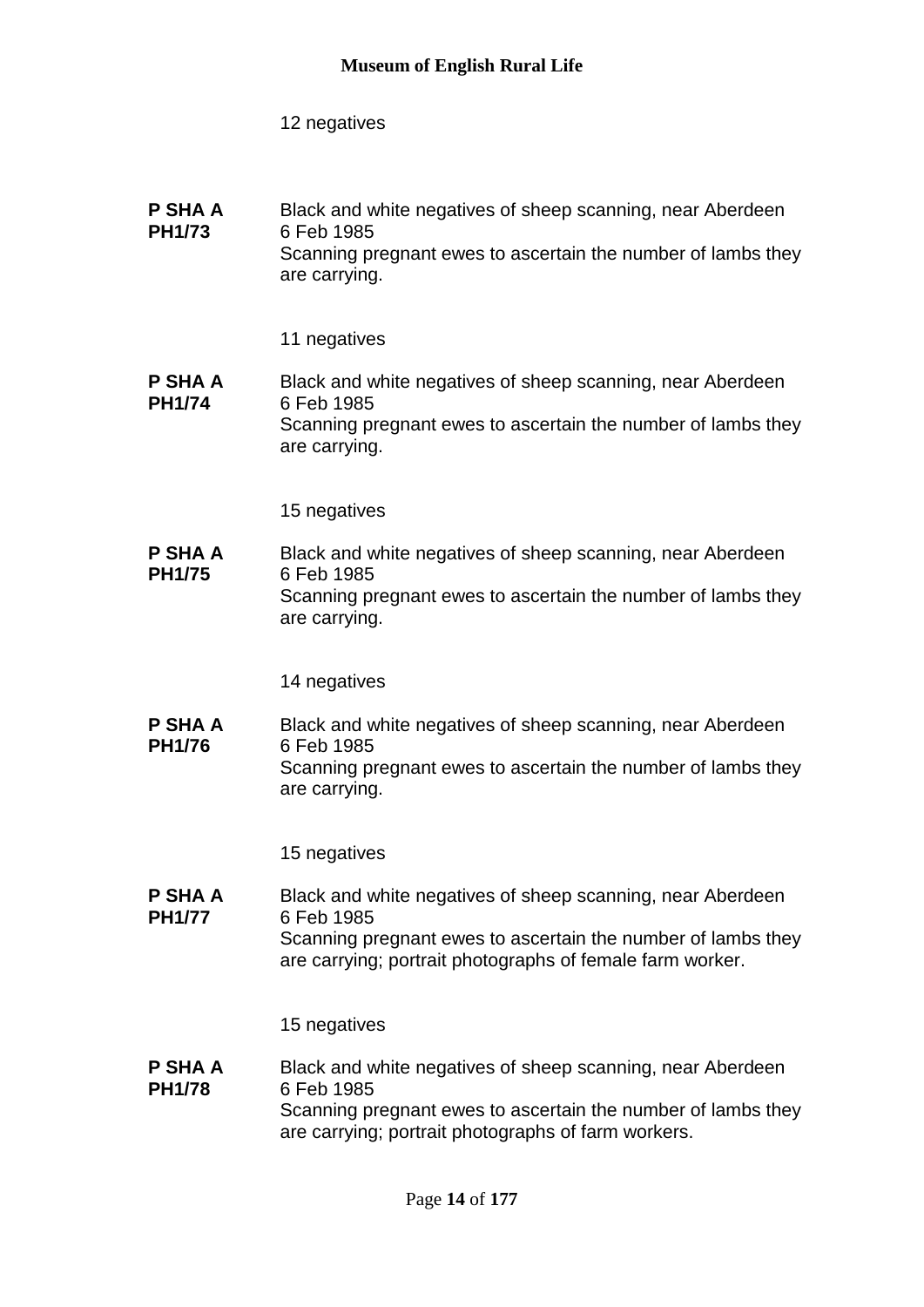**P SHA A PH1/79** Black and white negatives of sheep scanning, near Aberdeen 6 Feb 1985 Scanning pregnant ewes to ascertain the number of lambs they are carrying.

15 negatives

**P SHA A PH1/80** Black and white negatives of sheep scanning, near Aberdeen 6 Feb 1985 Scanning pregnant ewes to ascertain the number of lambs they are carrying.

13 negatives

**P SHA A PH1/81** Black and white negatives of sheep scanning, near Aberdeen 6 Feb 1985 Scanning pregnant ewes to ascertain the number of lambs they are carrying.

15 negatives

**P SHA A PH1/82** Black and white negatives of sheep scanning, near Aberdeen 6 Feb 1985 Scanning pregnant ewes to ascertain the number of lambs they are carrying.

15 negatives

**P SHA A PH1/83** Black and white negatives of sheep scanning, near Aberdeen 6 Feb 1985 Scanning pregnant ewes to ascertain the number of lambs they are carrying.

15 negatives

**P SHA A PH1/84** Black and white negatives of sheep scanning, near Aberdeen 6 Feb 1985 Scanning pregnant ewes to ascertain the number of lambs they are carrying.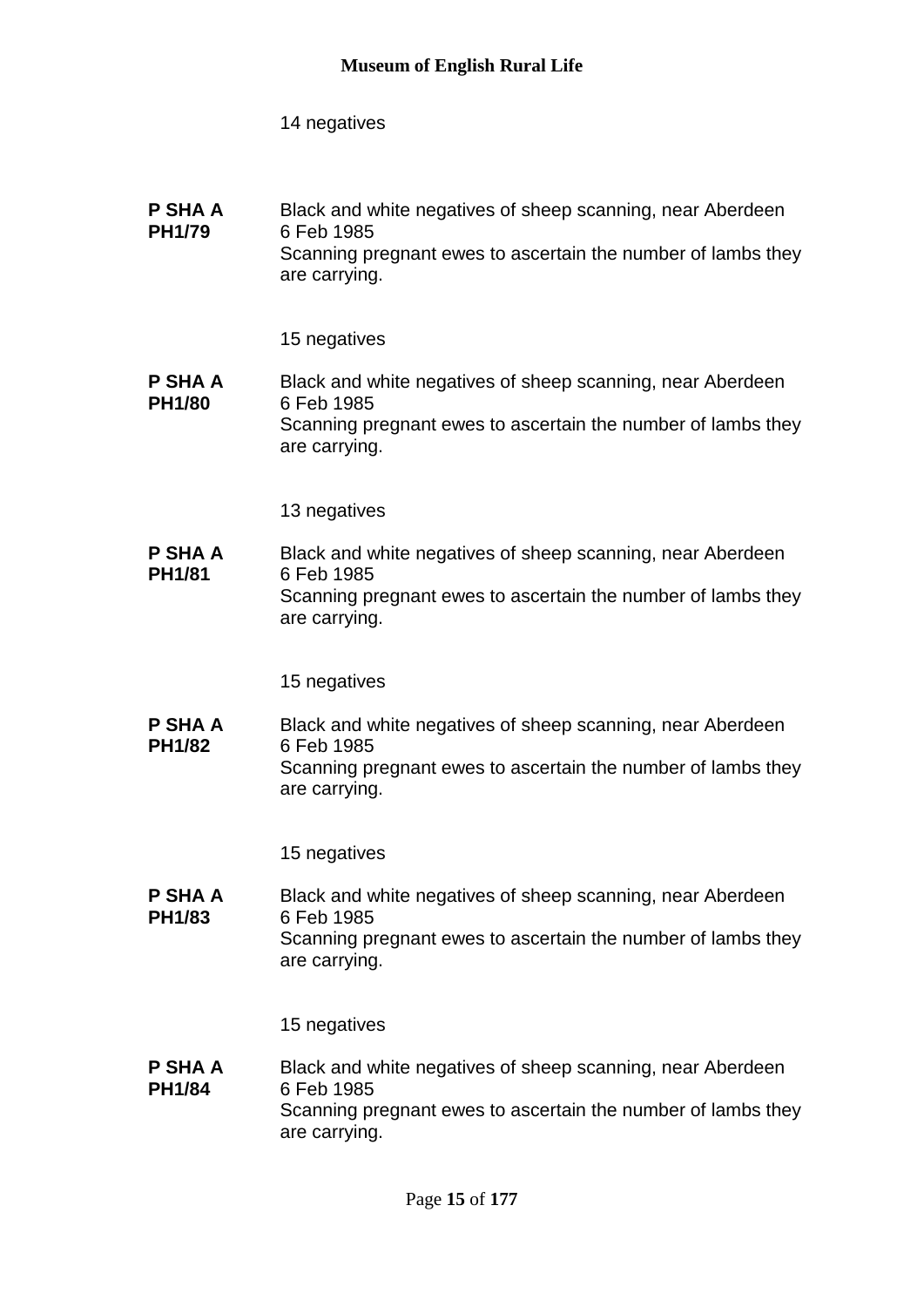| P SHA A<br><b>PH1/85</b> | Black and white negatives of sheep scanning, near Abderdeen<br>6 Feb 1985<br>Scanning pregnant ewes to ascertain the number of lambs they<br>are carrying. |
|--------------------------|------------------------------------------------------------------------------------------------------------------------------------------------------------|
|                          | 15 negatives                                                                                                                                               |

**P SHA A PH1/86** Black and white negatives of sheep scanning, near Aberdeen 6 Feb 1985 Scanning pregnant ewes to ascertain the number of lambs they are carrying.

32 negatives

**P SHA A PH1/87** Black and white negatives of RASE dairy unit 11 Feb 1985 The milking parlour; dairy staff adjusting the milk cooling tank.

14 negatives

**P SHA A PH1/88** Black and white negatives of RASE dairy unit 11 Feb 1985 The milking parlour; dairy cattle feeding on silage unloaded from a truck; moving a cattle trough; adjusting the milk cooling tank.

14 negatives

**P SHA A PH1/89** Black and white negatives of RASE dairy unit 11 Feb 1985 Dairy cattle feeding on silage unloaded from a truck; farm worker adjusting an electic box.

14 negatives

**P SHA A PH1/90** Black and white negatives of Banbury Stockyard 14 Feb 1985 Cattle in pens; cattle herded off a van; stockyard staff.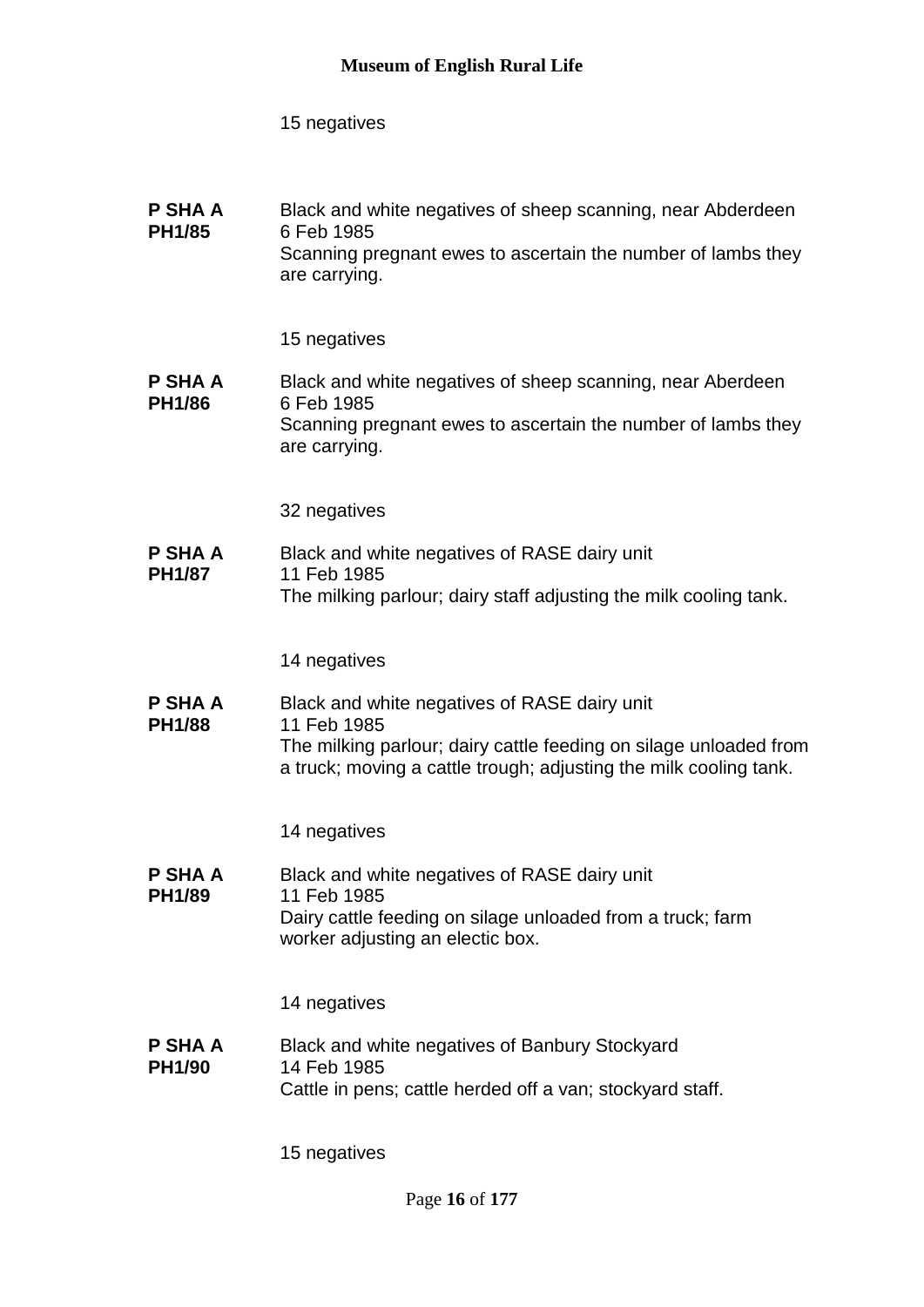**P SHA A PH1/91** Black and white negatives of Banbury Stockyard 14 Feb 1985 Cattle in the sale ring; visitors watching sales.

15 negatives

**P SHA A PH1/92** Black and white negatives of Banbury Stockyard 14 Feb 1985 Visitors watching sales in the ring; indoor cattle pens; inspecting sheep in outdoor pens.

10 negatives

**P SHA A PH1/93** Black and white negatives of Banbury Stockyard 14 Feb 1985 Visitors watching sales in the ring; inspecting sheep in outdoor pens; selling sheep.

14 negatives

**P SHA A PH1/94** Black and white negatives of Banbury Stockyard 14 Feb 1985 Inspecting and checking sheep in outdoor pens; cattle in an outdoor pen.

15 negatives

**P SHA A PH1/95** Black and white negatives of Banbury Stockyard 14 Feb 1985 Cattle in the sale ring; cattle moved between the sale ring and outdoor pens; sheep in outdoor pens.

15 negatives

**P SHA A PH1/96** Black and white negatives of Banbury Stockyard and pigs, Bromsgrove, Worcestershire 14 and 18 Feb 1985 Sheep loaded into vans at Banbury Stockyard. Snowy fields of pig arks and grazing pigs.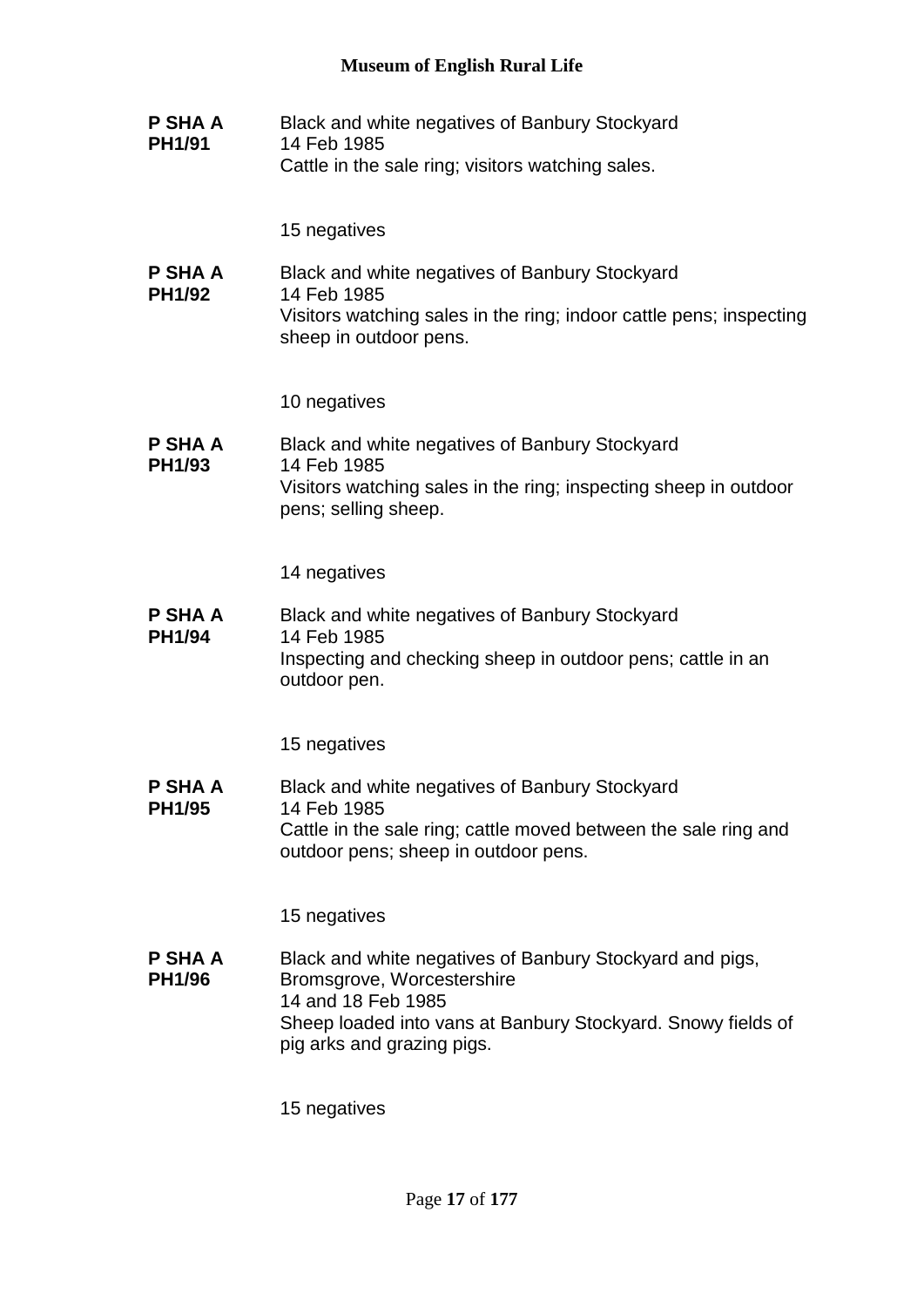**P SHA A PH1/97** Black and white negatives of pigs, Bromsgrove, Worcestershire and general views of Blakesley, Northamptonshire 18 and 24 Feb 1985 Snowy fields of pig arks and grazing pigs. Sheep feeding from a trough, sheep grazing and a house in Blakesley.

#### 11 negatives

**P SHA A PH1/98** Black and white negatives of Piles' farm, Avon Dassett, **Warwickshire** 26 Feb 1985 Metalworking in a workshop.

15 negatives

**P SHA A PH1/99** Black and white negatives of Piles' farm, Avon Dassett, **Warwickshire** 26 Feb 1985 Metalworking in a workshop.

15 negatives

**P SHA A PH1/100** Black and white negatives of Piles' farm, Avon Dassett, **Warwickshire** 26 Feb 1985 Metalworking/mending machinery outside a workshop; horse in stables.

15 negatives

**P SHA A PH1/101** Black and white negatives of Piles' farm, Avon Dassett, **Warwickshire** 26 Feb 1985 Metalworking/mending machinery outside a workshop; mucking out stables with dogs.

15 negatives

**P SHA A PH1/102** Black and white negatives of Piles' farm, Avon Dassett, **Warwickshire** 26 Feb 1985 Metalworking/mending machinery outside a workshop and attaching to a tractor; farm workers sorting potatoes; rolling a bale of silage in to the cattle shed.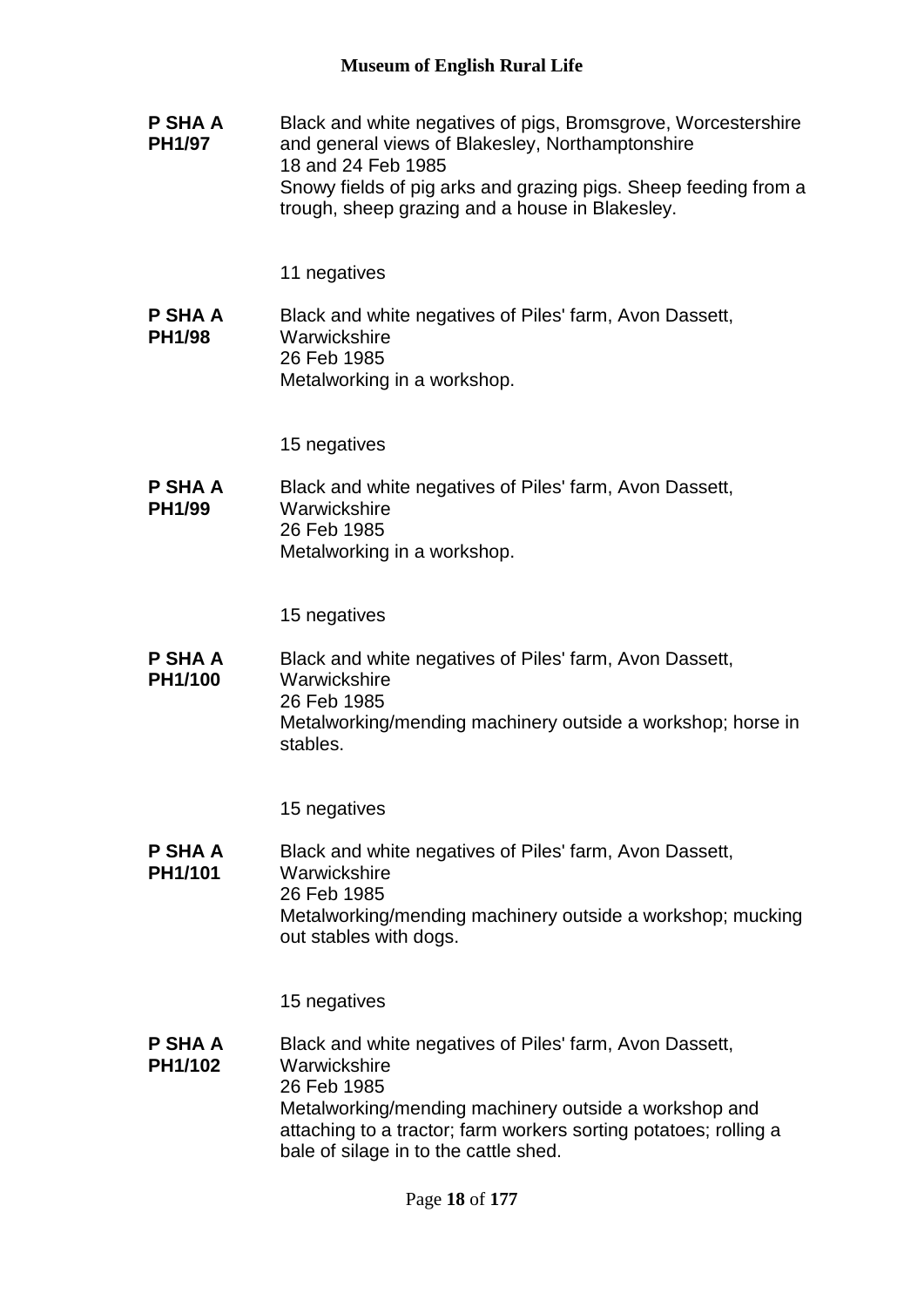**P SHA A PH1/103** Black and white negatives of Piles' farm, Avon Dassett, **Warwickshire** 26 Feb 1985 Farm workers sorting and bagging potatoes.

15 negatives

**P SHA A PH1/104** Black and white negatives of Piles' farm, Avon Dassett, **Warwickshire** 26 Feb 1985 Farm workers sorting, bagging and weighing potatoes.

15 negatives

**P SHA A PH1/105** Black and white negatives of Piles' farm, Avon Dassett, **Warwickshire** 26 Feb 1985 Farm workers sorting potatoes.

15 negatives

**P SHA A PH1/106** Black and white negatives of Piles' farm, Avon Dassett, Warwickshire 26 Feb 1985 Farm workers moving potatoes on to the sorting machine, sorting and bagging potatoes.

14 negatives

**P SHA A PH1/107** Black and white negatives of Piles' farm, Avon Dassett, **Warwickshire** 26 Feb 1985 Farm workers moving potatoes on to the sorting machine, sorting and bagging potatoes.

15 negatives

Page **19** of **177 P SHA A PH1/108** Black and white negatives of Piles' farm, Avon Dassett, **Warwickshire** 26 Feb 1985 Farm workers sorting and bagging potatoes.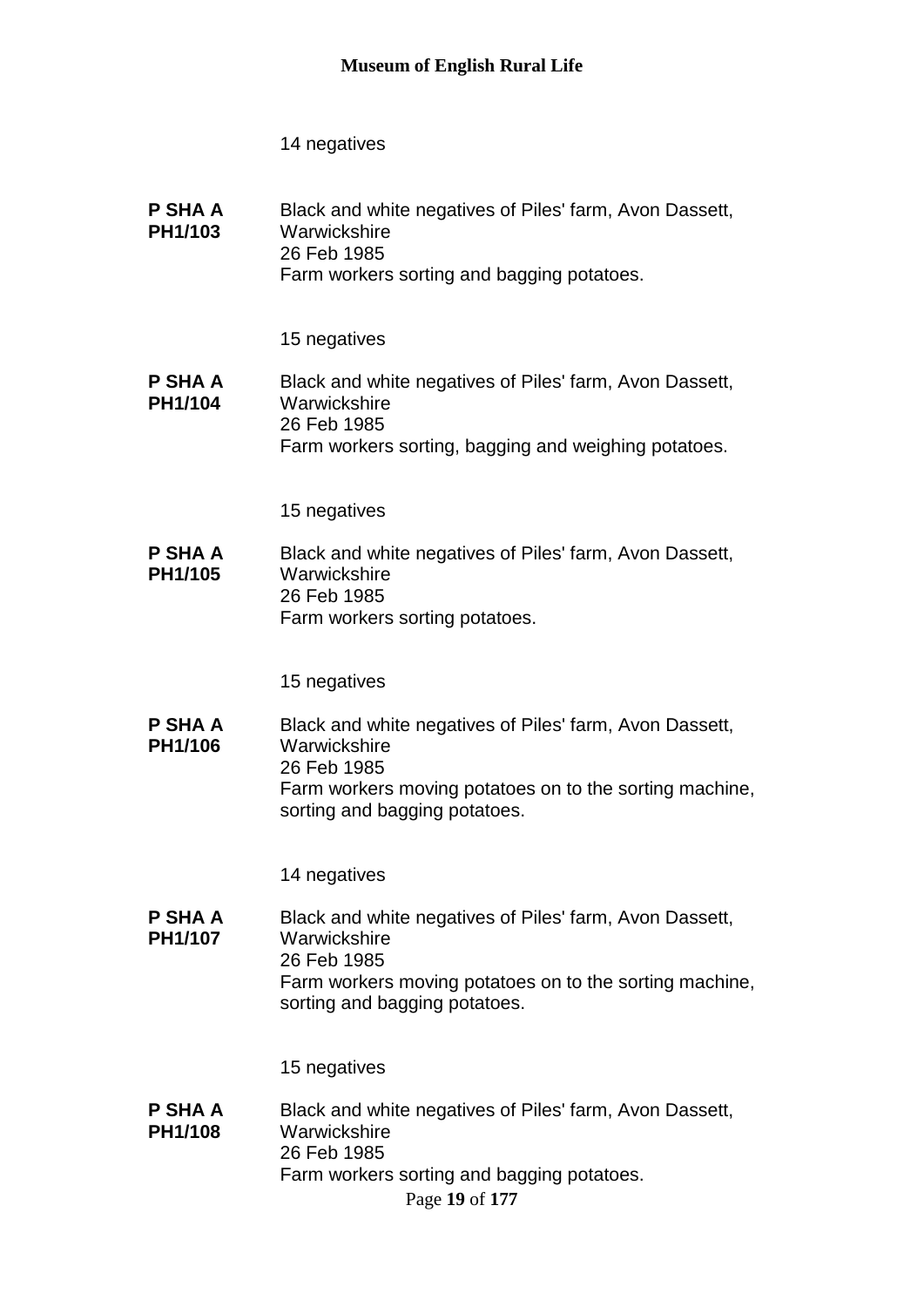| P SHA A<br>PH1/109        | Black and white negatives of Hughes' dairy farm, Twycross,<br>Leicestershire<br>28 Feb 1985<br>Checking for mastitis in the milking parlour.                                                               |
|---------------------------|------------------------------------------------------------------------------------------------------------------------------------------------------------------------------------------------------------|
|                           | 15 negatives                                                                                                                                                                                               |
| <b>P SHA A</b><br>PH1/110 | Black and white negatives of Hughes' dairy farm, Twycross,<br>Leicestershire<br>28 Feb 1985<br>Preparing cattle for milking; hosing down milking equipment.                                                |
|                           | 15 negatives                                                                                                                                                                                               |
| P SHA A<br>PH1/111        | Black and white negatives of Hughes' dairy farm, Twycross,<br>Leicestershire<br>28 Feb 1985<br>Preparing cattle for milking; hosing down milking equipment.                                                |
|                           |                                                                                                                                                                                                            |
|                           | 15 negatives                                                                                                                                                                                               |
| <b>P SHA A</b><br>PH1/112 | Black and white negatives of Hughes' dairy farm, Twycross,<br>Leicestershire<br>28 Feb 1985<br>Preparing cattle for milking; dairy staff checking equipment.                                               |
|                           |                                                                                                                                                                                                            |
|                           | 14 negatives                                                                                                                                                                                               |
| P SHA A<br>PH1/113        | Black and white negatives of Hughes' dairy farm, Twycross,<br>Leicestershire<br>28 Feb 1985<br>Dairy staff checking equipment; hosing down the milking parlour.                                            |
|                           | 15 negatives                                                                                                                                                                                               |
| <b>P SHA A</b><br>PH1/114 | Black and white negatives of Hughes' dairy farm, Twycross,<br>Leicestershire<br>28 Feb 1985<br>Dairy staff preparing cattle for milking; checking cattle for<br>mastitis; hosing down the milking parlour. |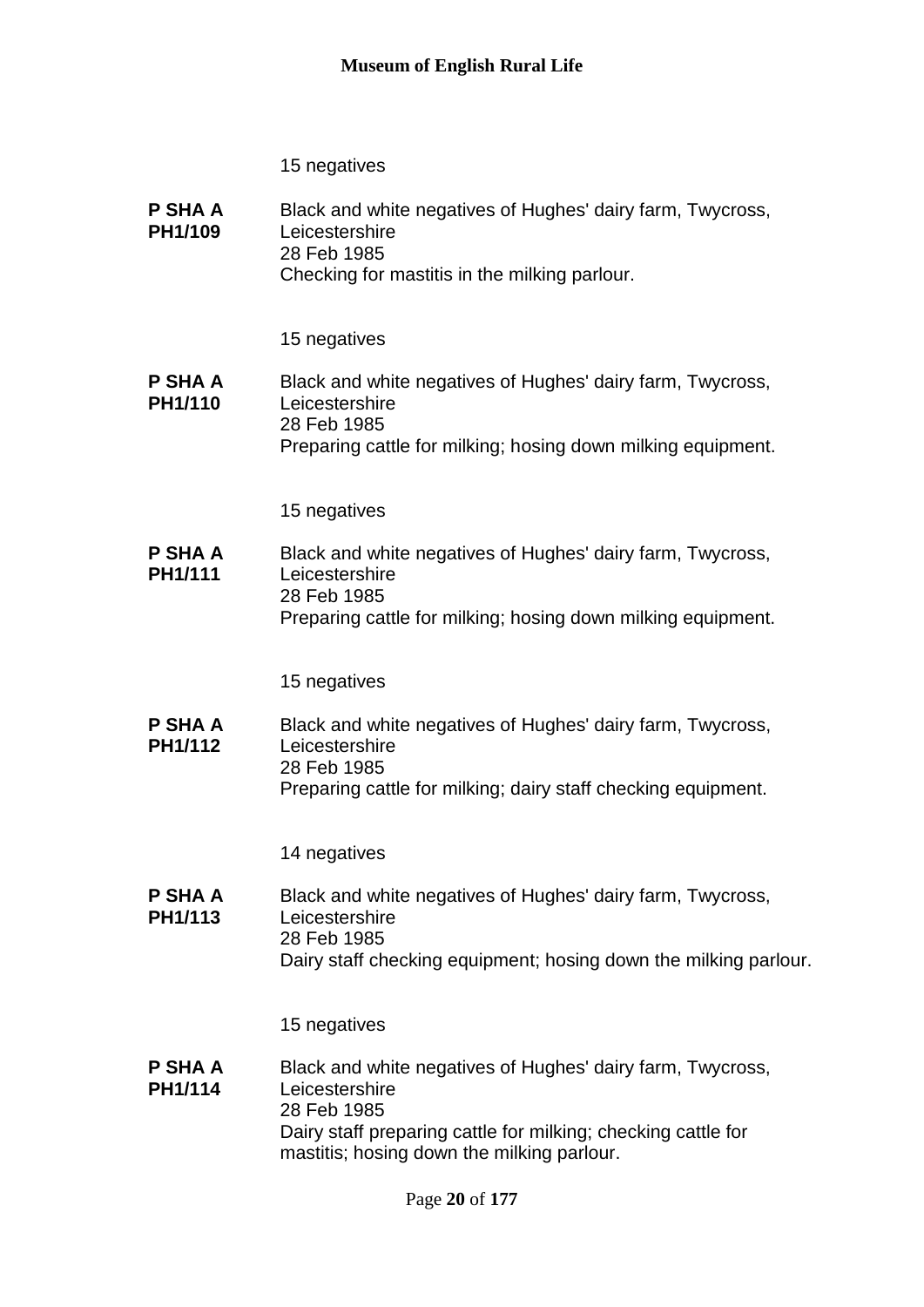**P SHA A PH1/115** Black and white negatives of Hughes' dairy farm, Twycross, **Leicestershire** 28 Feb 1985 Dairy staff preparing cattle for milking; cattle entering the milking parlour; dairy worker in an empty milking parlour..

15 negatives

**P SHA A PH1/116** Black and white negatives of Grain Event, NAC, Stoneleigh, **Warwickshire** 13 Feb 1985 Visitors inspecting machinery.

9 negatives

**P SHA A PH1/117** Black and white negatives of Greenway's pig farm, Warwickshire 4 Mar 1985 Pigs in shelters; staff moving a pig; Lamprey's of Banbury animal feed delivery.

15 negatives

**P SHA A PH1/118** Colour negatives of rural scenes, north Gloucestershire 4 Mar 1985 Sheep grazing; an old tree in a field of grass.

14 negatives

**P SHA A PH1/119** Black and white negatives of moving muck at Manor Farm, NAC, Stoneleigh, Warwickshire 5 Mar 1985 Cat 995 moving steaming muck.

14 negatives

**P SHA A PH1/120** Black and white negatives of moving muck at Manor Farm, NAC, Stoneleigh, Warwickshire 5 Mar 1985 Cat 995 moving steaming muck.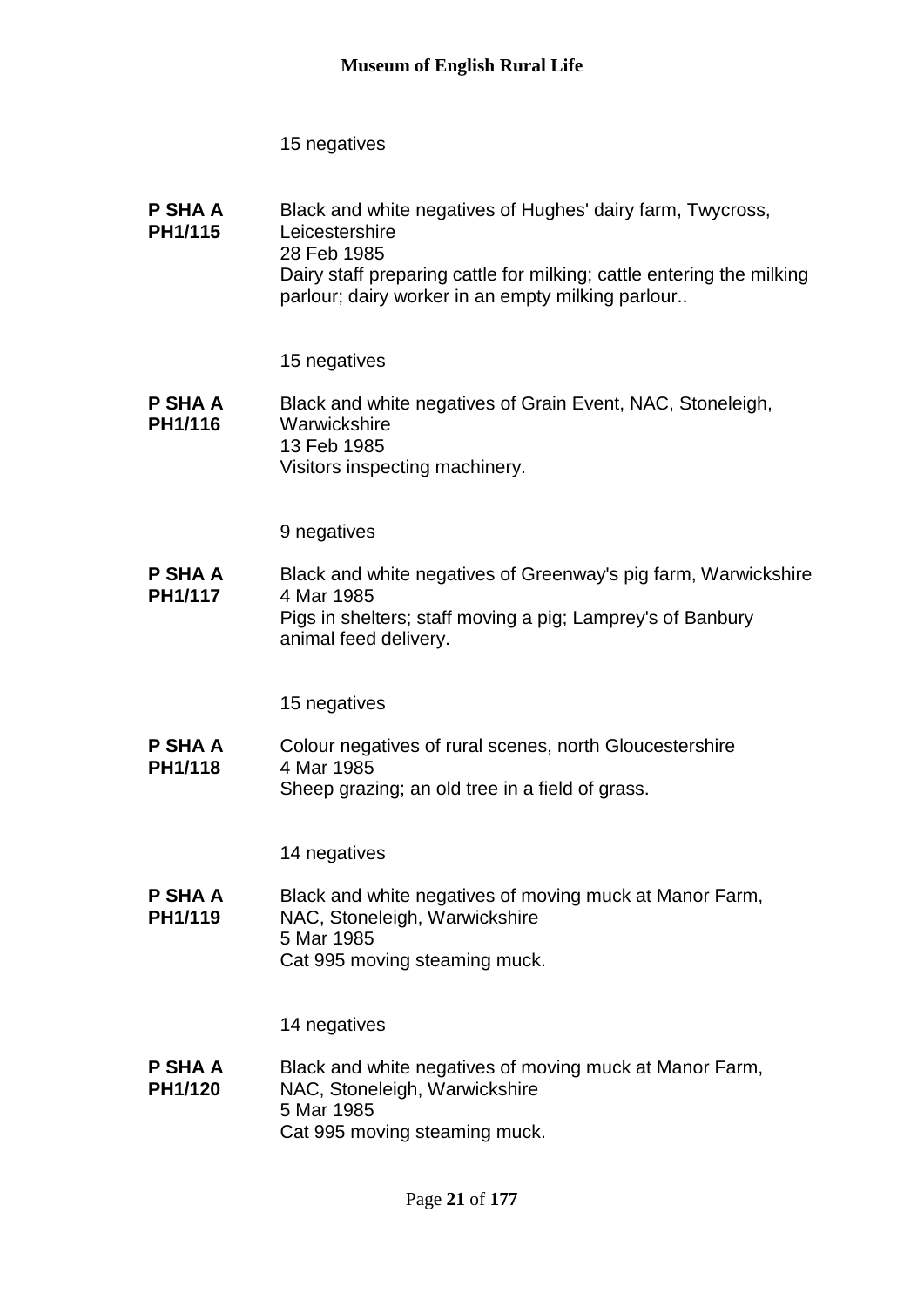| P SHA A<br><b>PH1/121</b> | Black and white negatives of moving muck at Manor Farm,<br>NAC, Stoneleigh, Warwickshire |
|---------------------------|------------------------------------------------------------------------------------------|
|                           | 5 Mar 1985                                                                               |
|                           | Cat 995 moving muck; driver and loader.                                                  |

### 9 negatives

#### **P SHA A PH1/122** Black and white negatives of nitrogen application at Stoneleigh Farm, Stoneleigh, Warwickshire 6 Mar 1985 Empyting bags of nitrogen fertiliser into a sprayer.

15 negatives

**P SHA A PH1/123** Black and white negatives of nitrogen application at Stoneleigh Farm, Stoneleigh, Warwickshire 6 Mar 1985 Rear views of the tractor driver whilst nitrogen is applied to a field; arms of the sprayer.

15 negatives

**P SHA A PH1/124** Black and white negatives of nitrogen application at Stoneleigh Farm, Stoneleigh, Warwickshire 6 Mar 1985 Rear views of the tractor driver whilst nitrogen is applied to a field.

15 negatives

**P SHA A PH1/125** Black and white negatives of nitrogen application at Stoneleigh Farm, Stoneleigh, Warwickshire 6 Mar 1985 Rear views of the tractor driver whilst nitrogen is applied to a field; tractor and sprayer working a field.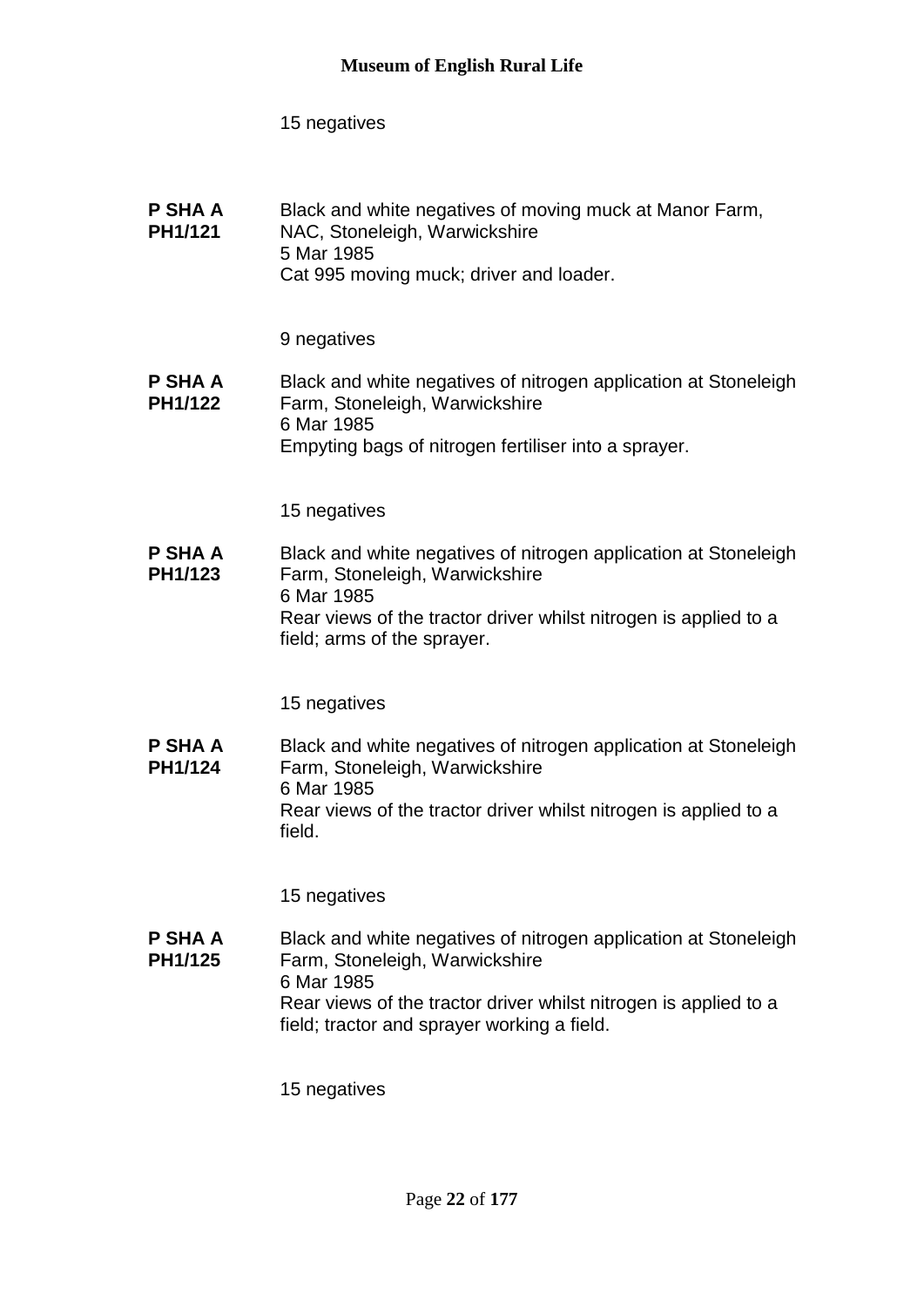**P SHA A PH1/126** Black and white negatives of sheep, Seabrook, Suffolk 12 Mar 1985 Sheepdog herding sheep; inoculating sheep in pens.

14 negatives

**P SHA A PH1/127** Black and white negatives of sheep, Seabrook, Suffolk 12 Mar 1985 Sheepdog and farmer herding sheep; inoculating sheep in pens.

15 negatives

**P SHA A PH1/128** Black and white negatives of sheep, Seabrook, Suffolk 12 Mar 1985 Inoculating sheep in pens.

15 negatives

**P SHA A PH1/129** Black and white negatives of sheep, Seabrook, Suffolk 12 Mar 1985 Inoculating sheep in pens; farmer taking a break.

15 negatives

**P SHA A PH1/130** Black and white negatives of sheep, Seabrook, Suffolk 12 Mar 1985 Inoculating sheep in pens; farmer in a field of grazing sheep.

15 negatives

**P SHA A PH1/131** Black and white negatives of sheep, Seabrook, Suffolk 12 Mar 1985 Inoculating sheep in pens; farm workers loading a truck with animal feed?, a boy helps to check the truck's tyres.

15 negatives

**P SHA A PH1/132** Black and white negatives of sheep, Seabrook, Suffolk 12 Mar 1985 Filling troughs with sheep feed; sheep grazing.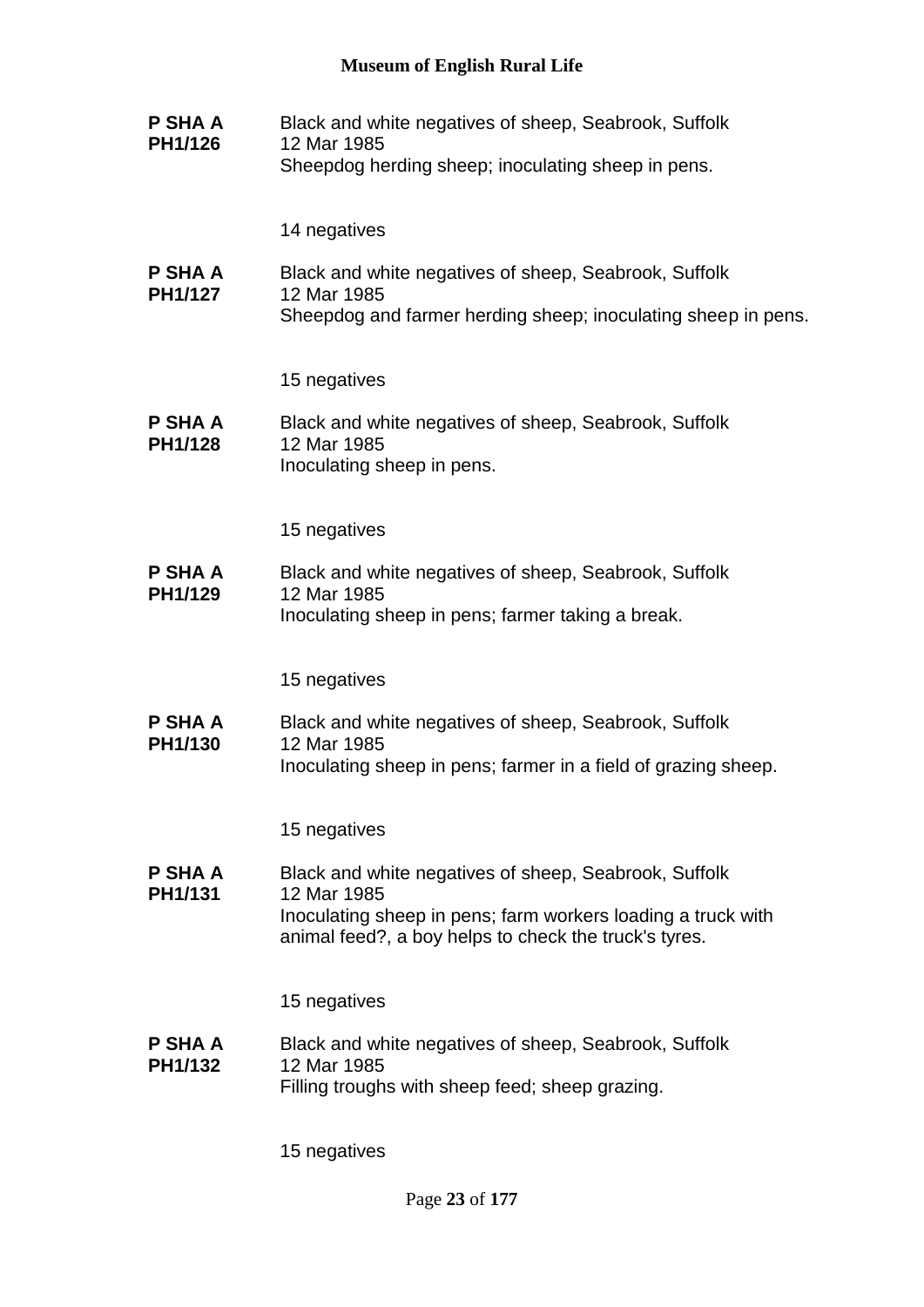**P SHA A PH1/133** Black and white negatives of sheep, Seabrook, Suffolk 12 Mar 1985 Transporting and laying down troughs; farmer and sheep dog in a field of grazing sheep.

14 negatives

**P SHA A PH1/134** Black and white negatives of sheep, Seabrook, Suffolk 12 Mar 1985 Skinning a still-born lamb.

15 negatives

**P SHA A PH1/135** Black and white negatives of sheep, Seabrook, Suffolk 12 Mar 1985 Fitting the skin of a still-born lamb on to an orphaned lamb; introducing the orphaned lamb to a ewe.

15 negatives

**P SHA A PH1/136** Black and white negatives of sheep, Seabrook, Suffolk 12 Mar 1985 Farm workers; feeding a ewe.

15 negatives

**P SHA A PH1/137** Black and white negatives of sheep, Seabrook, Suffolk 12 Mar 1985 Burning a pile of straw; ewes in isolated pens feeding; trimming sheep.

15 negatives

**P SHA A PH1/138** Black and white negatives of sheep, Seabrook, Suffolk 12 Mar 1985 Cleaning/disinfecting and feeding sheep.

15 negatives

**P SHA A PH1/139** Black and white negatives of sheep, Seabrook, Suffolk 12 Mar 1985 Lambing in a field.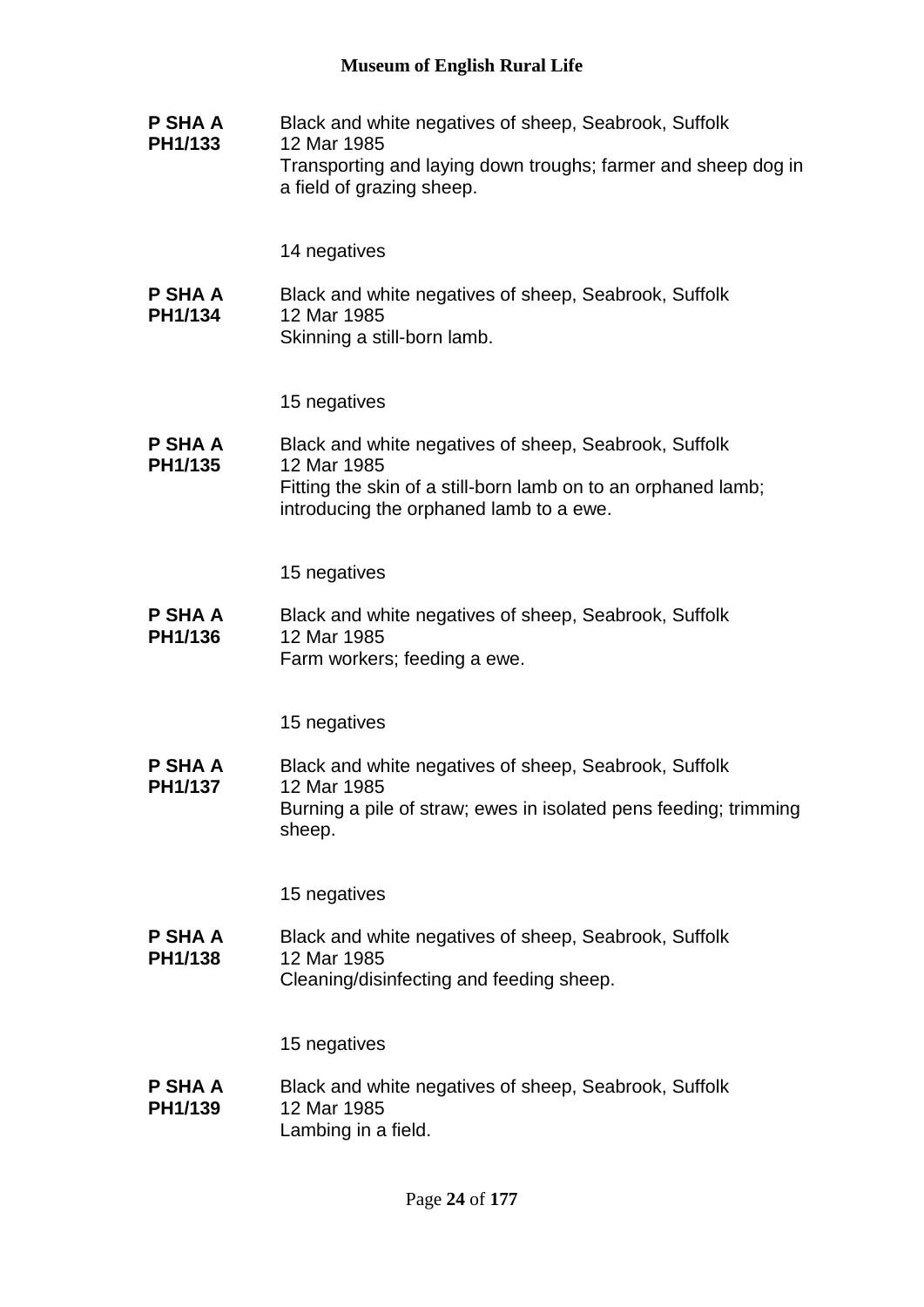| <b>P SHA A</b><br><b>PH1/140</b> | Black and white negatives of grain store, Lodge Farm,<br>Warwickshire<br>18 Mar 1985<br>Farm worker checking for pests. Three photographs of general |
|----------------------------------|------------------------------------------------------------------------------------------------------------------------------------------------------|
|                                  | views of the landscape at Arlescote.                                                                                                                 |

14 negatives

**P SHA A PH1/141** Black and white negatives of lanscape views, Arlescote 18 Mar 1985

14 negatives

**P SHA A PH1/142** Black and white negatives of sheep, Hill Farm, Warwickshire 18 Mar 1985 Feeding sheep in indoor pens.

15 negatives

**P SHA A PH1/143** Black and white negatives of sheep, Hill Farm, Warwickshire 18 Mar 1985 Feeding sheep in indoor pens and outside.

14 negatives

**P SHA A PH1/144** Black and white negatives of sheep, Hill Farm, Warwickshire 18 Mar 1985 Feeding sheep; cultivating land.

13 negatives

**P SHA A PH1/145** Black and white negatives of Hillyard Bros, Weedon, Northamptonshire 20 Mar 1985 Lambing in a shed.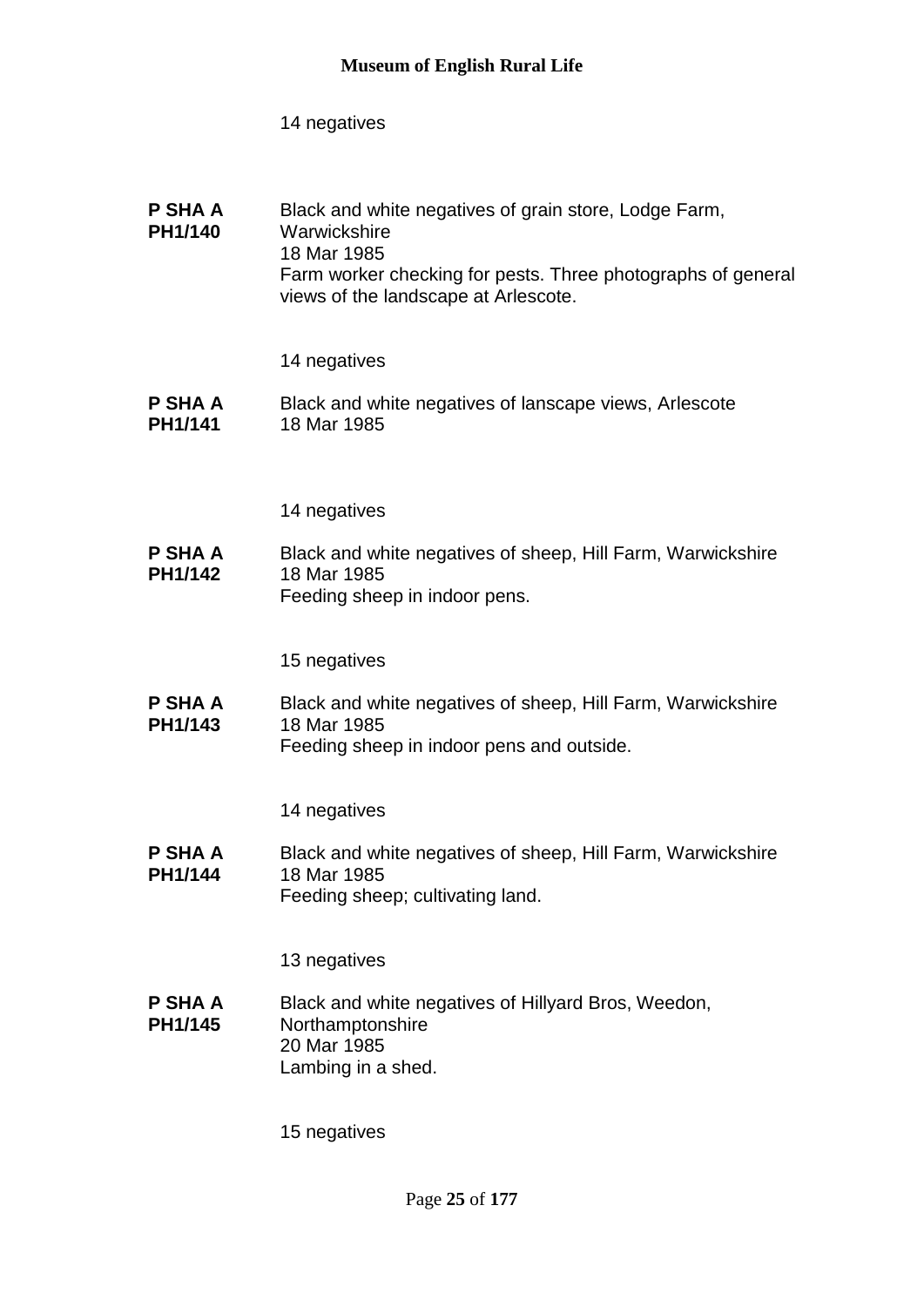**P SHA A PH1/146** Black and white negatives of Hillyard Bros, Weedon, Northamptonshire 20 Mar 1985 Hedge cutting and burning.

15 negatives

**P SHA A PH1/147** Black and white negatives of Hillyard Bros, Weedon, Northamptonshire 20 Mar 1985 Hedge cutting and burning; portrait of farm worker.

14 negatives

**P SHA A PH1/148** Black and white negatives of Hillyard Bros, Weedon, Northamptonshire 20 Mar 1985 Hedge cutting and burning.

15 negatives

**P SHA A PH1/149** Black and white negatives of lambing, Hesketh Farm, Northamptonshire 20 Mar 1985 Lambing in a shed; loading sheep into a van.

15 negatives

**P SHA A PH1/150** Black and white negatives of lambing, Hesketh Farm, Northamptonshire 20 Mar 1985 Lambing in a shed.

15 negatives

**P SHA A PH1/151** Black and white negatives of lambing, Hesketh Farm, Northamptonshire 20 Mar 1985 Lambing in a shed; carrying sheep to van.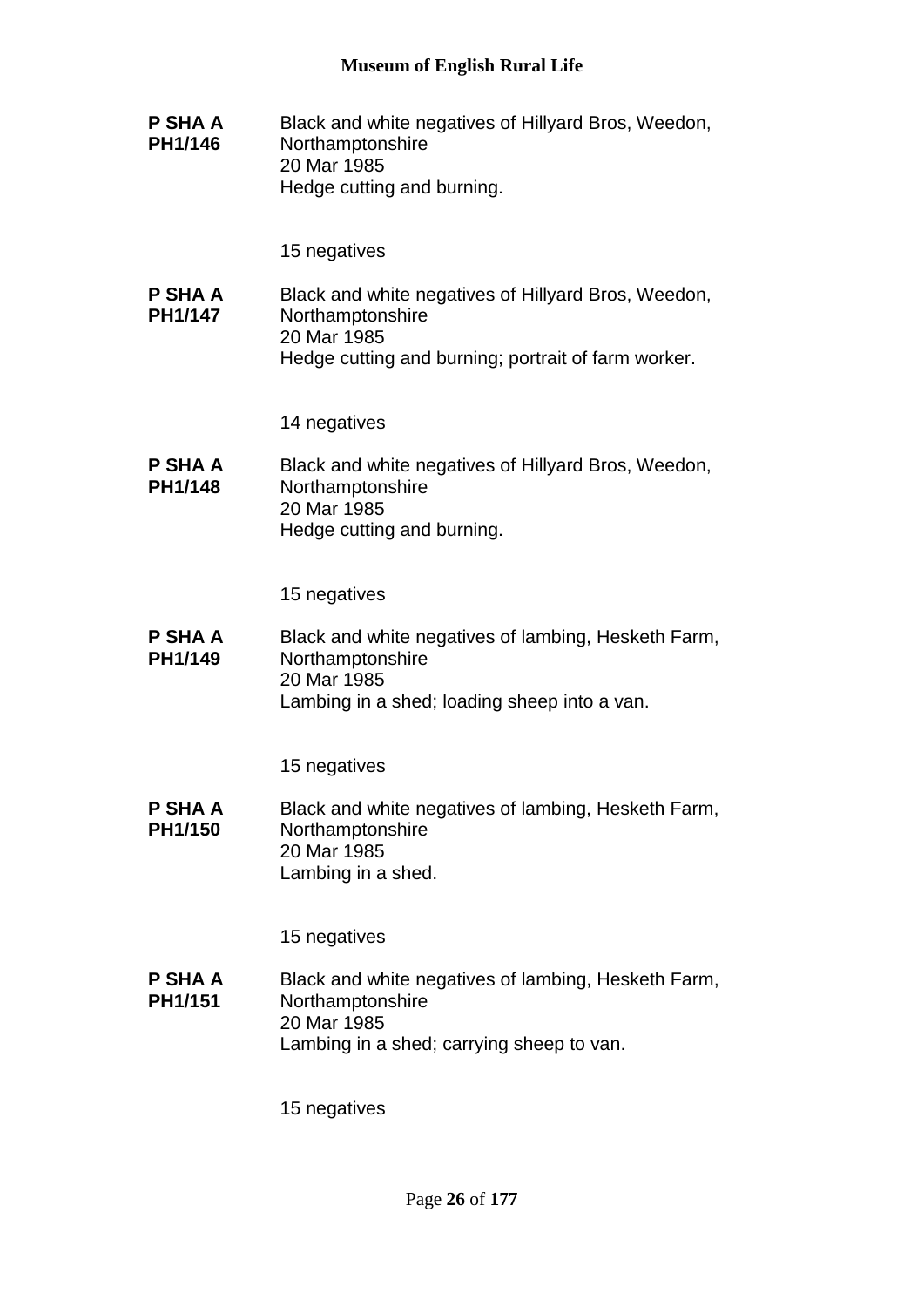**P SHA A PH1/152** Black and white negatives of Hesketh Farm, Northamptonshire 20 Mar 1985 Cattle and calf; calf marking; tractor and trailer unloading potatoes?; sheep in isolated pens feeding.

15 negatives

**P SHA A PH1/153** Black and white negatives of Hesketh Farm, Northamptonshire 20 Mar 1985 Calf marking.

15 negatives

**P SHA A PH1/154** Black and white negatives of Hesketh Farm, Northamptonshire 20 Mar 1985 Injecting anaesthetic and de-horning calves.

15 negatives

**P SHA A PH1/155** Black and white negatives of Hesketh Farm, Northamptonshire 20 Mar 1985 Injecting anaesthetic and de-horning calves.

15 negatives

**P SHA A PH1/156** Black and white negatives of Hesketh Farm, Northamptonshire 20 Mar 1985 De-horning calves; calves and cattle in pens.

7 negatives

**P SHA A PH1/157** Black and white negatives of land drainage, Warwickshire? 25 Mar 1985 Machinery at work.

15 negatives

**P SHA A PH1/158** Black and white negatives of land drainage, Warwickshire? 25 Mar 1985 Machinery at work; farm workers unloading piping.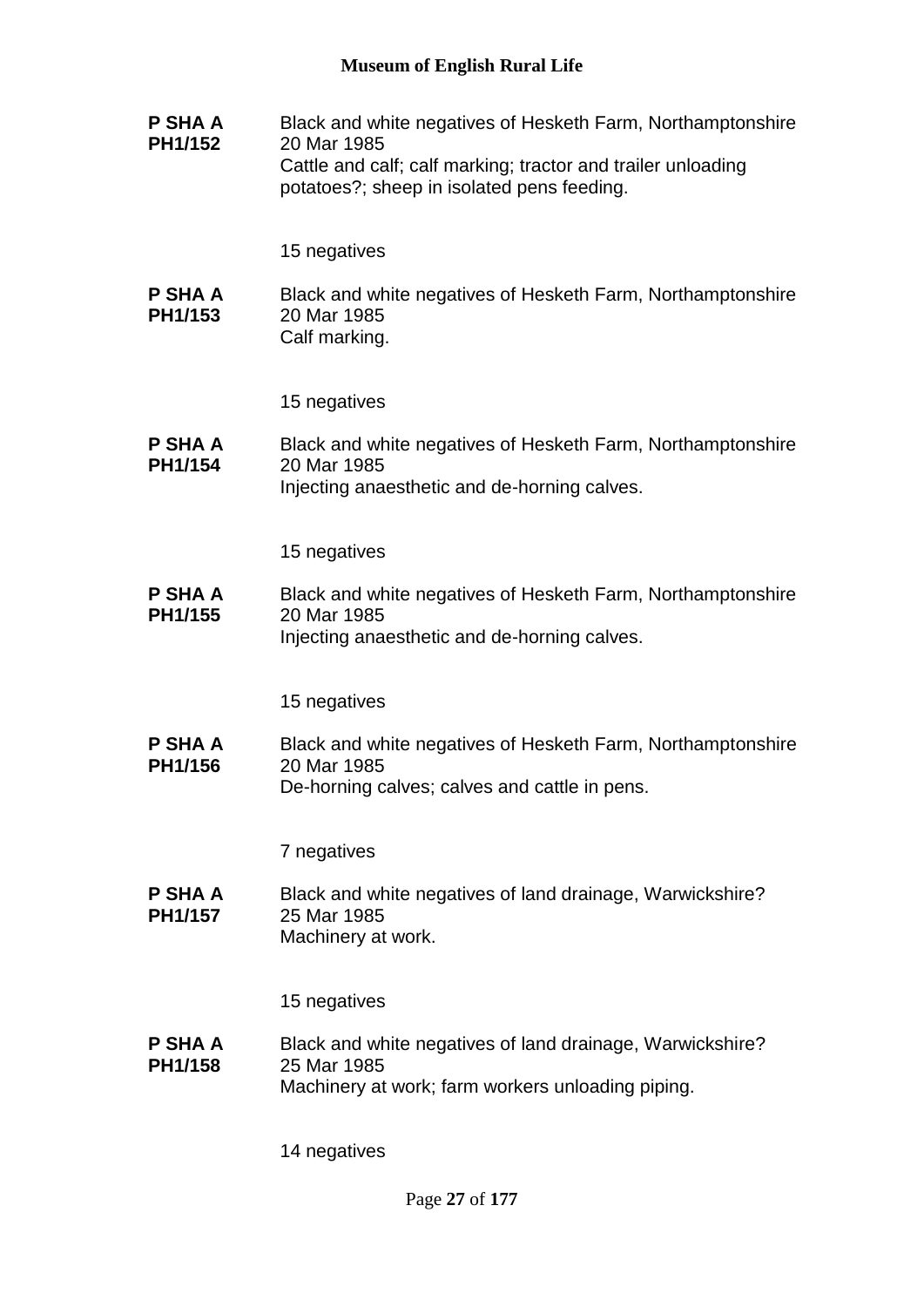**P SHA A PH1/159** Black and white negatives of land drainage, Warwickshire? 25 Mar 1985 Machinery at work creating a drainage channel.

15 negatives

**P SHA A PH1/160** Black and white negatives of land drainage, Warwickshire? 25 Mar 1985 Machinery at work; unloading piping.

15 negatives

**P SHA A PH1/161** Black and white negatives of land drainage, Warwickshire? 25 Mar 1985 Farm workers assisting machinery.

15 negatives

**P SHA A PH1/162** Black and white negatives of land drainage, Warwickshire? 25 Mar 1985 Pipe laying.

11 negatives

**P SHA A PH1/163** Black and white negatives of general views of Arlescote and Obelisk Farm, Warwickshire 31 Mar and 2 Apr 1985 Cattle at the shed door; little boy on a trailer and assisting with a Vicon fertiliser spreader.

14 negatives

**P SHA A PH1/164** Black and white negatives of dairy cattle at Obelisk Farm, **Warwickshire** 2 Apr 1985 Cattle prepared for milking.

15 negatives

**P SHA A PH1/166** Black and white negatives of Brian More potato planting, Warwickshire 15 Apr 1985 Preparing the potato planter.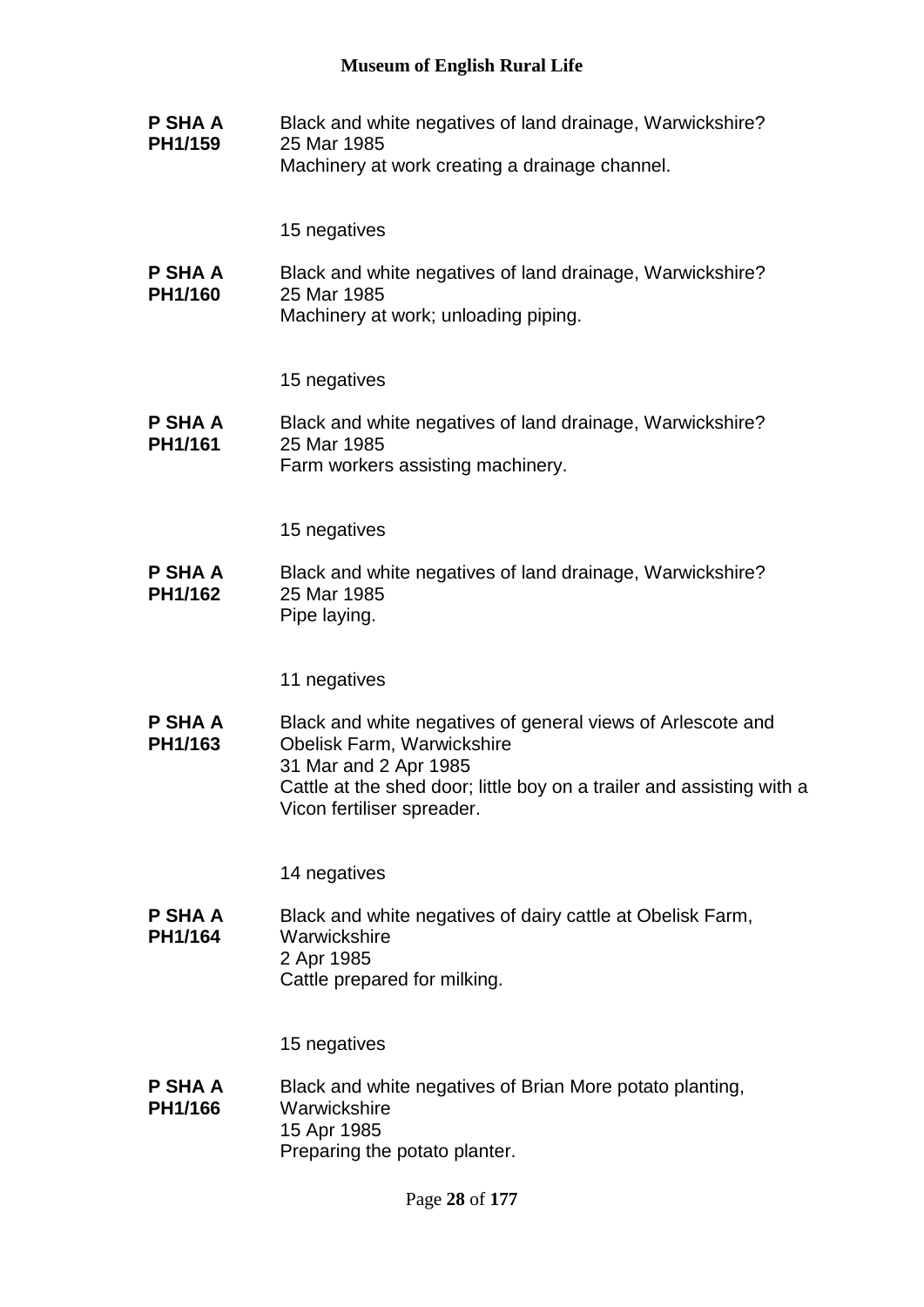**P SHA A PH1/167** Black and white negatives of Brian More potato planting, **Warwickshire** 15 Apr 1985 Adjusting the potato planter.

15 negatives

**P SHA A PH1/168** Black and white negatives of Brian More potato planting, **Warwickshire** 15 Apr 1985 Adjusting the potato planter.

15 negatives

**P SHA A PH1/169** Black and white negatives of Brian More potato planting, **Warwickshire** 15 Apr 1985 Filling crates with seed potatoes; inspecting seed potatoess in the potato planter.

15 negatives

**P SHA A PH1/170** Black and white negatives of Brian More potato planting, **Warwickshire** 15 Apr 1985 Adjusting the potato planter.

11 negatives

**P SHA A PH1/171** Black and white negatives of Brian More potato planting, **Warwickshire** 15 Apr 1985 Farm worker with bags of seed potatoes; emptying a crate of seed potatoes into the planter; cultivating land.

14 negatives

**P SHA A PH1/172** Black and white negatives of Brian More spraying liquid fertiliser, **Warwickshire** 15 Apr 1985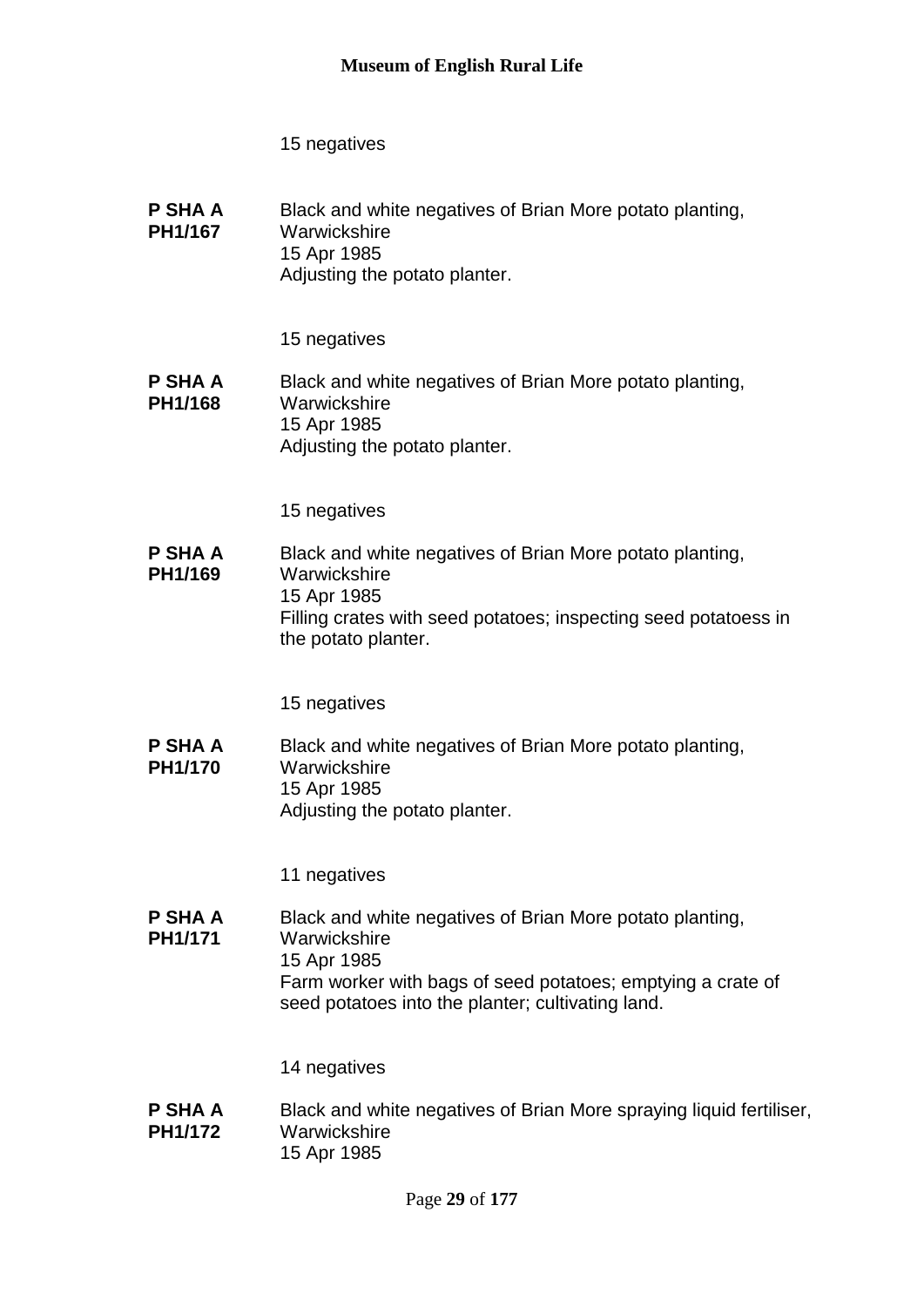**P SHA A PH1/173** Black and white negatives of Brian More spraying liquid fertiliser, Warwickshire 15 Apr 1985

3 negatives

#### **P SHA A PH1/174** Black and white negatives of Simmental Show, RASE, **Warwickshire** 17 Apr 1985 Grooming cattle, including a calf.

11 negatives

**P SHA A PH1/175** Black and white negatives of Simmental Show, RASE, **Warwickshire** 17 Apr 1985 Cattle in the show ring; champion prize giving.

15 negatives

**P SHA A PH1/176** Black and white negatives of Simmental Show, RASE, Warwickshire 17 Apr 1985 Cattle in the show ring; visitors inspecting cattle in pens.

15 negatives

**P SHA A PH1/177** Black and white negatives of Simmental Show, RASE, **Warwickshire** 17 Apr 1985 Cattle in the show ring; visitors watching cattle in the ring.

15 negatives

**P SHA A PH1/178** Black and white negatives of Simmental Show, RASE, **Warwickshire** 17 Apr 1985 Cattle in the show ring; visitors inspecting cattle in the ring.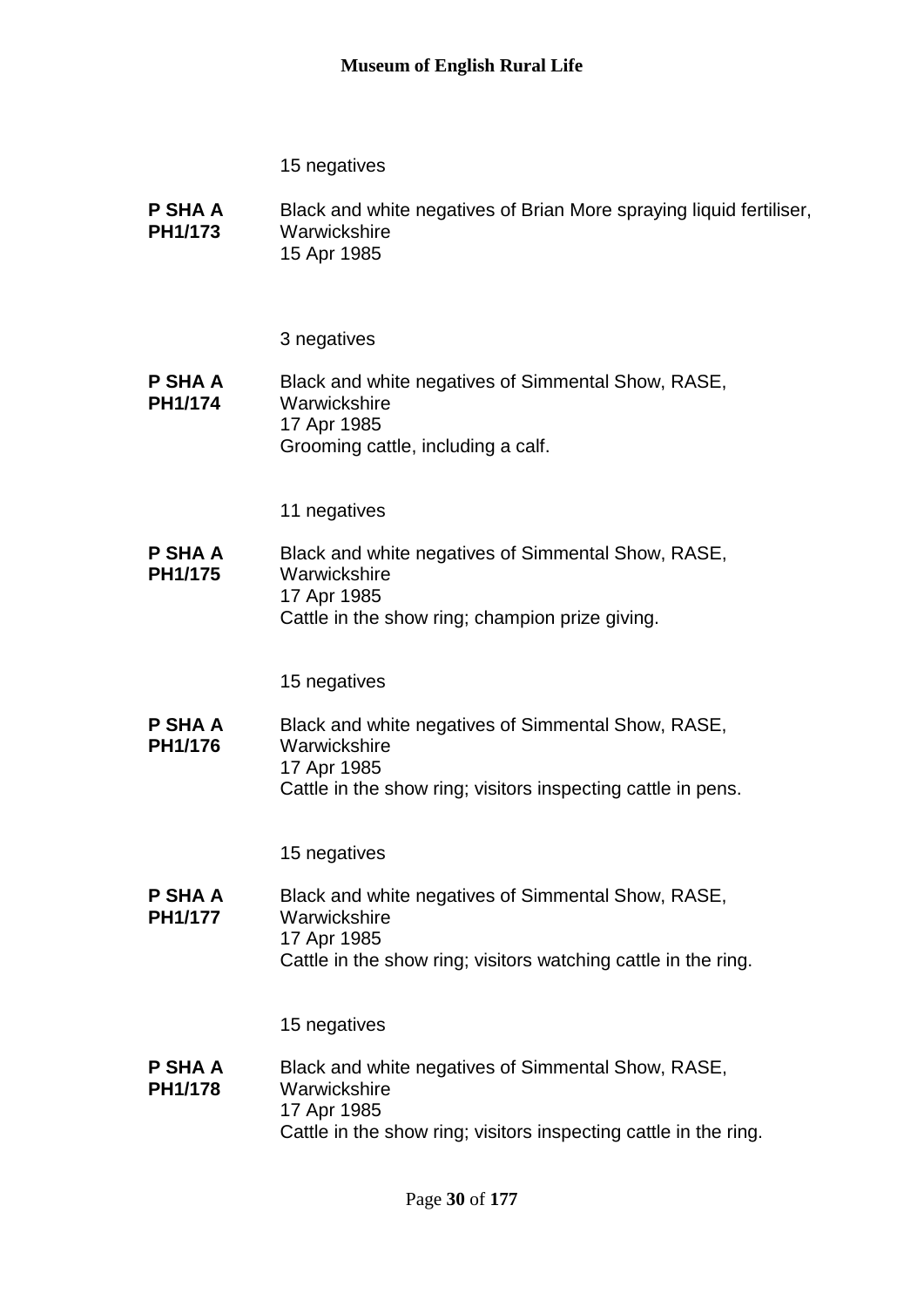| P SHA A | Black and white negatives of Simmental Show, RASE,           |
|---------|--------------------------------------------------------------|
| PH1/179 | Warwickshire                                                 |
|         | 17 Apr 1985                                                  |
|         | Cattle in the show ring; stockman taking a break. Also two   |
|         | photographs of farm worker adjusting machinery at Hill Farm. |

10 negatives

**P SHA A PH1/180** Black and white negatives of general views of Lambourn Downs, **Berkshire** 21 Apr 1985 The Downs; a house.

8 negatives

**P SHA A PH1/181** Black and white negatives of potato planting, Hill Farm, **Warwickshire** 18 Apr 1985 Filling the hopper of a potato planter; planting potatoes.

15 negatives

**P SHA A PH1/182** Black and white negatives of potato planting, Hill Farm, Warwickshire 18 Apr 1985 Filling the hopper of a potato planter; planting potatoes; cultivating; an animal skeleton lying in grass.

15 negatives

**P SHA A PH1/183** Black and white negatives of potato planting, Hill Farm, Warwickshire 18 Apr 1985 Filling the hopper of a potato planter; planting potatoes; farm workers in the tractor cab and working the potato planter.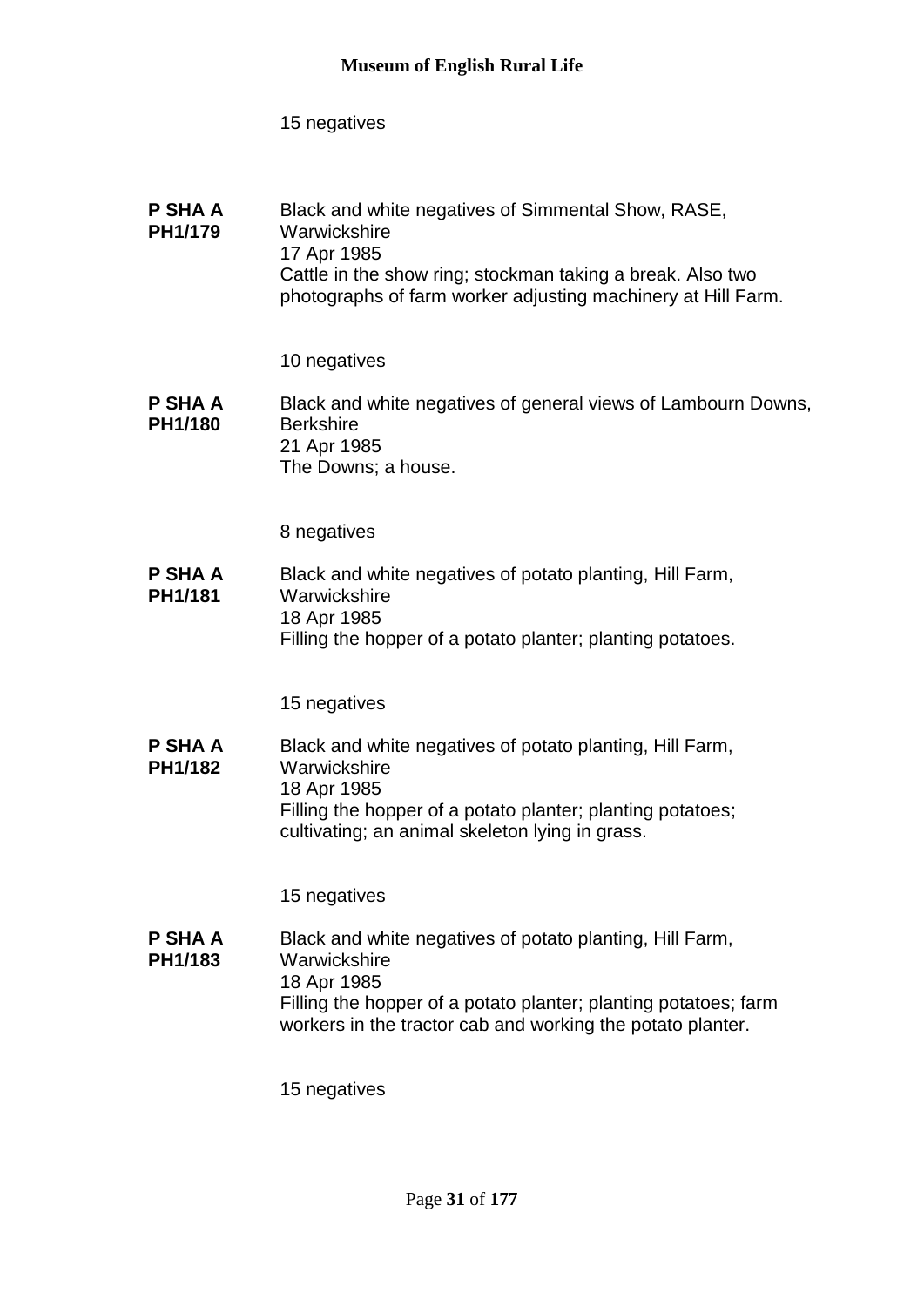**P SHA A PH1/184** Black and white negatives of potato planting, Hill Farm, **Warwickshire** 18 Apr 1985 Planting potatoes.

15 negatives

**P SHA A PH1/185** Black and white negatives of potato planting, Hill Farm, **Warwickshire** 18 Apr 1985 Filling the hopper of a potato planter; farm workers taking a break; the tractor cab and tyres.

15 negatives

**P SHA A PH1/186** Black and white negatives of potato planting, Hill Farm, Warwickshire 18 Apr 1985 Filling the hopper of a potato planter; planting potatoes; farm worker on the potato planter.

15 negatives

**P SHA A PH1/187** Black and white negatives of potato planting, Hill Farm, **Warwickshire** 18 Apr 1985 Farm worker operating the potato planter.

15 negatives

**P SHA A PH1/188** Black and white negatives of potato planting, Hill Farm, **Warwickshire** 18 Apr 1985 Farm workers operating the potato planter; view of the tractor and seed potatoes in the hopper.

15 negatives

**P SHA A PH1/189** Black and white negatives of potato planting, Hill Farm, Warwickshire 18 Apr 1985 Planting potatoes and cultivating.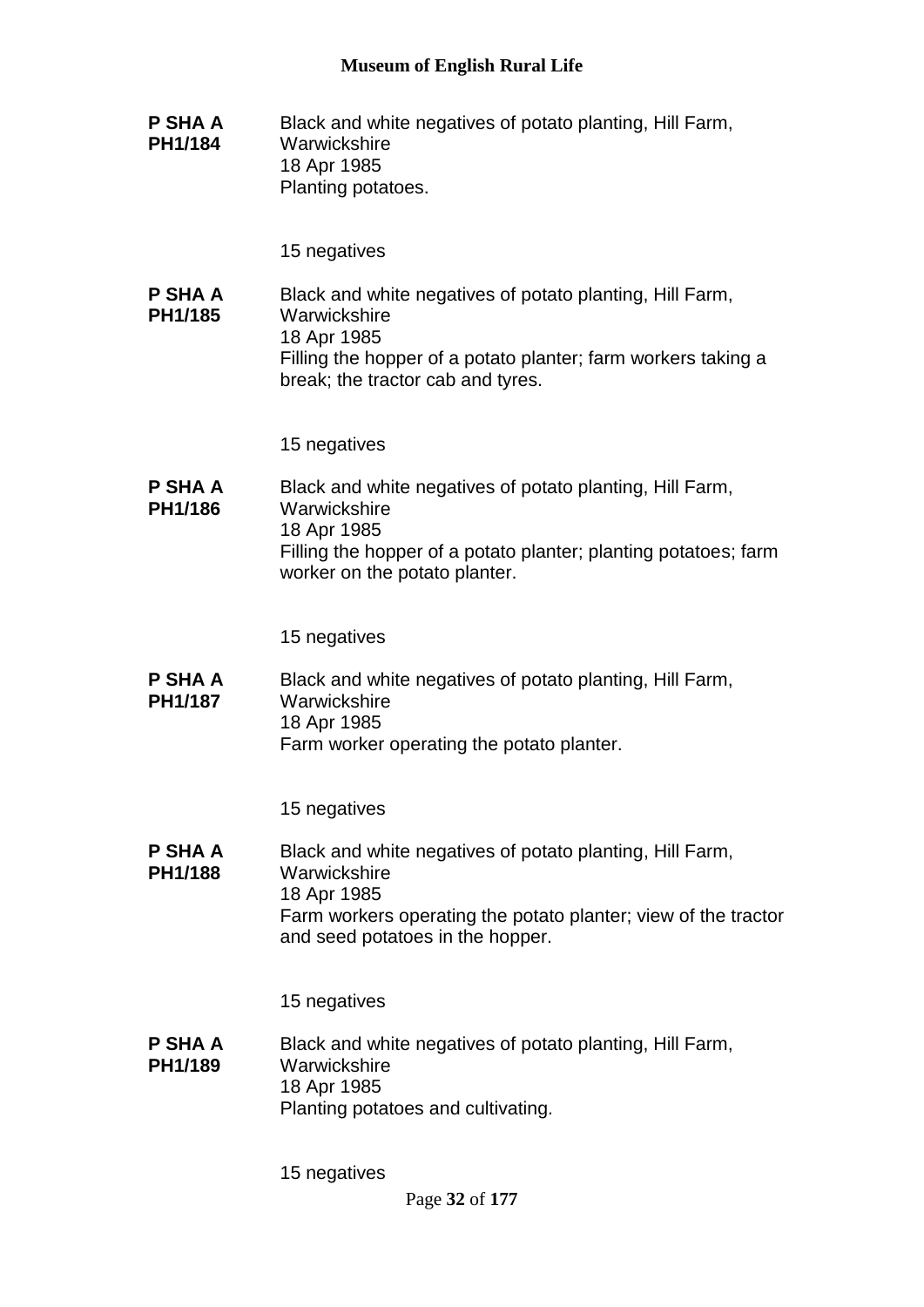| P SHA A<br>PH1/190        | Black and white negatives of potato planting, Hill Farm,<br>Warwickshire<br>18 Apr 1985<br>Farm workers filling the hopper of a potato planter; operating the<br>potato planter. |
|---------------------------|----------------------------------------------------------------------------------------------------------------------------------------------------------------------------------|
|                           | 15 negatives                                                                                                                                                                     |
| <b>P SHA A</b><br>PH1/191 | Black and white negatives of potato planting, Hill Farm,<br>Warwickshire<br>18 Apr 1985<br>Potato planting and cultivating.                                                      |
|                           | 12 negatives                                                                                                                                                                     |
| P SHA A<br>PH1/192        | Black and white negatives of potato planting, Hill Farm,<br>Warwickshire<br>18 Apr 1985<br>Potato planting and cultivating.                                                      |
|                           | 15 negatives                                                                                                                                                                     |
| P SHA A<br>PH1/193        | Black and white negatives of Wells farm?<br>22 Apr 1985<br>Unloading ICI fertiliser onto a truck with seed potatoes crates.                                                      |
|                           | 5 negatives                                                                                                                                                                      |
| P SHA A<br>PH1/194        | Black and white negatives of Wells farm?<br>22 Apr 1985<br>Preparing to pull a tractor out of a ditch; farm workers looking at<br>a leaking potato planter.                      |
|                           | 15 negatives                                                                                                                                                                     |
| <b>P SHA A</b><br>PH1/195 | Black and white negatives of Wells farm?<br>22 Apr 1985<br>Mending a potato planter and fertiliser spreader?                                                                     |
|                           | 15 negatives                                                                                                                                                                     |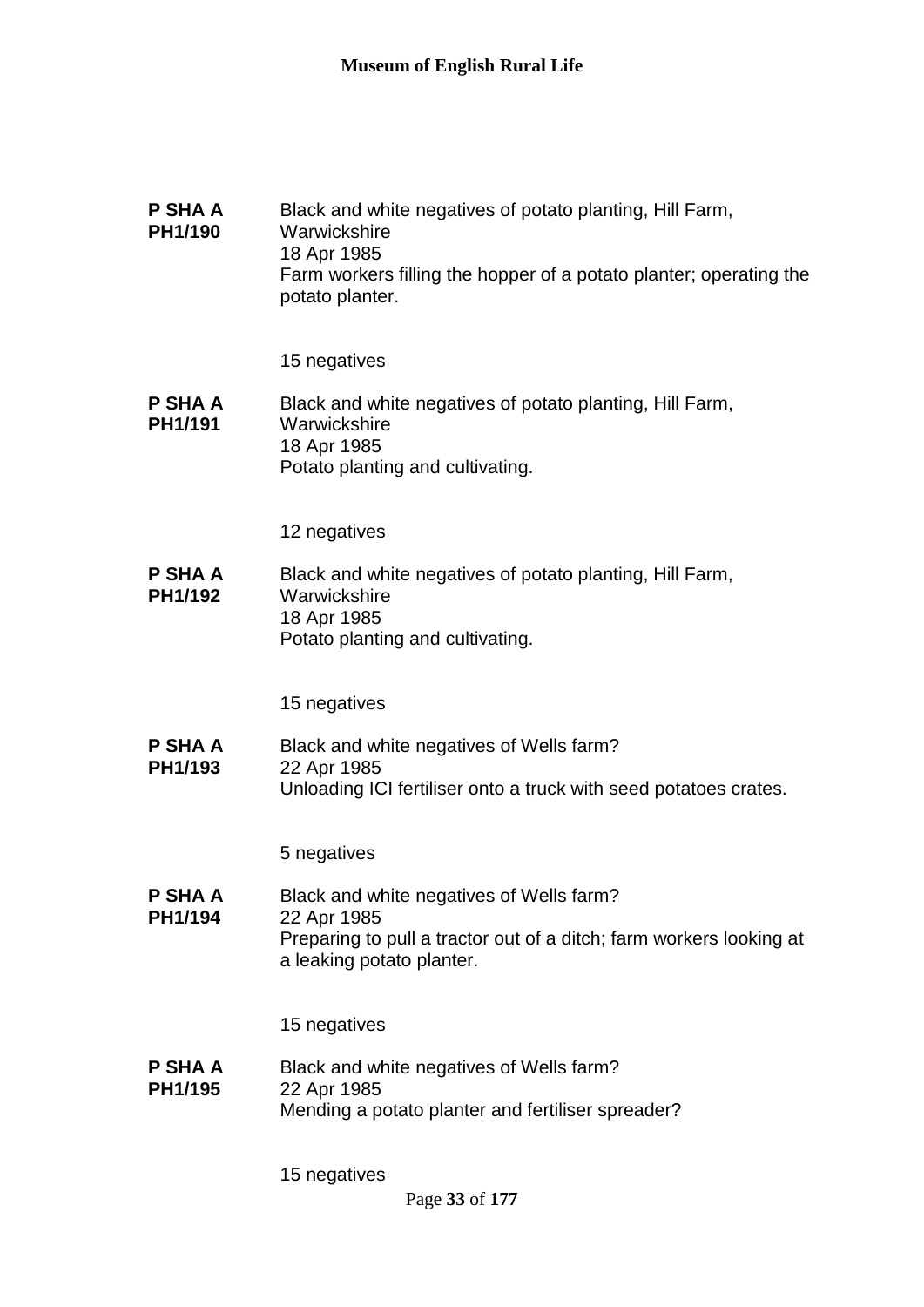**P SHA A PH1/196** Black and white negatives of Wells farm? 22 Apr 1985 Potato planting; emptying fertiliser into a hopper on the planter.

15 negatives

**P SHA A PH1/197** Black and white negatives of Wells farm? 22 Apr 1985 Cultivating land; tractor lifted up on bumby ground.

13 negatives

**P SHA A PH1/198** Black and white negatives of tulip fields, Spalding, Lincolnshire 1 May 1985 Picking the heads off tulips; pickers taking a break. The tulip heads are used to decorate the floats in the Spalding Tulip Time Festival.

15 negatives

**P SHA A PH1/199** Black and white negatives of tulip fields, Spalding, Lincolnshire 1 May 1985 Picking the heads off tulips. The tulip heads are used to

decorate the floats in the Spalding Tulip Time Festival.

14 negatives

**P SHA A PH1/200** Black and white negatives of tulip fields, Spalding, Lincolnshire 1 May 1985 Picking the heads off tulips; tulip pickers taking a break on the edge of the tulip field resting on bags full of flower heads. The tulip heads are used to decorate the floats in the Spalding Tulip Time Festival.

15 negatives

**P SHA A PH1/201** Black and white negatives of tulip fields, Spalding, Lincolnshire 1 May 1985 Tulip picker Kate, 75 years old, picking the heads off tulips. The tulip heads are used to decorate the floats in the Spalding Tulip Time Festival.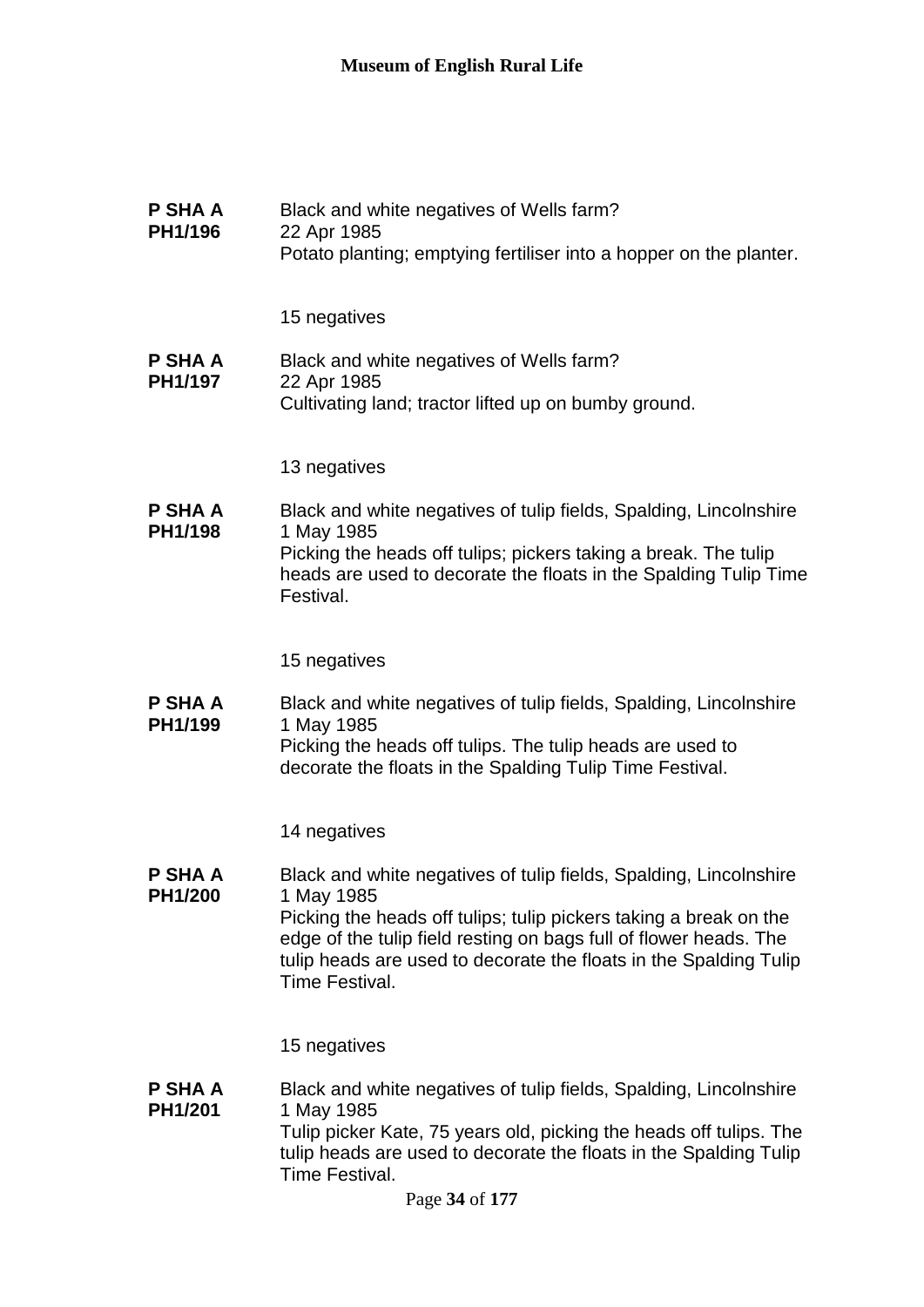**P SHA A PH1/202** Black and white negatives of tulip fields, Spalding, Lincolnshire 1 May 1985 Picking the heads off tulips. The tulip heads are used to decorate the floats in the Spalding Tulip Time Festival.

15 negatives

#### **P SHA A PH1/203** Black and white negatives of tulip fields, Spalding, Lincolnshire and a windmill, Rutland 1 May 1985 Tulip pickers carrying bags of tulip heads; pickers working in a field of tulips.

14 negatives

**P SHA A PH1/204** Black and white negatives of Danny Wilde on his farm on the Pennines, Lancashire 8 May 1985 Skinning a dead lamb and dragging the skin followed by a sheep; with his cattle herd.

15 negatives

**P SHA A PH1/205** Black and white negatives of Danny Wilde on his farm on the Pennines, Lancashire 8 May 1985 With his flock of sheep; attaching sheepskin to an orphaned lamb.

15 negatives

**P SHA A PH1/206** Black and white negatives of Danny Wilde on his farm on the Pennines, Lancashire 8 May 1985 With his flock of sheep; introducing an orphaned lamb to a ewe.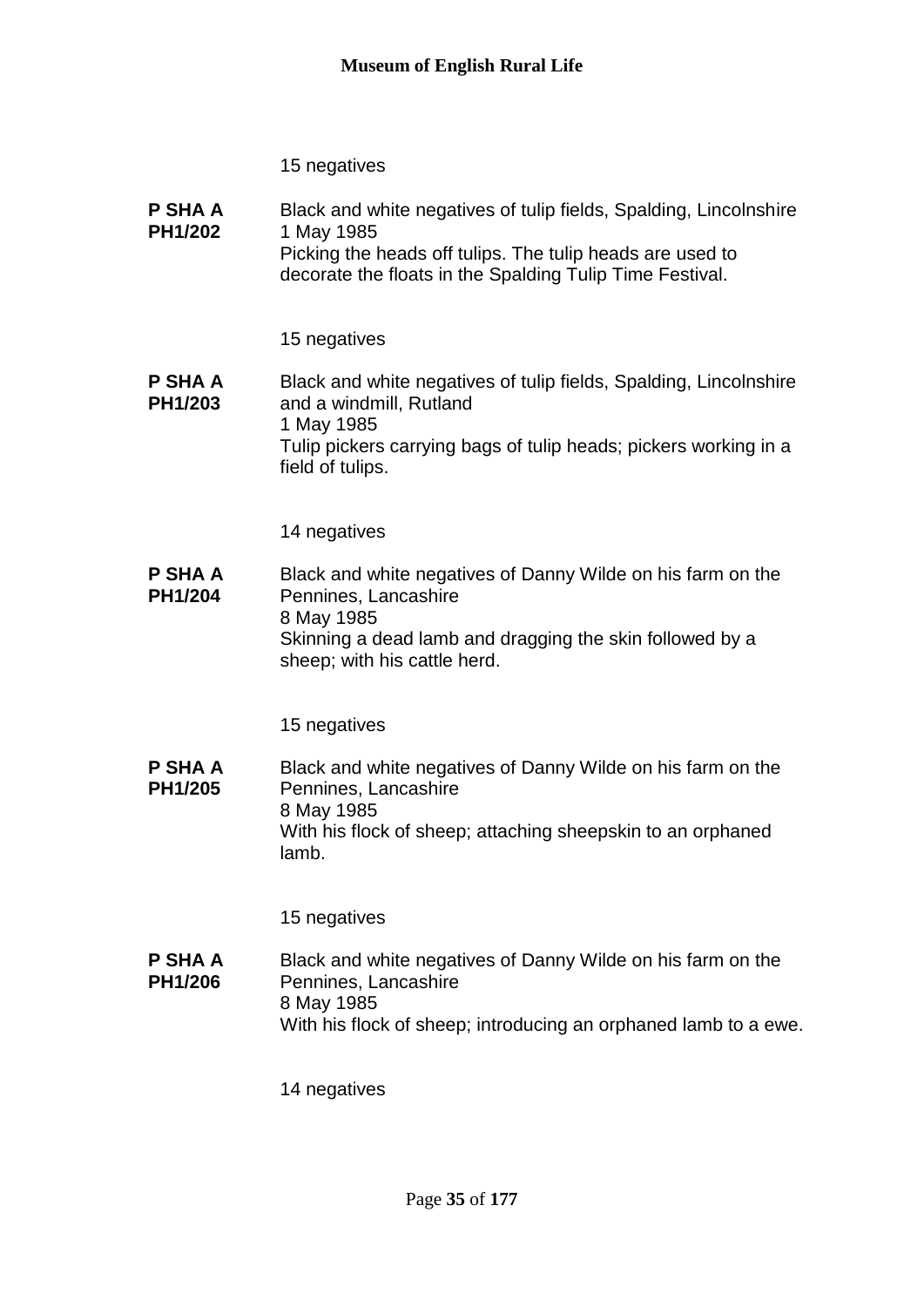**P SHA A PH1/207** Black and white negatives of Danny Wilde on his farm on the Pennines, Lancashire 8 May 1985 Checking his flock of sheep.

15 negatives

**P SHA A PH1/208** Black and white negatives of Danny Wilde on his farm on the Pennines, Lancashire 8 May 1985 Checking his flock of sheep; driving his landrover; with another shepherd beside a ewe and her lamb.

13 negatives

**P SHA A PH1/209** Black and white negatives of Danny Wilde on his farm on the Pennines, Lancashire 8 May 1985 Checking his flock of sheep on the Pennine moors above Rochdale and assisting with a difficult lambing on the moors; the size of the horn buds made it a difficult birth.

15 negatives

**P SHA A PH1/210** Black and white negatives of Danny Wilde on his farm on the Pennines, Lancashire 8 May 1985 Assisting with a difficult lambing on the moors; the size of the horn buds made it a difficult birth.

8 negatives

**P SHA A PH1/211** Black and white negatives of silage making, RASE 14 May 1985 Grass cutting; farm worker in a field of grass; tractor.

15 negatives

**P SHA A PH1/212** Black and white negatives of silage making, RASE 14 May 1985 Tractor and tedder turning grass; farm workers adjusting the tedder.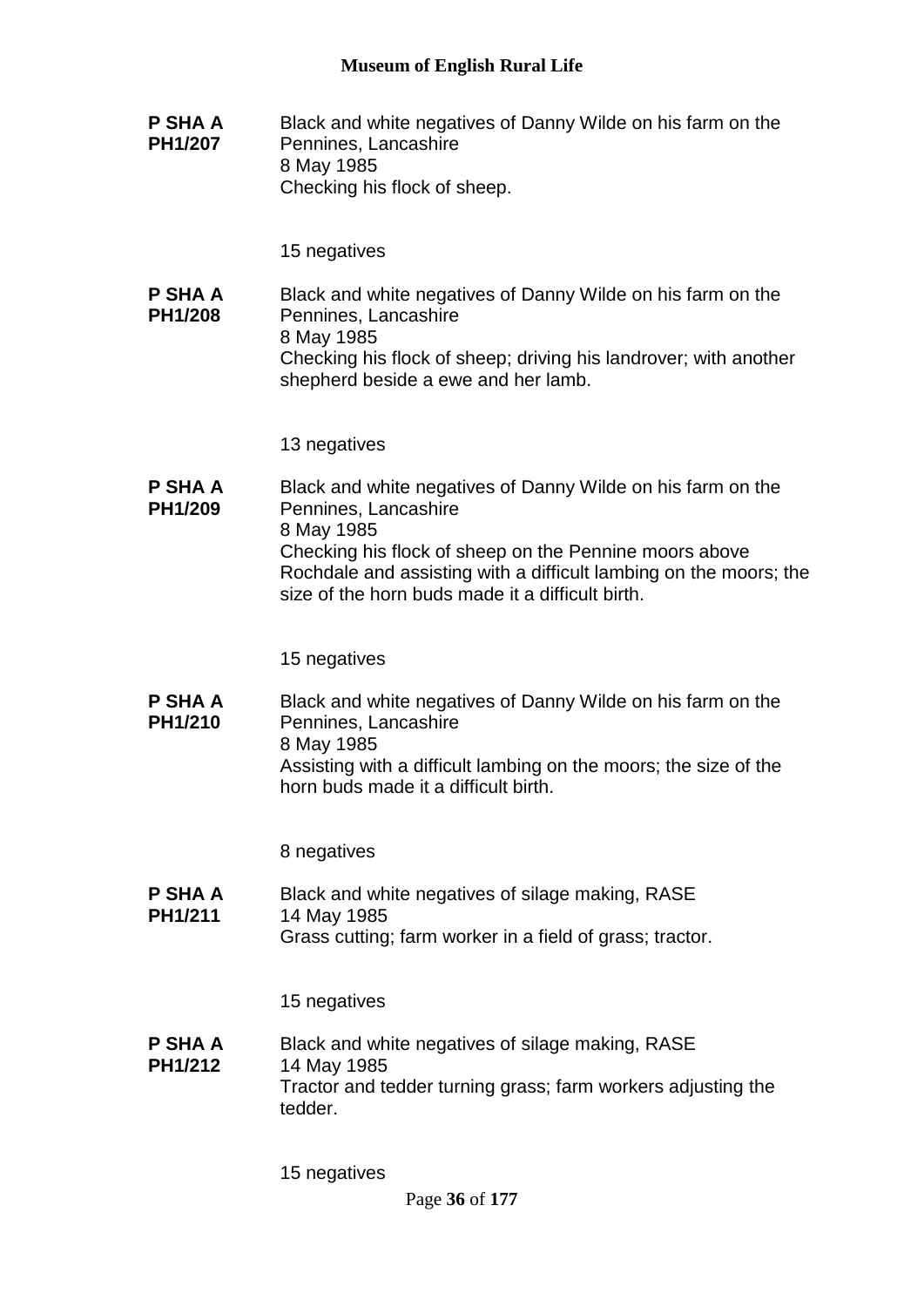| P SHA A        | Black and white negatives of Robin Hall's farm, near Banbury, |
|----------------|---------------------------------------------------------------|
| <b>PH1/213</b> | Oxfordshire<br>16 May 1985                                    |
|                | Potato planting                                               |

#### **P SHA A PH1/214** Black and white negatives of Robin Hall's farm, near Banbury, **Oxfordshire** 16 May 1985 Farm workers sorting potatoes inside.

15 negatives

**P SHA A PH1/215** Black and white negatives of Robin Hall's farm, near Banbury, **Oxfordshire** 16 May 1985 Farm workers sorting potatoes inside.

15 negatives

**P SHA A PH1/216** Black and white negatives of Robin Hall's farm, near Banbury, **Oxfordshire** 16 May 1985 Farm worker sorting potatoes inside.

15 negatives

**P SHA A PH1/217** Black and white negatives of Robin Hall's farm, near Banbury, **Oxfordshire** 16 May 1985 Farm workers sorting and bagging potatoes inside.

13 negatives

#### **P SHA A PH1/218** Black and white negatives of Robin Hall's farm, near Banbury, **Oxfordshire** 16 May 1985 Farm workers sorting and bagging potatoes inside.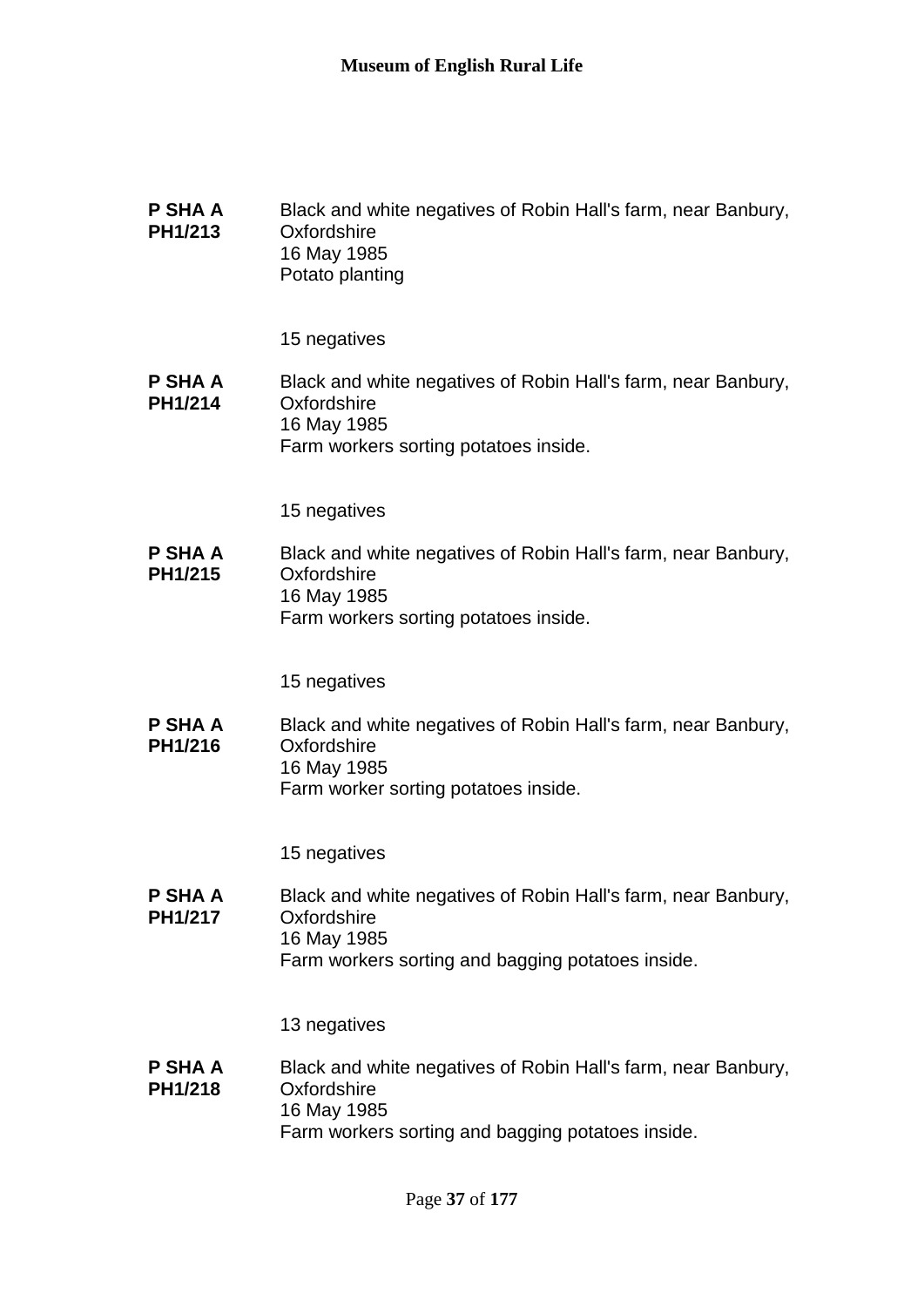| P SHA A | Black and white negatives of Robin Hall's farm, near Banbury, |
|---------|---------------------------------------------------------------|
| PH1/219 | Oxfordshire                                                   |
|         | 16 May 1985                                                   |
|         | Farm workers sorting and bagging potatoes inside.             |

#### 15 negatives

#### **P SHA A PH1/220** Black and white negatives of Robin Hall's farm, near Banbury, **Oxfordshire** 16 May 1985 Farm worker bagging potatoes inside.

6 negatives

**P SHA A PH1/221** Black and white negatives of Robin Hall's farm, near Banbury, **Oxfordshire** 16 May 1985 Farm workers sitting on bags of seed potatoes and with the tractor and potato planter.

14 negatives

**P SHA A PH1/222** Black and white negatives of Robin Hall's farm, near Banbury, **Oxfordshire** 16 May 1985 Emptying seed potatoes into the hopper of a potato planter.

15 negatives

**P SHA A PH1/223** Black and white negatives of Robin Hall's farm, near Banbury, **Oxfordshire** 16 May 1985 Farm worker sitting on bags of seed potatoes; planting potatoes.

15 negatives

**P SHA A PH1/224** Black and white negatives of Robin Hall's farm, near Banbury, **Oxfordshire** 16 May 1985 Emptying bags of seed potatoes into the hopper of a potato planter.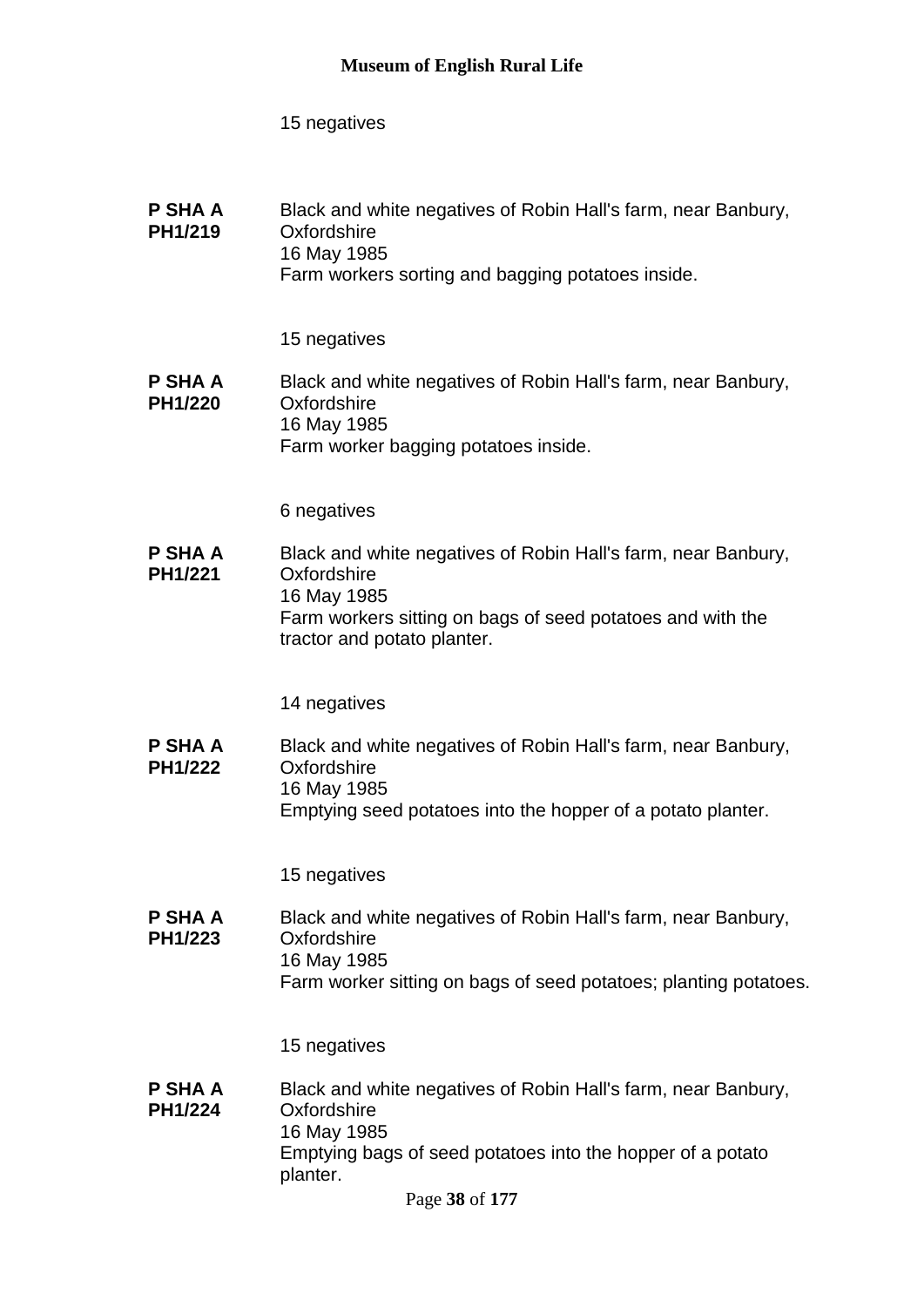**P SHA A PH1/225** Black and white negatives of spraying at Mr Meadow's farm 23 May 1985 Filling the spreader; spraying crops.

11 negatives

**P SHA A PH1/226** Black and white negatives of spraying at Mr Meadow's farm 23 May 1985 Spraying crops.

10 negatives

**P SHA A PH1/227** Black and white negatives of spraying at Mr Meadow's farm 23 May 1985 Spraying crops.

14 negatives

**P SHA A PH1/228** Black and white negatives of spraying at Mr Meadow's farm 23 May 1985 Spraying crops.

14 negatives

**P SHA A PH1/229** Black and white negatives of sheep shearing, Hesketh Farm, Northamptonshire 29 May 1985 A sheep shearing gang in action; a shearer from New Zealand; shearers taking a break.

15 negatives

**P SHA A PH1/230** Black and white negatives of sheep shearing, Hesketh Farm, Northamptonshire 29 May 1985 A sheep shearing gang in action.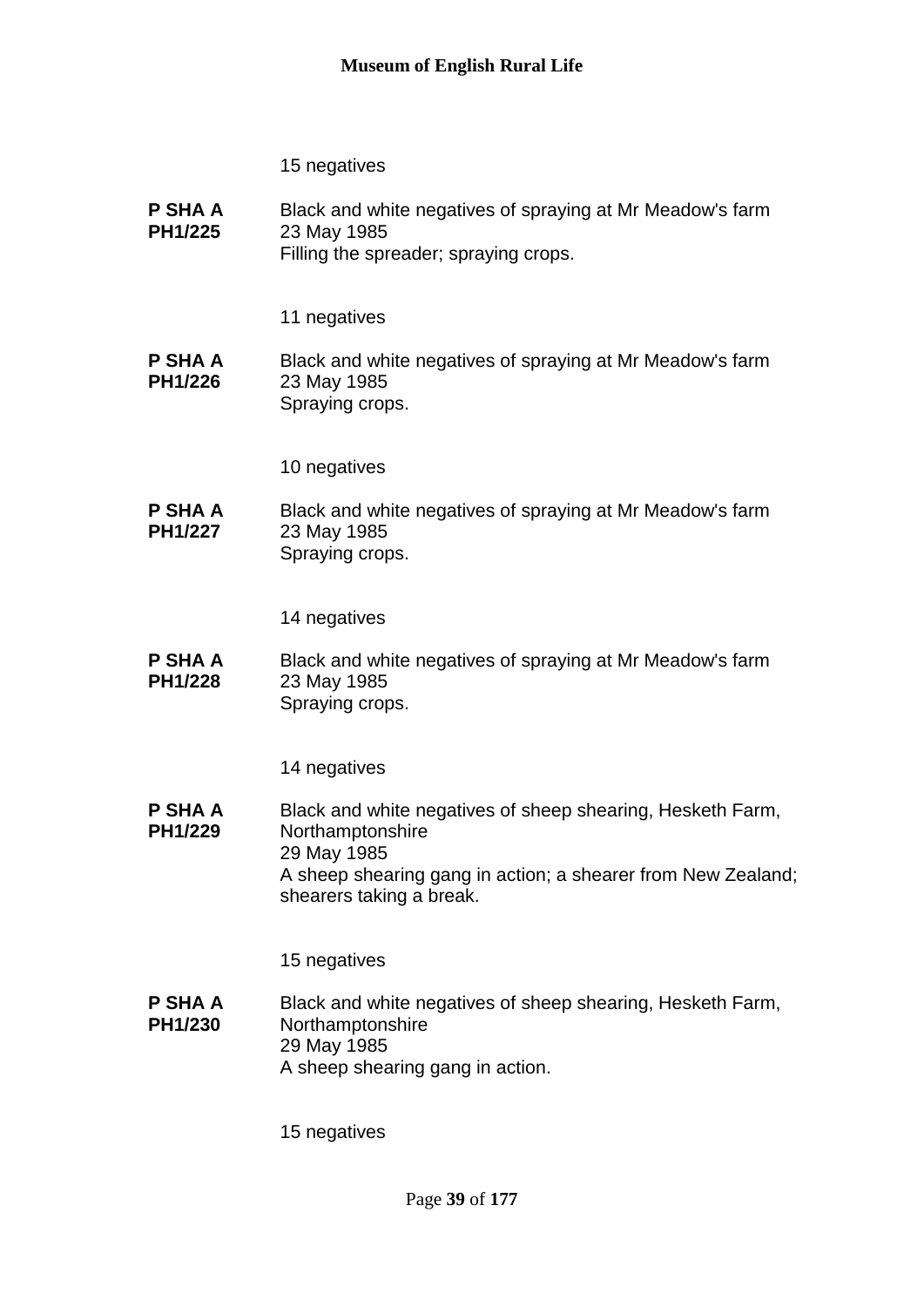**P SHA A PH1/231** Black and white negatives of sheep shearing, Hesketh Farm, Northamptonshire 29 May 1985 A sheep shearing gang in action; sheep waiting to be sheared; freshly shorn sheep being released.

15 negatives

**P SHA A PH1/232** Black and white negatives of sheep shearing, Hesketh Farm, Northamptonshire 29 May 1985 A sheep shearing gang in action.

15 negatives

**P SHA A PH1/233** Black and white negatives of sheep shearing, Hesketh Farm, **Northamptonshire** 29 May 1985 A sheep shearing gang in action.

15 negatives

**P SHA A PH1/234** Black and white negatives of sheep shearing, Hesketh Farm, Northamptonshire 29 May 1985 A sheep shearing gang in action; shearers taking a break.

15 negatives

**P SHA A PH1/235** Black and white negatives of sheep shearing, Hesketh Farm, Northamptonshire 29 May 1985 A sheep shearing gang in action.

15 negatives

**P SHA A PH1/236** Black and white negatives of sheep shearing, Hesketh Farm, Northamptonshire 29 May 1985 A sheep shearing gang in action.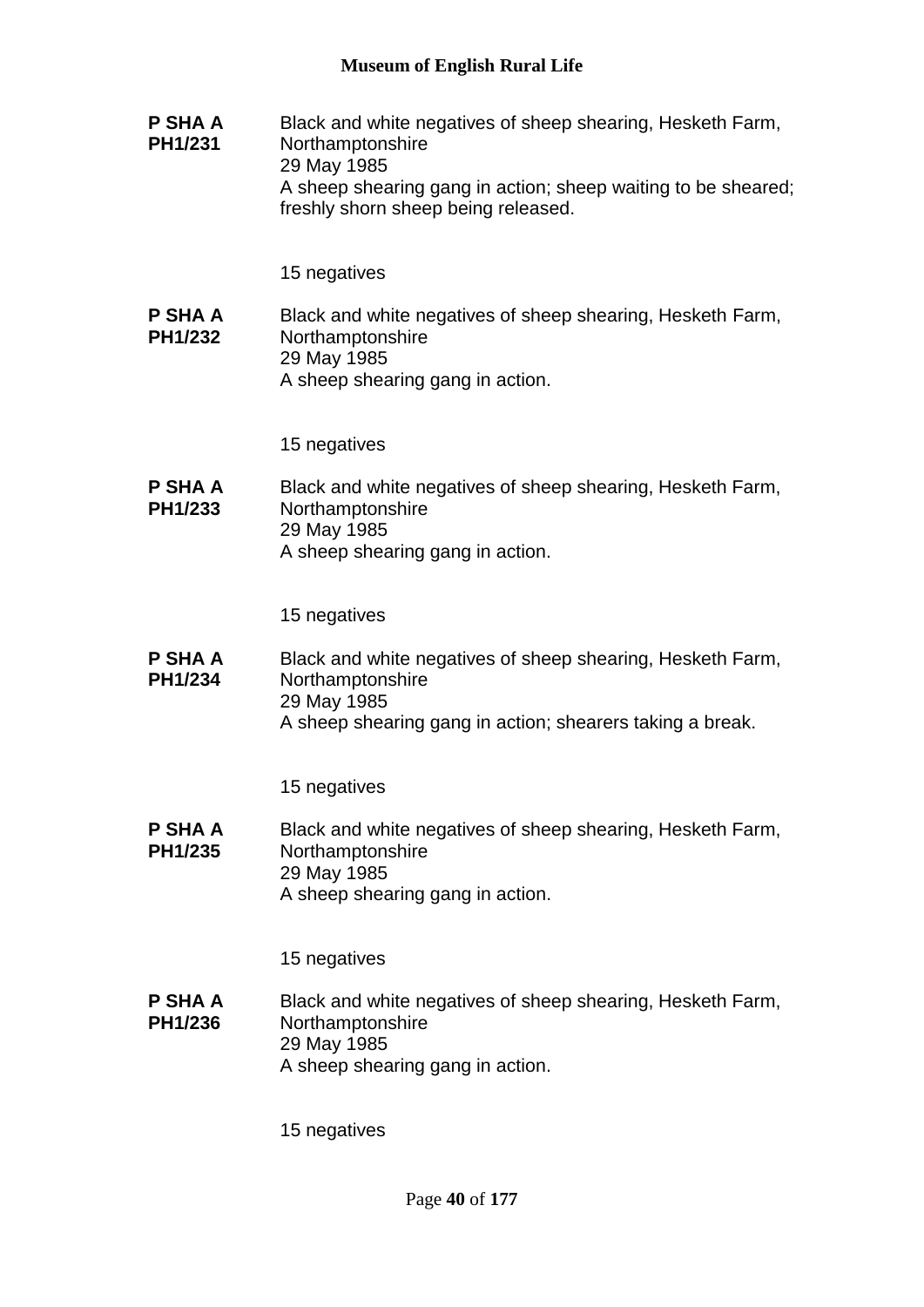**P SHA A PH1/237** Black and white negatives of sheep shearing, Hesketh Farm, Northamptonshire 29 May 1985 A sheep shearing gang in action.

15 negatives

**P SHA A PH1/238** Black and white negatives of sheep shearing, Hesketh Farm, Northamptonshire 29 May 1985 A sheep shearing gang in action.

15 negatives

**P SHA A PH1/239** Black and white negatives of spraying, Hesketh Farm, Northamptonshire 29 May 1985 Filling sprayer with Arresin; spraying a field of potatoes.

15 negatives

**P SHA A PH1/240** Black and white negatives of silage making, Hesketh Farm, Northamptonshire 29 May 1985 Grass cutting.

11 negatives

**P SHA A PH1/241** Black and white negatives of silage making, Hesketh Farm, Northamptonshire 29 May 1985 Grass cutting.

15 negatives

**P SHA A PH1/242** Black and white negatives of silage making, Hesketh Farm, Northamptonshire 29 May 1985 Grass cutting; field of partly cut grass.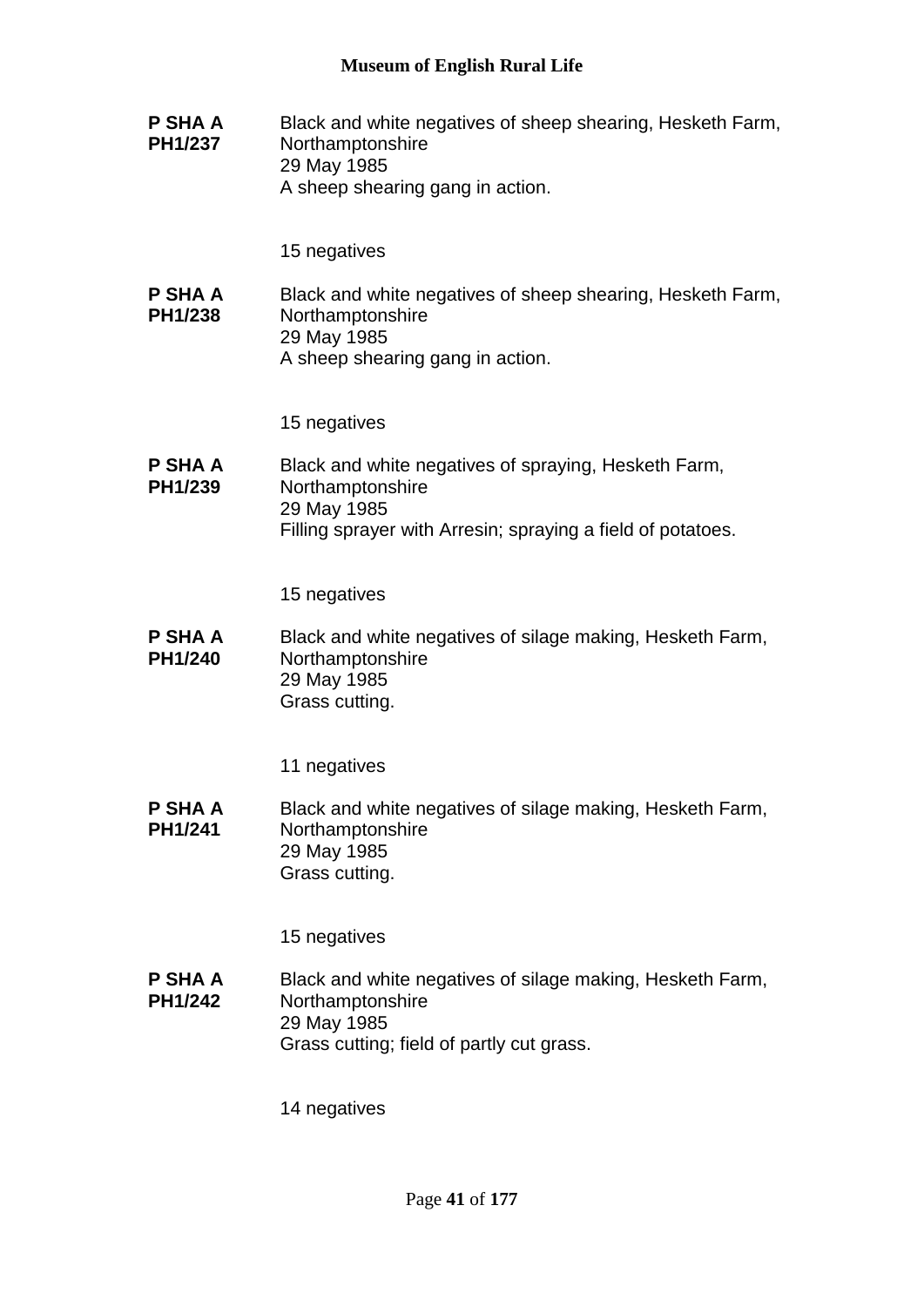**P SHA A PH1/243** Black and white negatives of Sam Moreton & Sons, **Warwickshire** 3 Jun 1985 Loading hay bales onto trailers.

9 negatives

**P SHA A PH1/244** Black and white negatives of Sam Moreton & Sons, **Warwickshire** 3 Jun 1985 Loading hay bales onto a trailer; straw cutter and blower working across a field.

15 negatives

**P SHA A PH1/245** Black and white negatives of Sam Moreton & Sons, **Warwickshire** 3 Jun 1985 Loading hay bales onto a trailer; straw cutter and blower working across a field.

15 negatives

**P SHA A PH1/246** Black and white negatives of Sam Moreton & Sons, **Warwickshire** 3 Jun 1985 Loading hay bales onto a trailer; straw cutter and blower working across a field.

15 negatives

**P SHA A PH1/247** Black and white negatives of Sam Moreton & Sons, **Warwickshire** 3 Jun 1985 Straw cutter and blower working across a field.

15 negatives

**P SHA A PH1/248** Black and white negatives of cattle at Avoncroft, Worcestershire 4 Jun 1985 Cattle breeding.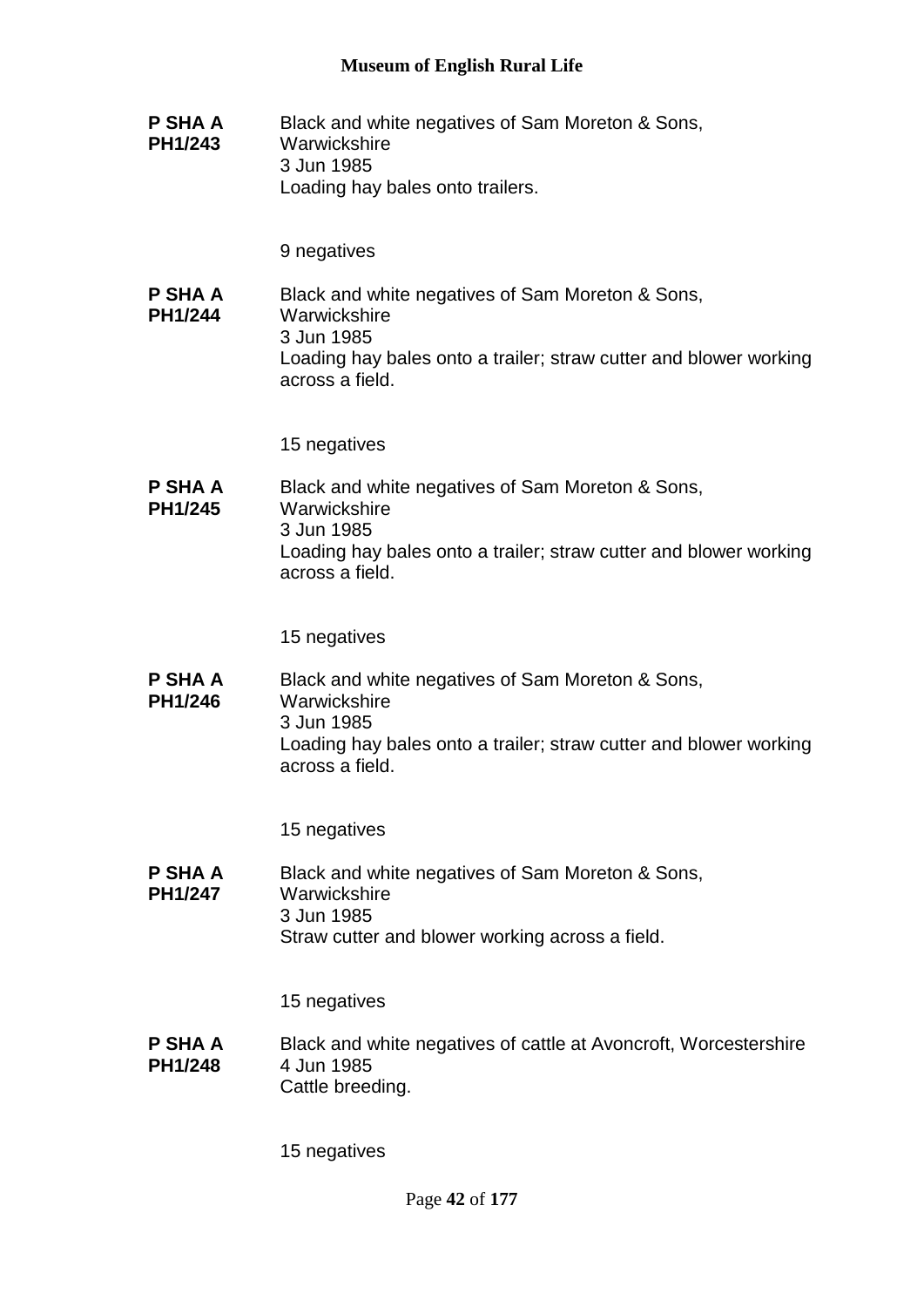**P SHA A PH1/249** Black and white negatives of cattle at Avoncroft, Worcestershire 4 Jun 1985 Cattle breeding.

15 negatives

**P SHA A PH1/250** Black and white negatives of cattle at Avoncroft, Worcestershire 4 Jun 1985 Cattle breeding.

14 negatives

**P SHA A PH1/251** Black and white negatives of cattle at Avoncroft, Worcestershire 4 Jun 1985 Cattle breeding.

15 negatives

**P SHA A PH1/252** Black and white negatives of cattle at Avoncroft, Worcestershire 4 Jun 1985 Trimming the hoof of a pedigree bull.

15 negatives

**P SHA A PH1/253** Black and white negatives of cattle at Avoncroft, Worcestershire 4 Jun 1985 Trimming the hoof of a pedigree bull.

15 negatives

**P SHA A PH1/254** Black and white negatives of cattle at Avoncroft, Worcestershire 4 Jun 1985 Trimming the hoof of a pedigree bull.

14 negatives

**P SHA A PH1/255** Black and white negatives of cattle at Avoncroft, Worcestershire 4 Jun 1985 Trimming the hoof of a pedigree bull.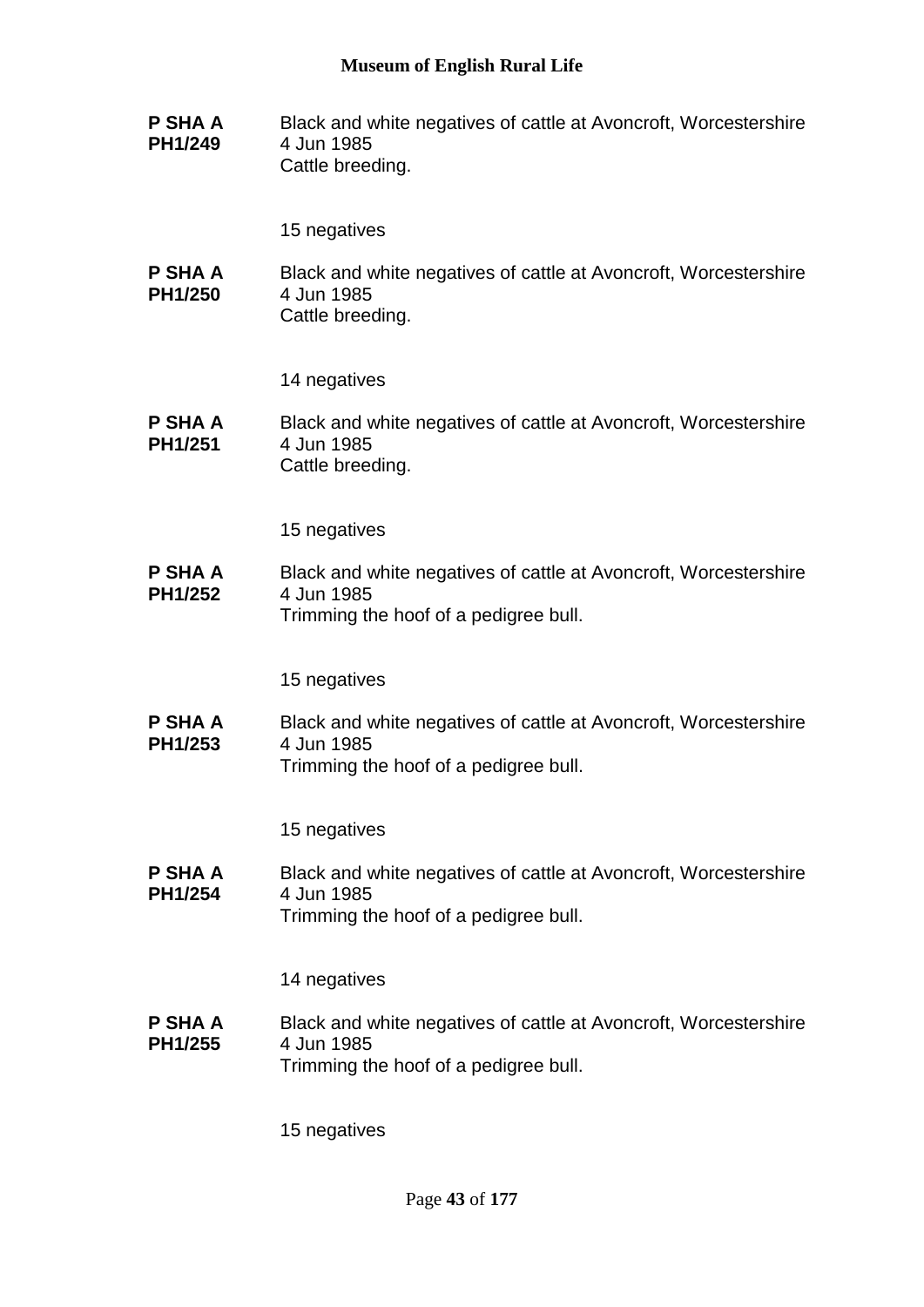**P SHA A PH1/256** Black and white negatives of cattle at Avoncroft, Worcestershire 4 Jun 1985 Trimming the hoof of a pedigree bull.

15 negatives

**P SHA A PH1/257** Black and white negatives of cattle at Avoncroft, Worcestershire 4 Jun 1985

Filling up water troughs from a tank for bulls tethered in a field.

15 negatives

**P SHA A PH1/258** Black and white negatives of eggs at Beckett's farm, West **Midlands** 13 Jun 1985 Grading and packaging eggs.

15 negatives

**P SHA A PH1/259** Black and white negatives of eggs at Beckett's farm, West Midlands 13 Jun 1985 Grading and packaging eggs.

15 negatives

**P SHA A PH1/260** Black and white negatives of eggs at Beckett's farm, West **Midlands** 13 Jun 1985 Grading and packaging eggs.

15 negatives

**P SHA A PH1/261** Black and white negatives of eggs at Beckett's farm, West **Midlands** 13 Jun 1985 Grading and packaging eggs; battery hens.

15 negatives

**P SHA A PH1/262** Black and white negatives of eggs at Beckett's farm, West **Midlands** 13 Jun 1985 Candling eggs?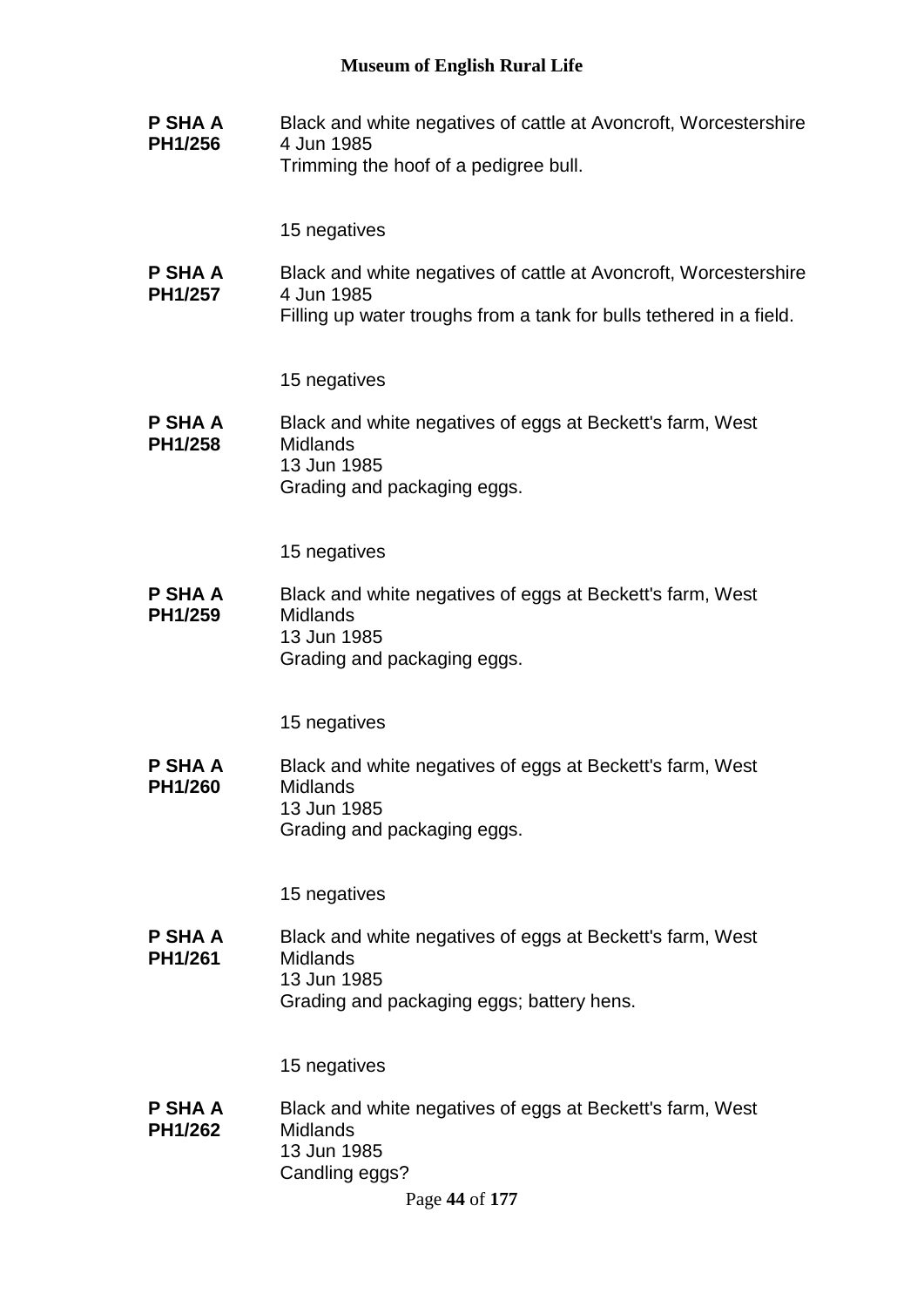**P SHA A PH1/263** Black and white negatives of eggs at Beckett's farm, West **Midlands** 13 Jun 1985 Candling eggs?

15 negatives

**P SHA A PH1/264** Black and white negatives of eggs at Beckett's farm, West **Midlands** 13 Jun 1985 Candling eggs?

15 negatives

**P SHA A PH1/265** Black and white negatives of eggs at Beckett's farm, West **Midlands** 13 Jun 1985 Candling eggs? Grading and machine packaging eggs.

15 negatives

**P SHA A PH1/266** Black and white negatives of eggs at Beckett's farm, West **Midlands** 13 Jun 1985 Packaging and boxing 'Farm fresh eggs'.

14 negatives

**P SHA A PH1/267** Black and white negatives of eggs at Beckett's farm, West **Midlands** 13 Jun 1985 Grading eggs.

15 negatives

**P SHA A PH1/268** Black and white negatives of eggs at Beckett's farm, West **Midlands** 13 Jun 1985 Grading and packaging eggs.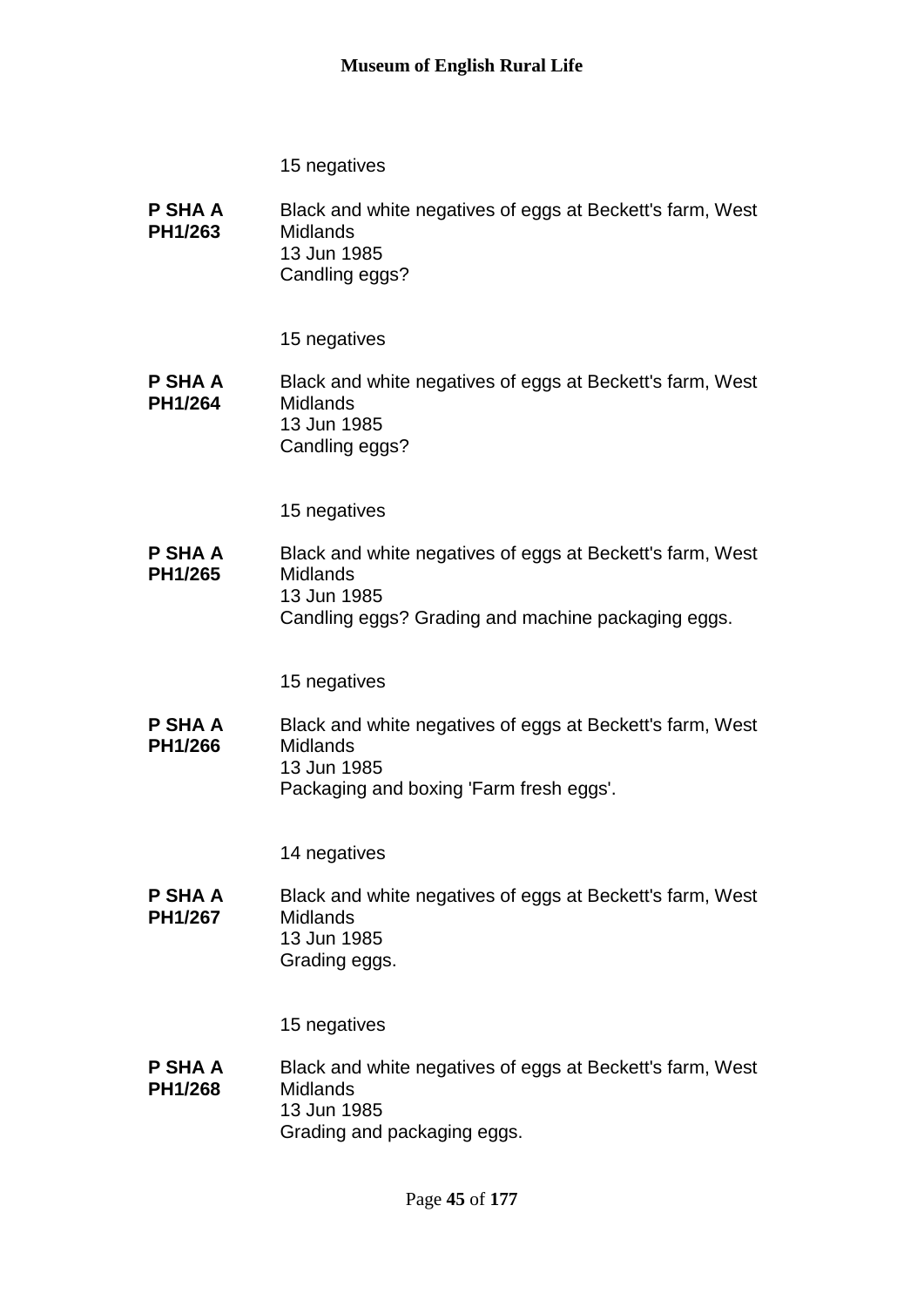**P SHA A PH1/269** Black and white negatives of eggs at Beckett's farm, West Midlands 13 Jun 1985 Packaging eggs.

15 negatives

#### **P SHA A PH1/270** Black and white negatives of eggs at Beckett's farm, West Midlands 13 Jun 1985 Packaging eggs.

2 negatives

**P SHA A PH1/271** Black and white negatives of "spraywork",Stoneleigh 12 Jun 1985 Filling a Lely spreader with nitrogen fertiliser; farm worker in the cab.

15 negatives

**P SHA A PH1/272** Black and white negatives of "spraywork",Stoneleigh 12 Jun 1985

Lely spreader spraying cereal crops.

10 negatives

**P SHA A PH1/273** Black and white negatives of views outside Rotherham 17 Jun 1985 Field views outside Rotherham.

8 negatives

**P SHA A PH1/274** Black and white negatives of views outside Rotherham and hay in Nottinghamshire 17 Jun 1985 Field views outside Rotherham. Turning hay with a tedder.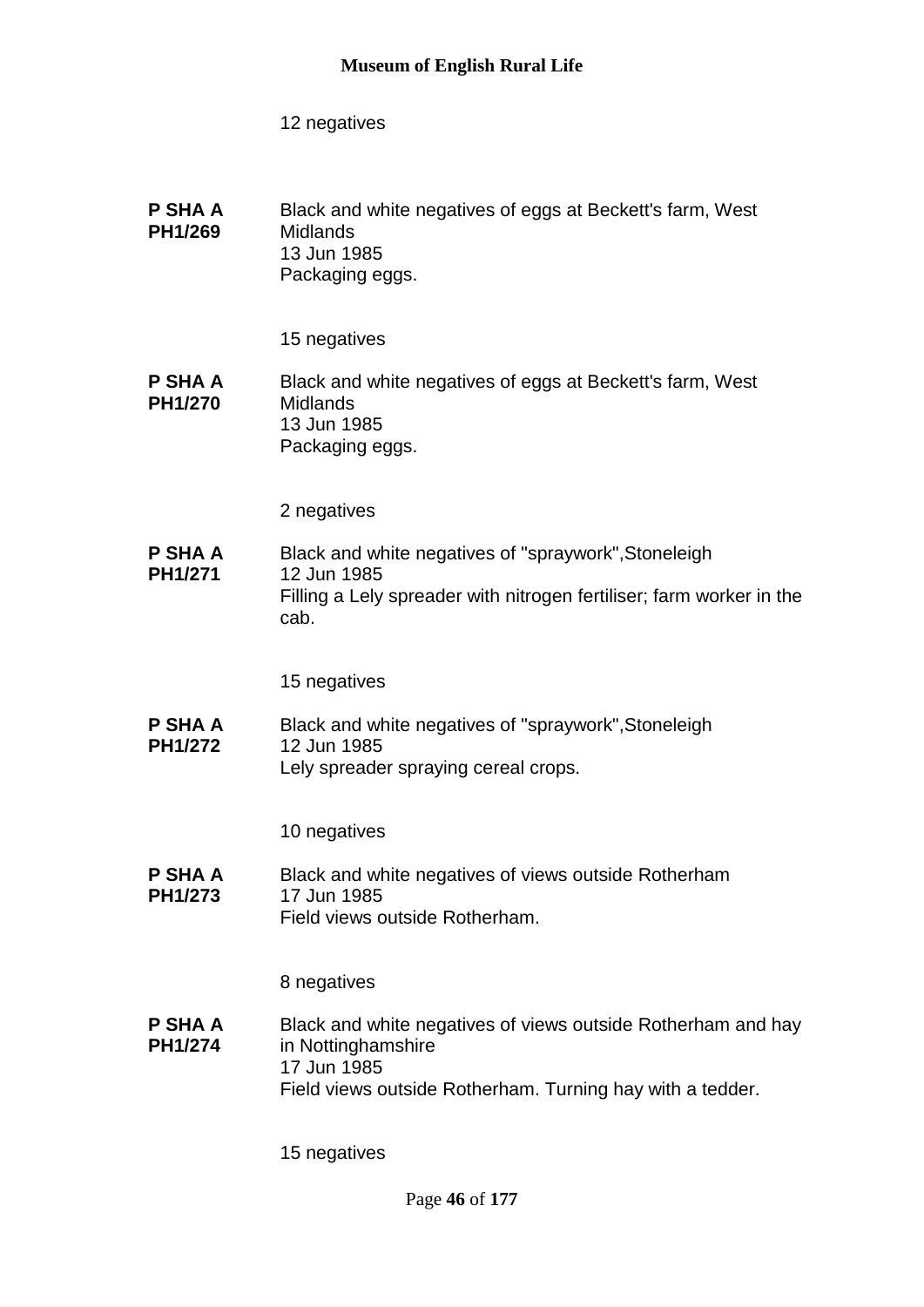**P SHA A PH1/275** Black and white negatives of views outside Rotherham and hay in Nottinghamshire 17 Jun 1985 Turning hay with a tedder.

6 negatives

**P SHA A PH1/276** Black and white negatives of sprout planters, Warwickshire 19 Jun 1985

Farm workers loading crates of sprouts onto a planter.

8 negatives

**P SHA A PH1/277** Black and white negatives of sprout planters, Warwickshire 19 Jun 1985 farm workers planting Brussel sprouts on a four row planter.

15 negatives

**P SHA A PH1/278** Black and white negatives of sprout planters, Warwickshire 19 Jun 1985 Farm workers planting Brussel sprouts on a four row planter; filling the planter with crates of sprouts.

15 negatives

**P SHA A PH1/279** Black and white negatives of sprout planters, Warwickshire 19 Jun 1985 Farm workers planting Brussel sprouts on a four row planter.

15 negatives

**P SHA A PH1/280** Black and white negatives of sprout planters, Warwickshire 19 Jun 1985 Farm workers planting Brussel sprouts on a four row planter.

15 negatives

**P SHA A PH1/281** Black and white negatives of sprout planters, Warwickshire 19 Jun 1985 Farm workers planting Brussel sprouts on a four row planter.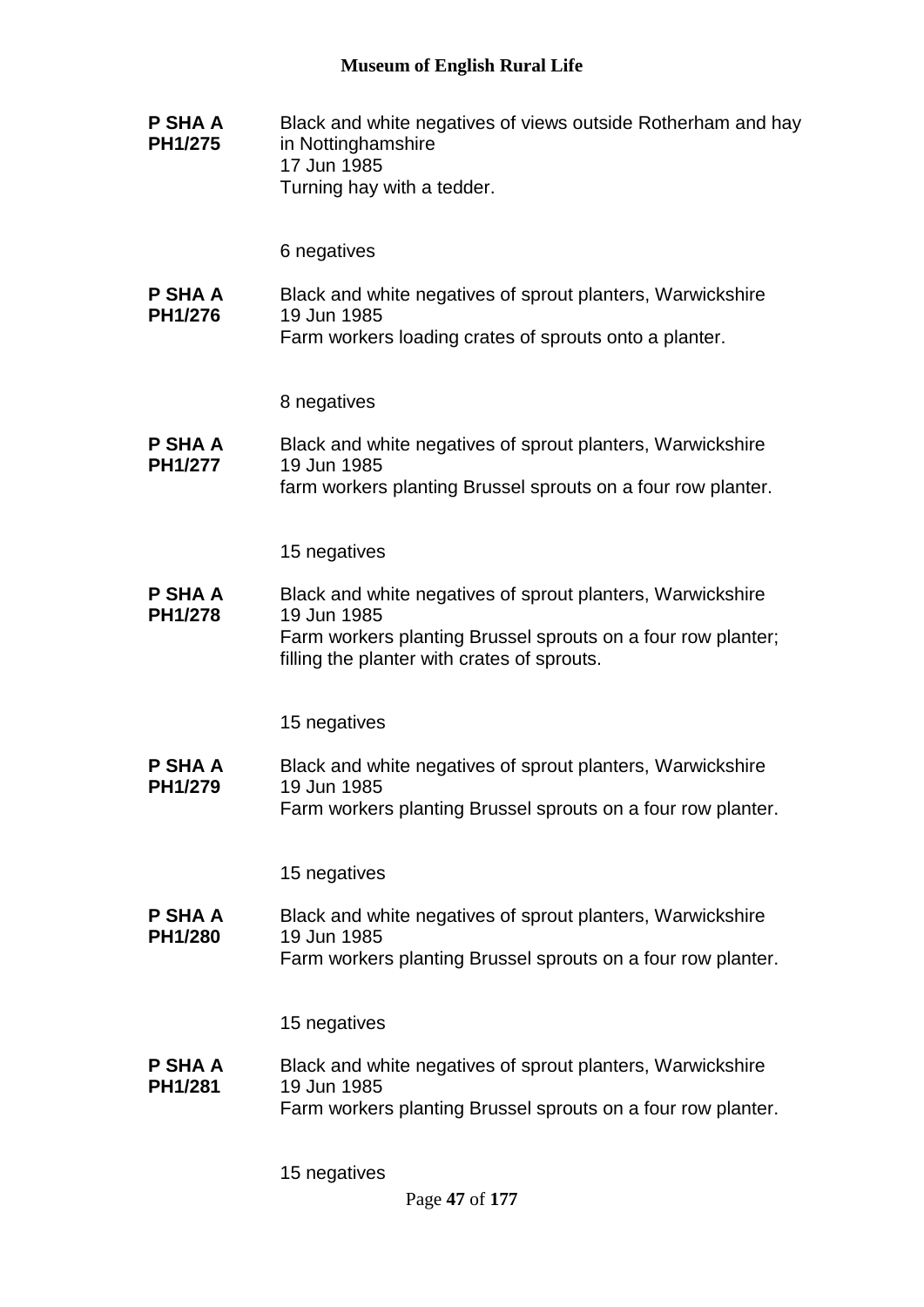#### **P SHA A PH1/282** Black and white negatives of sprout planters, Warwickshire 19 Jun 1985 Farm workers unloading empty crates and loading crates of Brussel sprouts onto the potato planter.

14 negatives

**P SHA A PH1/283** Black and white negatives of sprout planters, Warwickshire 19 Jun 1985 Farm workers planting Brussel sprouts on a four row planter.

15 negatives

**P SHA A PH1/284** Black and white negatives of sprout planters and lettuce hoeing, **Warwickshire** 19 Jun 1985 Farm workers hoeing weeds around lettuce plants.

15 negatives

**P SHA A PH1/285** Black and white negatives of sprout planters and lettuce hoeing, **Warwickshire** 19 Jun 1985 Farm workers hoeing weeds around lettuce plants.

15 negatives

**P SHA A PH1/286** Black and white negatives of sprout planters and lettuce hoeing, **Warwickshire** 19 Jun 1985 Farm workers hoeing weeds around lettuce plants.

15 negatives

**P SHA A PH1/287** Black and white negatives of sprout planters and lettuce hoeing, **Warwickshire** 19 Jun 1985 Farm workers hoeing weeds around lettuce plants.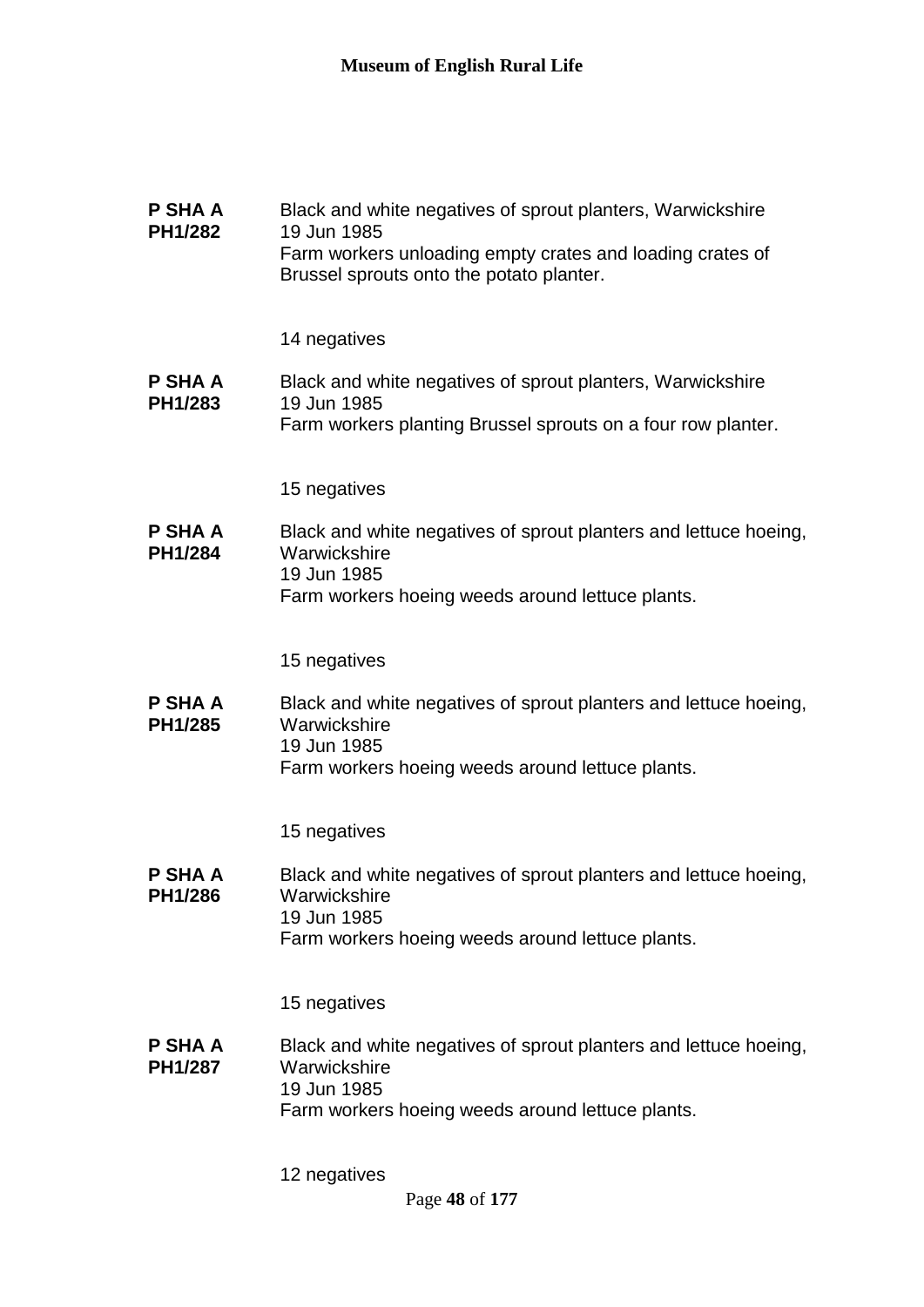| P SHA A<br>PH1/288        | Black and white negatives of sprout planters and lettuce hoeing,<br>Warwickshire<br>19 Jun 1985<br>Farm workers taking a break from hoeing.             |
|---------------------------|---------------------------------------------------------------------------------------------------------------------------------------------------------|
|                           | 15 negatives                                                                                                                                            |
| <b>P SHA A</b><br>PH1/289 | Black and white negatives of sprout planters and lettuce hoeing,<br>Warwickshire<br>19 Jun 1985<br>Farm workers taking a break from hoeing.             |
|                           | 15 negatives                                                                                                                                            |
| P SHA A<br>PH1/290        | Black and white negatives of sprout planters and lettuce hoeing,<br>Warwickshire<br>19 Jun 1985                                                         |
|                           | Farm workers taking a break from hoeing; hoeing weeds around<br>lettuce plants.                                                                         |
|                           | 8 negatives                                                                                                                                             |
| P SHA A<br>PH1/291        | Black and white negatives of lime spreading, Warwickshire<br>20 Jun 1985<br>Unloading lime into a spreader; spreading lime on a field.                  |
|                           | 14 negatives                                                                                                                                            |
| P SHA A<br><b>PH1/292</b> | Black and white negatives of lime spreading, Warwickshire<br>20 Jun 1985<br>Unloading lime into a spreader; driver of the lime spreader.                |
|                           | 12 negatives                                                                                                                                            |
| P SHA A<br>PH1/293        | Black and white negatives of silage making, Stoneleigh<br>20 Jun 1985                                                                                   |
|                           | Commissiong a new big bale machine: making big bale silage<br>with a Welger baler. Also photographs of unloading the last of<br>the lime for spreading. |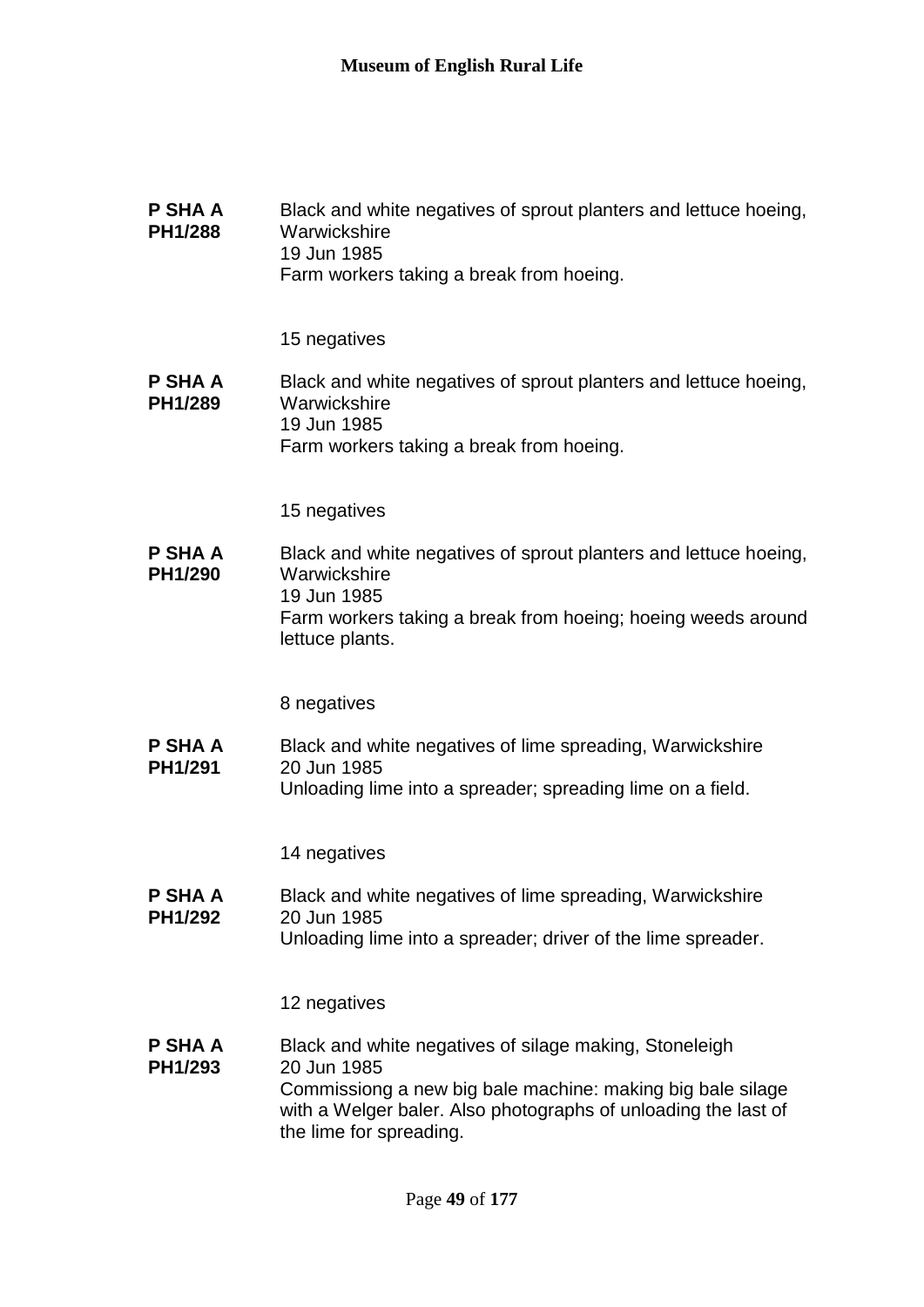| P SHA A | Black and white negatives of silage making, Stoneleigh,    |
|---------|------------------------------------------------------------|
| PH1/294 | Warwickshire                                               |
|         | 20 Jun 1985                                                |
|         | Commissiong a new big bale machine: making big bale silage |
|         | with a Welger baler; inspecting the baler.                 |

14 negatives

#### **P SHA A PH1/295** Black and white negatives of silage making, Stoneleigh, **Warwickshire** 20 Jun 1985 Commissiong a new big bale machine: making big bale silage with a Welger baler.

15 negatives

#### **P SHA A PH1/296** Black and white negatives of silage making, Stoneleigh, Warwickshire 20 Jun 1985 Commissiong a new big bale machine: making big bale silage with a Welger baler.

6 negatives

**P SHA A PH1/297** Black and white negatives of silage making, RASE 19 Jun 1985 Unloading silage from a truck; moving silage in a clamp.

15 negatives

**P SHA A PH1/298** Black and white negatives of silage making, RASE 19 Jun 1985 Moving silage in a clamp.

7 negatives

**P SHA A PH1/299** Black and white negatives of silage making, RASE 19 Jun 1985 Cutting and collecting grass for silage.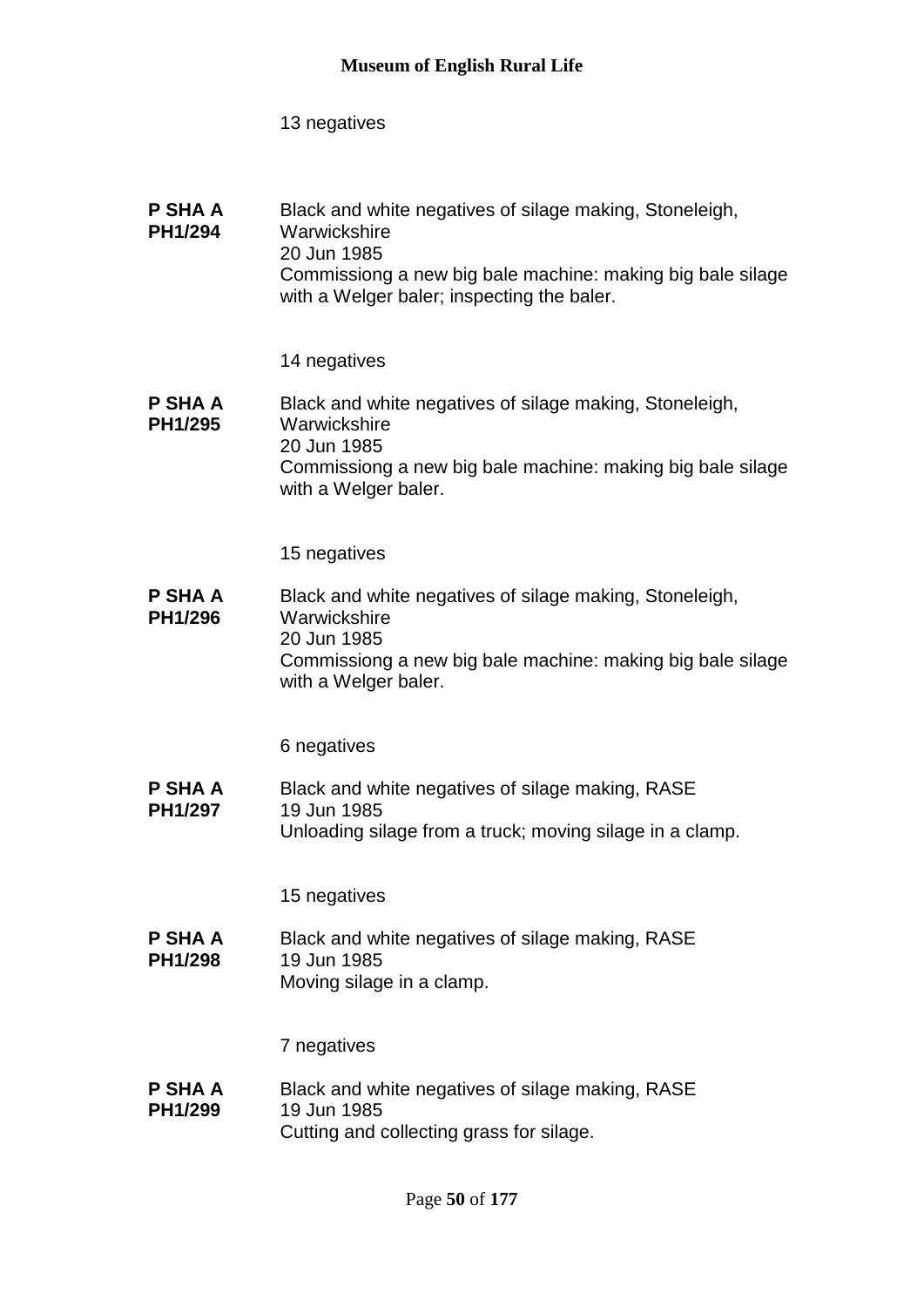**P SHA A PH1/300** Black and white negatives of sheep at Mr Pugh's farm, Wales 27 Jun 1985 Sheep shearing inside.

15 negatives

**P SHA A PH1/301** Black and white negatives of sheep at Mr Pugh's farm, Wales 27 Jun 1985 Sheep shearing inside.

15 negatives

**P SHA A PH1/302** Black and white negatives of sheep at Mr Pugh's farm, Wales 27 Jun 1985 Sheep shearing inside.

15 negatives

**P SHA A PH1/303** Black and white negatives of sheep at Mr Pugh's farm, Wales 27 Jun 1985 Sheep dipping.

15 negatives

**P SHA A PH1/304** Black and white negatives of sheep at Mr Pugh's farm, Wales 27 Jun 1985 Sheep dipping.

15 negatives

**P SHA A PH1/305** Black and white negatives of sheep at Mr Pugh's farm, Wales 27 Jun 1985 Sheep dipping; distant views of sheep and cattle grazing; Mr Pugh.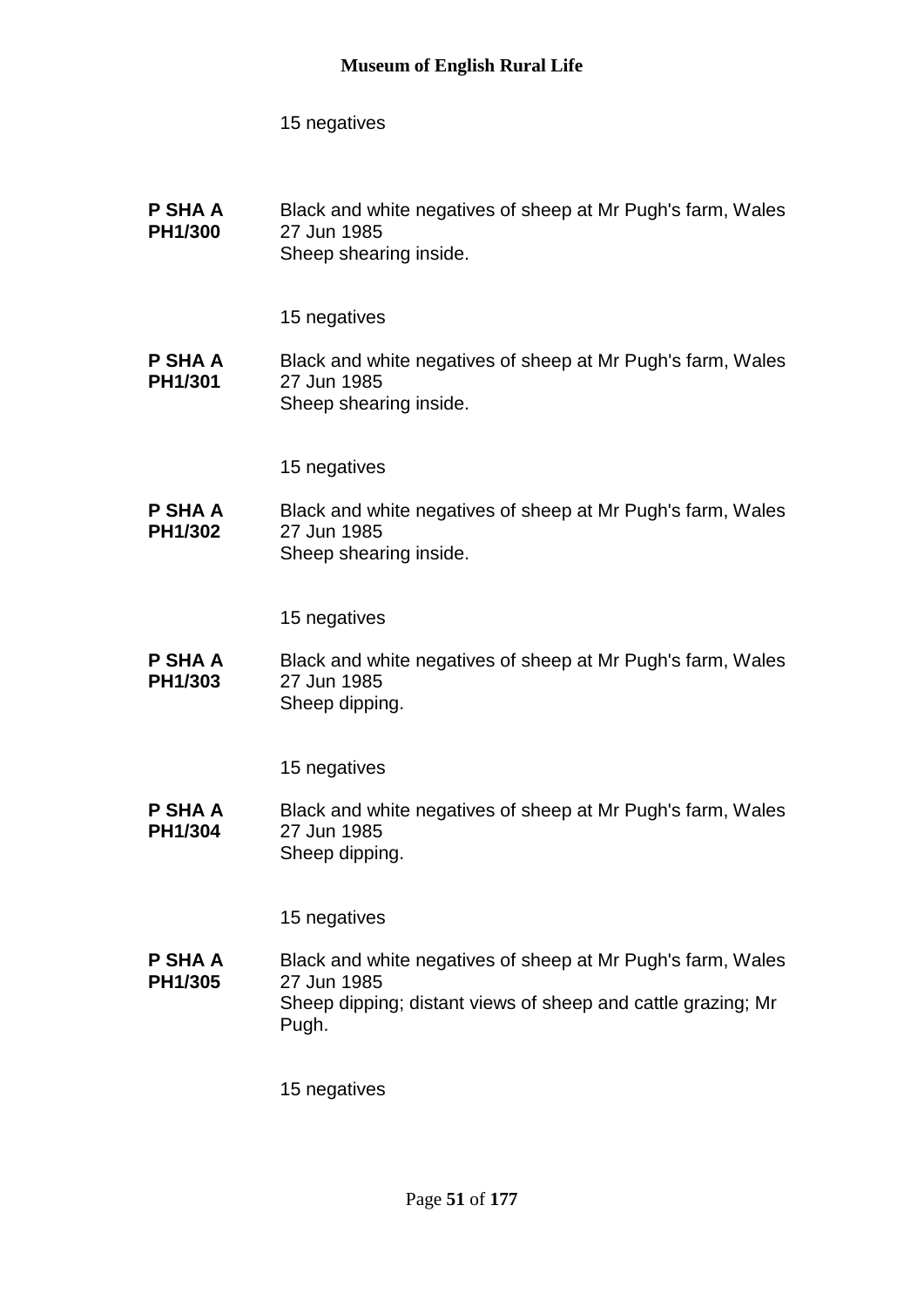**P SHA A PH1/306** Black and white negatives of sheep at Mr Pugh's farm, Wales 27 Jun 1985 Sheep dipping.

15 negatives

**P SHA A PH1/307** Black and white negatives of sheep at Mr Pugh's farm, Wales 27 Jun 1985 Sheep dipping.

15 negatives

**P SHA A PH1/308** Black and white negatives of building a field bridge, Wales 27 Jun 1985

15 negatives

**P SHA A PH1/309** Black and white negatives of building a field bridge, Wales 27 Jun 1985

15 negatives

**P SHA A PH1/310** Black and white negatives of Royal Show 1 Jul 1985 Machinery on display; grooming cattle.

15 negatives

**P SHA A PH1/311** Black and white negatives of Royal Show 1 Jul 1985 Grooming cattle.

15 negatives

**P SHA A PH1/312** Black and white negatives of Royal Show 1 Jul 1985 Grooming cattle; military band; Ford tractor.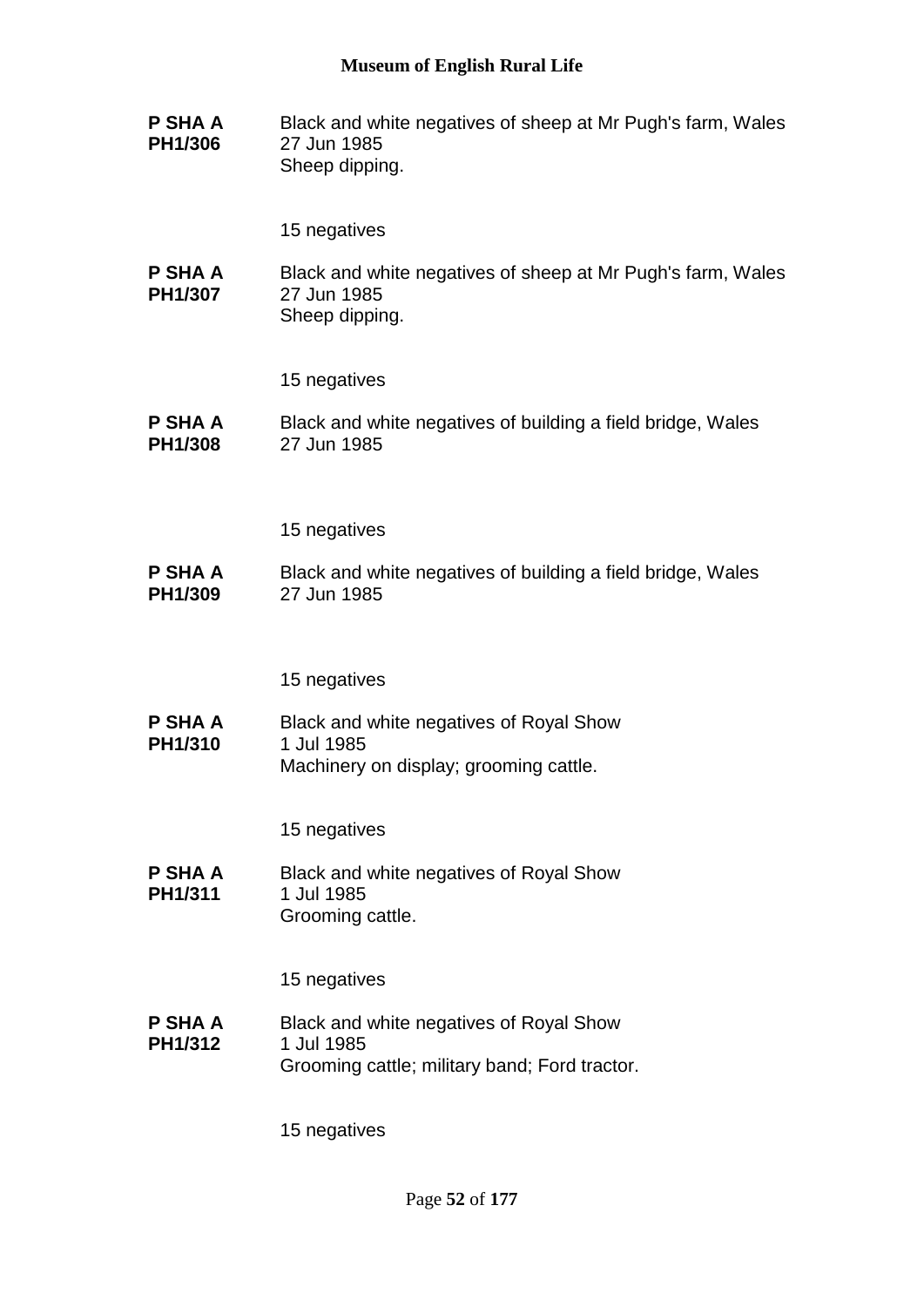**P SHA A PH1/313** Black and white negatives of Royal Show 1 Jul 1985 Ford tractor and other machinery.

14 negatives

**P SHA A PH1/314** Black and white negatives of Royal Show 1 Jul 1985 Cattle grooming; Anglia Television van.

14 negatives

**P SHA A PH1/315** Black and white negatives of Royal Show 2 Jul 1985 Machinery on display including a John Deere tractor; Anglia Television crew; show cow.

10 negatives

**P SHA A PH1/316** Black and white negatives of Royal Show 3 Jul 1985 Machinery on display; grooming pigs; judging cattle; grooming a calf.

11 negatives

**P SHA A PH1/317** Black and white negatives of hay, Ryton, Warwickshire 4 Jul 1985

Moving hay bales with a Manitou Maniscopic bale fork.

15 negatives

**P SHA A PH1/318** Black and white negatives of hay, Ryton, Warwickshire 4 Jul 1985 Moving hay bales with a Manitou Maniscopic bale fork.

15 negatives

**P SHA A PH1/319** Black and white negatives of hay, Ryton, Warwickshire 4 Jul 1985 Moving hay bales with a Manitou Maniscopic bale fork.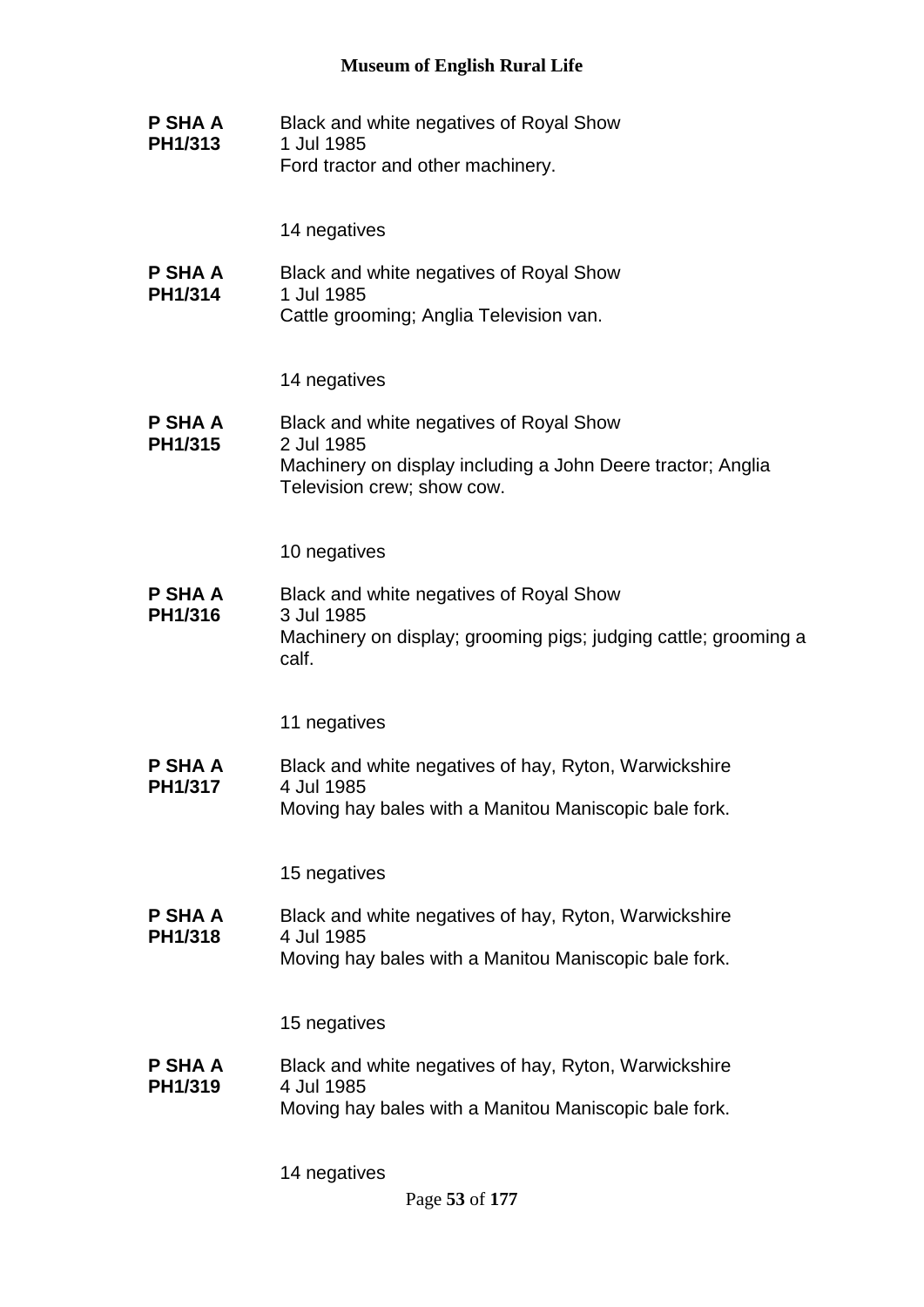| P SHA A<br>PH1/320        | Black and white negatives of hay, Ryton, Warwickshire<br>4 Jul 1985<br>Moving hay bales onto a trailer with a Manitou Maniscopic bale<br>fork.                               |
|---------------------------|------------------------------------------------------------------------------------------------------------------------------------------------------------------------------|
|                           | 15 negatives                                                                                                                                                                 |
| <b>P SHA A</b><br>PH1/321 | Black and white negatives of hay, Ryton, Warwickshire<br>4 Jul 1985<br>Moving hay bales at dusk with a Manitou Maniscopic bale fork.                                         |
|                           | 11 negatives                                                                                                                                                                 |
| P SHA A<br>PH1/322        | Black and white negatives of hay, Ryton, Warwickshire<br>4 Jul 1985<br>Moving hay bales with a Manitou Maniscopic bale fork.                                                 |
|                           | 14 negatives                                                                                                                                                                 |
| P SHA A<br>PH1/323        | Black and white negatives of hay, Ryton, Warwickshire<br>4 Jul 1985<br>Moving hay bales at dusk with a Manitou Maniscopic bale fork.                                         |
|                           | 14 negatives                                                                                                                                                                 |
| P SHA A<br>PH1/324        | Black and white negatives of silage at Crewe Gardens Farm,<br>Warwickshire<br>5 Jul 1985<br>Unloading hay bales and laying in calf pen; wrapping big bale<br>silage in bags. |
|                           | 15 negatives                                                                                                                                                                 |
| P SHA A<br>PH1/325        | Black and white negatives of silage at Crewe Gardens Farm,<br>Warwickshire<br>5 Jul 1985<br>Wrapping big bale silage in bags.                                                |
|                           | 15 negatives                                                                                                                                                                 |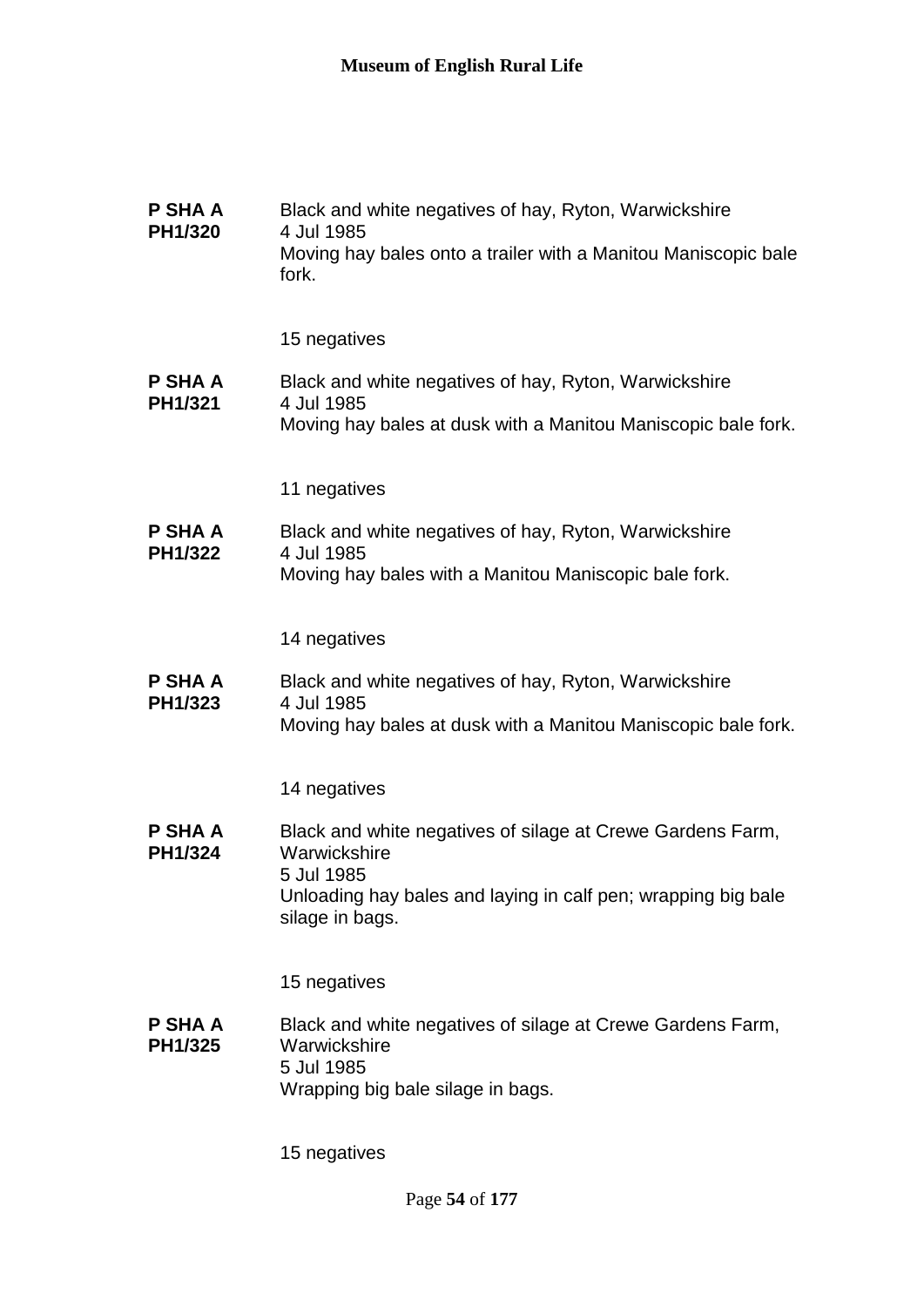**P SHA A PH1/326** Black and white negatives of silage at Crewe Gardens Farm, **Warwickshire** 5 Jul 1985 Wrapping big bale silage in bags; tying up the ends of the bags. 15 negatives **P SHA A PH1/327** Black and white negatives of silage at Crewe Gardens Farm, **Warwickshire** 5 Jul 1985 Wrapping big bale silage in bags. 15 negatives **P SHA A PH1/328** Black and white negatives of silage at Crewe Gardens Farm, **Warwickshire** 5 Jul 1985 Wrapping big bale silage in bags; tying up the ends of the bags. 15 negatives **P SHA A PH1/329** Black and white negatives of silage at Crewe Gardens Farm, **Warwickshire** 5 Jul 1985 Tying up the ends of big bale silage bags. 15 negatives **P SHA A PH1/330** Black and white negatives of silage at Crewe Gardens Farm, **Warwickshire** 5 Jul 1985 Tying up the ends of big bale silage bags. 15 negatives **P SHA A PH1/331** Black and white negatives of silage at Crewe Gardens Farm, **Warwickshire** 5 Jul 1985 Tying up the ends of big bale silage bags. 15 negatives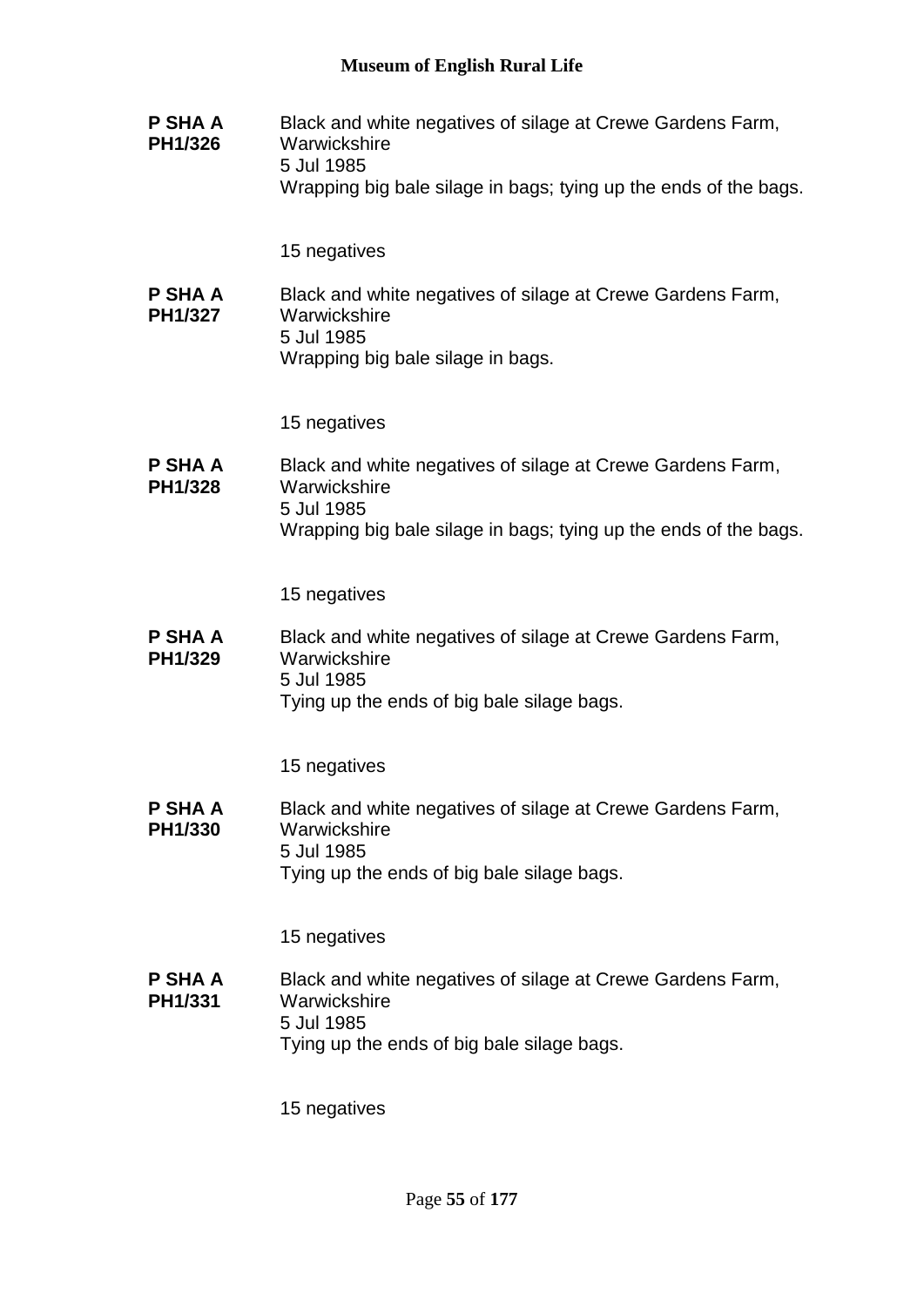**P SHA A PH1/332** Black and white negatives of silage at Crewe Gardens Farm, **Warwickshire** 5 Jul 1985 Tying up the ends of big bale silage bags; forklift moving bags of silage..

15 negatives

**P SHA A PH1/333** Black and white negatives of silage at Crewe Gardens Farm, **Warwickshire** 5 Jul 1985 Tying up the ends of big bale silage bags.

15 negatives

**P SHA A PH1/334** Black and white negatives of silage at Crewe Gardens Farm, Warwickshire and sheep dipping, Hesketh Farm, Northamptonshire 8 Jul 1985 Fork lift truck driver moving big bale silage at Crewe Gardens Farm. Moving sheep and the mobile sheep dipping vehicle at Hesketh Farm.

14 negatives

**P SHA A PH1/335** Black and white negatives of sheep dipping, Hesketh Farm, Northamptonshire 8 Jul 1985 Setting up the mobile sheep dipping unit; dipping sheep.

14 negatives

**P SHA A PH1/336** Black and white negatives of sheep dipping, Hesketh Farm, Northamptonshire 8 Jul 1985 Dipping sheep.

14 negatives

**P SHA A PH1/337** Black and white negatives of sheep dipping, Hesketh Farm, Northamptonshire 8 Jul 1985 View of farm worker dipping sheep; sheep entering and leaving the mobile sheep dipping unit.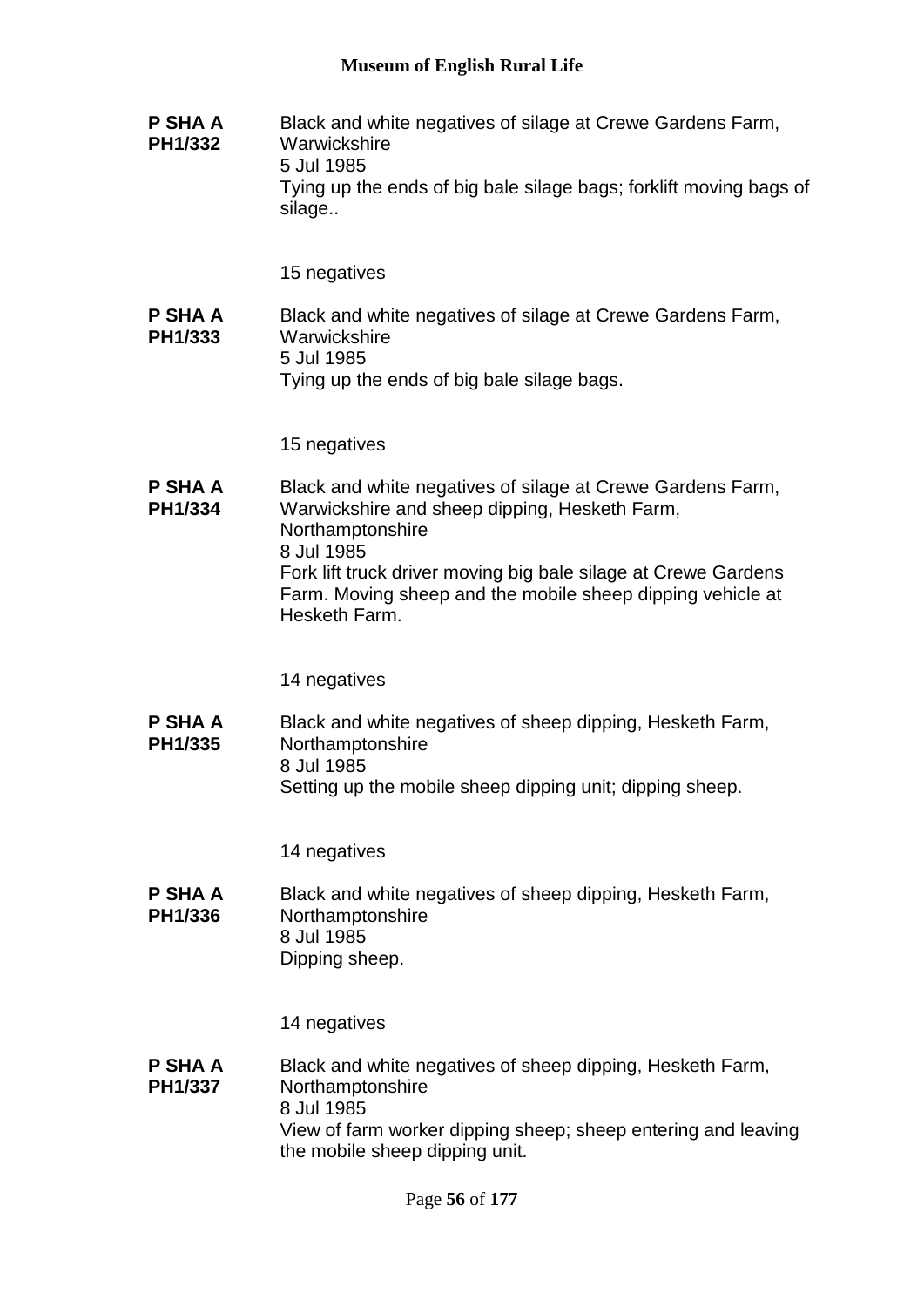| P SHA A<br>PH1/338 | Black and white negatives of sheep dipping, Hesketh Farm,<br>Northamptonshire<br>8 Jul 1985<br>Dipping sheep; different views of the mobile sheep dipping unit. |
|--------------------|-----------------------------------------------------------------------------------------------------------------------------------------------------------------|
|                    | 15 negatives                                                                                                                                                    |
| P SHA A<br>PH1/339 | Black and white negatives of sheep dipping, Hesketh Farm,<br>Northamptonshire                                                                                   |

8 Jul 1985 Dipping sheep; sheep herded into pens; sheep leaving the mobile sheep dipping unit.

15 negatives

**P SHA A PH1/340** Black and white negatives of sheep dipping, Hesketh Farm, Northamptonshire 8 Jul 1985 Sheep moved onto the mobile sheep dipping unit.

15 negatives

**P SHA A PH1/341** Black and white negatives of sheep dipping, Hesketh Farm, Northamptonshire 8 Jul 1985 Dipping sheep in the mobile sheep dipping unit.

15 negatives

**P SHA A PH1/342** Black and white negatives of sheep dipping, Hesketh Farm, Northamptonshire 8 Jul 1985 Sheep moved onto the mobile sheep dipping unit; trimming the hooves of a sheep.

15 negatives

**P SHA A PH1/343** Black and white negatives of sheep dipping, Hesketh Farm, Northamptonshire 8 Jul 1985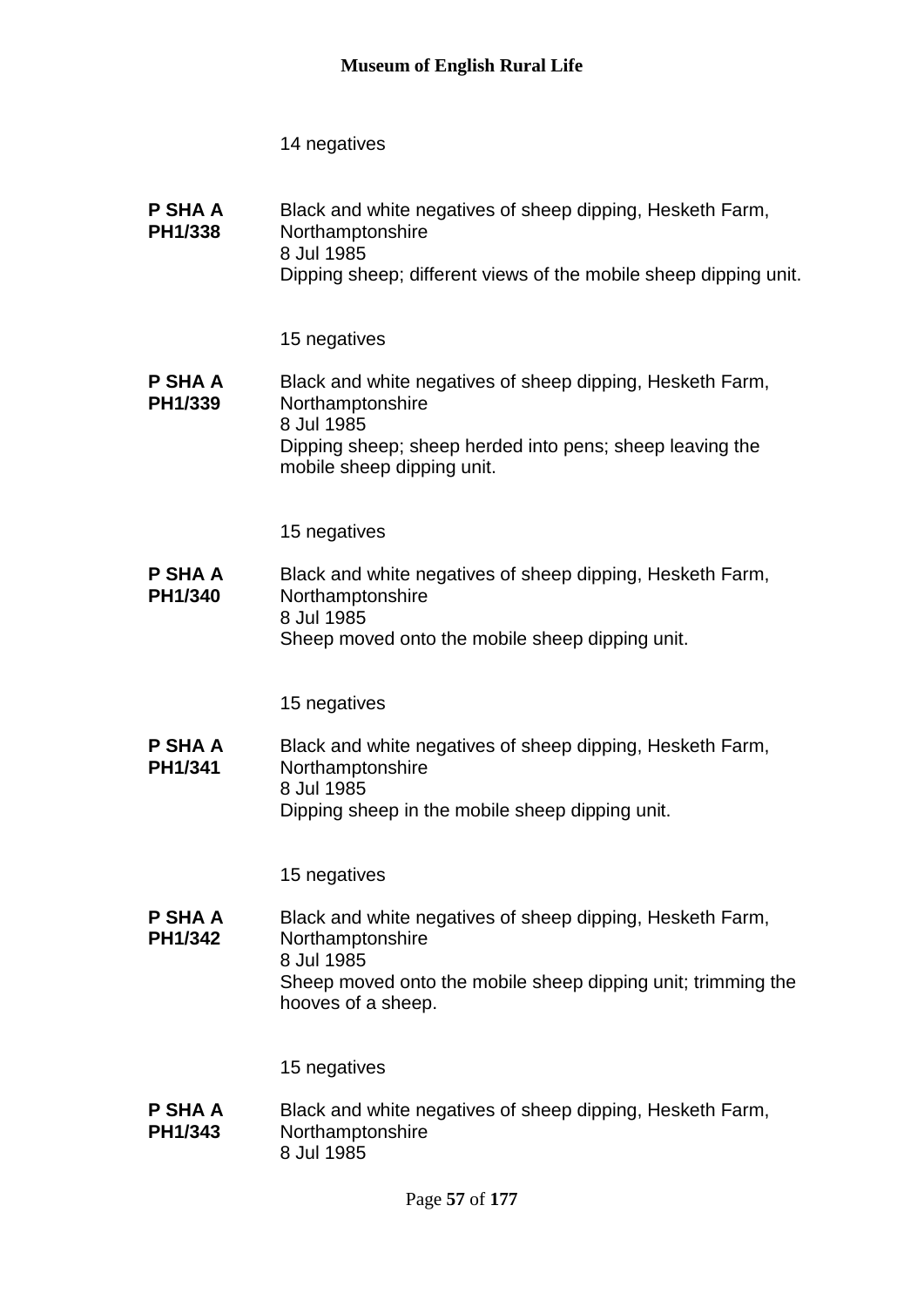Dipping sheep in the mobile sheep dipping unit; trimming the hooves of a sheep.

15 negatives

**P SHA A PH1/344** Black and white negatives of sheep dipping, Hesketh Farm, Northamptonshire 8 Jul 1985 Dismantling/erecting the mobile sheep dipping unit; farm worker in a Land Rover; farm workers taking a break under the shade of a trailer; sheep dogs rounding up sheep.

15 negatives

**P SHA A PH1/345** Black and white negatives of sheep dipping, Hesketh Farm, Northamptonshire 8 Jul 1985 Dipping sheep in the mobile sheep dipping unit; sheep in a pen awaiting dipping.

15 negatives

**P SHA A PH1/346** Black and white negatives of raspberry picking, Sam Moreton's farm, Warwickshire 15 Jul 1985

15 negatives

**P SHA A PH1/347** Black and white negatives of raspberry picking, Sam Moreton's farm, Warwickshire 15 Jul 1985

15 negatives

**P SHA A PH1/348** Black and white negatives of raspberry picking, Sam Moreton's farm, Warwickshire 15 Jul 1985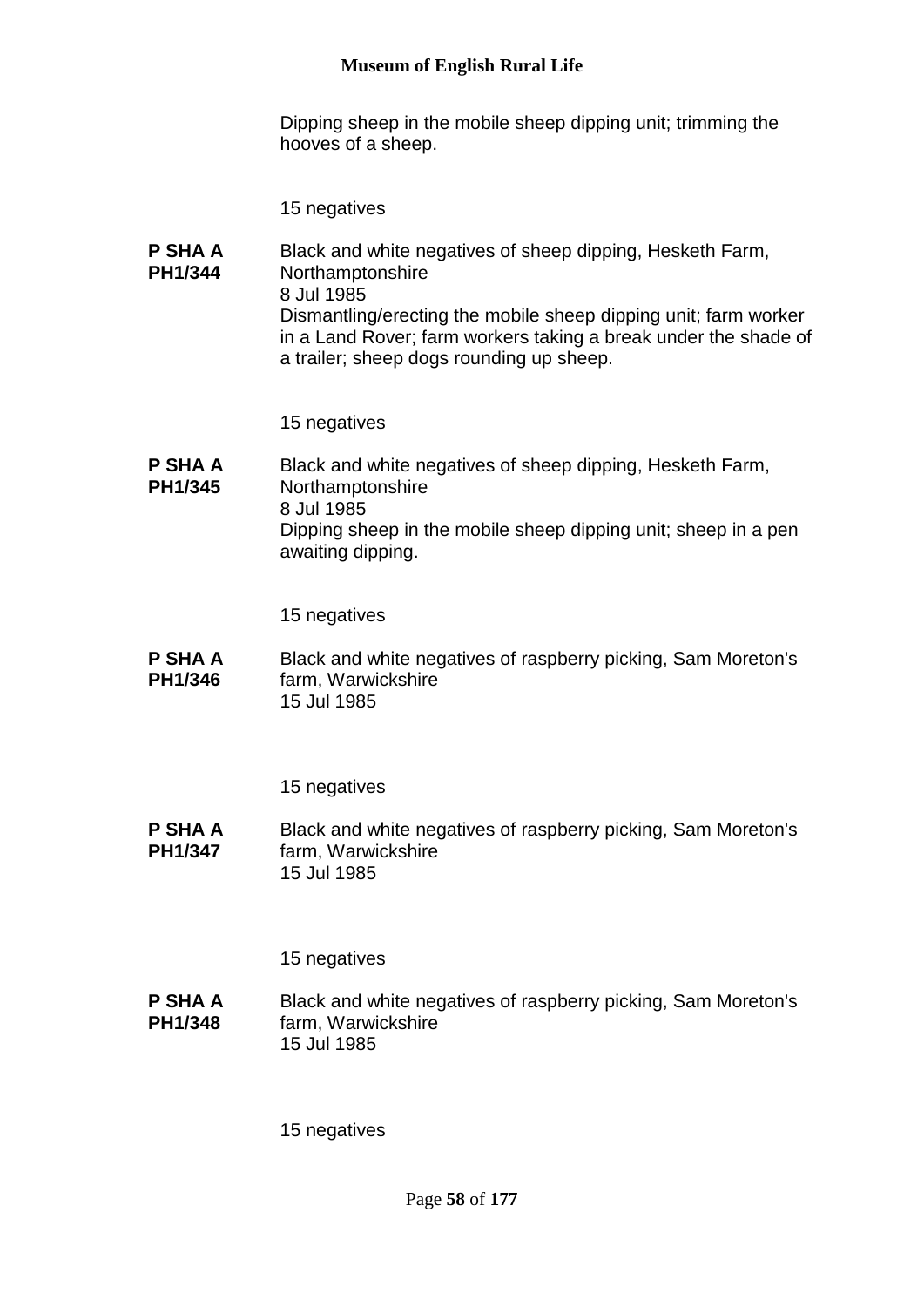| P SHA A<br>PH1/349 | Black and white negatives of raspberry picking, Sam Moreton's<br>farm, Warwickshire<br>15 Jul 1985<br>Raspberry plants; weighing crates of raspberries.                                                                                                                            |
|--------------------|------------------------------------------------------------------------------------------------------------------------------------------------------------------------------------------------------------------------------------------------------------------------------------|
|                    | 15 negatives                                                                                                                                                                                                                                                                       |
| P SHA A<br>PH1/350 | Black and white negatives of raspberry picking, Sam Moreton's<br>farm, Warwickshire<br>15 Jul 1985<br>Weighing crates of raspberries; picking raspberries.                                                                                                                         |
|                    | 15 negatives                                                                                                                                                                                                                                                                       |
| P SHA A<br>PH1/351 | Black and white negatives of raspberry picking, Sam Moreton's<br>farm, Warwickshire<br>15 Jul 1985<br>Weighing crates of raspberries; picking raspberries.                                                                                                                         |
|                    | 15 negatives                                                                                                                                                                                                                                                                       |
| P SHA A<br>PH1/352 | Black and white negatives of raspberry picking, Sam Moreton's<br>farm, Warwickshire<br>15 Jul 1985<br>Picking raspberries; punnets of gooseberries.                                                                                                                                |
|                    | 10 negatives                                                                                                                                                                                                                                                                       |
| P SHA A<br>PH1/353 | Black and white negatives of raspberries, Sam Moreton's farm,<br>Warwickshire<br>15 Jul 1985<br>Bagging raspberries for freezing.                                                                                                                                                  |
|                    | 15 negatives                                                                                                                                                                                                                                                                       |
| P SHA A<br>PH1/354 | Black and white negatives of raspberries, Sam Moreton's farm,<br>Warwickshire<br>15 Jul 1985<br>Bagging raspberries for freezing; 'Men at lunch': farm workers<br>taking a break sat on crates; farm worker sitting on a Honda bike<br>wearing a sprayer backpack.<br>15 negatives |
|                    |                                                                                                                                                                                                                                                                                    |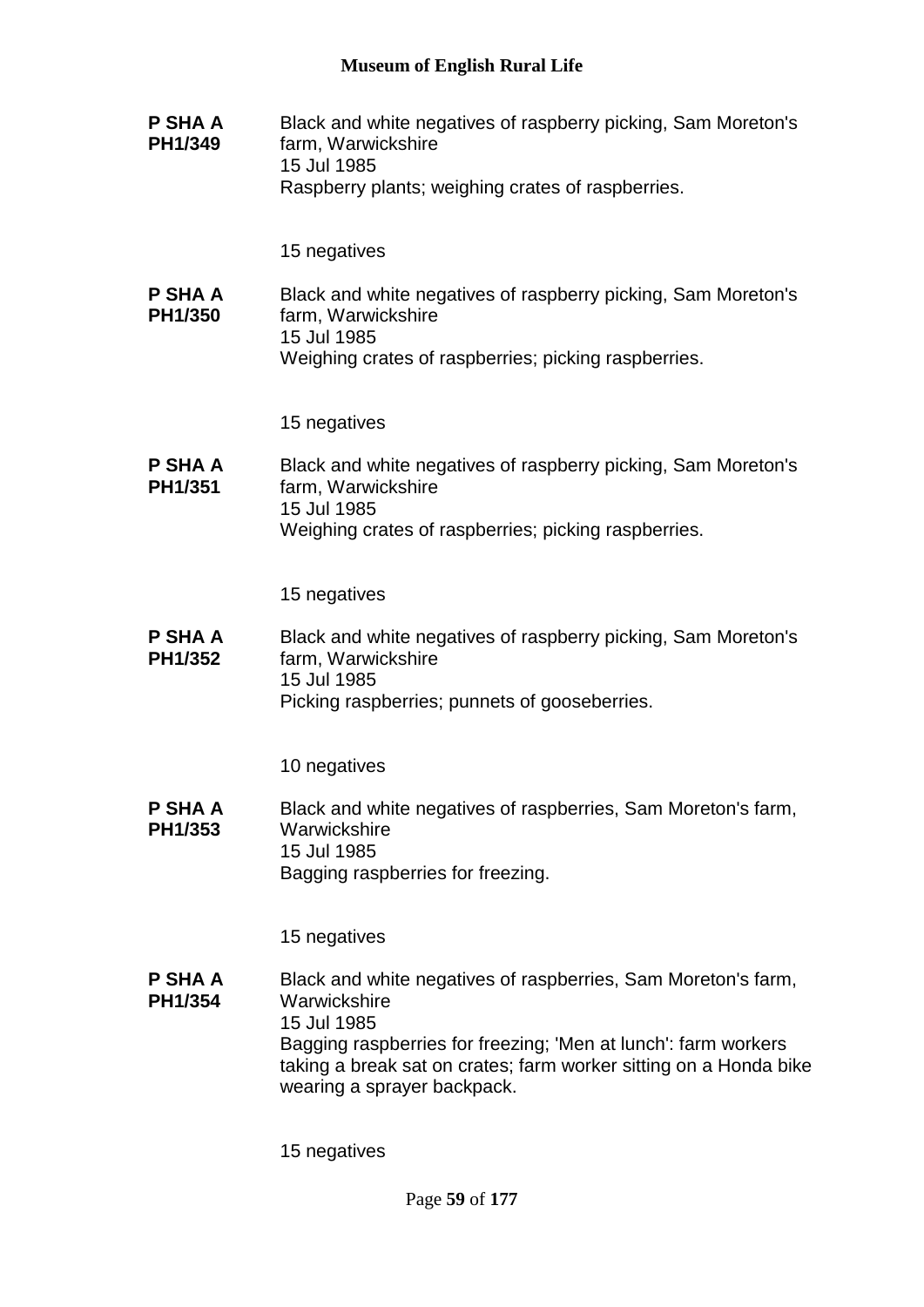**P SHA A PH1/355** Black and white negatives of sprayer and potato lifting, Sam Moreton's farm, Warwickshire 15 Jul 1985 Farm worker wearing sprayer backpack; potato lifter harvesting potatoes.

15 negatives

**P SHA A PH1/356** Black and white negatives of sprayer and potato lifting, Sam Moreton's farm, Warwickshire 15 Jul 1985 Farm worker wearing sprayer backpack spraying broad beans to eradicate black fly; potato lifter harvesting potatoes; sacks of potatoes in the field.

15 negatives

**P SHA A PH1/357** Black and white negatives of potato lifting, Sam Moreton's farm, **Warwickshire** 15 Jul 1985 Potato lifter harvesting potatoes; farm workers filling sacks of potatoes in the field.

15 negatives

**P SHA A PH1/358** Black and white negatives of potato lifting, Sam Moreton's farm, **Warwickshire** 15 Jul 1985 Lifting potatoes by hand with a fork; farm workers filling sacks of potatoes in the field.

15 negatives

**P SHA A PH1/359** Black and white negatives of potato lifting and gooseberries, Sam Moreton's farm, Warwickshire 15 Jul 1985 Farm workers filling sacks of potatoes in the field; punnets and crates of gooseberries.

14 negatives

**P SHA A PH1/360** Black and white negatives of potato lifting and strawberries, Sam Moreton's farm, Warwickshire 15 Jul 1985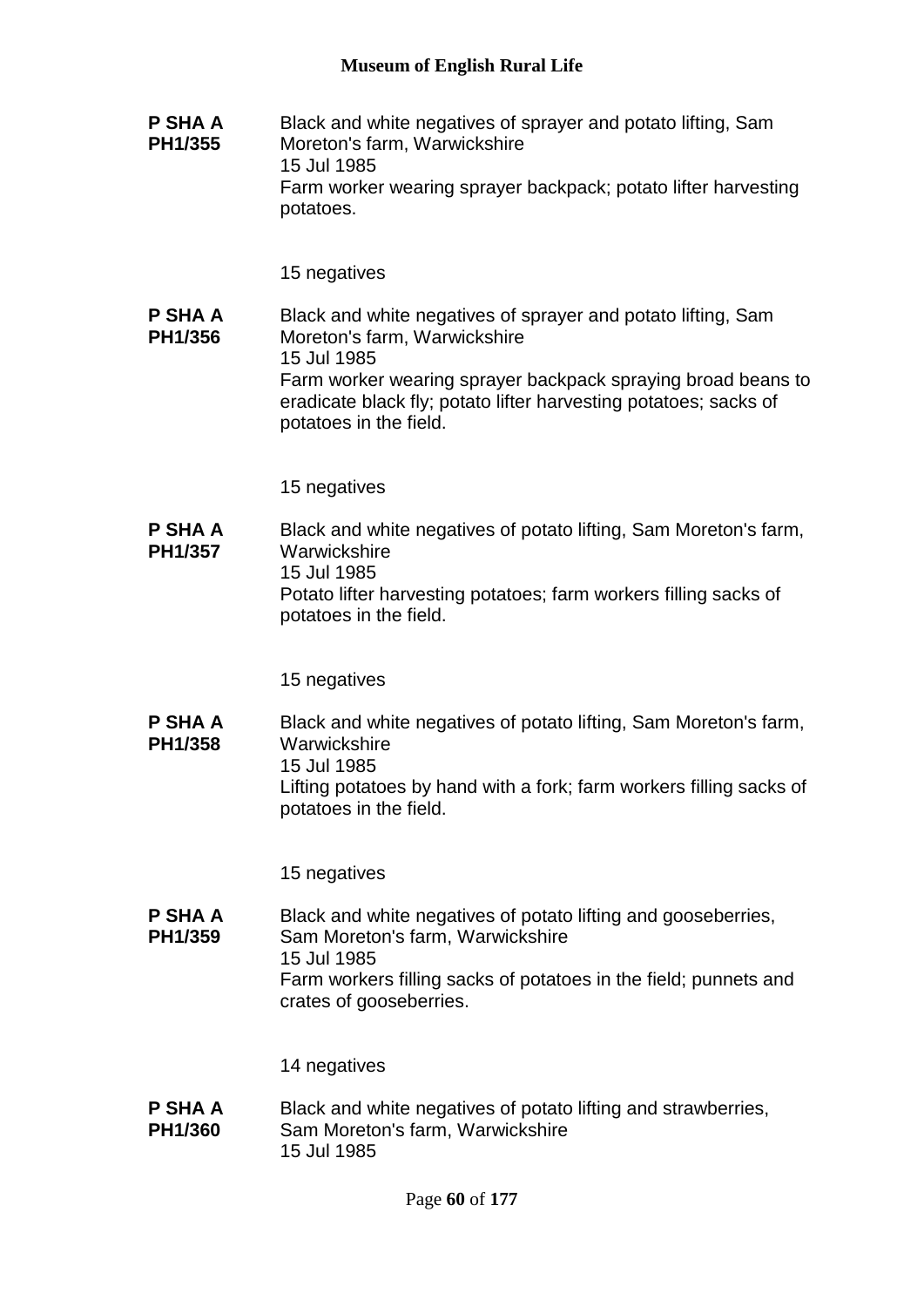Farm workers filling sacks of potatoes in the field; strawberry picking; strawberry packer and supervisor making up cardboard crates.

15 negatives

**P SHA A PH1/361** Black and white negatives of strawberry picking, Sam Moreton's farm, Warwickshire 15 Jul 1985 Picking and packing strawberries.

13 negatives

**P SHA A PH1/362** Black and white negatives of harvesting swede, Cooper's farm, **Warwickshire** 18 Jul 1985 Farm worker trimming the roots and tops.

15 negatives

**P SHA A PH1/363** Black and white negatives of harvesting swede, Cooper's farm, **Warwickshire** 18 Jul 1985 Farm workers trimming the roots and tops.

15 negatives

**P SHA A PH1/364** Black and white negatives of harvesting swede, Cooper's farm, **Warwickshire** 18 Jul 1985 Farm workers trimming the roots and tops.

15 negatives

**P SHA A PH1/365** Black and white negatives of harvesting swede, Cooper's farm, **Warwickshire** 18 Jul 1985 Farm workers trimming the roots and tops.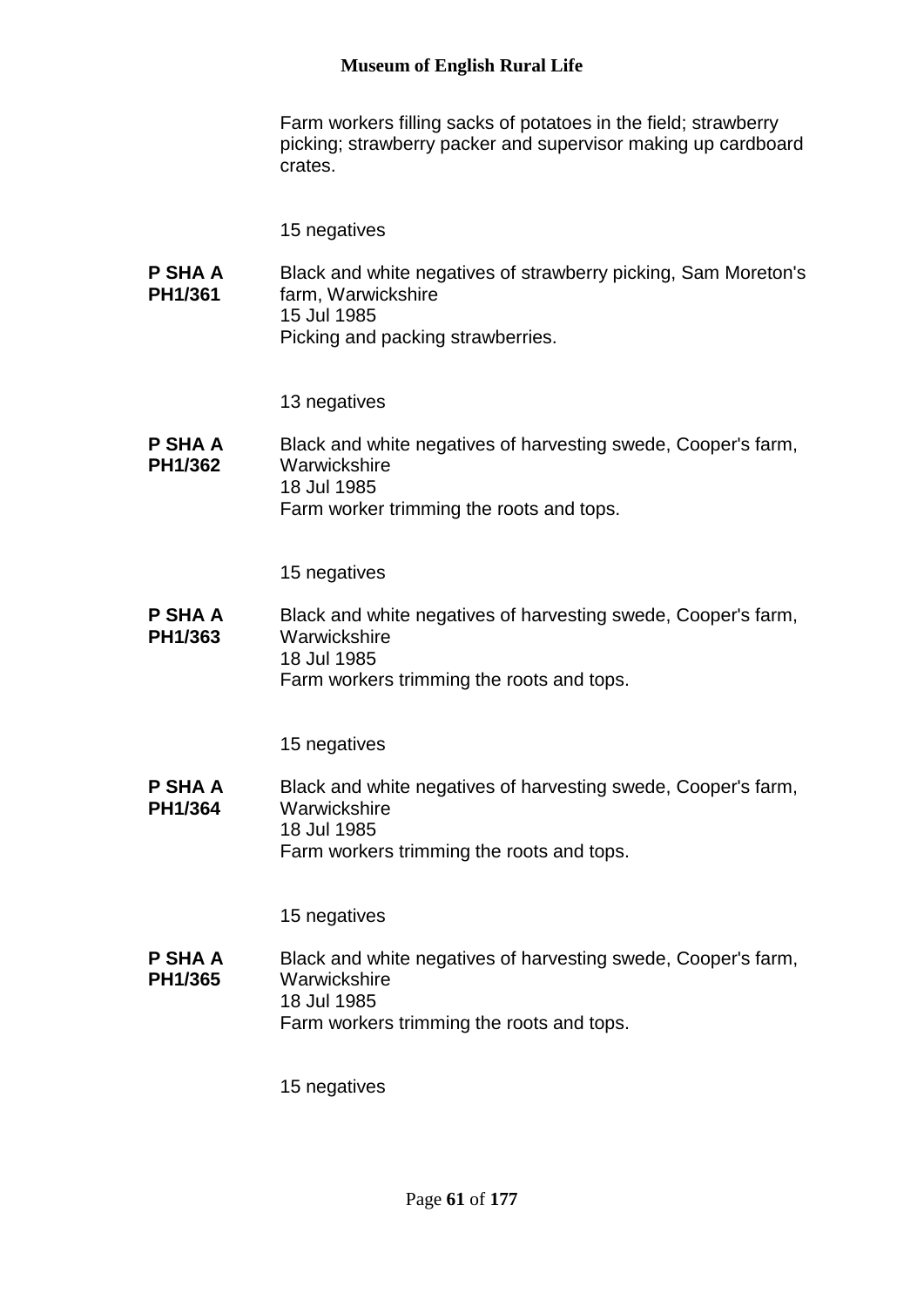**P SHA A PH1/366** Black and white negatives of harvesting spring cabbage, Cooper's farm, Warwickshire 18 Jul 1985 Farm workers cutting cabbages and loading crates onto a trailer for market. 15 negatives **P SHA A PH1/367** Black and white negatives of harvesting spring cabbage, Cooper's farm, Warwickshire 18 Jul 1985 Farm workers cutting cabbages; farm worker holding knife; cardboard cabbage crates labelled 'Fresh Cornish produce'. 13 negatives **P SHA A PH1/368** Black and white negatives of harvesting spring cabbage, Cooper's farm, Warwickshire 18 Jul 1985 Farm workers cutting cabbages. 15 negatives **P SHA A PH1/369** Black and white negatives of harvesting spring cabbage, Cooper's farm, Warwickshire 18 Jul 1985 Farm workers cutting cabbages. 15 negatives **P SHA A PH1/370** Black and white negatives of harvesting spring cabbage, Cooper's farm, Warwickshire 18 Jul 1985 Farm workers cutting cabbages. 11 negatives **P SHA A PH1/371** Black and white negatives of harvesting spring cabbage, Cooper's farm, Warwickshire 18 Jul 1985 Farm workers cutting cabbages.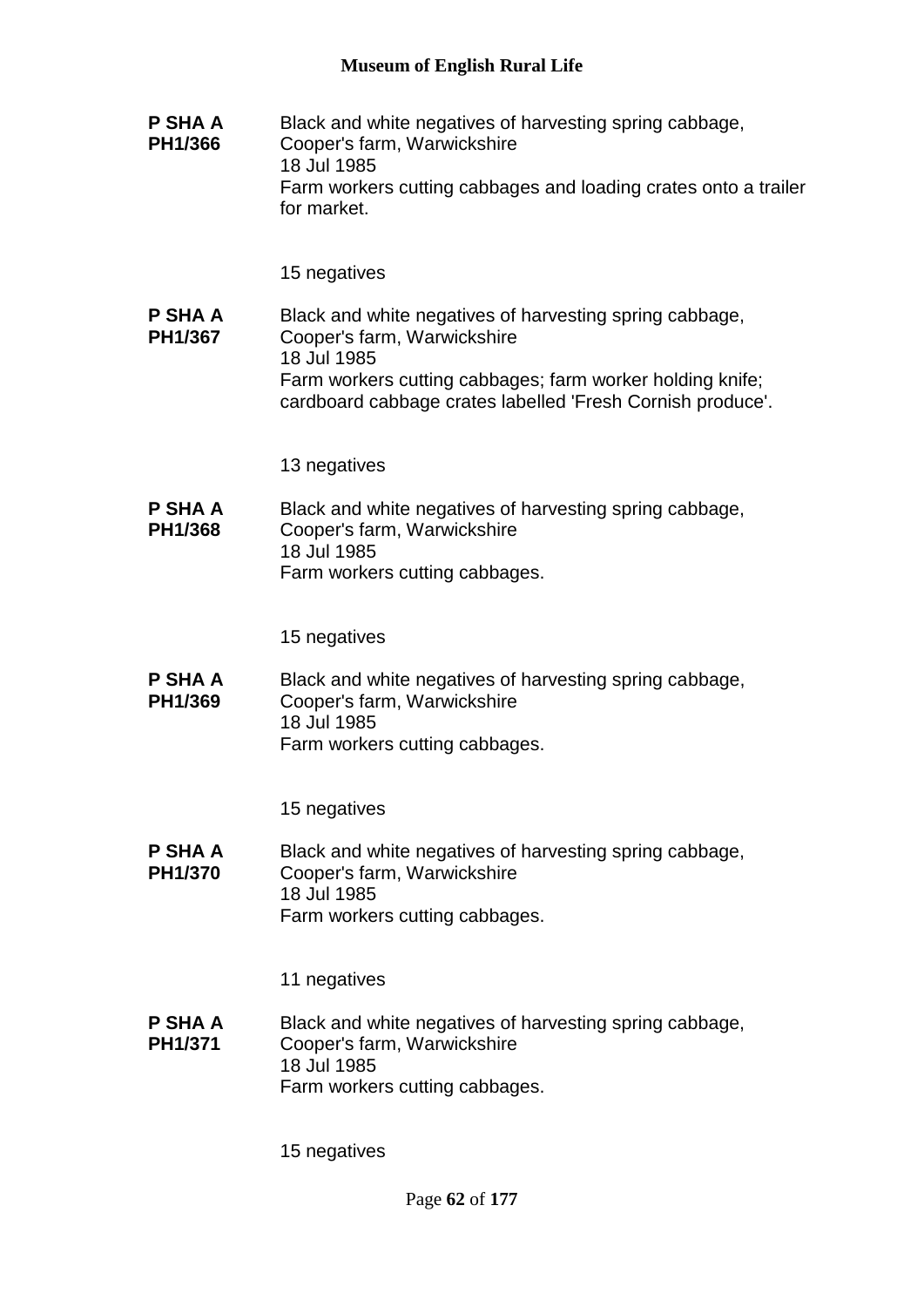**P SHA A PH1/372** Black and white negatives of harvesting spring cabbage, Cooper's farm, Warwickshire 18 Jul 1985 Farm workers cutting cabbages.

15 negatives

**P SHA A PH1/373** Black and white negatives of harvesting and weeding spring cabbage, Cooper's farm, Warwickshire 18 Jul 1985 Farm workers cutting and weeding cabbages; loading crates of cabbages onto a trailer for market; farm workers carrying bags of weeds.

15 negatives

**P SHA A PH1/374** Black and white negatives of Acton Scott Historic Working Farm, Acton Scott, Shropshire 21 Jul 1985 Wagon; horse drawn hay turner at work; pond; visitor meeting a pig in the pig sty.

14 negatives

**P SHA A PH1/375** Black and white negatives of Acton Scott Historic Working Farm, Acton Scott, Shropshire 21 Jul 1985 Visitors meeting a pig in the pig sty.

6 negatives

**P SHA A PH1/376** Black and white negatives of Cambridges Farm and pea viners, Suffolk 22 Jul 1985 FMC pea viner; farm workers adjusting and clearing pea viner.

15 negatives

**P SHA A PH1/377** Black and white negatives of pea viners, Suffolk 22 Jul 1985 Farm workers adjusting and operating a FMC pea viner.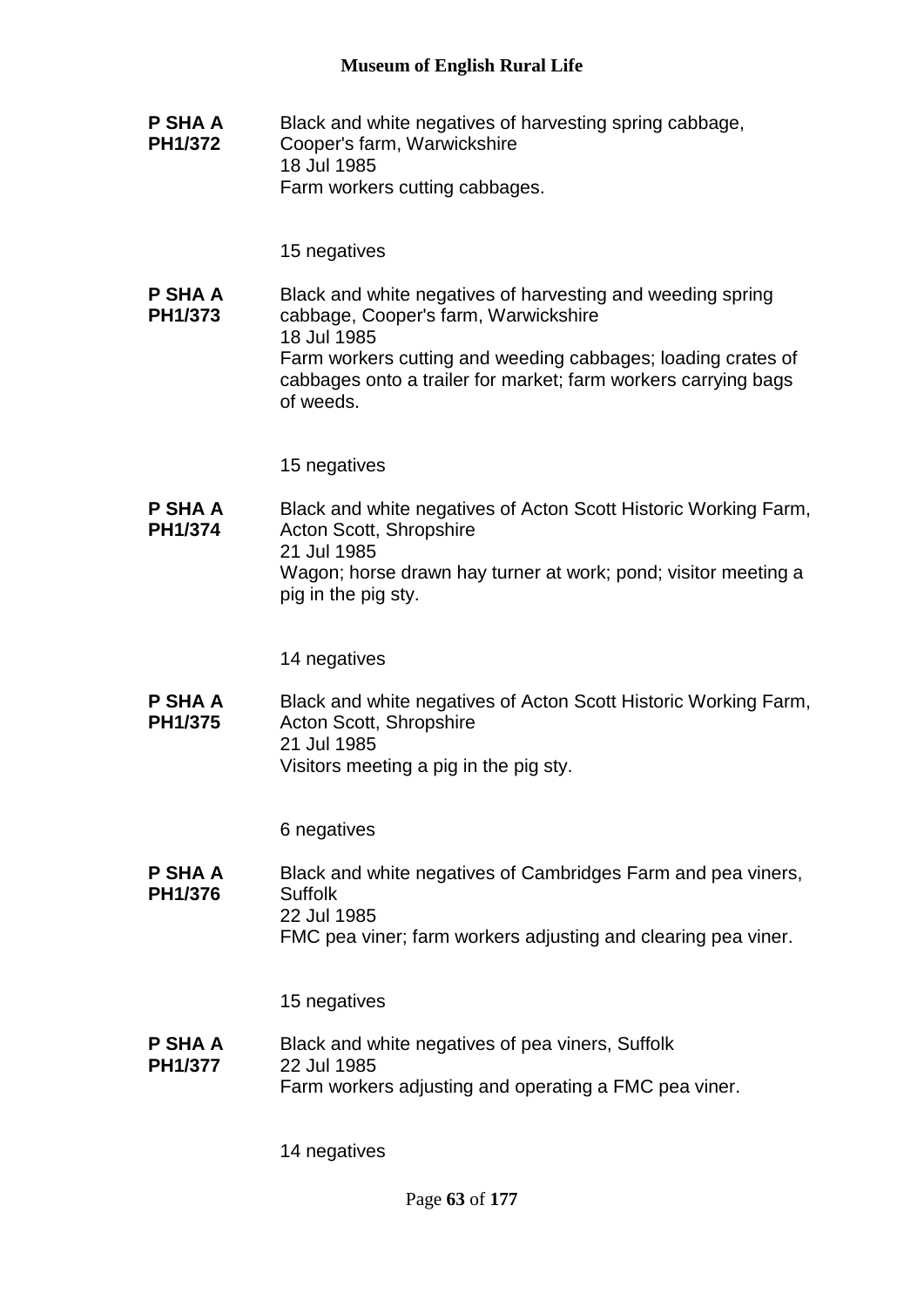**P SHA A PH1/378** Black and white negatives of pea viners, Suffolk 22 Jul 1985 Farm worker operating a FMC pea viner; harvesting peas.

15 negatives

**P SHA A PH1/379** Black and white negatives of pea viners, Suffolk 23 Jul 1985

FMC pea viner harvesting peas.

15 negatives

**P SHA A PH1/380** Black and white negatives of pea viners, Suffolk 23 Jul 1985 FMC pea viner harvesting peas; unloading peas onto a lorry; farm workers cleaning the pea viner with compressed air and pressure washer.

15 negatives

**P SHA A PH1/381** Black and white negatives of pea viners, Suffolk 23 Jul 1985 Farm worker operating a FMC pea viner; view from the viner.

15 negatives

**P SHA A PH1/382** Black and white negatives of pea viners, Suffolk 23 Jul 1985 Farm worker operating a FMC pea viner; viner harvesting peas.

14 negatives

**P SHA A PH1/383** Black and white negatives of pea viners, Suffolk 23 Jul 1985 FMC pea viner harvesting peas.

15 negatives

**P SHA A PH1/384** Black and white negatives of pea viners, Suffolk 23 Jul 1985 Farm workers refuelling a pea viner; unloading peas onto a truck; FMC pea viner harvesting peas.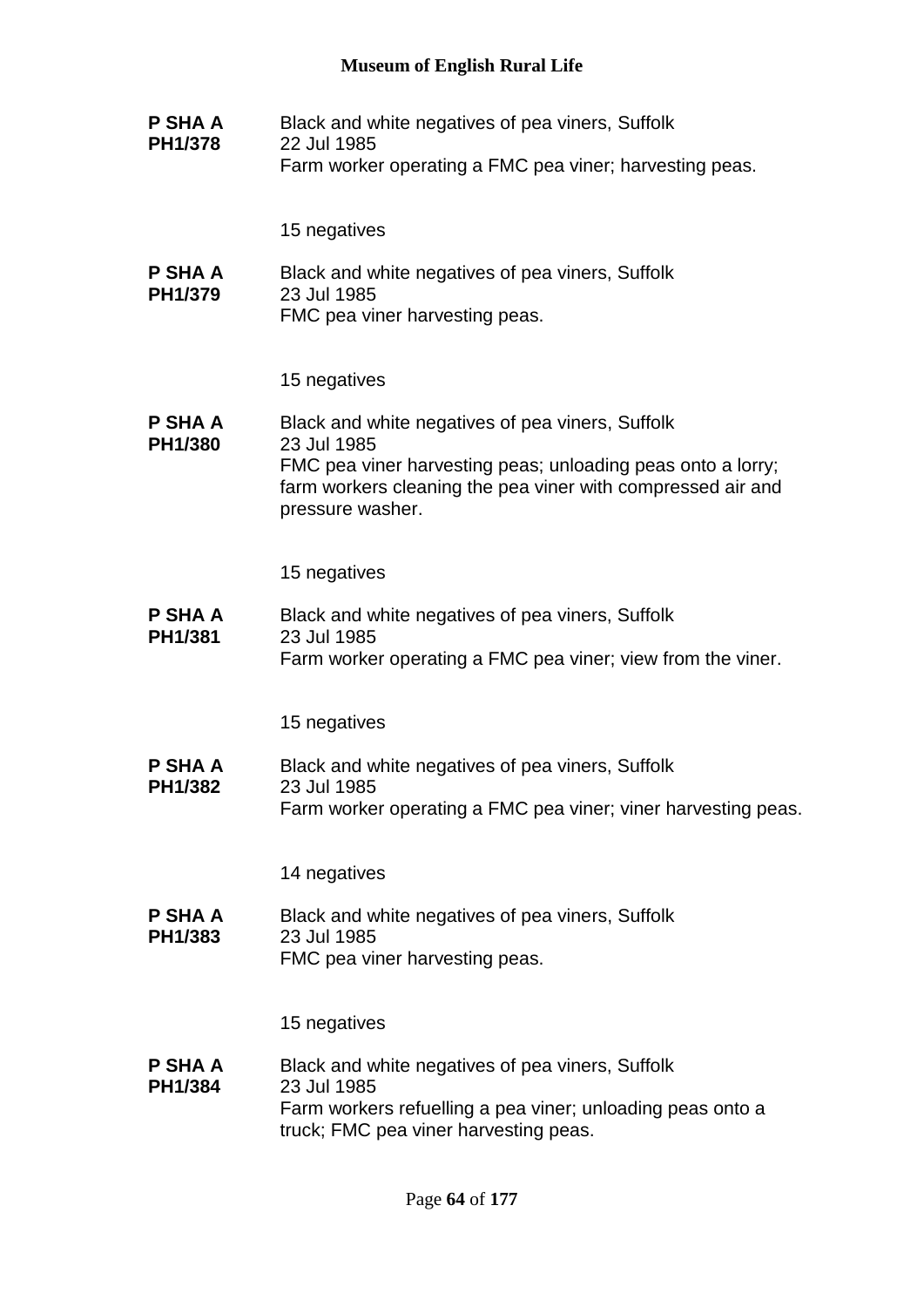| Black and white negatives of pea viners, Suffolk<br>23 Jul 1985<br>Farm workers refuelling a pea viner; pea viner operator;<br>unloading peas onto a truck; FMC pea viner harvesting peas. |
|--------------------------------------------------------------------------------------------------------------------------------------------------------------------------------------------|
| 14 negatives                                                                                                                                                                               |
| Black and white negatives of pea viners, Suffolk<br>23 Jul 1985<br>Farm workers cleaning pea viners with compressed air and<br>pressure washer.                                            |
| 15 negatives                                                                                                                                                                               |
| Black and white negatives of pea viners, Suffolk<br>23 Jul 1985<br>Farm workers cleaning pea viners with compressed air and<br>pressure washer.                                            |
| 15 negatives                                                                                                                                                                               |
| Black and white negatives of pea viners, Suffolk<br>23 Jul 1985<br>Farm workers cleaning pea viners with compressed air and<br>pressure washer.                                            |
| 15 negatives                                                                                                                                                                               |
| Black and white negatives of pea viners, Suffolk<br>23 Jul 1985<br>Farm workers cleaning pea viners with compressed air and<br>pressure washer; pea viner operator.                        |
| 15 negatives                                                                                                                                                                               |
| Black and white negatives of pea viners, Suffolk<br>23 Jul 1985<br>Farm workers cleaning pea viners with compressed air and<br>pressure washer.                                            |
|                                                                                                                                                                                            |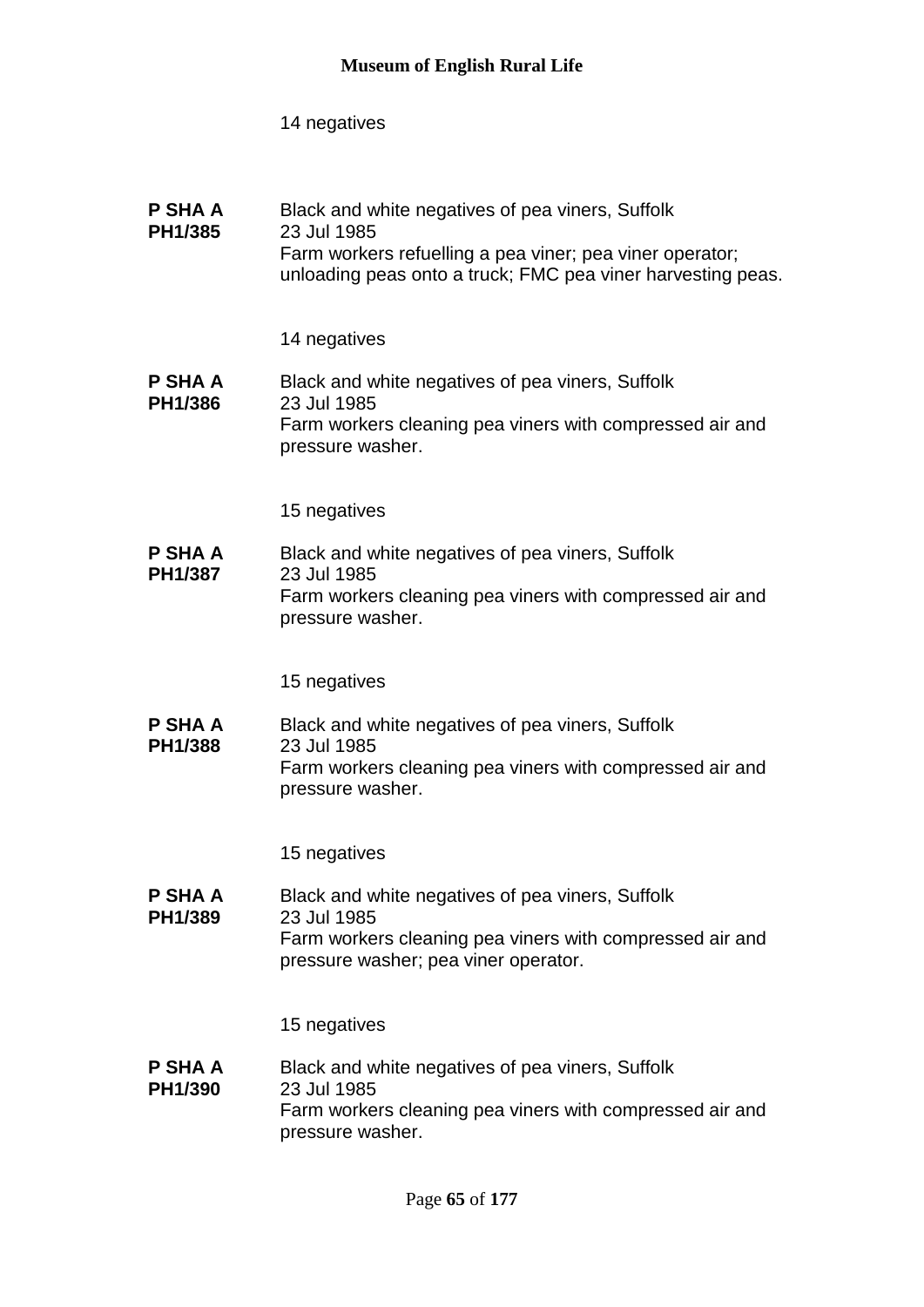| P SHA A<br>PH1/391        | Black and white negatives of pea viners, Suffolk<br>23 Jul 1985<br>Farm workers cleaning pea viners with compressed air and<br>pressure washer.                       |
|---------------------------|-----------------------------------------------------------------------------------------------------------------------------------------------------------------------|
|                           | 15 negatives                                                                                                                                                          |
| <b>P SHA A</b><br>PH1/392 | Black and white negatives of pea viners, Suffolk<br>23 Jul 1985<br>Farm workers cleaning pea viners with compressed air and<br>pressure washer; three FMC pea viners. |
|                           | 15 negatives                                                                                                                                                          |
| P SHA A<br>PH1/393        | Black and white negatives of pea viners, Suffolk<br>23 Jul 1985<br>Three FMC pea viners.                                                                              |
|                           | 7 negatives                                                                                                                                                           |
| <b>P SHA A</b><br>PH1/394 | Black and white negatives of pea viners, Suffolk<br>23 Jul 1985<br>FMC pea viner harvesting peas in the dark.                                                         |
|                           | 12 negatives                                                                                                                                                          |
| P SHA A<br>PH1/395        | Black and white negatives of pea viners, Suffolk<br>23 Jul 1985<br>FMC pea viner harvesting peas as it gets dark.                                                     |
|                           | 14 negatives                                                                                                                                                          |
| <b>P SHA A</b><br>PH1/396 | Black and white negatives of pea viners, Suffolk<br>23 Jul 1985<br>FMC pea viner harvesting peas as it gets dark.                                                     |
|                           | 13 negatives                                                                                                                                                          |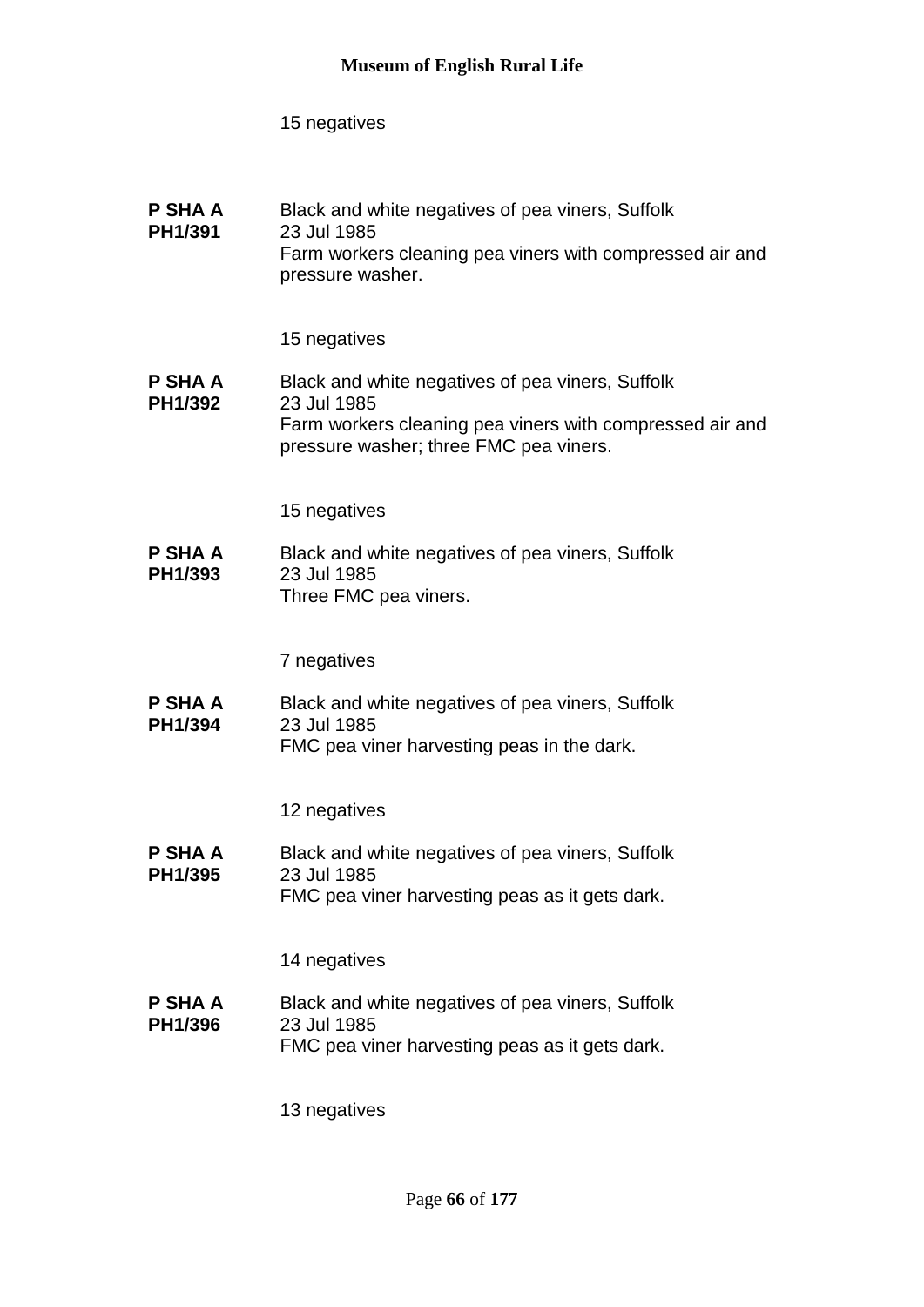**P SHA A PH1/397** Black and white negatives of pea viners, Suffolk 23 Jul 1985 FMC pea viner harvesting peas as it gets dark; pea viner operator. 14 negatives **P SHA A PH1/398** Black and white negatives of pea viners, Suffolk 23 Jul 1985 FMC pea viner harvesting peas in the dark. 12 negatives **P SHA A PH1/399** Black and white negatives of harvesting peas, Haddenham, **Cambridgeshire** 24 Jul 1985 Mobile pea viner harvesting peas. 14 negatives **P SHA A PH1/400** Black and white negatives of harvesting peas, Haddenham, **Cambridgeshire** 24 Jul 1985 Mobile pea viner harvesting peas. 15 negatives **P SHA A PH1/401** Black and white negatives of harvesting peas, Haddenham, **Cambridgeshire** 24 Jul 1985 Mobile pea viner harvesting peas; emptying peas onto a truck. 15 negatives **P SHA A PH1/402** Black and white negatives of harvesting peas, Haddenham, **Cambridgeshire** 24 Jul 1985 Mobile pea viner harvesting peas; pea swather at work; pea swather operator. 15 negatives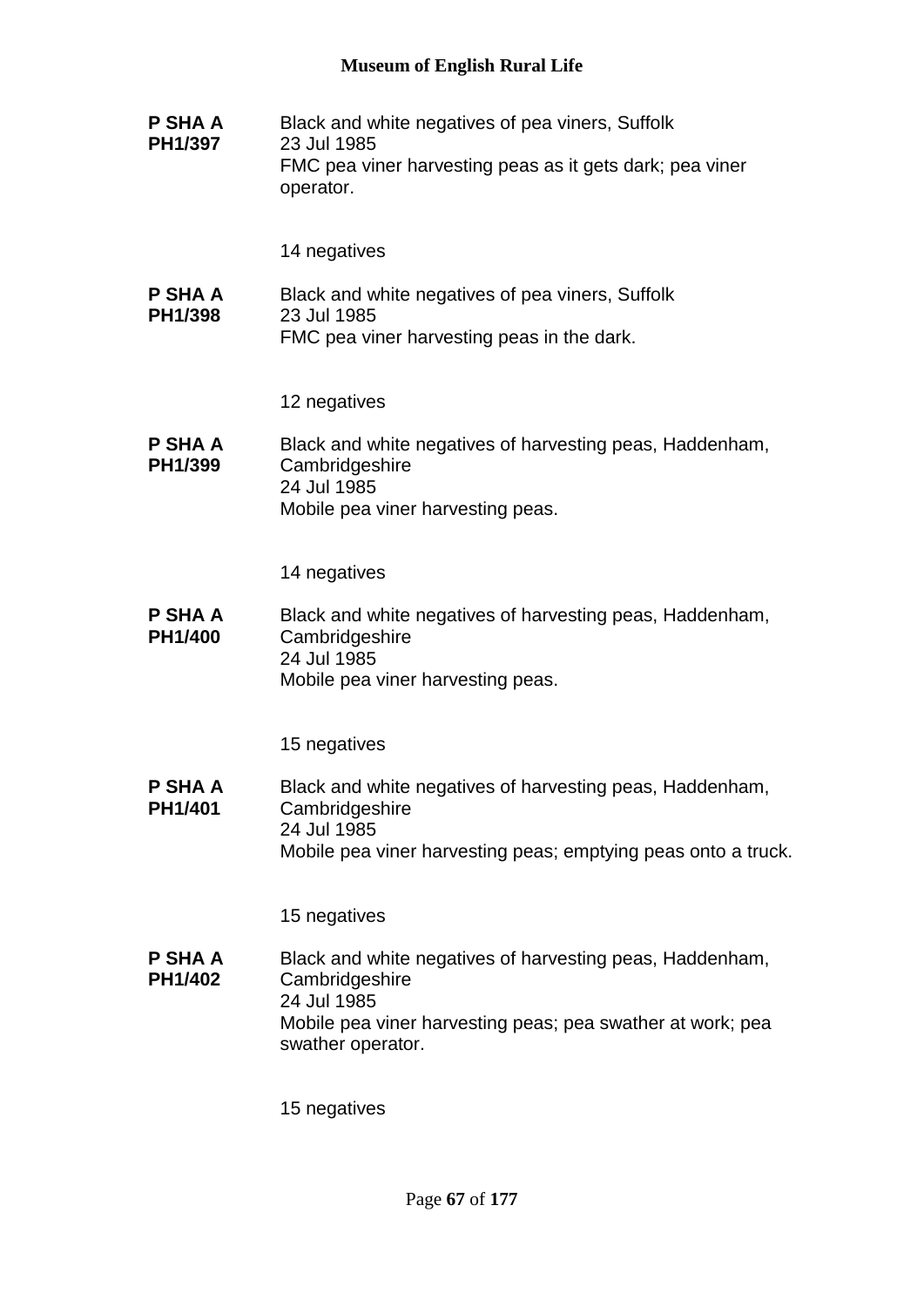**P SHA A PH1/403** Black and white negatives of harvesting peas, Haddenham, **Cambridgeshire** 24 Jul 1985 Pea swather at work; pea swather operators.

15 negatives

**P SHA A PH1/404** Black and white negatives of harvesting peas, Haddenham, **Cambridgeshire** 24 Jul 1985 Pea swather and mobile viner at work; machinery warning signs.

15 negatives

**P SHA A PH1/405** Black and white negatives of harvesting peas, Haddenham, **Cambridgeshire** 24 Jul 1985 Pea swather at work.

15 negatives

**P SHA A PH1/406** Black and white negatives of harvesting peas, Haddenham, **Cambridgeshire** 24 Jul 1985 Pea viner and swather at work; farm worker operating the pea swather.

15 negatives

**P SHA A PH1/407** Black and white negatives of processing peas, Haddenham, **Cambridgeshire** 24 Jul 1985

15 negatives

**P SHA A PH1/408** Black and white negatives of processing peas, Haddenham, **Cambridgeshire** 24 Jul 1985 Includes a photograph of a farm worker taking a break.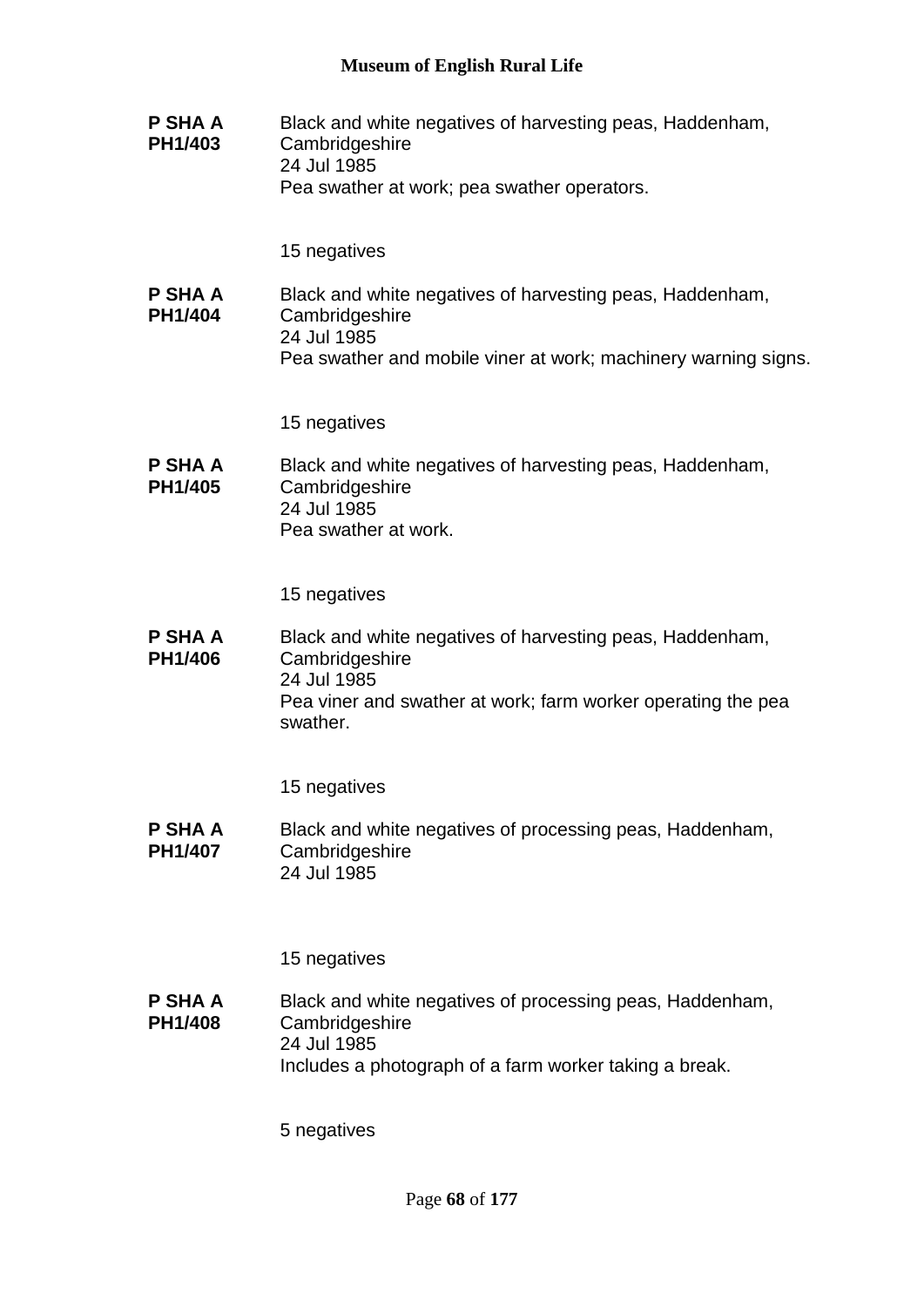**P SHA A PH1/409** Black and white negatives of harvesting barley at Wathes' farm, **Warwickshire** 27 Jul 1985 Harvesting barley with a Claas combine; farm worker clearing straw from the front of the combine.

15 negatives

**P SHA A PH1/410** Black and white negatives of harvesting barley at Wathes' farm, **Warwickshire** 27 Jul 1985 Harvesting barley with a Claas combine.

15 negatives

**P SHA A PH1/411** Black and white negatives of harvesting barley at Wathes' farm, **Warwickshire** 27 Jul 1985 Refuelling Class combine; combine operator.

15 negatives

**P SHA A PH1/412** Black and white negatives of harvesting barley at Wathes' farm, **Warwickshire** 27 Jul 1985 Harvesting barley with a Claas combine; combine operator.

13 negatives

**P SHA A PH1/413** Black and white negatives of harvesting barley at Wathes' farm, **Warwickshire** 27 Jul 1985 Harvesting barley with a Claas combine.

15 negatives

**P SHA A PH1/414** Black and white negatives of harvesting barley at Wathes' farm, **Warwickshire** 27 Jul 1985 Harvesting barley with a Claas combine.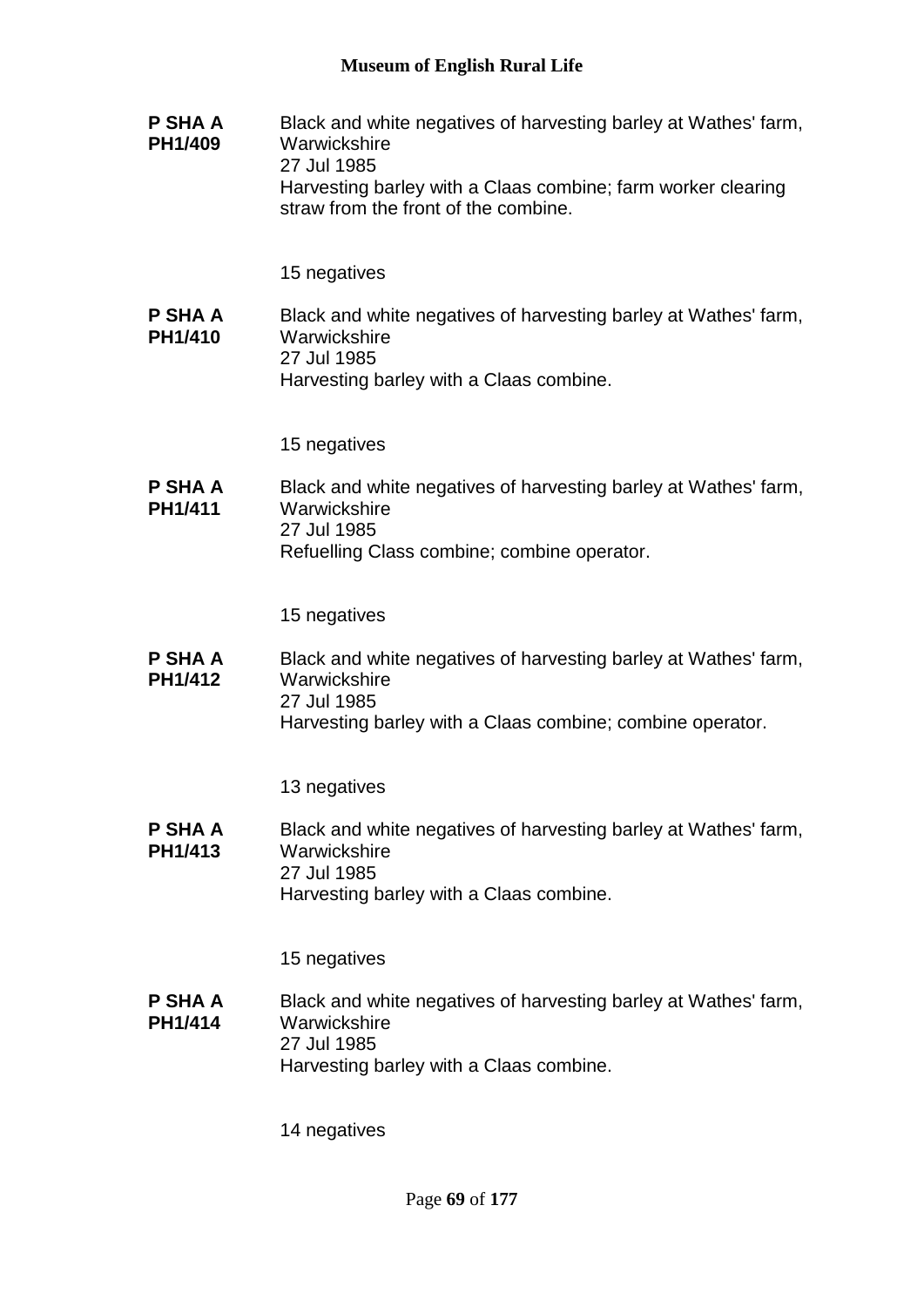**P SHA A PH1/415** Black and white negatives of harvesting barley at Wathes' farm, **Warwickshire** 27 Jul 1985 Harvesting barley with a Claas combine.

15 negatives

**P SHA A PH1/416** Black and white negatives of harvesting barley at Wathes' farm, **Warwickshire** 27 Jul 1985 Harvesting barley with a Claas combine.

15 negatives

**P SHA A PH1/417** Black and white negatives of harvesting barley at Wathes' farm, **Warwickshire** 27 Jul 1985 Harvesting barley with a Claas combine; farm workers taking a break; a Ford tractor.

14 negatives

**P SHA A PH1/418** Black and white negatives of harvesting barley at Wathes' farm, **Warwickshire** 27 Jul 1985 Harvesting barley with a Claas combine; combine operator; farm worker wearing face shield welding metalwork.

15 negatives

**P SHA A PH1/419** Black and white negatives of harvesting barley at Wathes' farm, **Warwickshire** 27 Jul 1985 Refuelling a Claas combine harvester.

11 negatives

**P SHA A PH1/420** Black and white negatives of farmyard at Wathes' farm, **Warwickshire** 27 Jul 1985 Unloading harvested barley; farm worker mending Hough International machinery.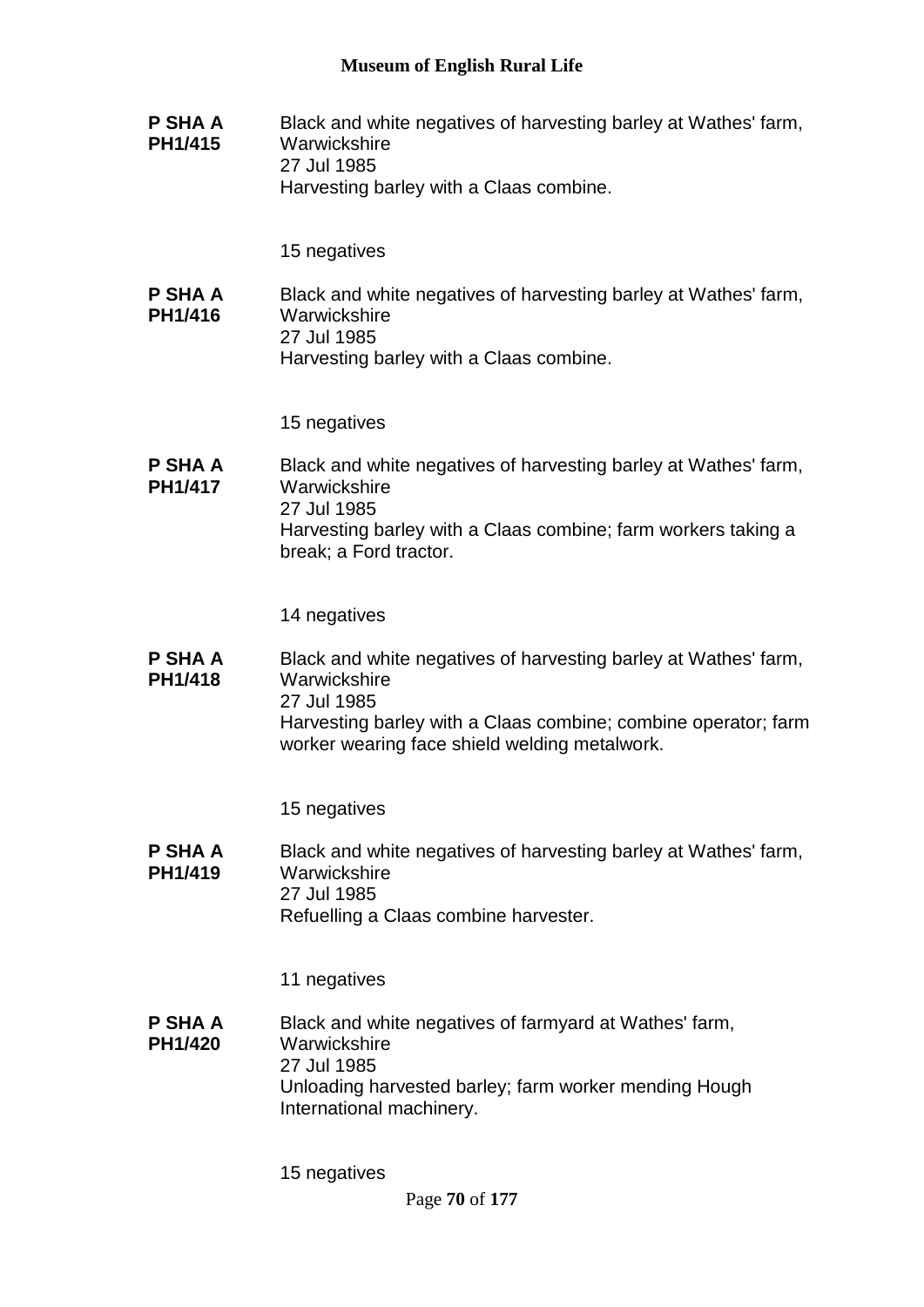| P SHA A<br>PH1/421        | Black and white negatives of Wathes' farm farmyard,<br>Warwickshire<br>27 Jul 1985<br>Farm worker filling up a sprayer with weed killer.                                                       |
|---------------------------|------------------------------------------------------------------------------------------------------------------------------------------------------------------------------------------------|
|                           | 15 negatives                                                                                                                                                                                   |
| P SHA A<br>PH1/422        | Black and white negatives of farmyard at Wathes' farm,<br>Warwickshire<br>27 Jul 1985<br>Farm worker preparing a MB trac sprayer; farm worker attaching<br>a towing bracket to a Ford tractor. |
|                           | 15 negatives                                                                                                                                                                                   |
| P SHA A<br>PH1/423        | Black and white negatives of oilseed rape at Sam Moreton's<br>farm, Warwickshire<br>6 Aug 1985<br>Harvesting rape with Massey Ferguson combines; loading rape<br>into a trailer.               |
|                           | 15 negatives                                                                                                                                                                                   |
| <b>P SHA A</b><br>PH1/424 | Black and white negatives of oilseed rape at Sam Moreton's<br>farm, Warwickshire<br>6 Aug 1985<br>Harvesting rape with Massey Ferguson combines; loading rape<br>into a trailer.               |
|                           | 15 negatives                                                                                                                                                                                   |
| <b>P SHA A</b><br>PH1/425 | Black and white negatives of oilseed rape at Sam Moreton's<br>farm, Warwickshire<br>6 Aug 1985<br>Harvesting rape with Massey Ferguson combines.                                               |
|                           | 15 negatives                                                                                                                                                                                   |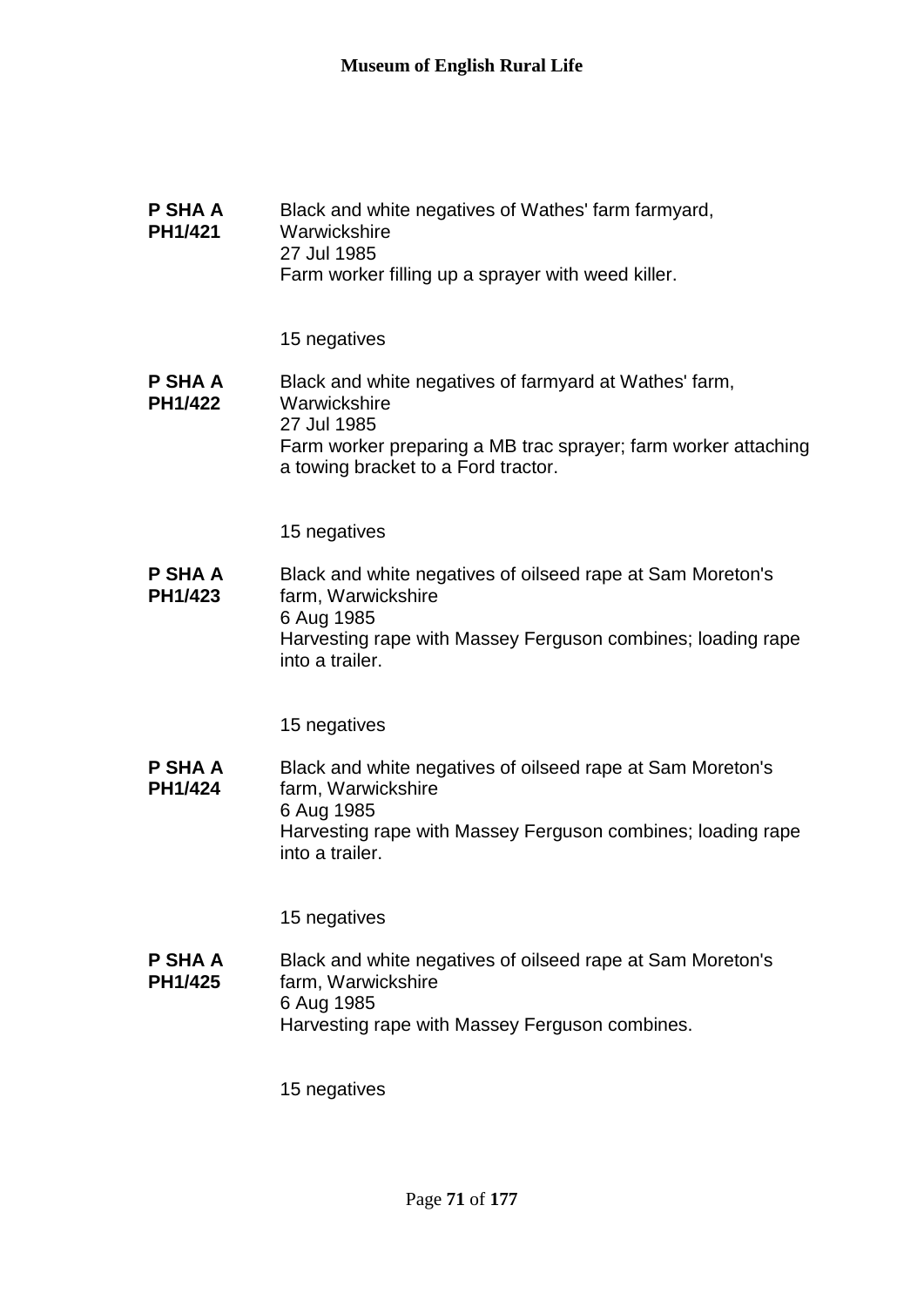**P SHA A PH1/426** Black and white negatives of oilseed rape at Sam Moreton's farm, Warwickshire 6 Aug 1985 Harvesting rape with Massey Ferguson combines; oilseed rape plants.

14 negatives

**P SHA A PH1/427** Black and white negatives of oilseed rape at Sam Moreton's farm, Warwickshire 6 Aug 1985 Harvesting rape with Massey Ferguson combines.

14 negatives

**P SHA A PH1/428** Black and white negatives of oilseed rape at Sam Moreton's farm, Warwickshire 6 Aug 1985 Harvesting rape with Massey Ferguson combines; unloading rape into a trailer.

2 negatives

**P SHA A PH1/429** Black and white negatives of oilseed rape at Sam Moreton's farm, Warwickshire 6 Aug 1985 Harvesting rape with Massey Ferguson combines; unloading rape into a trailer.

14 negatives

**P SHA A PH1/430** Black and white negatives of oilseed rape at Moreton's farm and oilseed rape dryer at Lodge Farm, Warwickshire 6 Aug 1985 Unloading rape from a trailer into a pit at Moreton's farm. Farm worker cleaning the rape dryer pit at Lodge Farm.

14 negatives

**P SHA A PH1/431** Black and white negatives of oilseed rape dryer at Lodge Farm, **Warwickshire** 6 Aug 1985 Farm worker cleaning the rape dryer pit.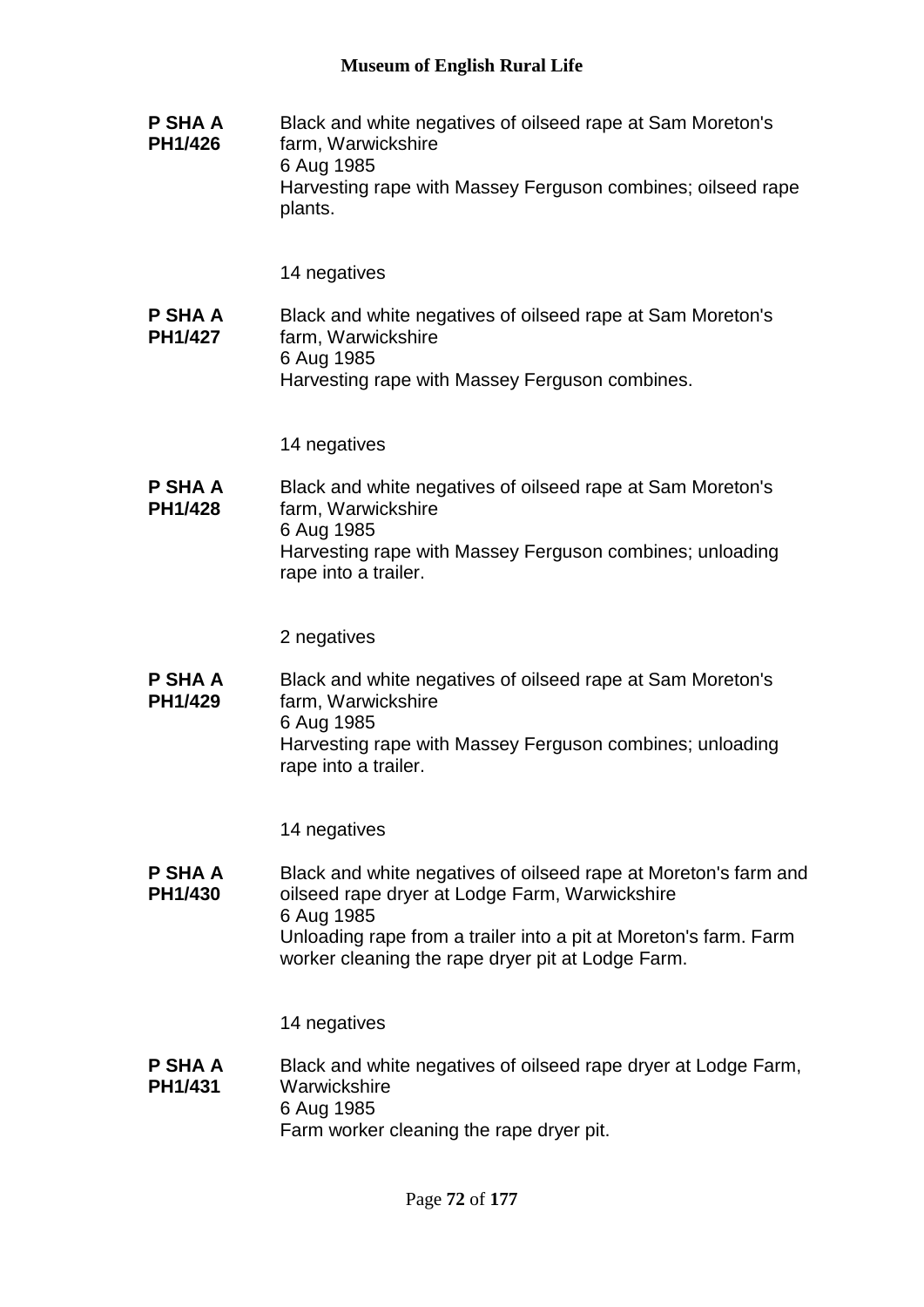**P SHA A PH1/432** Black and white negatives of silage making, Devon 8 Aug 1985 Grass cutting.

15 negatives

**P SHA A PH1/433** Black and white negatives of silage making, Devon 8 Aug 1985 Forage harvester picking up cut grass.

15 negatives

**P SHA A PH1/434** Black and white negatives of silage making, ploughing and milk tank, Devon 8 Aug 1985 Forage harvester picking up cut grass; Dairy Crest milk tanker and small portable milk tank. Also photographs of a broken field gate and countryside views.

15 negatives

**P SHA A PH1/435** Black and white negatives of silage making and milk tank, Devon 8 Aug 1985 Grass cutting; mobile milk tank. Also photographs of countryside views and a thatched house.

15 negatives

**P SHA A PH1/436** Black and white negatives of milk tank and countryside views, Devon 8 Aug 1985 mobile milk tank; diesel tank.

13 negatives

**P SHA A PH1/437** Black and white negatives of milk tank and countryside views, Devon 8 Aug 1985 Mobile milk tank; farm machinery in a dilapidated and overgrown shed.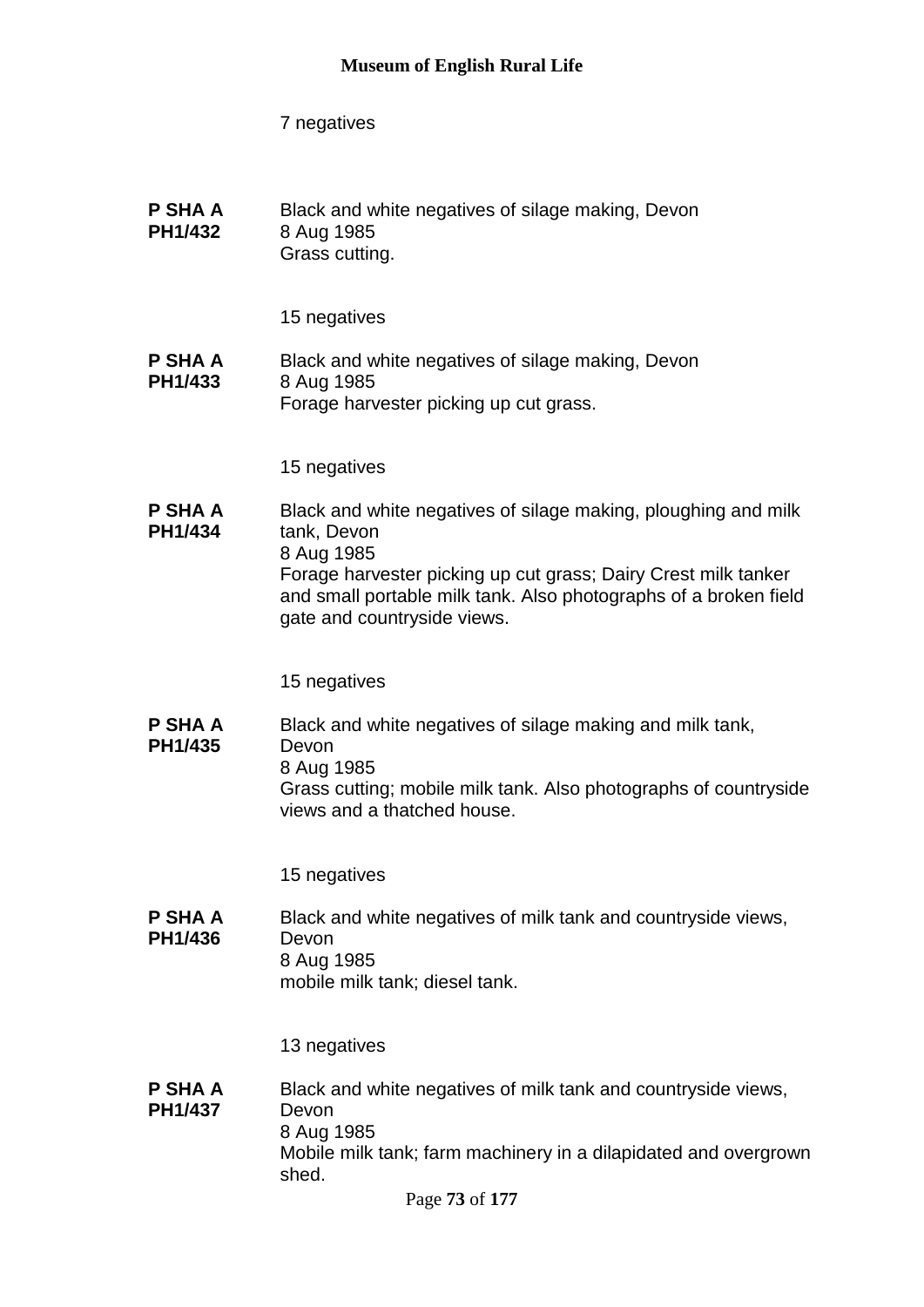**P SHA A PH1/438** Black and white negatives of Dairy Crest milk tanker, Devon 8 Aug 1985 Collecting milk from a mobile milk tank.

15 negatives

**P SHA A PH1/439** Black and white negatives of milking at Murch farm, Devon 8 Aug 1985 Herding cattle into the milking parlour; cattle being milked.

15 negatives

**P SHA A PH1/441** Black and white negatives of milking at Murch farm, Devon 8 Aug 1985 Cattle being milked; testing milk.

15 negatives

**P SHA A PH1/442** Black and white negatives of countryside views and haystacks, Devon 9 Aug 1985

15 negatives

**P SHA A PH1/443** Black and white negatives of haystacks, Devon 9 Aug 1985

14 negatives

**P SHA A PH1/444** Black and white negatives of milking at Moreton Morrell College, **Warwickshire** 13 Aug 1985 Preparing cattle; operating the milking machines.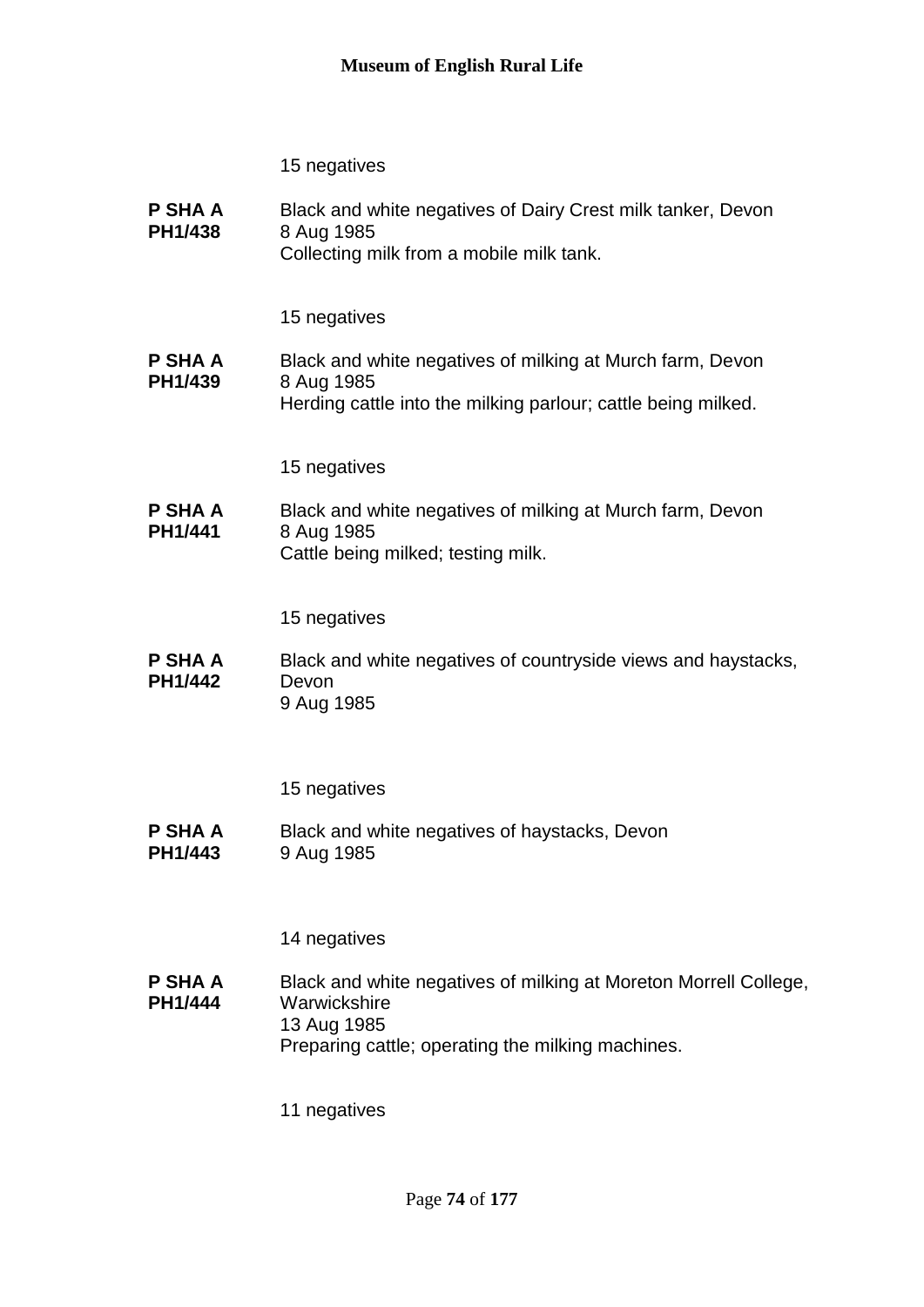**P SHA A PH1/445** Black and white negatives of milking at Moreton Morrell College, **Warwickshire** 13 Aug 1985 Preparing cattle; operating the milking machines; cattle entering the milking parlous.

15 negatives

**P SHA A PH1/446** Black and white negatives of milking at Moreton Morrell College, **Warwickshire** 13 Aug 1985 Preparing cattle; operating the milking machines.

15 negatives

**P SHA A PH1/447** Black and white negatives of milking at Moreton Morrell College, **Warwickshire** 13 Aug 1985 Preparing cattle; operating the milking machines.

15 negatives

**P SHA A PH1/448** Black and white negatives of milking at Moreton Morrell College, **Warwickshire** 13 Aug 1985 Relief milker preparing cattle; operating the milking machines.

15 negatives

**P SHA A PH1/449** Black and white negatives of milking at Moreton Morrell College, Warwickshire 13 Aug 1985 Relief milker preparing cattle; operating the milking machines.

15 negatives

**P SHA A PH1/450** Black and white negatives of milking at Moreton Morrell College, Warwickshire 13 Aug 1985 Relief milker preparing cattle; operating the milking machines; herding cattle into the milking parlour.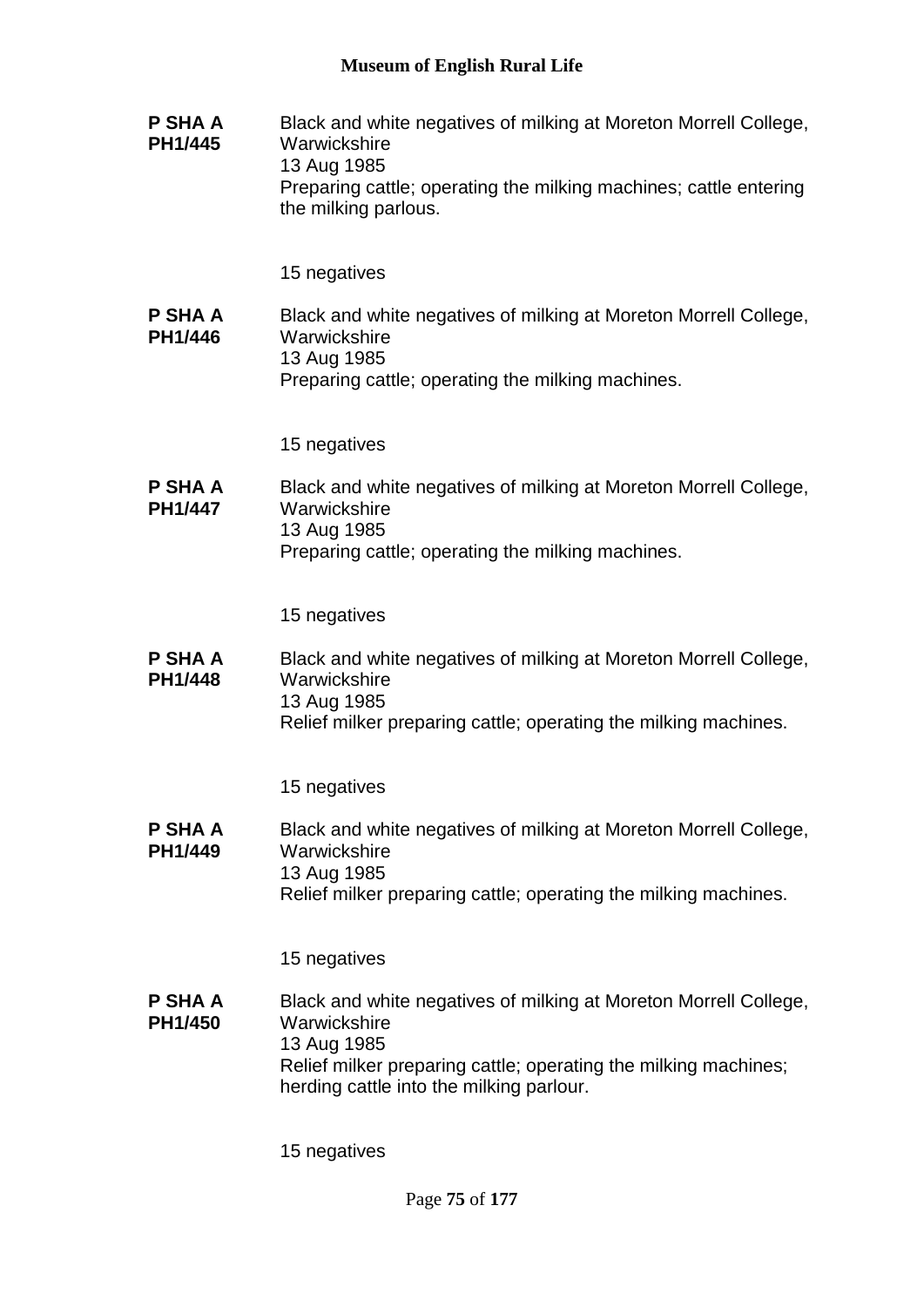**P SHA A PH1/451** Black and white negatives of milking at Moreton Morrell College, **Warwickshire** 13 Aug 1985 Relief milker cleaning the milking parlour with a hose.

10 negatives

**P SHA A PH1/452** Black and white negatives of milking at Moreton Morrell College, **Warwickshire** 13 Aug 1985 Farm worker driving dairy cattle into a field; portrait photographs of farm worker.

15 negatives

**P SHA A PH1/453** Black and white negatives of oilseed rape harvesting, Lodge Farm, Warwickshire 14 Aug 1985 Combine harvesting rape; farm worker operating combine and taking a break.

8 negatives

**P SHA A PH1/454** Black and white negatives of oilseed rape harvesting, Lodge Farm, Warwickshire 14 Aug 1985 Combine operator.

15 negatives

**P SHA A PH1/455** Black and white negatives of oilseed rape harvesting, Lodge Farm, Warwickshire 14 Aug 1985 Harvesting rape with a Massey Ferguson combine; farm woker adjusting machinery.

15 negatives

**P SHA A PH1/456** Black and white negatives of oilseed rape harvesting, Lodge Farm, Warwickshire 14 Aug 1985 Harvesting rape with a Massey Ferguson combine; loading rape into a trailer.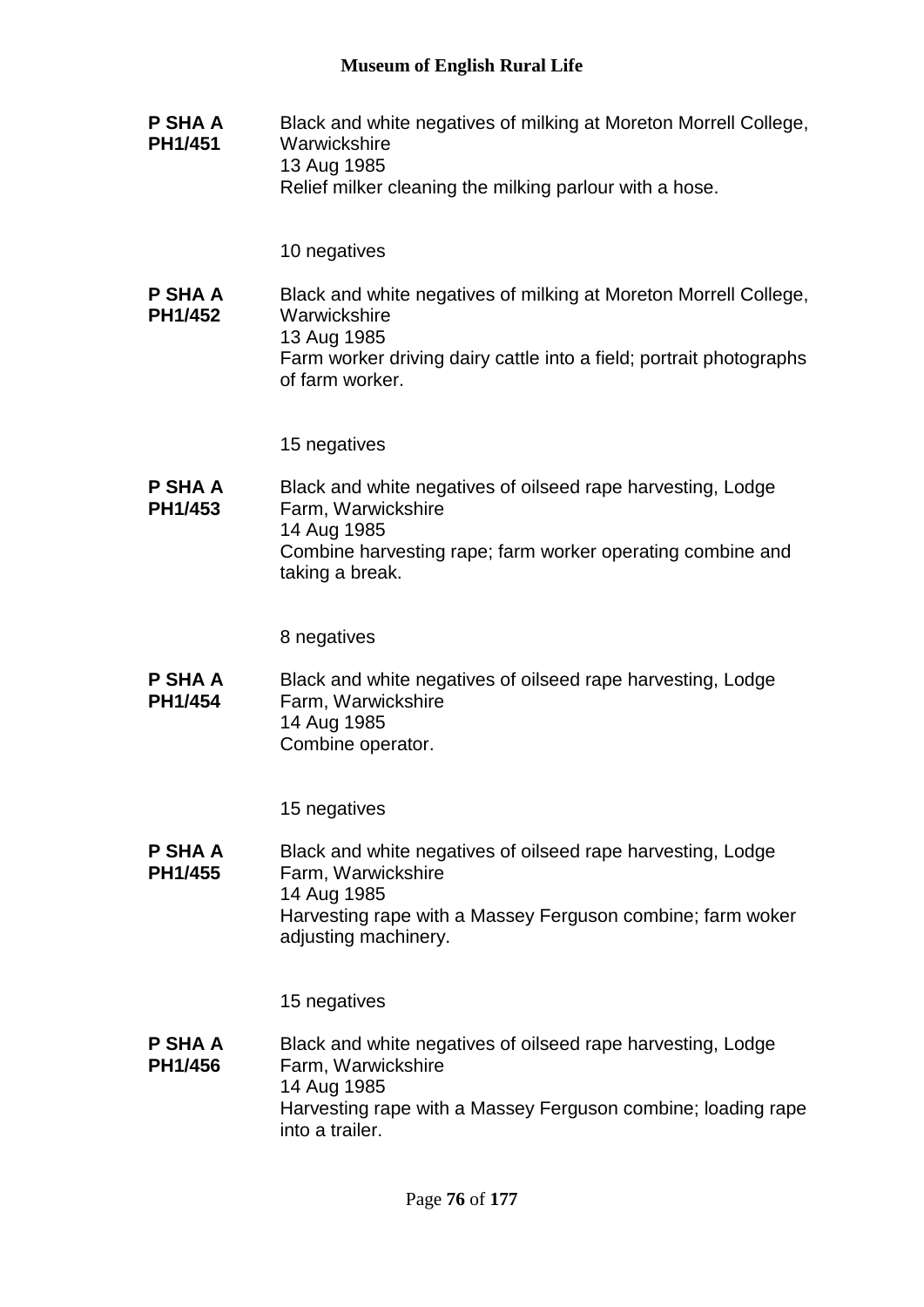| <b>P SHA A</b><br><b>PH1/457</b> | Black and white negatives of oilseed rape harvesting, Lodge<br>Farm, Warwickshire<br>14 Aug 1985 |
|----------------------------------|--------------------------------------------------------------------------------------------------|
|                                  | Harvesting rape with Massey Ferguson combines; silo in the<br>farmyard.                          |

15 negatives

#### **P SHA A PH1/458** Black and white negatives of oilseed rape harvesting, Lodge Farm, Warwickshire 14 Aug 1985 Operating the rape dryer; diagram of different stages of processing oilseed rape.

8 negatives

**P SHA A PH1/459** Black and white negatives of Wathes' farm, Warwickshire 17 Aug 1985 Farm worker working on a Claas combine.

12 negatives

**P SHA A PH1/460** Black and white negatives of Wathes' farm, Warwickshire 17 Aug 1985 Farm workers preparing a Claas combine in the farmyard.

14 negatives

**P SHA A PH1/461** Black and white negatives of Wathes' farm, Warwickshire 17 Aug 1985 Farm workers attaching a towing bar to a tractor; farm workers with a tool box preparing to move a bogged Ford tractor.

15 negatives

#### **P SHA A PH1/462** Black and white negatives of Wathes' farm, Warwickshire 17 Aug 1985 Farm workers preparing to start work with a subsoil plough attached to a tractor on boggy land.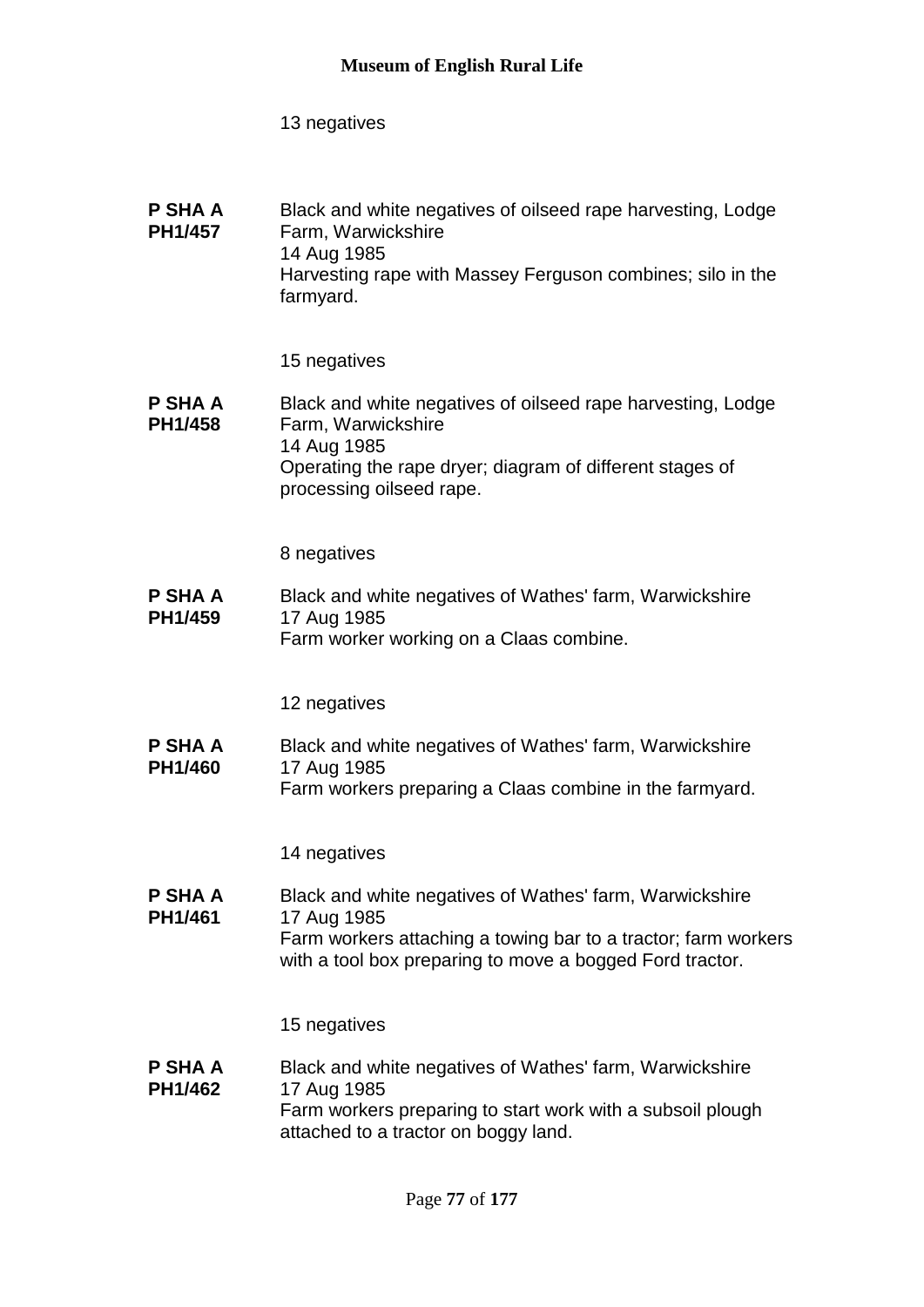#### **P SHA A PH1/463** Black and white negatives of Wathes' farm, Warwickshire 17 Aug 1985 Farm worker clearing a subsoil plough; preparing a Claas combine in the farmyard.

### 14 negatives

#### **P SHA A PH1/464** Black and white negatives of Wathes' farm, Warwickshire 17 Aug 1985 Farm workers attaching a towing bar to a tractor and subsoil plough.

15 negatives

**P SHA A PH1/465** Black and white negatives of Wathes' farm, Warwickshire 17 Aug 1985 Cultivating boggy land with a subsoil plough; tractor towing a bogged tractor and trailer.

15 negatives

**P SHA A PH1/466** Black and white negatives of Wathes' farm, Warwickshire 17 Aug 1985 Cultivating boggy land with a subsoil plough.

15 negatives

**P SHA A PH1/467** Black and white negatives of Wathes' farm, Warwickshire 17 Aug 1985 Cultivating boggy land with a subsoil plough.

15 negatives

**P SHA A PH1/468** Black and white negatives of Wathes' farm, Warwickshire 17 Aug 1985 Cultivating boggy land with a subsoil plough.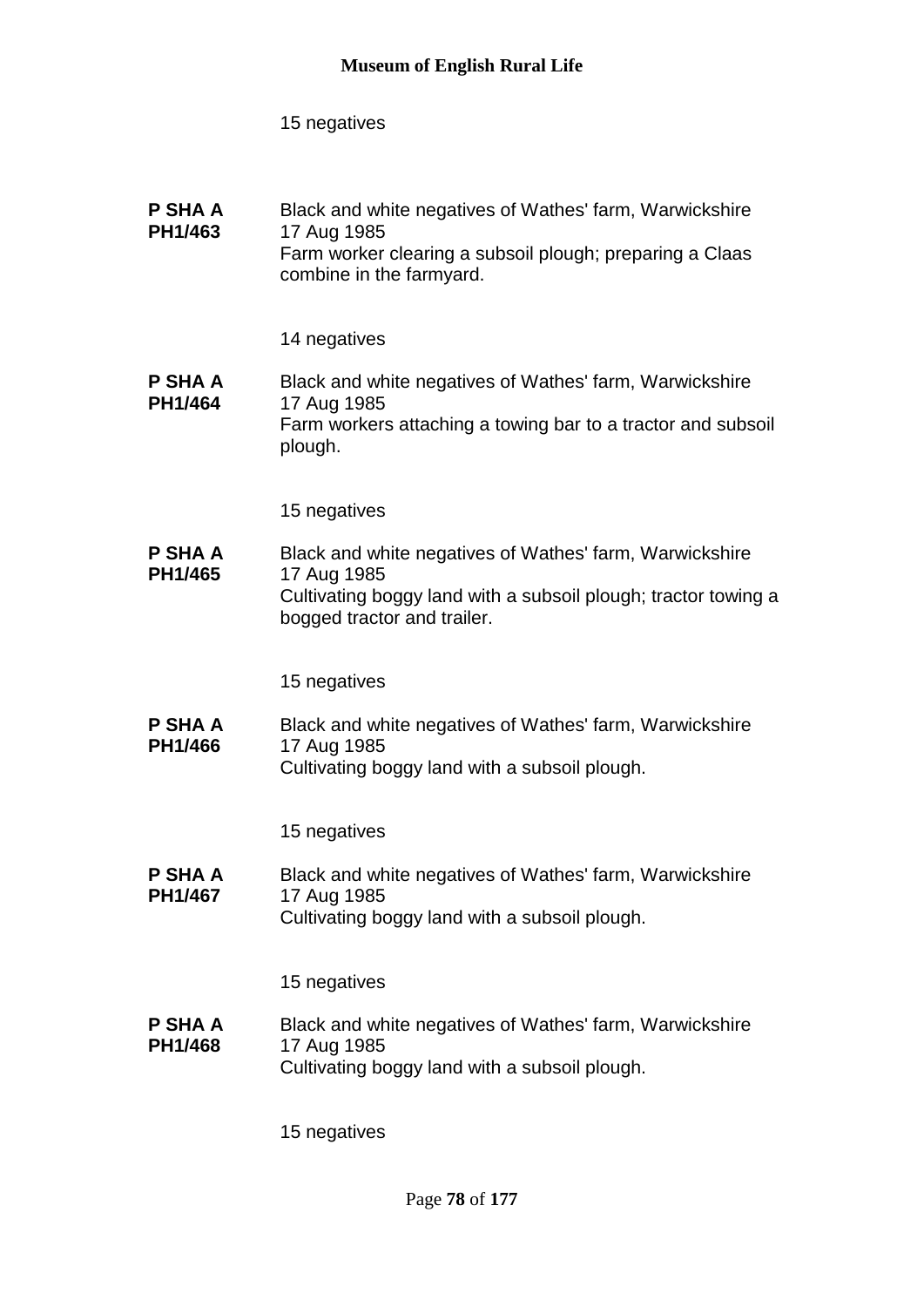**P SHA A PH1/469** Black and white negatives of Wathes' farm, Warwickshire 17 Aug 1985 Cultivating boggy land with a subsoil plough.

15 negatives

**P SHA A PH1/470** Black and white negatives of Wathes' farm, Warwickshire 17 Aug 1985 Cultivating boggy land with a subsoil plough; farm workers in cultivated soil; tractor and subsoil plough; combining oilseed rape.

15 negatives

**P SHA A PH1/471** Black and white negatives of Wathes' farm, Warwickshire 17 Aug 1985 Combining oilseed rape.

15 negatives

**P SHA A PH1/472** Black and white negatives of Wathes' farm, Warwickshire 17 Aug 1985 Combining oilseed rape; unloading rape into a trailer.

14 negatives

**P SHA A PH1/473** Black and white negatives of Wathes' farm, Warwickshire 17 Aug 1985 Combining oilseed rape; Claas combine; farm worker measuring the hectare/litre weight of oilseed rape to calibrate the yield meter in the combine.

14 negatives

**P SHA A PH1/474** Black and white negatives of Wathes' farm, Warwickshire 17 Aug 1985 Combining oilseed rape; farm worker measuring the hectare/litre weight of oilseed rape to calibrate the yield meter in the combine; clearing the combine.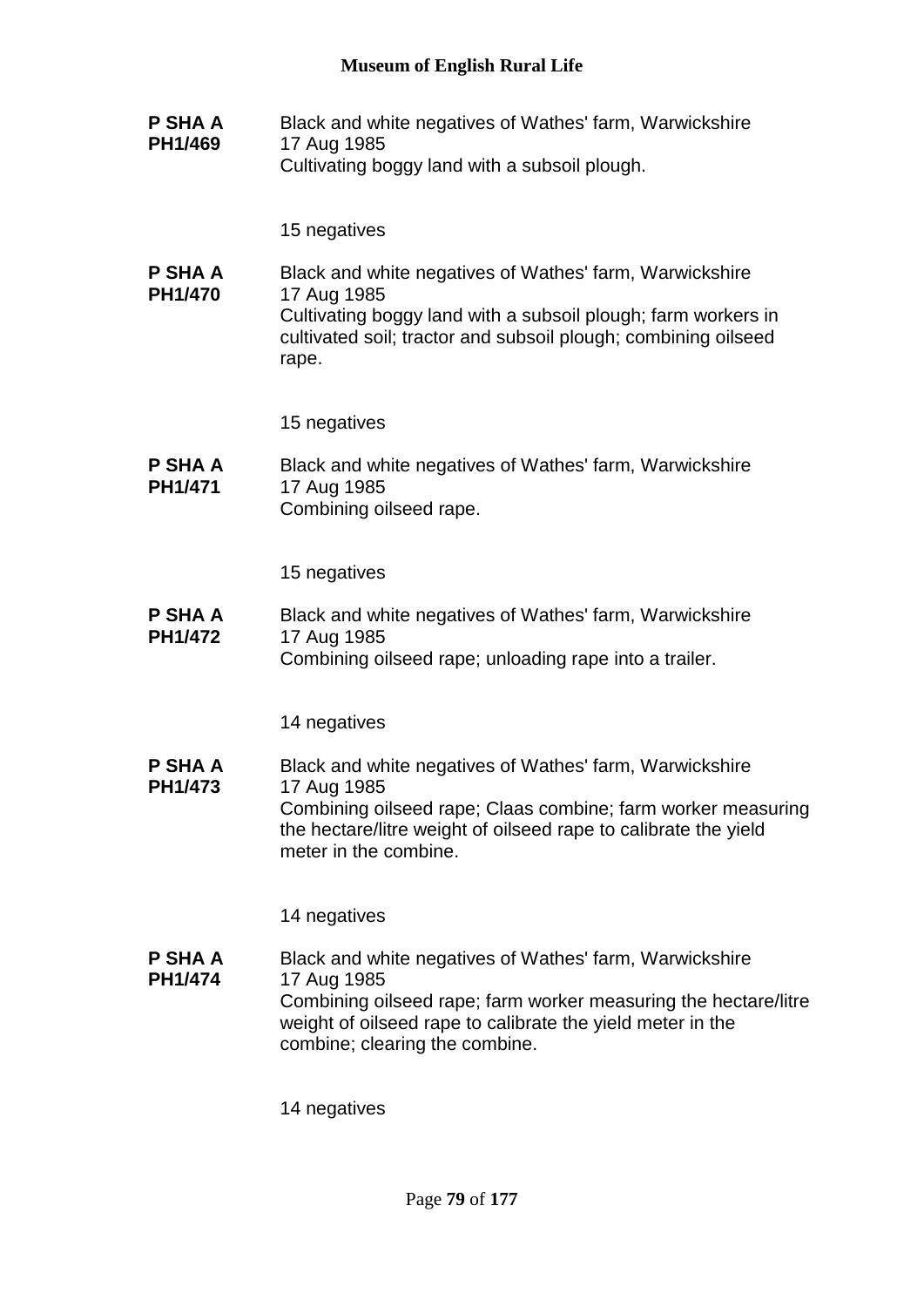**P SHA A PH1/475** Black and white negatives of harvesting barley at Baginton's farm, Warwickshire? 21 Aug 1985 Combining barley.

14 negatives

**P SHA A PH1/476** Black and white negatives of harvesting barley, Babington's farm, Warwickshire? 21 Aug 1985 Combining barley; unloading barley into a trailer.

15 negatives

**P SHA A PH1/477** Black and white negatives of harvesting barley at Baginton's farm, Warwickshire? and rape stubble burning, South **Warwickshire** 21 Aug 1985 Combining barley.

12 negatives

**P SHA A PH1/478** Black and white negatives of wheat straw baling, south Warwickshire 21 Aug 1985 Tractor and Bamford baler; loading straw bales onto a trailer.

14 negatives

**P SHA A PH1/479** Black and white negatives of harvesting oats, North Oxfordshire/ South Warwickshire 21 Aug 1985 Combining oats with a Fahr combine.

8 negatives

**P SHA A PH1/480** Black and white negatives of re-stocking Becket's farm with chickens, West Midlands 23 Aug 1985 Unpacking boxes of chicks in the battery hen house.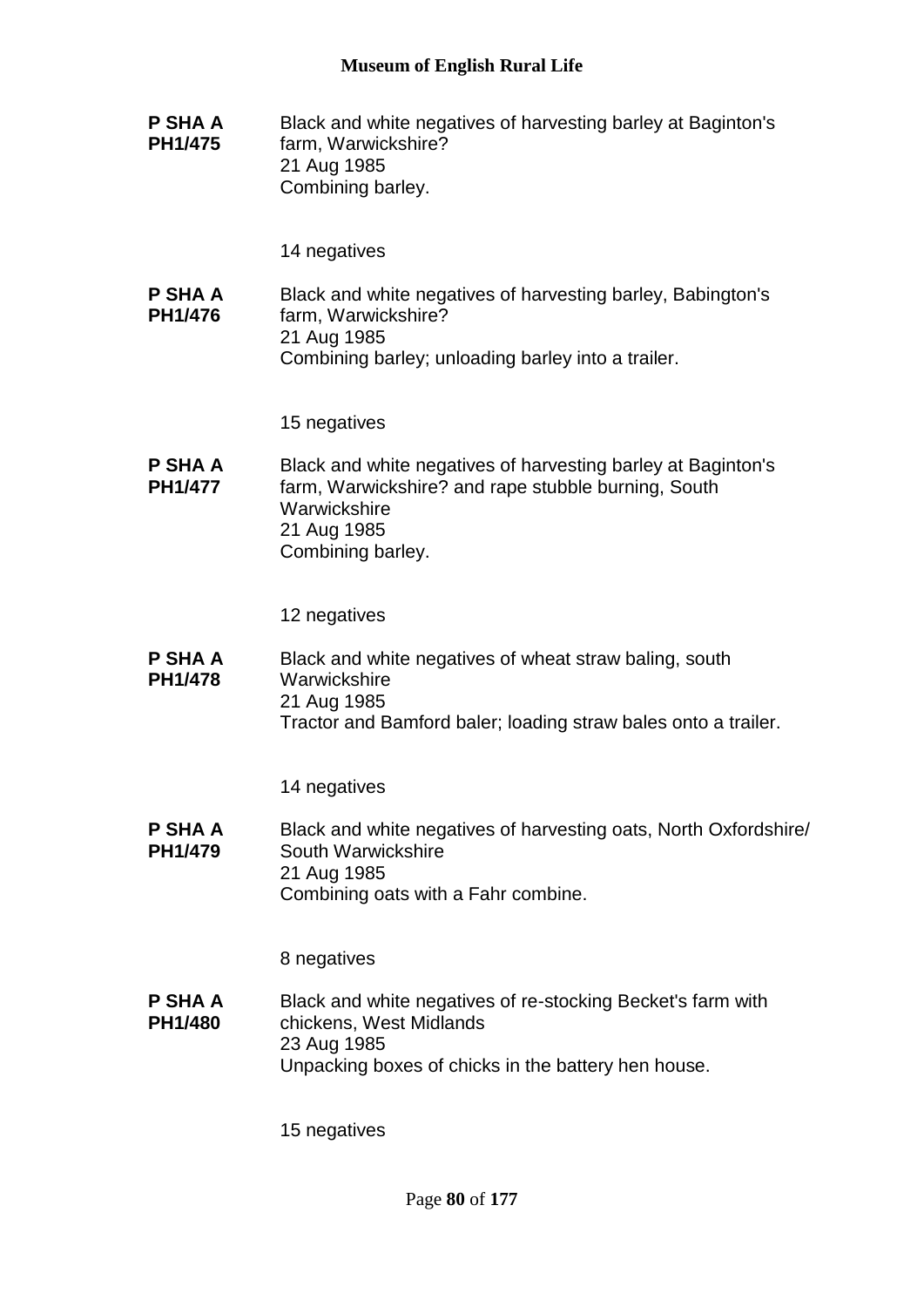**P SHA A PH1/481** Black and white negatives of re-stocking Becket's farm with chickens, West Midlands 23 Aug 1985 Unpacking boxes of chicks in the battery hen house; farm workers moving empty chick boxes. 15 negatives **P SHA A PH1/482** Black and white negatives of re-stocking Becket's farm with chickens, West Midlands 23 Aug 1985 Farm workers burning empty chick boxes. 10 negatives **P SHA A PH1/483** Black and white negatives of big bales and harvesting field peas, South Warwickshire 26 Aug 1985 Baler making big bales; combining field peas. 14 negatives **P SHA A PH1/484** Black and white negatives of harvesting field peas, South Warwickshire 26 Aug 1985 Combining field peas; unloading peas into a trailer. 15 negatives **P SHA A PH1/485** Black and white negatives of harvest at Forsyth's farm 28 Aug 1985 Combining; moving grain in the farmyard with a loader. 14 negatives **P SHA A PH1/486** Black and white negatives of harvest at Forsyth's farm, **Warwickshire** 28 Aug 1985 Combining with a New Holland Clayson combine. 13 negatives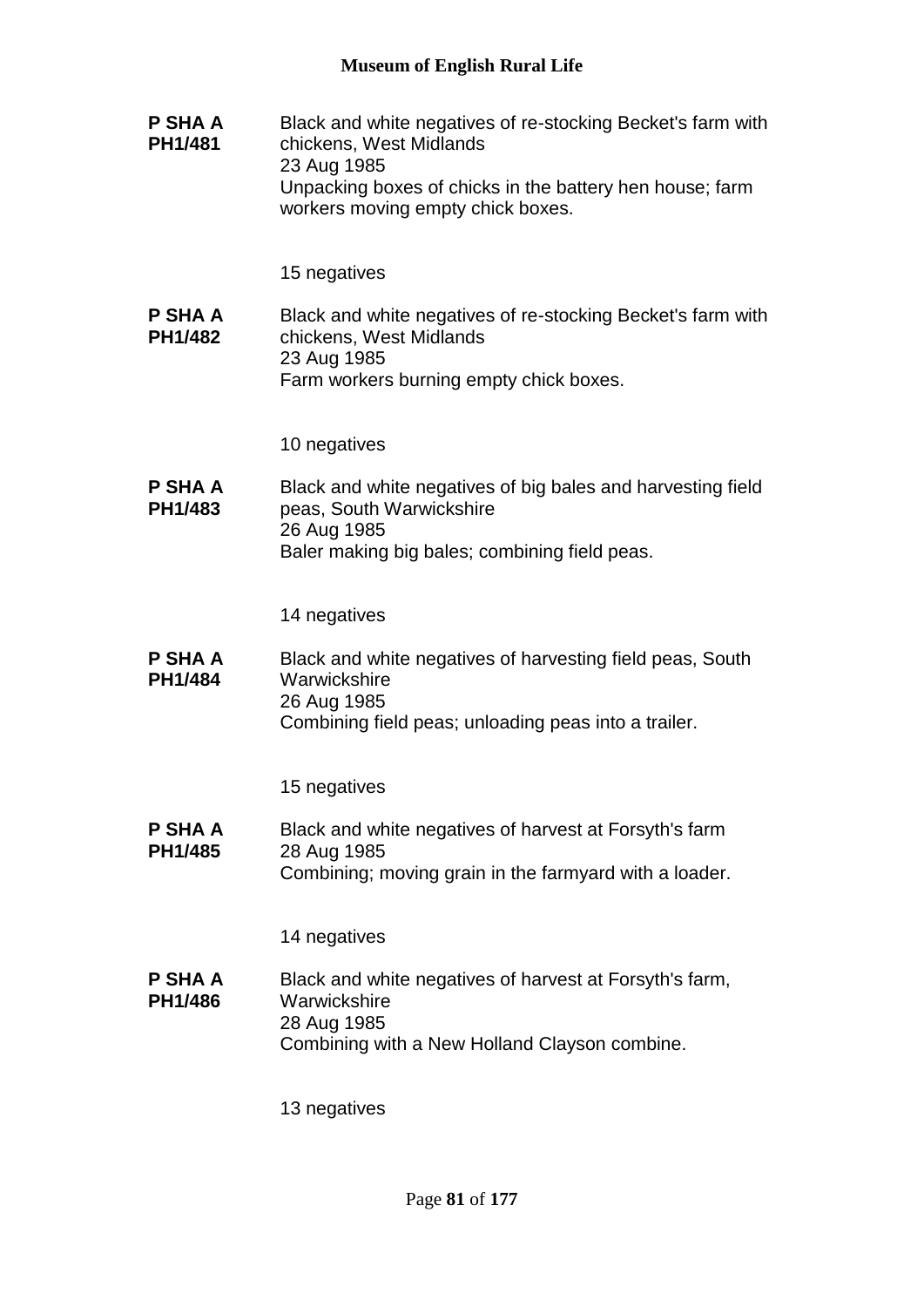| P SHA A<br><b>PH1/487</b> | Black and white negatives of harvest at Forsyth's farm,<br>Warwickshire<br>28 Aug 1985<br>Combining with a New Holland Clayson combine.                                                         |
|---------------------------|-------------------------------------------------------------------------------------------------------------------------------------------------------------------------------------------------|
|                           | 14 negatives                                                                                                                                                                                    |
| <b>P SHA A</b><br>PH1/488 | Black and white negatives of harvest at Forsyth's farm,<br>Warwickshire<br>28 Aug 1985<br>Combining with a New Holland Clayson combine.                                                         |
|                           | 14 negatives                                                                                                                                                                                    |
| P SHA A<br>PH1/489        | Black and white negatives of harvest at Forsyth's farm,<br>Warwickshire<br>28 Aug 1985<br>Combining with a New Holland Clayson combine; farm worker<br>carrying out maintenance on the combine. |
|                           |                                                                                                                                                                                                 |
|                           | 14 negatives                                                                                                                                                                                    |
| P SHA A<br>PH1/490        | Black and white negatives of harvest at Forsyth's farm,<br>Warwickshire<br>28 Aug 1985<br>Combining with a New Holland Clayson combine.                                                         |
|                           | 15 negatives                                                                                                                                                                                    |
| P SHA A<br>PH1/491        | Black and white negatives of harvest at Forsyth's farm,<br>Warwickshire<br>28 Aug 1985<br>Combining with a New Holland Clayson combine; unloading<br>grain into a trailer.                      |
|                           | 11 negatives                                                                                                                                                                                    |
| P SHA A<br>PH1/492        | Black and white negatives of harvest and straw burning at<br>Forsyth's farm, Warwickshire<br>28 Aug 1985                                                                                        |
|                           | Combining with a New Holland Clayson combine; farm workers<br>using gas burners attached to motorcycles to burn unwanted<br>straw and stubble.                                                  |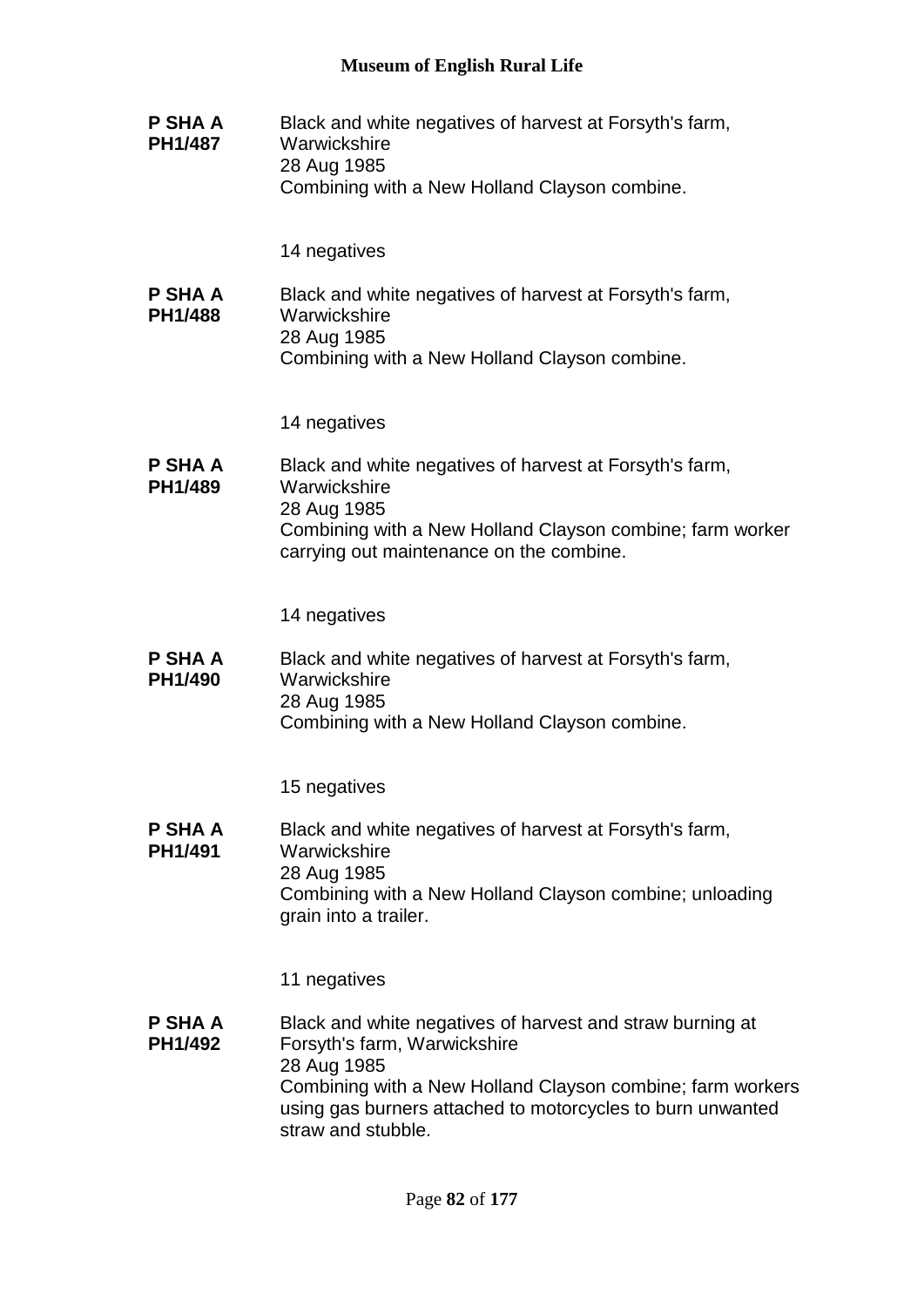#### **P SHA A PH1/493** Black and white negatives of straw burning at Forsyth's farm, **Warwickshire** 28 Aug 1985 Farm workers using gas burners attached to motorcycles to burn unwanted straw and stubble.

15 negatives

#### **P SHA A PH1/494** Black and white negatives of straw burning at Forsyth's farm, **Warwickshire** 28 Aug 1985 Farm workers using gas burners attached to motorcycles to burn unwanted straw and stubble.

15 negatives

#### **P SHA A PH1/495** Black and white negatives of ploughing at Forsyth's farm, Warwickshire 28 Aug 1985 And 1 photograph of a farm worker using gas burners attached to motorcycles to burn unwanted straw and stubble.

15 negatives

**P SHA A PH1/496** Black and white negatives of Pittern Hill, Kineton, Warwickshire 28 Aug 1985 Combining in a field with a grain store.

15 negatives

**P SHA A PH1/497** Black and white negatives of Mr Young combining at Three Gates Farm, Kineton, Warwickshire 28 Aug 1985 Harvesting with an open combine; the combine driver wearing a protective helmet to prevent breathing in dust containg fungi spores which can cause 'farmer's lung' if unhaled.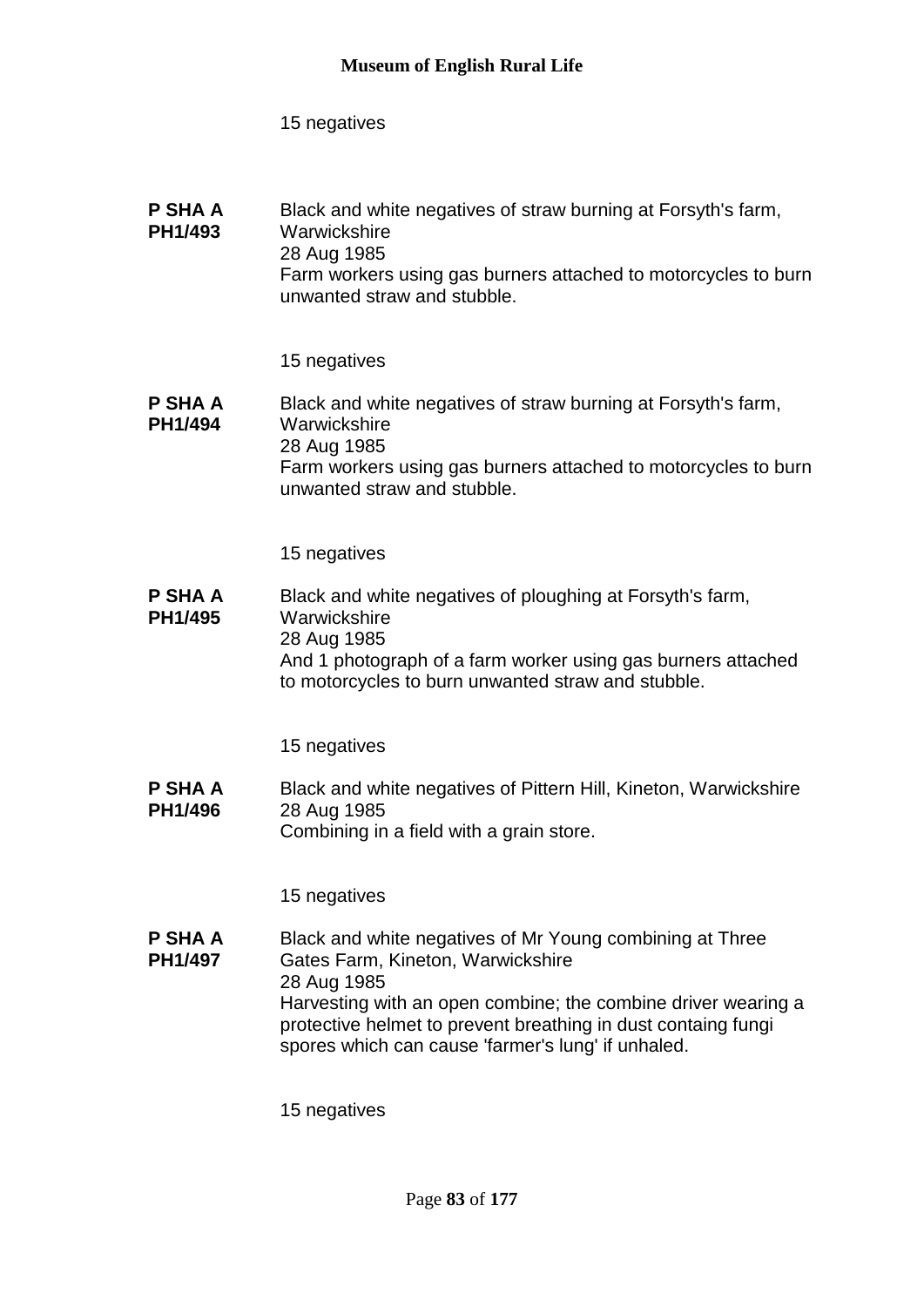**P SHA A PH1/498** Black and white negatives of Mr Young combining at Three Gates Farm, Kineton, Warwickshire 28 Aug 1985 Harvesting with an open combine; the combine driver wearing a protective helmet to prevent breathing in dust containg fungi spores which can cause 'farmer's lung' if unhaled; unloading grain into a trailer.

15 negatives

**P SHA A PH1/499** Black and white negatives of Mr Young combining at Three Gates Farm, Kineton, Warwickshire 28 Aug 1985 Harvesting with an open combine; the combine driver wearing a protective helmet to prevent breathing in dust containg fungi spores which can cause 'farmer's lung' if unhaled.

15 negatives

**P SHA A PH1/500** Black and white negatives of straw burning, Warwick and harvesting wheat, Bracey's farm, Warwickshire 30 Aug and 1 Sep 1985 Combining wheat with a New Holland Clayson combine.

15 negatives

**P SHA A PH1/501** Black and white negatives of harvesting wheat, Bracey's farm, **Warwickshire** 1 Sep 1985 Combining wheat with a New Holland Clayson combine.

15 negatives

**P SHA A PH1/502** Black and white negatives of harvesting wheat, Bracey's farm, **Warwickshire** 1 Sep 1985 Combining wheat with a New Holland Clayson combine.

12 negatives

**P SHA A PH1/503** Black and white negatives of harvesting wheat, Bracey's farm, **Warwickshire** 1 Sep 1985 Combining wheat with a New Holland Clayson combine; unloading wheat into a trailer.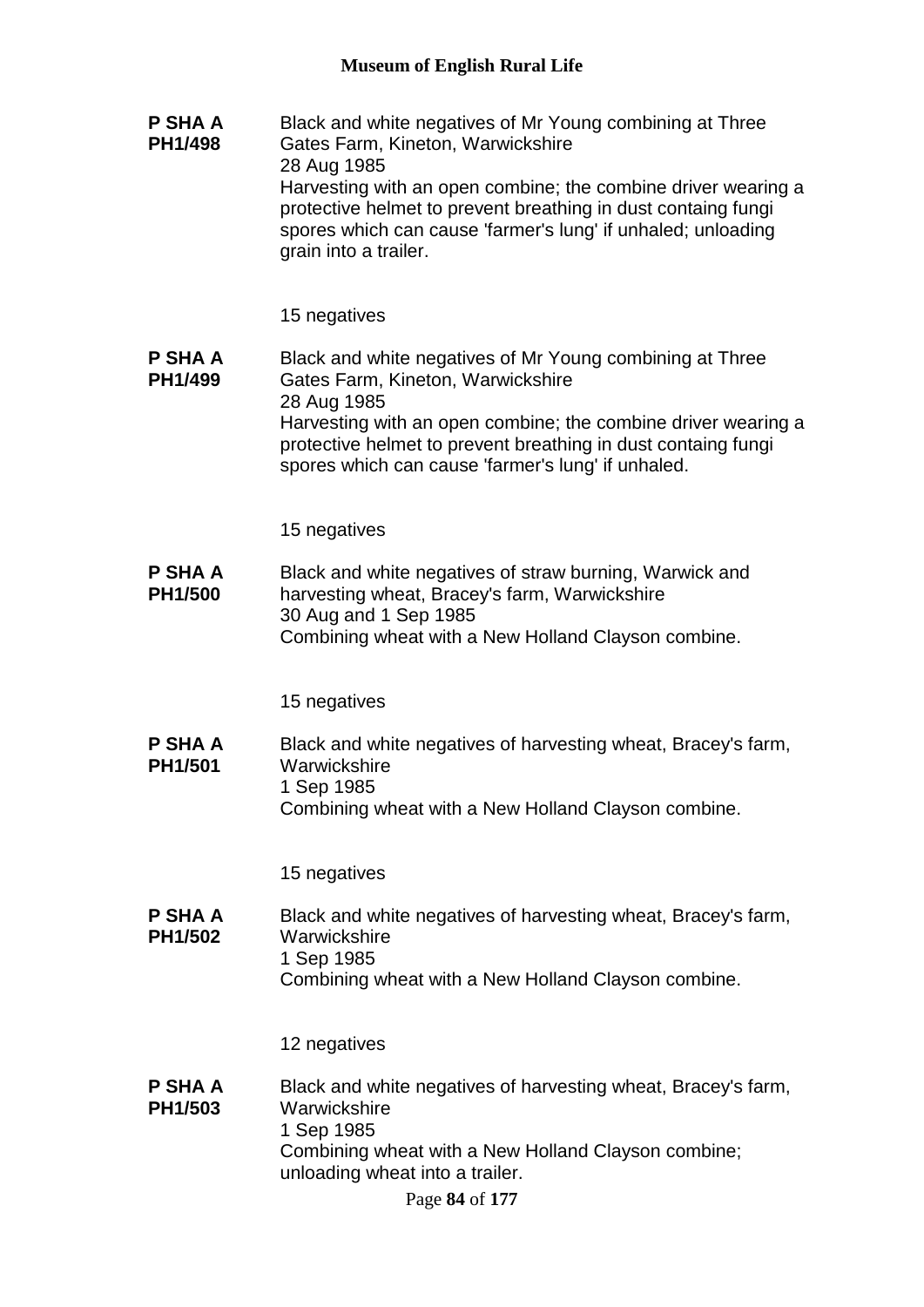| P SHA A<br>PH1/504               | Black and white negatives of harvesting wheat, Bracey's farm,<br>Warwickshire<br>1 Sep 1985<br>Combining wheat with a New Holland Clayson combine; trailer<br>following the combine; unloading wheat into a trailer. |
|----------------------------------|----------------------------------------------------------------------------------------------------------------------------------------------------------------------------------------------------------------------|
|                                  | 15 negatives                                                                                                                                                                                                         |
| <b>P SHA A</b><br>PH1/505        | Black and white negatives of harvesting wheat, Bracey's farm,<br>Warwickshire<br>1 Sep 1985<br>Combining wheat with a New Holland Clayson combine.                                                                   |
|                                  | 15 negatives                                                                                                                                                                                                         |
| P SHA A<br>PH1/506               | Black and white negatives of wheat straw baling at Muir's farm,<br><b>Berkshire</b><br>1 Sep 1985<br>Baling with a Welger baler.                                                                                     |
|                                  | 15 negatives                                                                                                                                                                                                         |
| <b>P SHA A</b><br>PH1/507        | Black and white negatives of wheat straw baling at Muir's farm,<br><b>Berkshire</b><br>1 Sep 1985<br>Baling with a Welger baler.                                                                                     |
|                                  | 15 negatives                                                                                                                                                                                                         |
| <b>P SHA A</b><br><b>PH1/508</b> | Black and white negatives of wheat straw baling at Muir's farm,<br>Berkshire and general countryside views, North Berkshire<br>1 Sep 1985<br>Baling with a Welger baler; combining.                                  |
|                                  | 14 negatives                                                                                                                                                                                                         |
| P SHA A<br>PH1/509               | Black and white negatives of general countryside views, North<br><b>Berkshire</b><br>1 Sep 1985<br>Combining.                                                                                                        |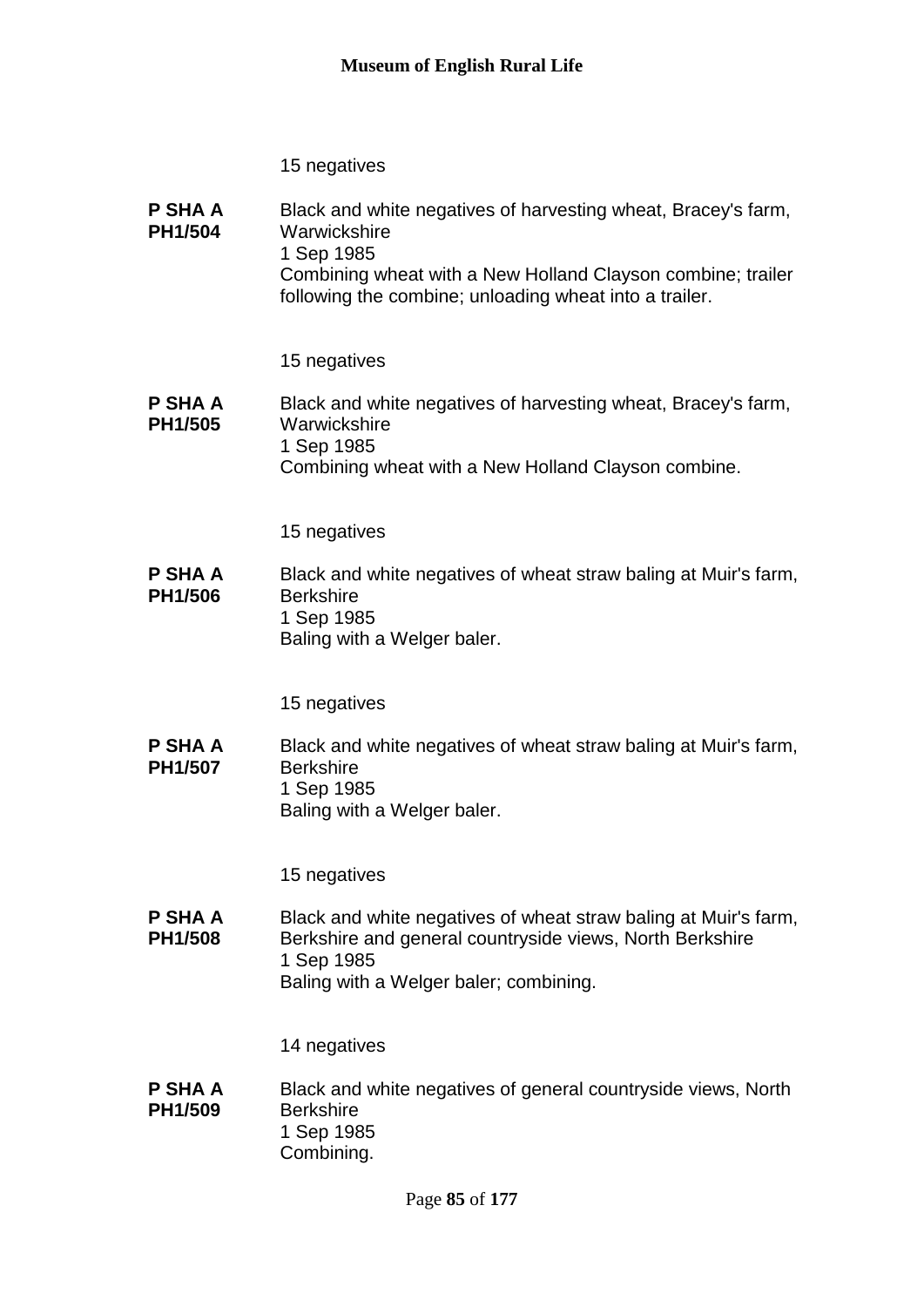| P SHA A<br>PH1/510 | Black and white negatives of general countryside views, North<br><b>Berkshire</b><br>1 Sep 1985<br>Some photographs of hay bales and tractor and baler at work. |
|--------------------|-----------------------------------------------------------------------------------------------------------------------------------------------------------------|
|                    |                                                                                                                                                                 |

14 negatives

#### **P SHA A PH1/511** Black and white negatives of big bales, Wathes' Farm, **Warwickshire** 2 Sep 1985 Claas baler making big bales.

14 negatives

**P SHA A PH1/512** Black and white negatives of big bales, Wathes' Farm, **Warwickshire** 2 Sep 1985 Tractor and trailer moving big bales; big bale in a field.

15 negatives

**P SHA A PH1/513** Black and white negatives of big bales, Wathes' Farm, Warwickshire 2 Sep 1985 Tractor moving and unloading big bales; big bales piled up.

15 negatives

**P SHA A PH1/514** Black and white negatives of big bales, Wathes' Farm, **Warwickshire** 2 Sep 1985 Tractor loading trailer with big bales; combining with a Claas combine; unloading grain into a trailer; big bales in a field.

15 negatives

**P SHA A PH1/515** Black and white negatives of big bales and liquid fertiliser, Wathes' Farm, Warwickshire 2 Sep 1985 Tractor unloading big bales onto a stack. Liquid fertiliser tanks.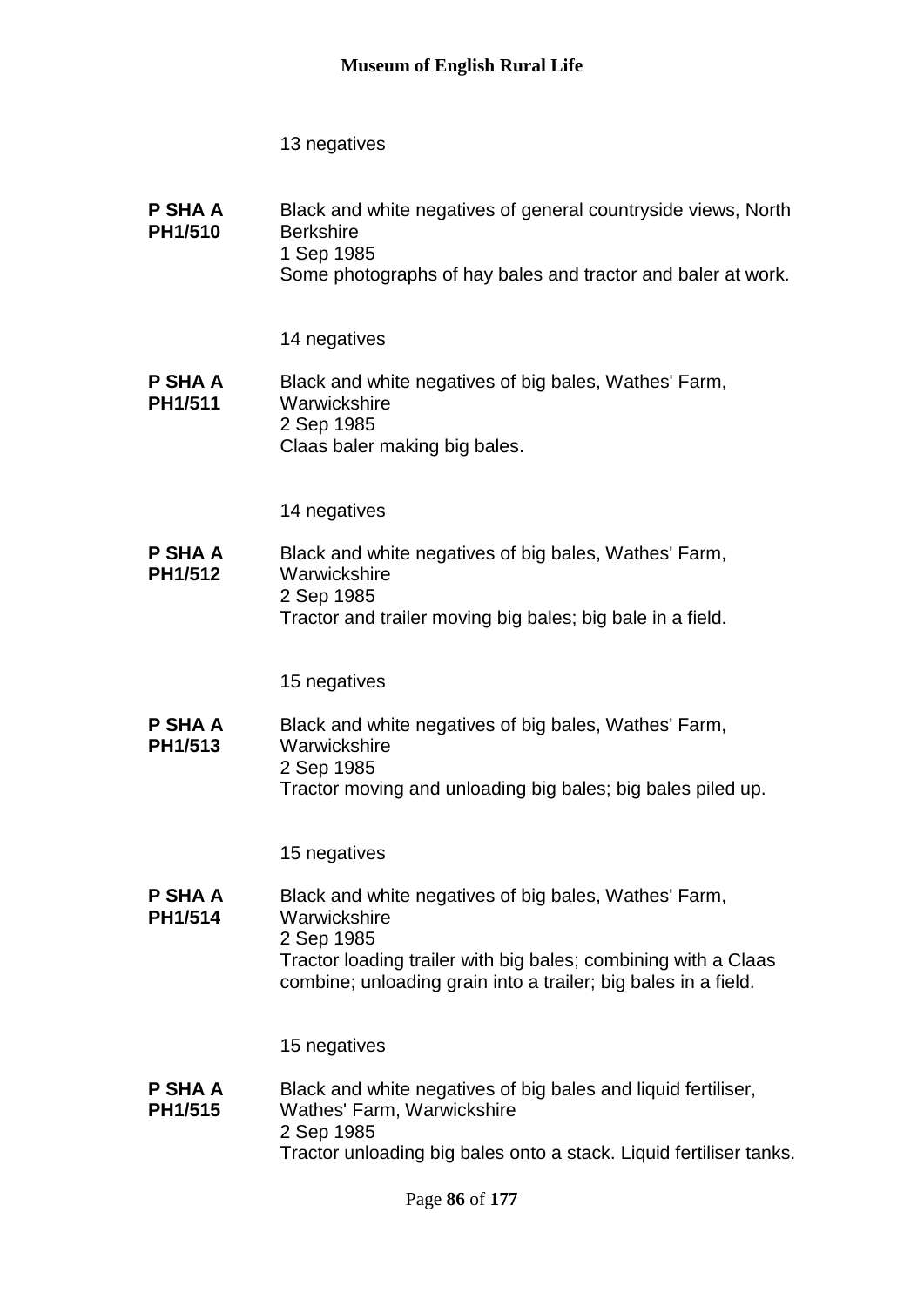**P SHA A PH1/516** Black and white negatives of corn dryer at Hall's farm, Horley, **Oxfordshire** 6 Sep 1985 Unloading corn; farm worker checking the operation of the corn dryer.

15 negatives

**P SHA A PH1/517** Black and white negatives of corn dryer at Hall's farm, Horley, Oxfordshire 6 Sep 1985 Farm worker checking the operation of the corn dryer; trailer unloading corn.

14 negatives

**P SHA A PH1/518** Black and white negatives of corn dryer at Hall's farm, Horley, **Oxfordshire** 6 Sep 1985 Farm worker checking the operation of the corn dryer.

14 negatives

**P SHA A PH1/519** Black and white negatives of harvest at Hall's farm, Horley, **Oxfordshire** 6 Sep 1985 Combining a field (from a distance); tractor cab; farm worker refuelling the tractor from a large fuel tank.

13 negatives

**P SHA A PH1/520** Black and white negatives of straw burning, Ashorne, **Warwickshire** 6 Sep 1985 Farm workers with forks.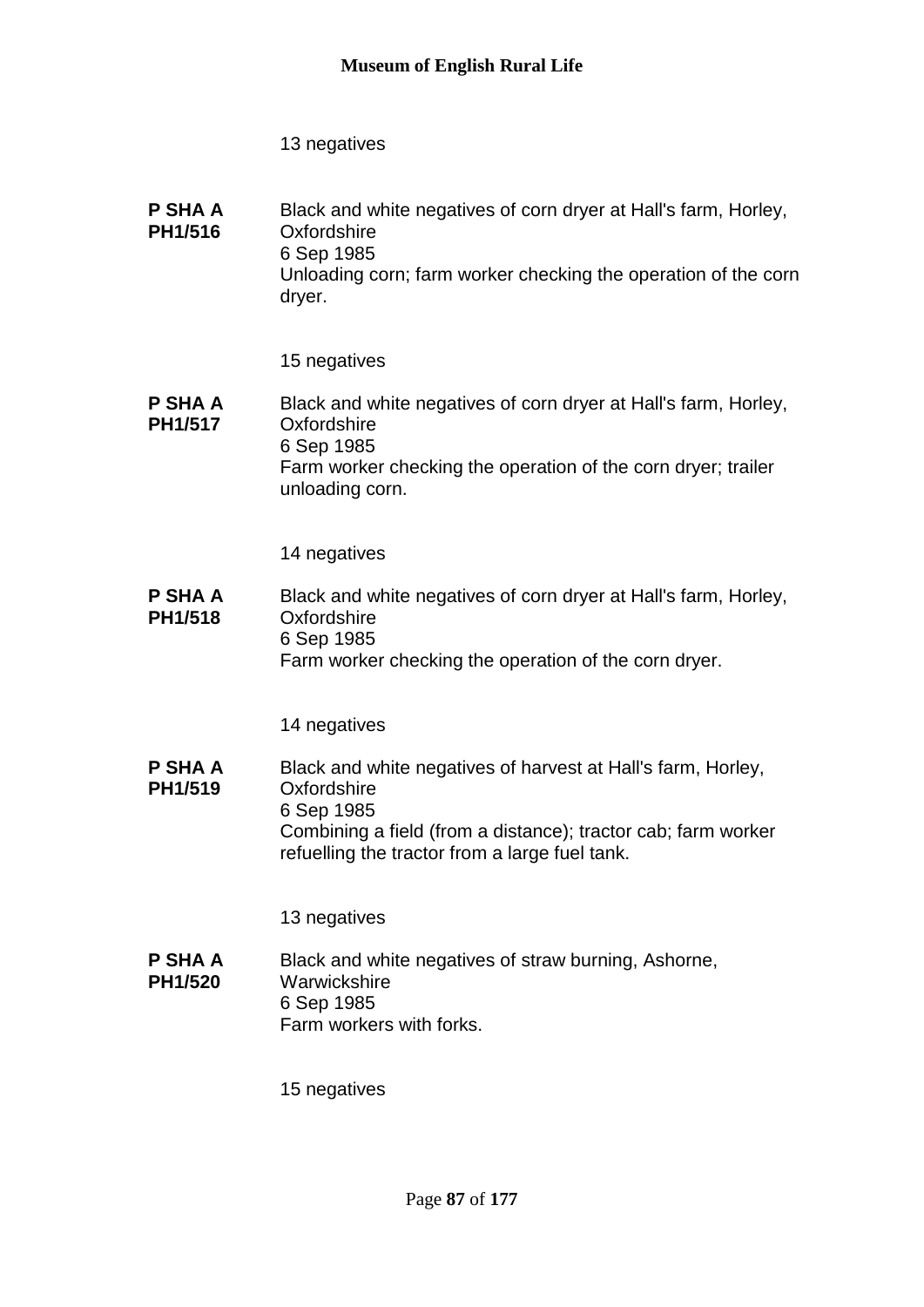**P SHA A PH1/521** Black and white negatives of straw burning, Ashorne, **Warwickshire** 6 Sep 1985 Farm worker with forks.

14 negatives

**P SHA A PH1/522** Black and white negatives of straw burning, Ashorne, **Warwickshire** 6 Sep 1985 Farm workers with forks.

14 negatives

**P SHA A PH1/523** Black and white negatives of straw burning, Ashorne, **Warwickshire** 6 Sep 1985 Farm workers with forks. One photograph of general countryside with empty discarded fuel containers in the foreground.

15 negatives

**P SHA A PH1/524** Black and white negatives of ploughing, NAC, Stoneleigh, Warwickshire 8 Sep 1985

13 negatives

**P SHA A PH1/525** Black and white negatives of ploughing, NAC, Stoneleigh, Warwickshire 8 Sep 1985

13 negatives

**P SHA A PH1/526** Black and white negatives of ploughing, NAC, Stoneleigh, **Warwickshire** 8 Sep 1985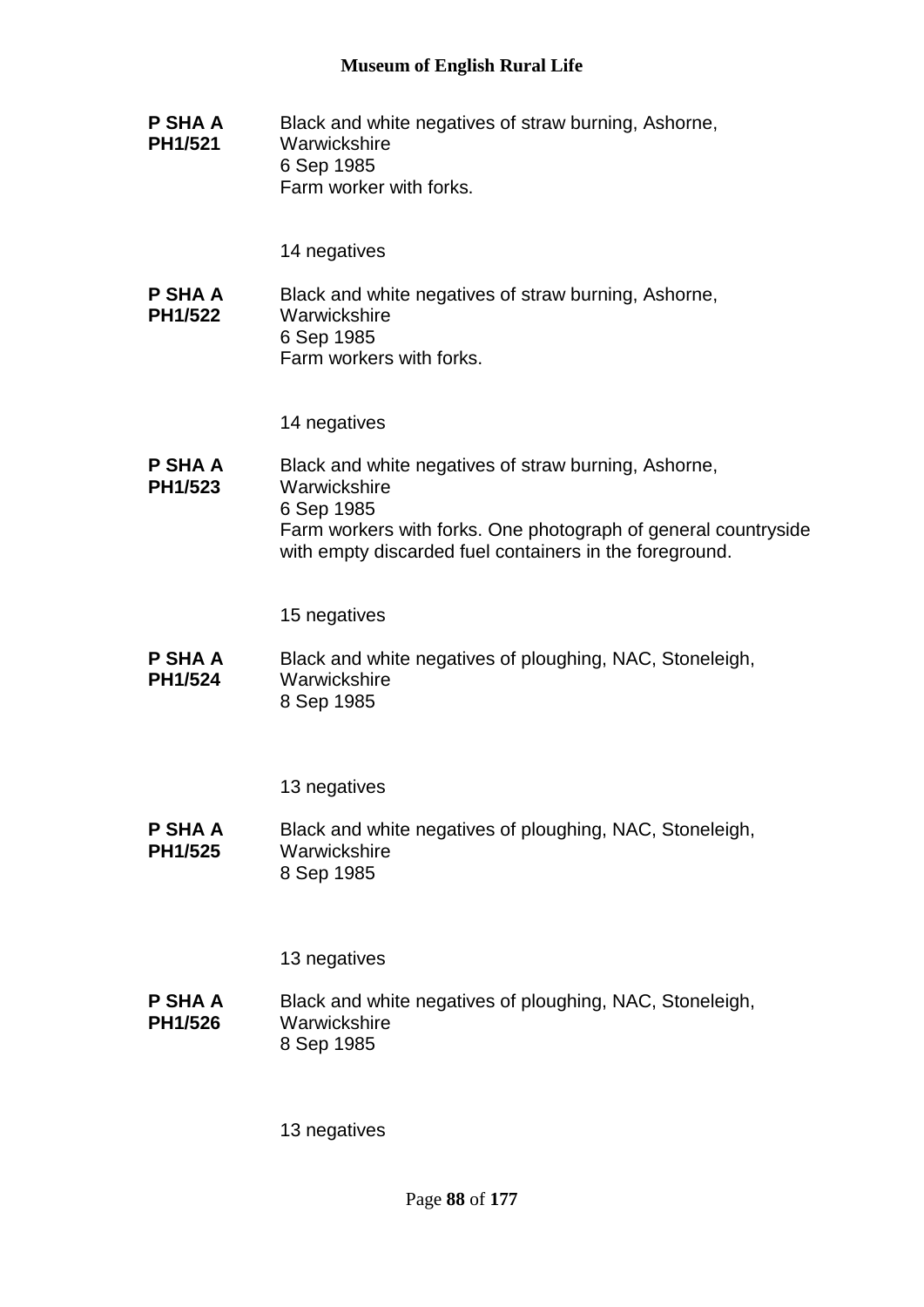**P SHA A PH1/527** Black and white negatives of ploughing, NAC, Stoneleigh, **Warwickshire** 8 Sep 1985

10 negatives

**P SHA A PH1/528** Black and white negatives of hops, Bradstock's farm, **Herefordshire** 8 Sep 1985 Casual workers loading a hop-picking machine.

15 negatives

**P SHA A PH1/529** Black and white negatives of hops, Bradstock's farm, **Herefordshire** 8 Sep 1985 Casual workers loading a hop-picking machine.

15 negatives

**P SHA A PH1/530** Black and white negatives of hops, Bradstock's farm, **Herefordshire** 8 Sep 1985 Casual workers loading a hop-picking machine; checking hops; workers taking a break in their living quarters.

15 negatives

**P SHA A PH1/531** Black and white negatives of hops, Bradstock's farm, **Herefordshire** 8 Sep 1985 Casual workers taking a break from hop processing in their living quarters.

15 negatives

**P SHA A PH1/532** Black and white negatives of hops, Bradstock's farm, **Herefordshire** 8 Sep 1985 Casual workers loading a hop-picking machine; filling sacks with hops; workers taking a break in their living quarters.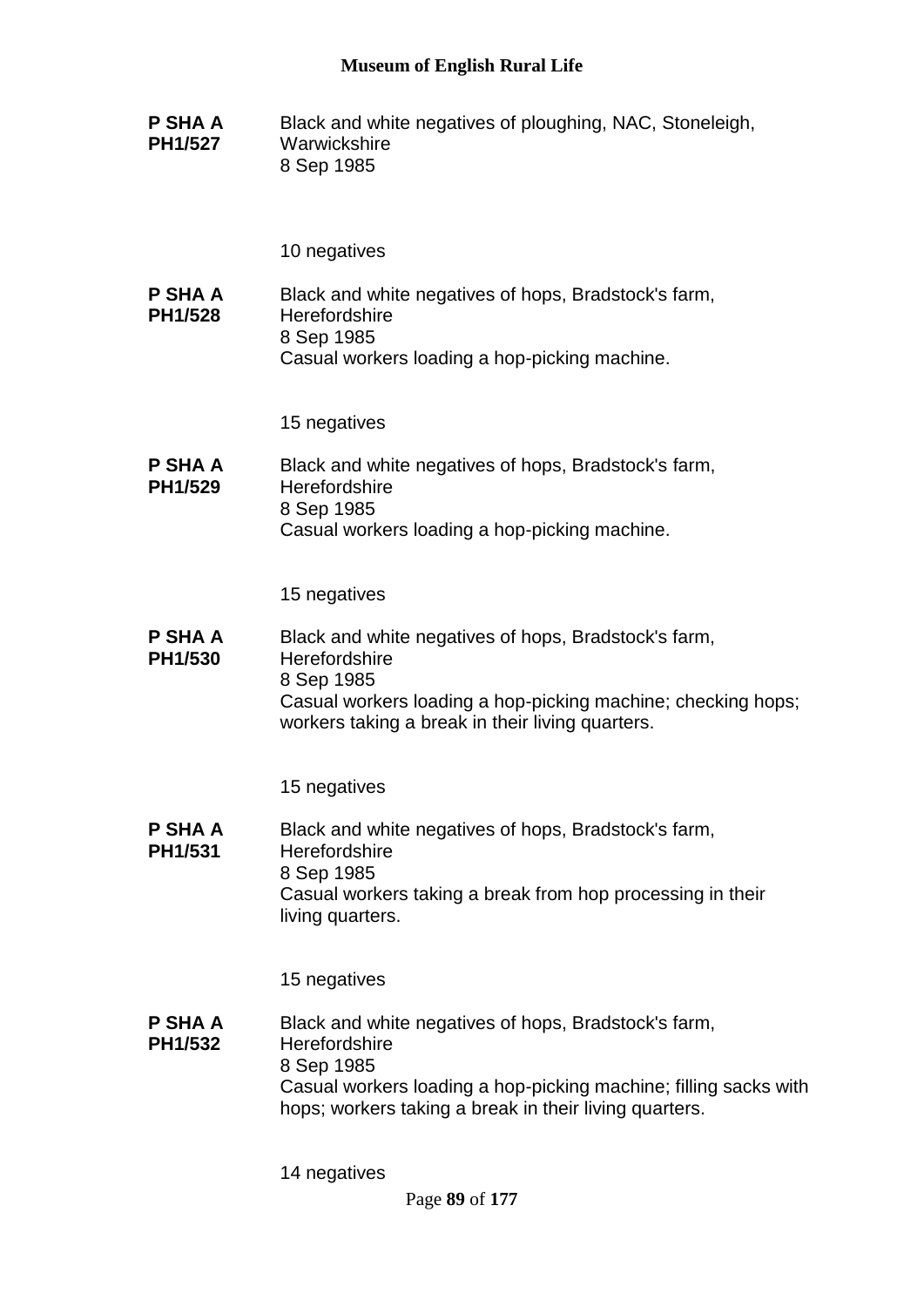| P SHA A<br>PH1/533 | Black and white negatives of hops, Bradstock's farm,<br>Herefordshire<br>8 Sep 1985<br>Farm workers loading the hop-picking machine; moving hops in<br>the dryer.              |
|--------------------|--------------------------------------------------------------------------------------------------------------------------------------------------------------------------------|
|                    | 15 negatives                                                                                                                                                                   |
| P SHA A<br>PH1/534 | Black and white negatives of hops, Bradstock's farm,<br>Herefordshire<br>8 Sep 1985<br>Farm worker sewing up large storage bags of dried hops.                                 |
|                    | 15 negatives                                                                                                                                                                   |
| P SHA A<br>PH1/535 | Black and white negatives of hops, Bradstock's farm,<br>Herefordshire<br>8 Sep 1985<br>Farm workers emptying sacks of hops into the dryer; levelling<br>out hops in the dryer. |
|                    | 14 negatives                                                                                                                                                                   |
| P SHA A<br>PH1/536 | Black and white negatives of hops, Bradstock's farm,<br>Herefordshire<br>8 Sep 1985<br>Farm workers emptying sacks of hops into the dryer; levelling<br>out hops in the dryer. |
|                    | 14 negatives                                                                                                                                                                   |
| P SHA A<br>PH1/537 | Black and white negatives of hops, Bradstock's farm,<br>Herefordshire<br>8 Sep 1985<br>Cutting down hop vines.                                                                 |
|                    | 15 negatives                                                                                                                                                                   |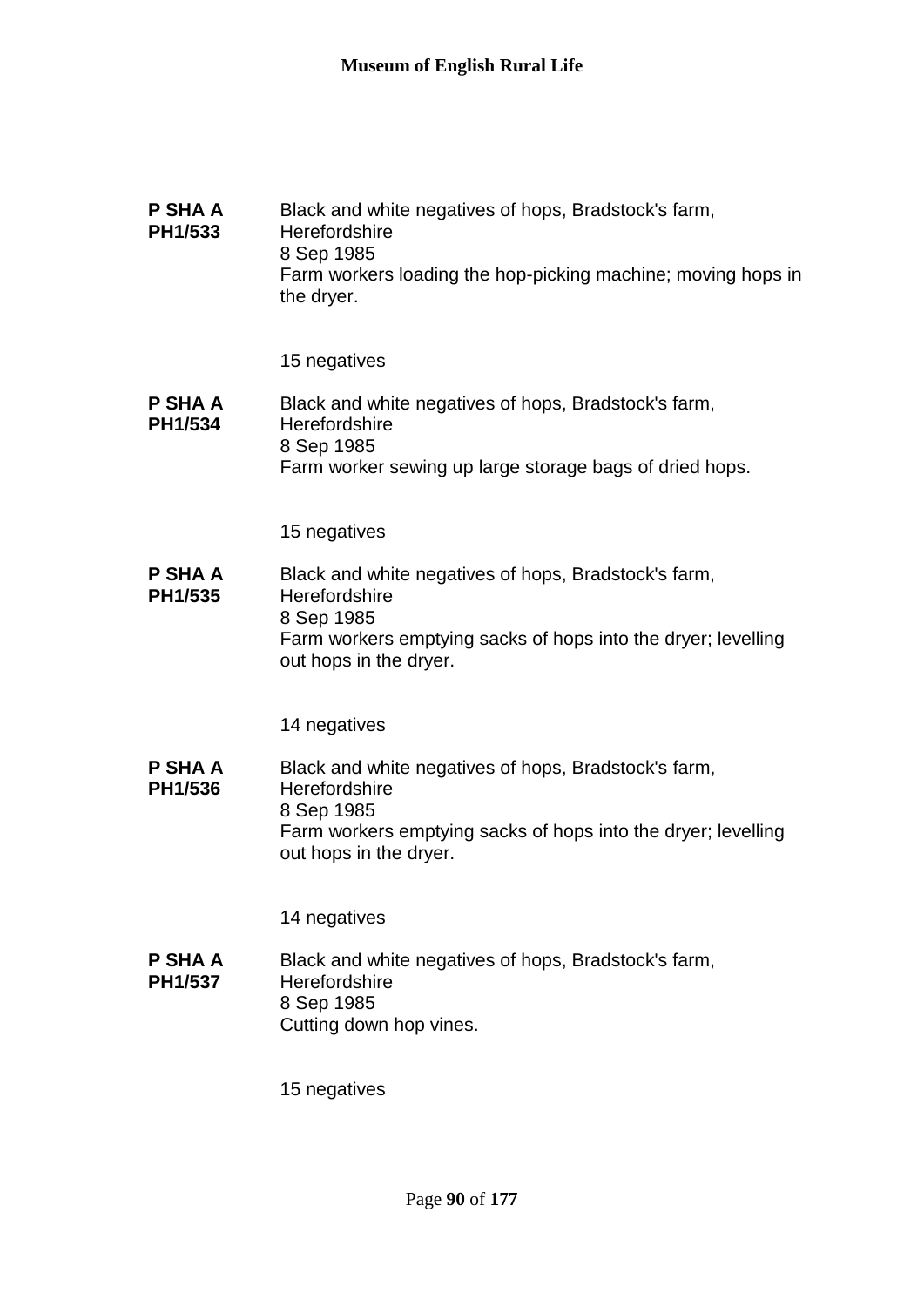**P SHA A PH1/538** Black and white negatives of hops, Bradstock's farm, **Herefordshire** 8 Sep 1985 Cutting down hop vines.

15 negatives

**P SHA A PH1/539** Black and white negatives of hops, Bradstock's farm, **Herefordshire** 8 Sep 1985 Cutting down hop vines; farm worker with scythe.

15 negatives

**P SHA A PH1/540** Black and white negatives of hops, Bradstock's farm, **Herefordshire** 8 Sep 1985 Cutting down hop vines; bagging hops; airing hops in the dryer; moving hops.

12 negatives

**P SHA A PH1/541** Black and white negatives of hops, Morris' farm, Worcestershire 11 Sep 1985 Farm workers loading hops into a hop-picking machine; checking hops on a conveyor belt.

13 negatives

**P SHA A PH1/542** Black and white negatives of hops, Morris' farm, Worcestershire 11 Sep 1985 Farm workers loading hops into a hop-picking machine; bagging hops; unloading large containers of dried hops.

15 negatives

**P SHA A PH1/543** Black and white negatives of hops, Morris' farm, Worcestershire 11 Sep 1985 Farm workers cutting down hop vines.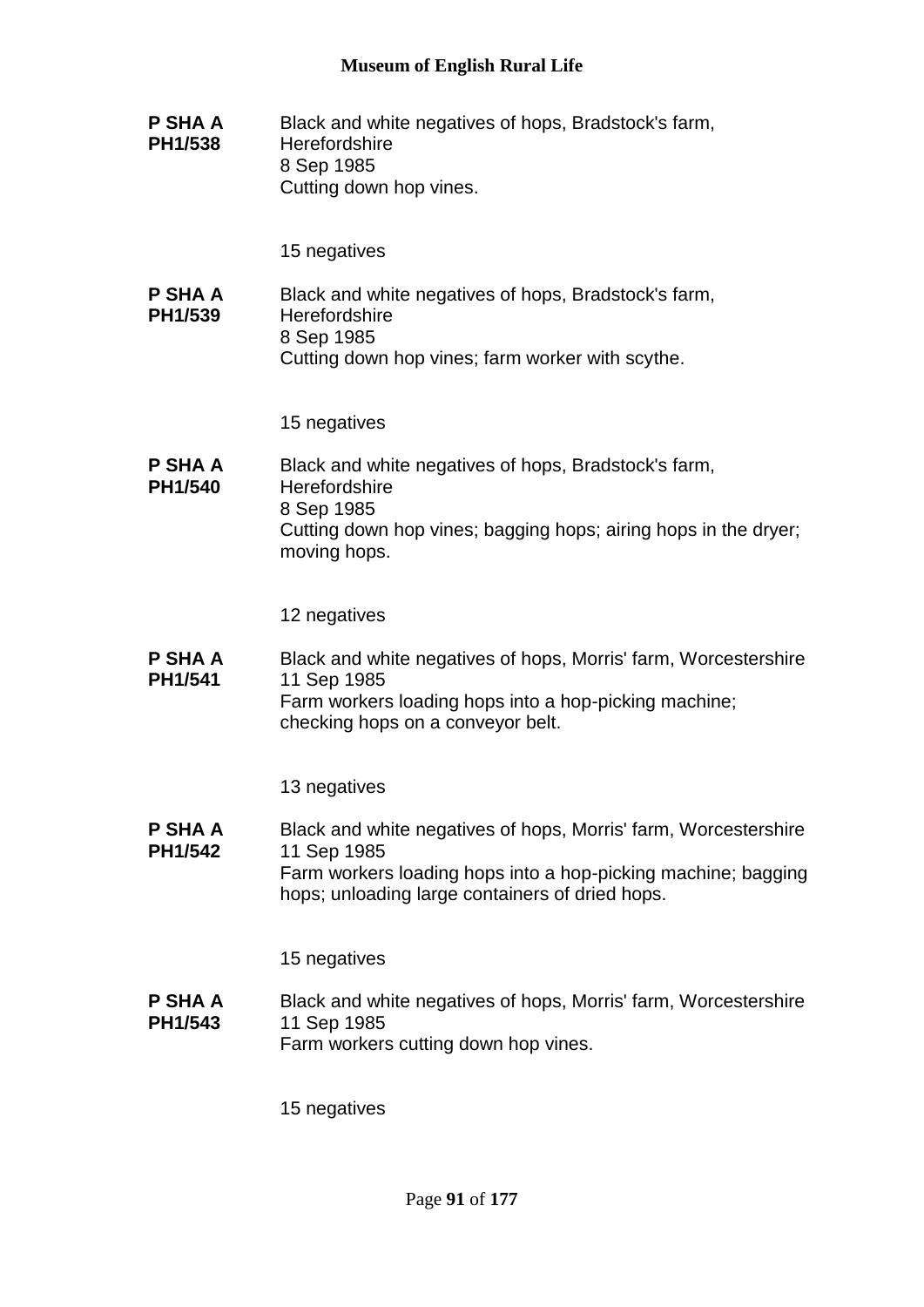**P SHA A PH1/544** Black and white negatives of hops, Morris' farm, Worcestershire 11 Sep 1985 Farm workers cutting down hop vines.

15 negatives

**P SHA A PH1/545** Black and white negatives of hops, Morris' farm, Worcestershire and sheep sorting, RASE 11 and 16 Sep 1985 Farm workers cutting down hop vines. Sorting sheep in pens; combining.

13 negatives

**P SHA A PH1/546** Black and white negatives of harvest, near Alcester, **Warwickshire** 15 Sep 1985 Combining.

15 negatives

**P SHA A PH1/547** Black and white negatives of harvest near Alcester, Warwickshire, muck in Stoneleigh and Rugby Market Annual Ram Fair 15, 17, 20 Sep 1985 Combining near Alcester; loading a truck with muck at Stoneleigh. Judging rams at Rugby Market.

15 negatives

**P SHA A PH1/548** Black and white negatives of Rugby Market Annual Ram Fair, **Warwickshire** 20 Sep 1985 Unloading rams from a truck; visitors inspecting rams; auctioneer selling rams in an outdoor ring.

15 negatives

**P SHA A PH1/549** Black and white negatives of Rugby Market Annual Ram Fair, Warwickshire 20 Sep 1985 Auctioneer selling rams in an outdoor ring.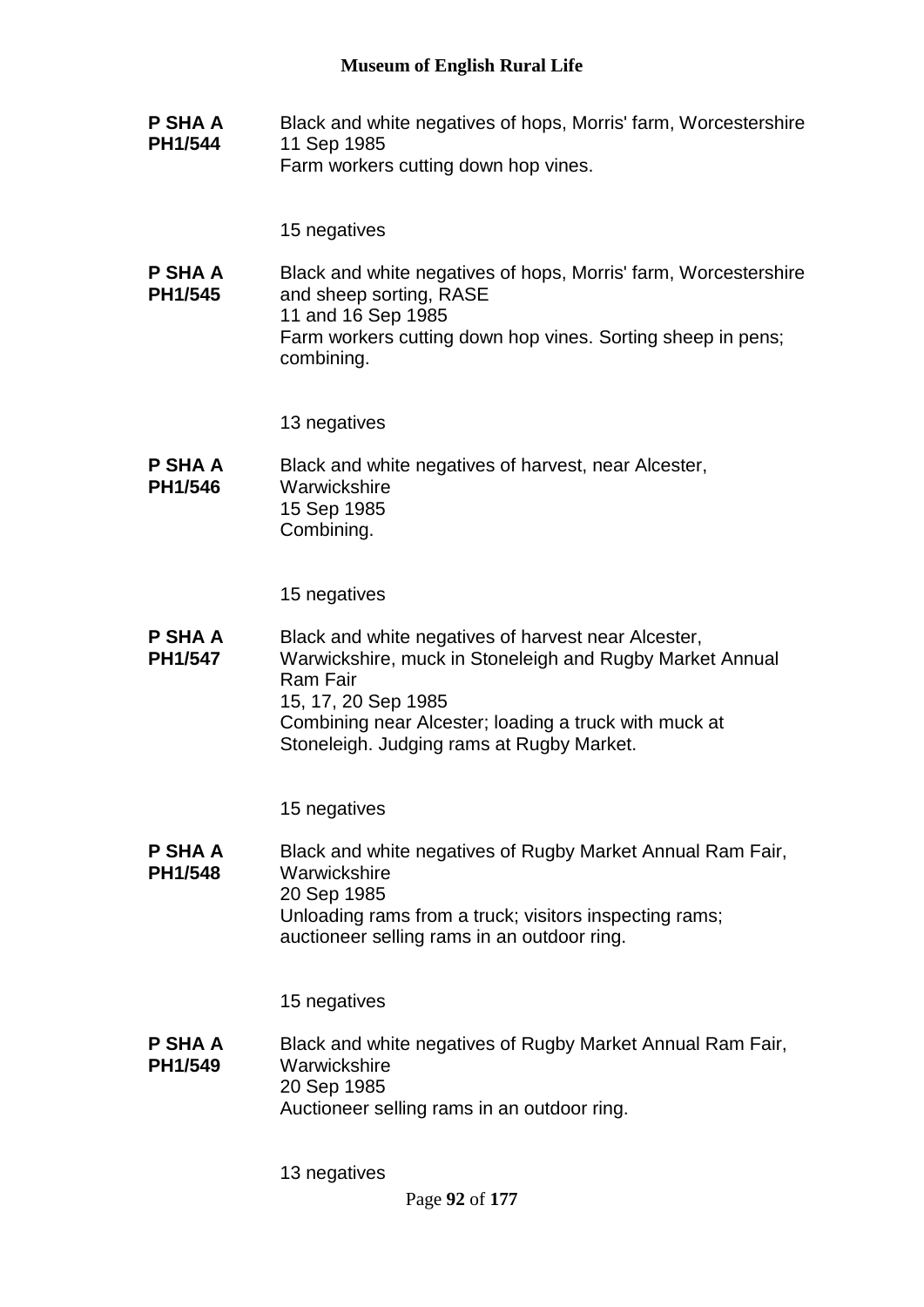| P SHA A<br>PH1/550                | Black and white negatives of Rugby Market Annual Ram Fair,<br>Warwickshire<br>20 Sep 1985<br>A prize ram for sale; visitors watching the sale.                                |
|-----------------------------------|-------------------------------------------------------------------------------------------------------------------------------------------------------------------------------|
|                                   | 12 negatives                                                                                                                                                                  |
| <b>P SHA A</b><br><b>PH1/550a</b> | Black and white negatives of Rugby Market Annual Ram Fair,<br>Warwickshire<br>20 Sep 1985<br>A prize ram for sale; visitors watching the sale; stockman in a<br>pen of sheep. |
|                                   | 14 negatives                                                                                                                                                                  |
| P SHA A<br>PH1/551                | Black and white negatives of sheep dipping, RASE sheep unit,<br>Warwickshire<br>1 Oct 1985<br>Also photographs of tractor and spreader in a field with a Land                 |
|                                   | Rover.                                                                                                                                                                        |
|                                   | 11 negatives                                                                                                                                                                  |
| P SHA A<br>PH1/552                | Black and white negatives of sheep dipping, RASE sheep unit,<br>Warwickshire<br>1 Oct 1985                                                                                    |
|                                   | 15 negatives                                                                                                                                                                  |
| P SHA A<br>PH1/553                | Black and white negatives of sheep dipping, RASE sheep unit,<br>Warwickshire<br>1 Oct 1985                                                                                    |
|                                   | 15 negatives                                                                                                                                                                  |
| P SHA A<br>PH1/554                | Black and white negatives of sheep dipping, RASE sheep unit,<br>Warwickshire<br>1 Oct 1985<br>Dipping sheep; sheep in pens after dipping.<br>Page 93 of 177                   |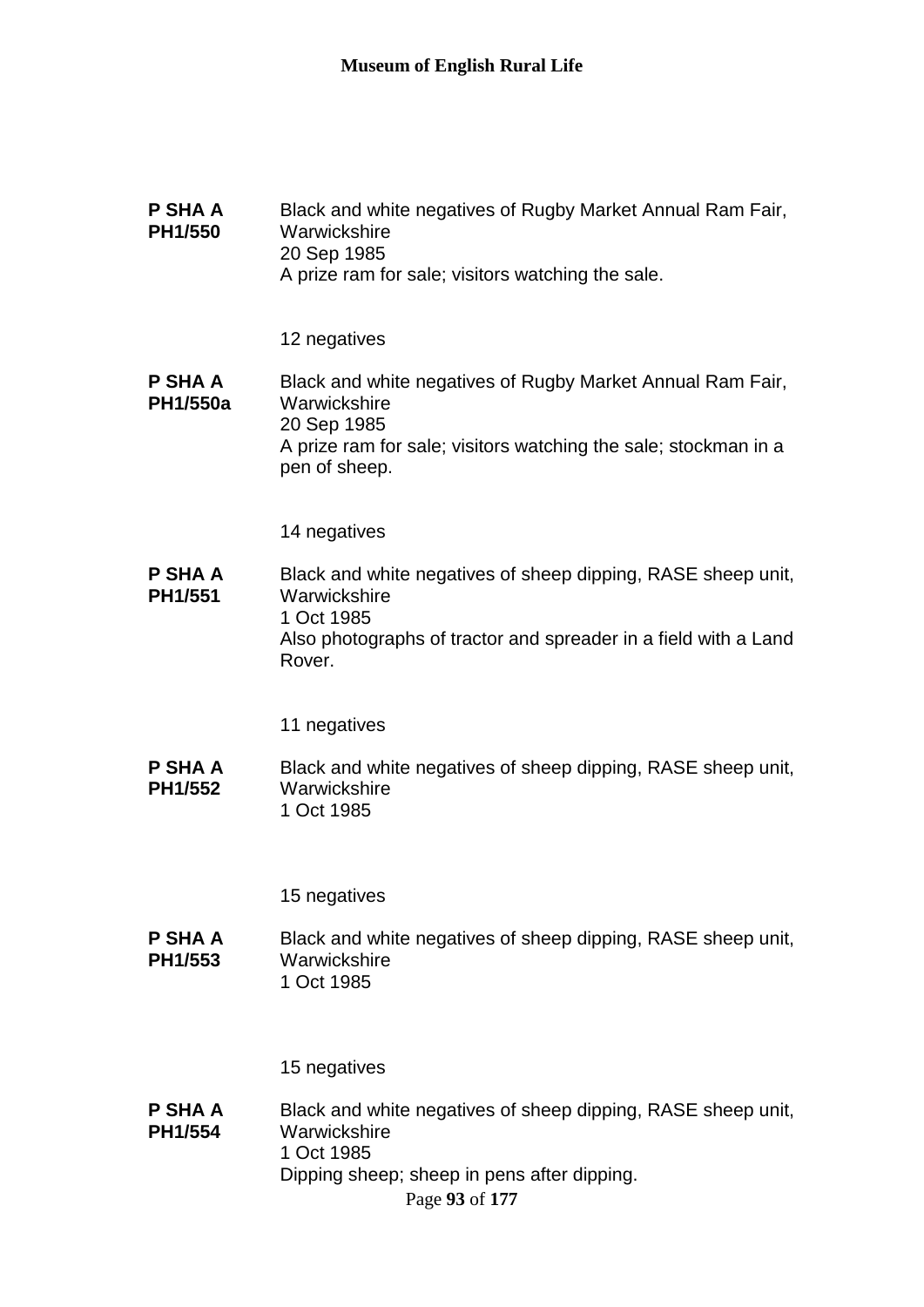**P SHA A PH1/555** Black and white negatives of sheep dipping, RASE sheep unit, **Warwickshire** 1 Oct 1985

#### 15 negatives

**P SHA A PH1/556** Black and white negatives of sheep dipping, RASE sheep unit, **Warwickshire** 1 Oct 1985

8 negatives

**P SHA A PH1/557** Black and white negatives of Forest of Arden ploughing match, **Warwickshire** 10 Oct 1985 Ploughmen ploughing with heavy horses.

14 negatives

**P SHA A PH1/558** Black and white negatives of Forest of Arden ploughing match, **Warwickshire** 10 Oct 1985 Ploughmen ploughing with heavy horses; ploughing with tractors; view of ploughing match field.

15 negatives

**P SHA A PH1/559** Black and white negatives of Forest of Arden ploughing match, **Warwickshire** 10 Oct 1985 Ploughing with tractors; ploughman checking his plough.

15 negatives

**P SHA A PH1/560** Black and white negatives of potato lifting at Hall's farm 15 Oct 1985 Farm workers riddling potatoes in the potato lifter.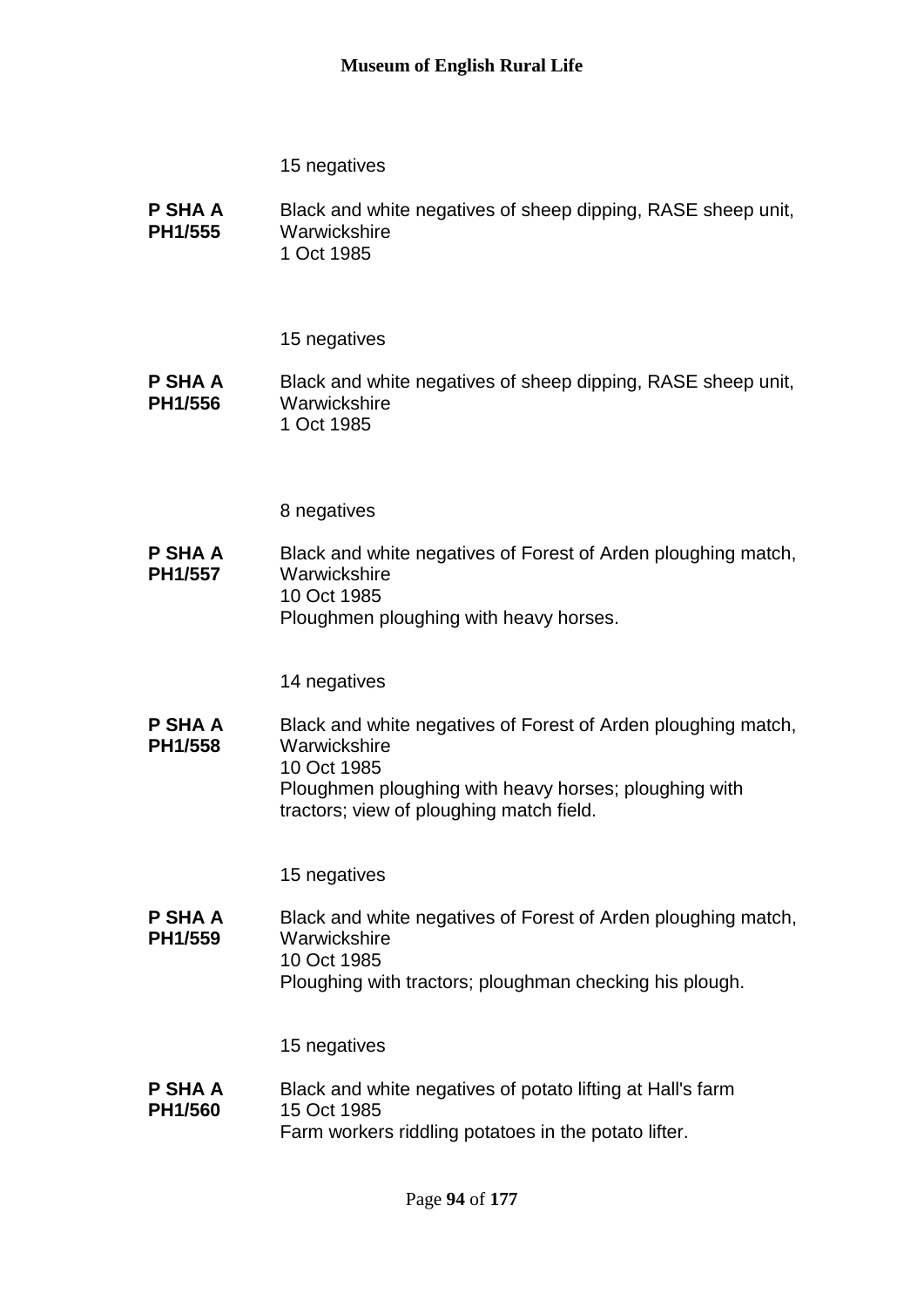| P SHA A | Black and white negatives of potato lifting at Hall's farm                                |
|---------|-------------------------------------------------------------------------------------------|
| PH1/561 | 15 Oct 1985                                                                               |
|         | Farm workers riddling potatoes in the potato lifter; potatoes<br>unloaded into a trailer. |

### 15 negatives

#### **P SHA A PH1/562** Black and white negatives of potato lifting at Hall's farm 15 Oct 1985 Farm workers riddling potatoes in the potato lifter; portrait of a female farm worker; Grimme potato lifter; tractor; potatoes unloaded into a trailer.

#### 13 negatives

**P SHA A PH1/563** Black and white negatives of potato lifting at Hall's farm 15 Oct 1985 Farm workers taking a break to refuel tractors; Grimme potato lifter; line of tractors and trailers.

#### 13 negatives

**P SHA A PH1/564** Black and white negatives of potato lifting at Hall's farm 15 Oct 1985 Farm workers adjusting a Grimme potato lifter; tractors pulling potato lifters and trailers.

13 negatives

**P SHA A PH1/565** Black and white negatives of milking at Tibbatts dairy farm, **Warwickshire** 20 Oct 1985 Farm workers preparing cattle for milking in the milking parlour.

#### 15 negatives

**P SHA A PH1/566** Black and white negatives of milking at Tibbatts dairy farm, **Warwickshire** 20 Oct 1985 Farm worker preparing cattle for milking in the milking parlour; checking on cattle as they are milked.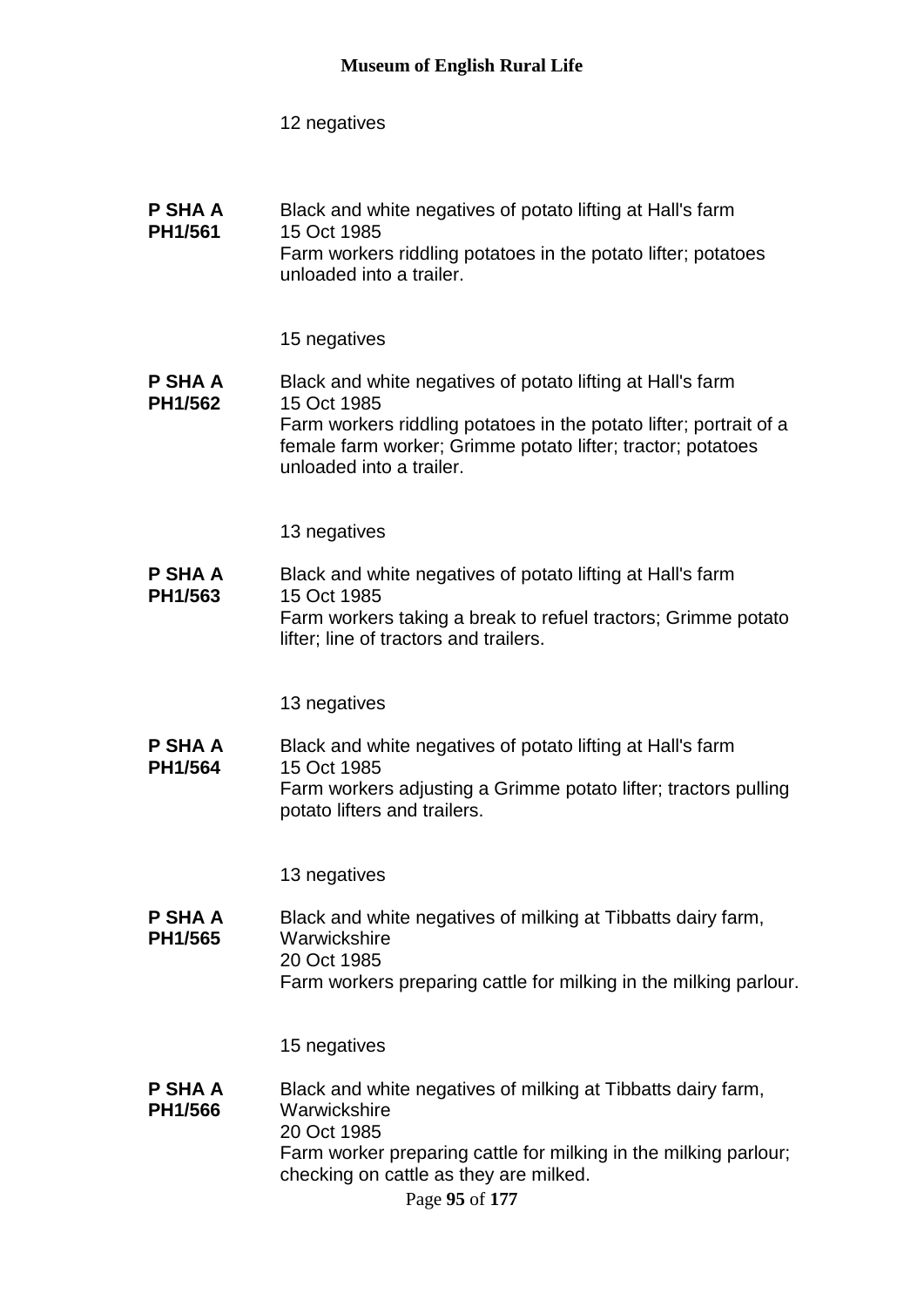**P SHA A PH1/567** Black and white negatives of milking at Tibbatts dairy farm, **Warwickshire** 20 Oct 1985 Farm worker preparing cattle for milking in the milking parlour; feeding calves.

15 negatives

**P SHA A PH1/568** Black and white negatives of milking at Tibbatts dairy farm, **Warwickshire** 20 Oct 1985 Feeding calves.

12 negatives

**P SHA A PH1/569** Black and white negatives of potato lifting, Wellesbourne 22 Oct 1985 Lifting potatoes; farm workers riddling potatoes; riddled potatoes unloaded into a trailer.

15 negatives

**P SHA A PH1/570** Black and white negatives of potato lifting, Wellesbourne 22 Oct 1985 Farm workers riddling potatoes in the potato lifter; tractor and seed drill.

15 negatives

**P SHA A PH1/571** Black and white negatives of potato lifting, Wellesbourne 22 Oct 1985 Potato lifter and farm workers riddling potatoes in the dark.

15 negatives

**P SHA A PH1/572** Black and white negatives of harvesting kohlrabi, Vale of Evesham, Worcestershire 24 Oct 1985 Vegetable grower pulling kohlrabi for the Birmingham market.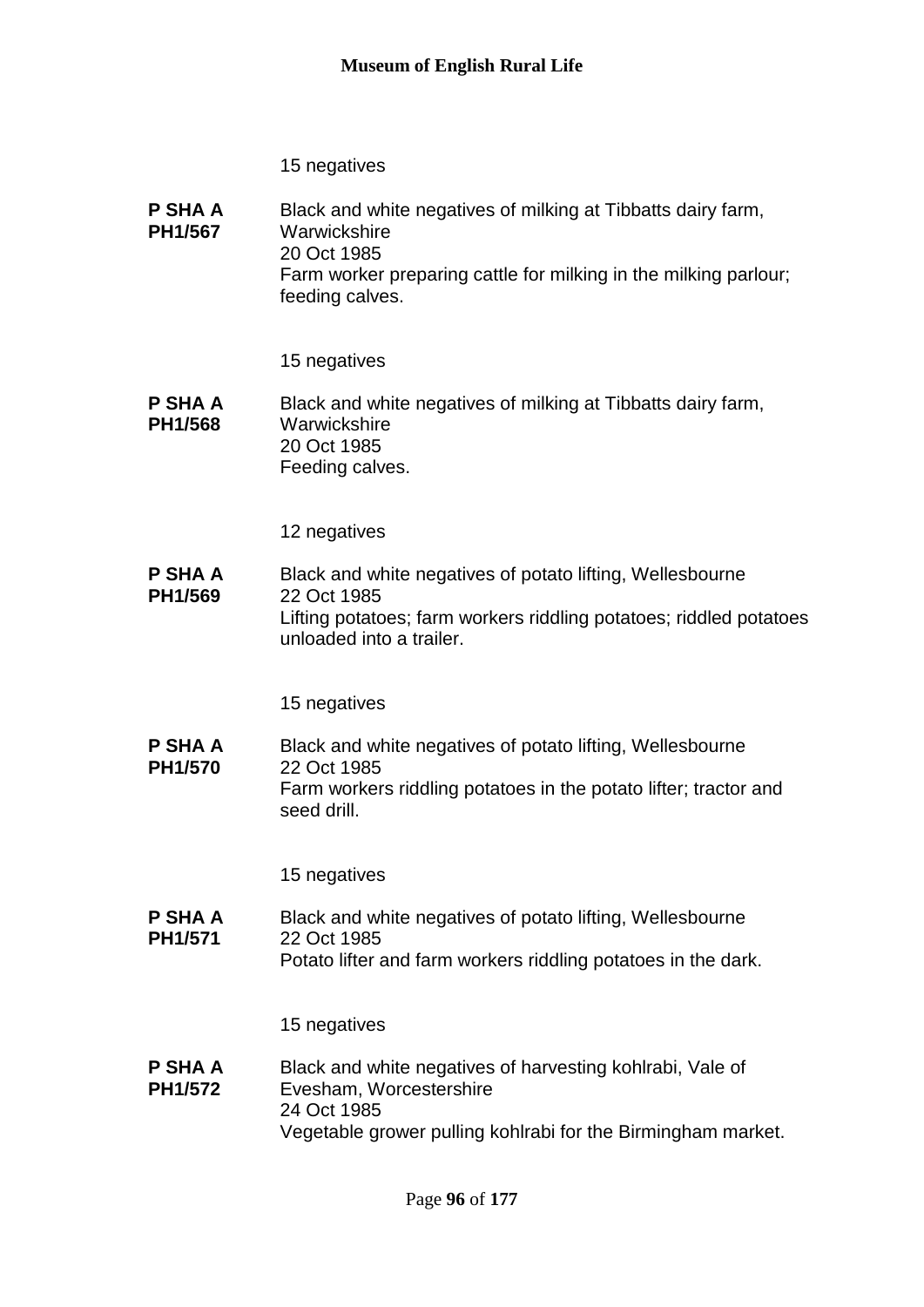| P SHA A<br>PH1/573 | Black and white negatives of harvesting kohlrabi and radishes,<br>Vale of Evesham, Worcestershire |
|--------------------|---------------------------------------------------------------------------------------------------|
|                    | 24 Oct 1985                                                                                       |
|                    | Vegetable grower pulling kohlrabi for the Birmingham market;                                      |
|                    | farm workers picking radishes.                                                                    |

#### 15 negatives

**P SHA A PH1/574** Black and white negatives of harvesting radishes and lettuce, Vale of Evesham, Worcestershire 24 Oct 1985 Farm workers picking radishes; Vegetable grower cutting lettuces in a hot house.

### 15 negatives

**P SHA A PH1/575** Black and white negatives of tying salad onions, Vale of Evesham, Worcestershire 24 Oct 1985 Farm workers pulling salad onions and tying them in bunches in a polytunnel.

15 negatives

**P SHA A PH1/576** Black and white negatives of tying salad onions, Vale of Evesham, Worcestershire 24 Oct 1985 Farm workers tying salad onions in a polytunnel.

14 negatives

**P SHA A PH1/577** Black and white negatives of lifting salad onions, Vale of Evesham, Worcestershire 24 Oct 1985 Farm workers pulling salad onions.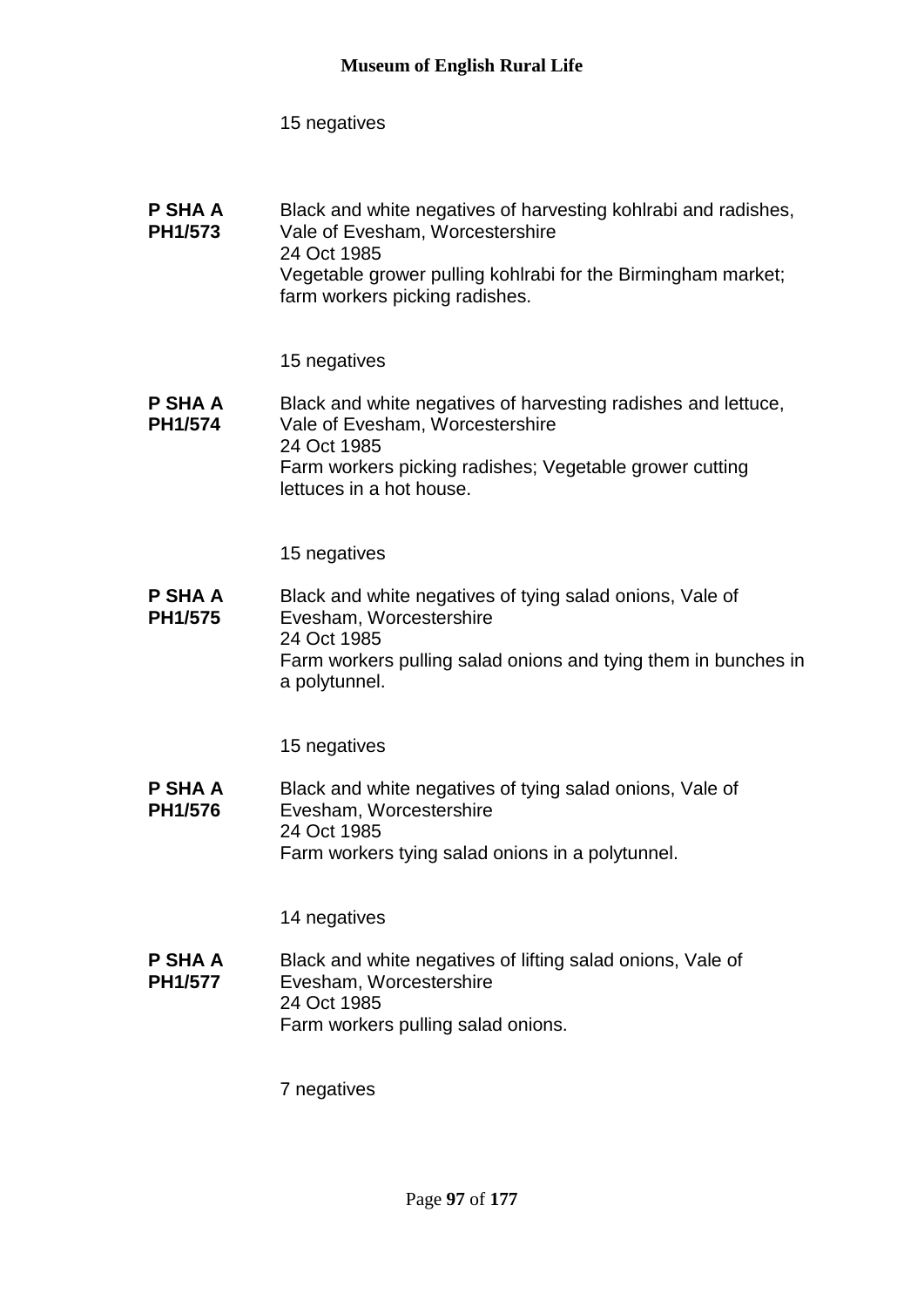**P SHA A PH1/578** Black and white negatives of boundaries event, Derbyshire 26 Oct 1985 Laying a hedge.

15 negatives

**P SHA A PH1/579** Black and white negatives of boundaries event, Derbyshire 26 Oct 1985 Laying a hedge; laying a dry stone wall.

14 negatives

**P SHA A PH1/580** Black and white negatives of boundaries event, Derbyshire 26 Oct 1985 Repairing a dry stone wall.

14 negatives

**P SHA A PH1/581** Black and white negatives of boundaries event, Derbyshire 26 Oct 1985 Laying a hedge; laying a dry stone wall.

14 negatives

**P SHA A PH1/582** Black and white negatives of boundaries event, Derbyshire 26 Oct 1985 Laying a dry stone wall.

5 negatives

**P SHA A PH1/583** Black and white negatives of scanning sheep, RASE sheep unit 5 Nov 1985 Scanning a pregnant ewe to ascertain the number of lambs she is carrying.

13 negatives

**P SHA A PH1/584** Black and white negatives of scanning sheep, RASE sheep unit 5 Nov 1985 Scanning a pregnant ewe to ascertain the number of lambs she is carrying.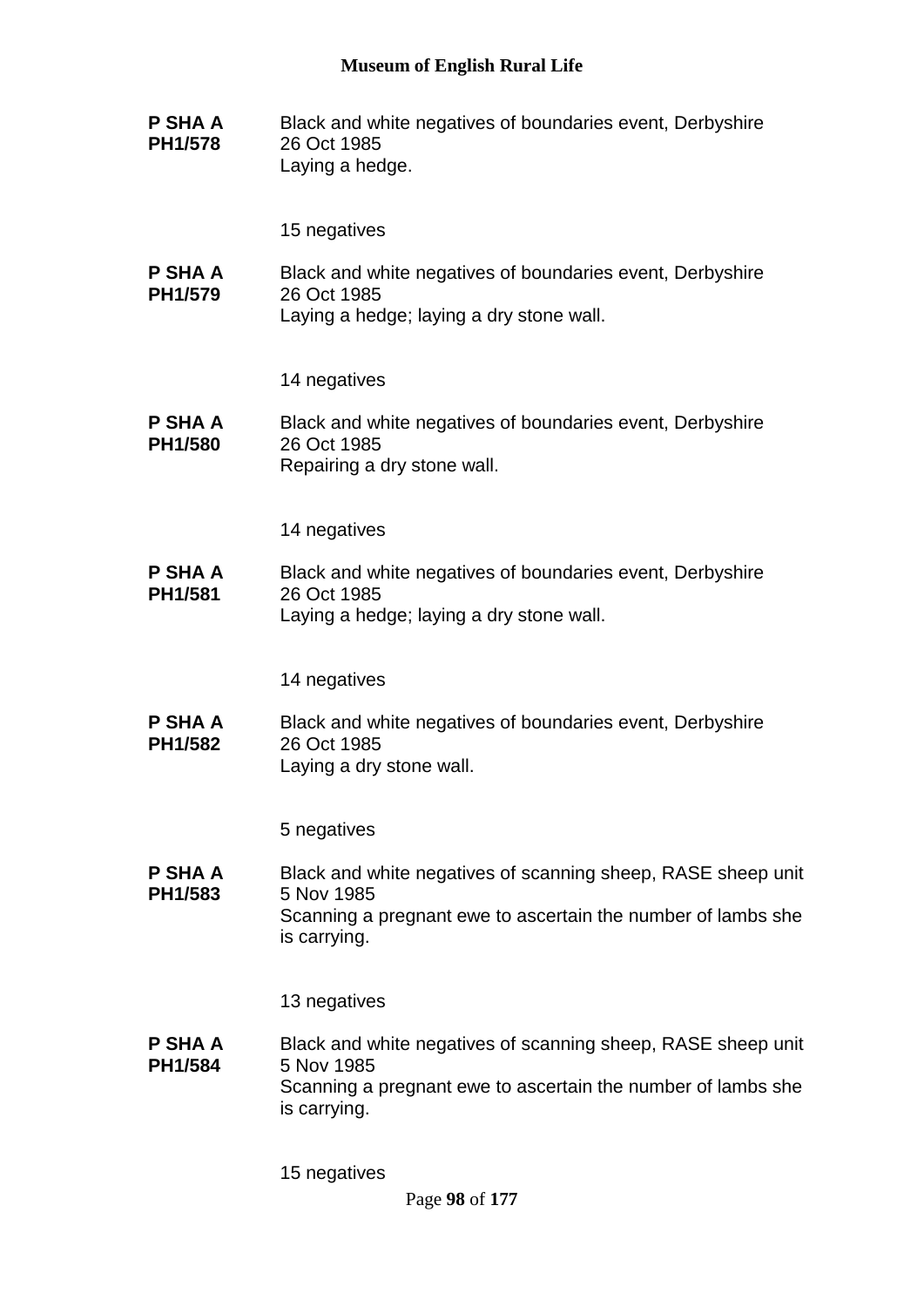#### **P SHA A PH1/585** Black and white negatives of scanning sheep, RASE sheep unit 5 Nov 1985 Scanning a pregnant ewe to ascertain the number of lambs she is carrying.

15 negatives

#### **P SHA A PH1/586** Black and white negatives of scanning sheep, RASE sheep unit 5 Nov 1985 Scanning a pregnant ewe to ascertain the number of lambs she is carrying.

15 negatives

**P SHA A PH1/587** Black and white negatives of scanning and ear tagging sheep, RASE sheep unit 5 Nov 1985 Scanning a pregnant ewe to ascertain the number of lambs she is carrying.

15 negatives

#### **P SHA A PH1/588** Black and white negatives of maize silage, Tibatts dairy farm, **Warwickshire** 7 Nov 1985 Harvesting maize and emptying into a truck.

14 negatives

**P SHA A PH1/589** Black and white negatives of maize silage, Tibbatts farm, **Warwickshire** 7 Nov 1985 Harvesting maize and emptying into a truck.

10 negatives

**P SHA A PH1/590** Black and white negatives of artificial insemination of a cow 12 Nov 1985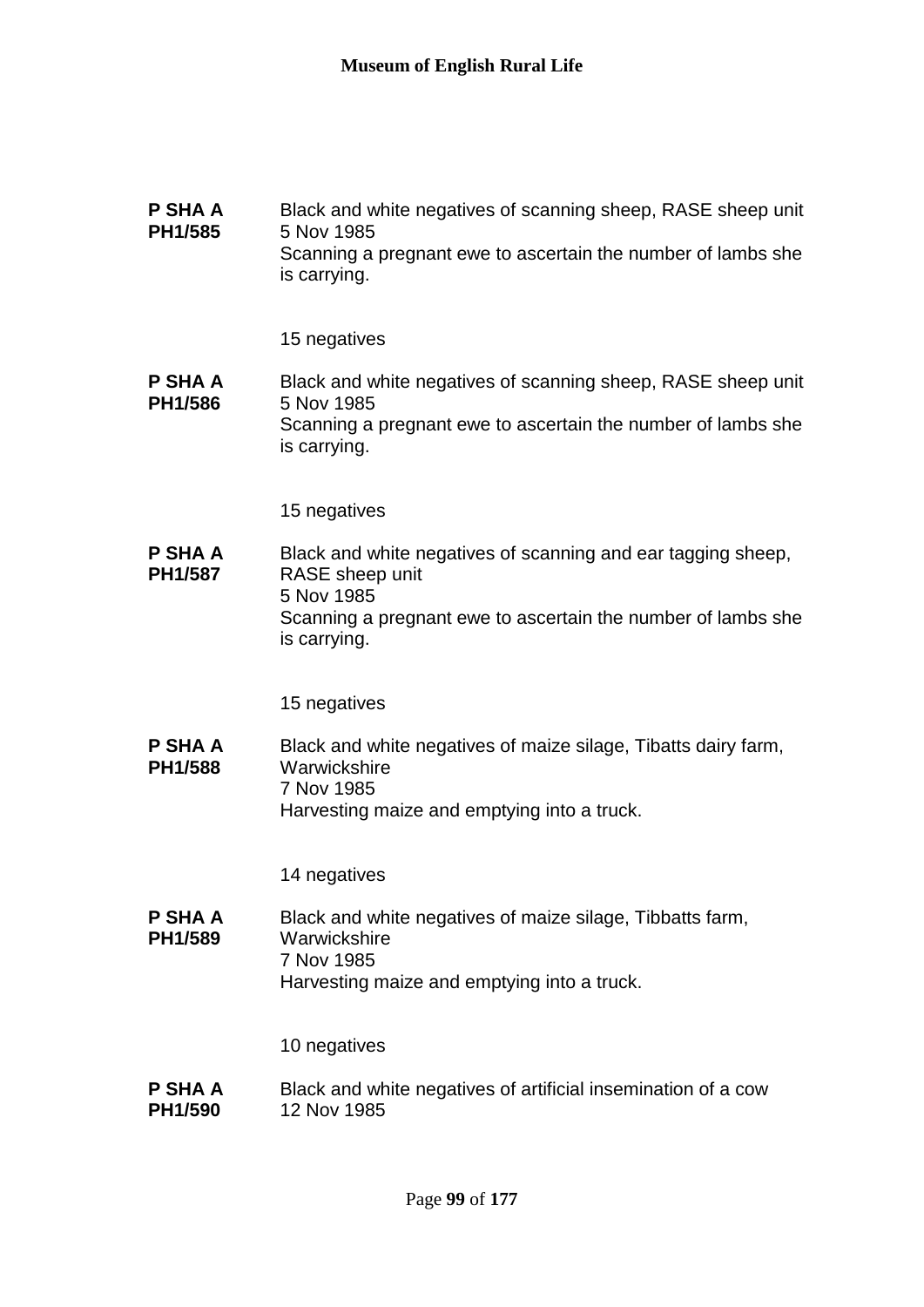**P SHA A PH1/591** Black and white negatives of artificial insemination of a cow 12 Nov 1985 Also 3 photographs of a tractor cultivating? in a field.

9 negatives

**P SHA A PH1/592** Black and white negatives of hedge laying, Stoneleigh Road 21 Nov 1985

15 negatives

**P SHA A PH1/593** Black and white negatives of hedge laying, Stoneleigh Road 21 Nov 1985

15 negatives

**P SHA A PH1/594** Black and white negatives of hedge laying, Stoneleigh Road 21 Nov 1985

12 negatives

**P SHA A PH1/595** Black and white negatives of RASE pig unit 26 Nov 1985 Moving pigs.

14 negatives

**P SHA A PH1/596** Black and white negatives of RASE pig unit 26 Nov 1985 Moving pigs onto a truck.

15 negatives

**P SHA A PH1/597** Black and white negatives of RASE pig unit 26 Nov 1985 Pig breeding; moving a boar; cleaning a sty.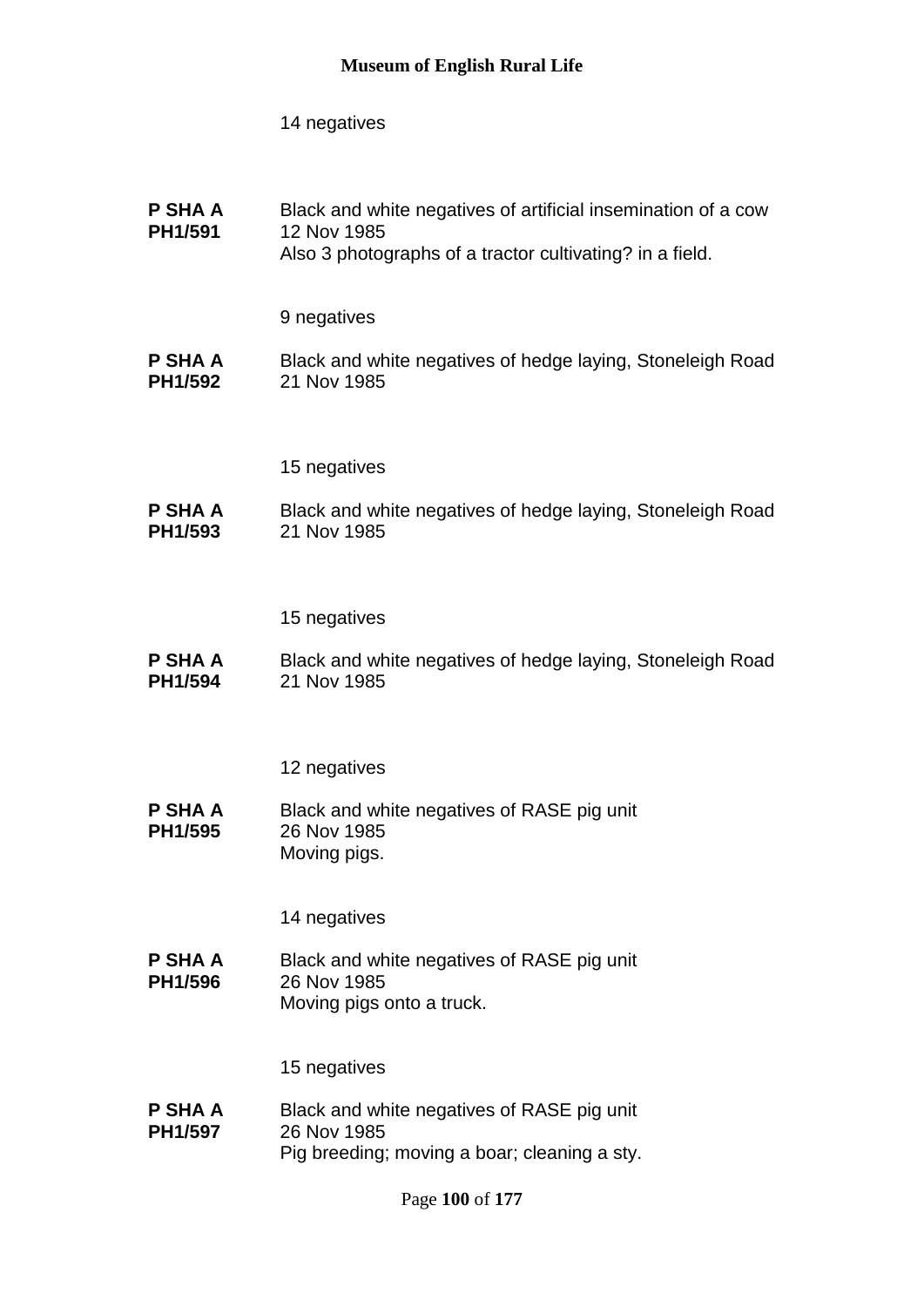**P SHA A PH1/598** Black and white negatives of RASE pig unit 26 Nov 1985 Cleaning a sty.

14 negatives

**P SHA A PH1/599** Black and white negatives of RASE pig unit 26 Nov 1985 Pressure washing.

14 negatives

**P SHA A PH1/600** Black and white negatives of littering a turkey house at Hammond's farm, Warwickshire 2 Dec 1985 Littering a deep litter turkey house.

12 negatives

**P SHA A PH1/601** Black and white negatives of littering a turkey house at Hammond's farm, Warwickshire 2 Dec 1985 Littering a deep litter turkey house.

14 negatives

**P SHA A PH1/602** Black and white negatives of littering a turkey house at Hammond's farm, Warwickshire 2 Dec 1985 Littering a deep litter turkey house.

13 negatives

**P SHA A PH1/603** Black and white negatives of Farmers Weekly turkey plucking championships 7 Dec 1985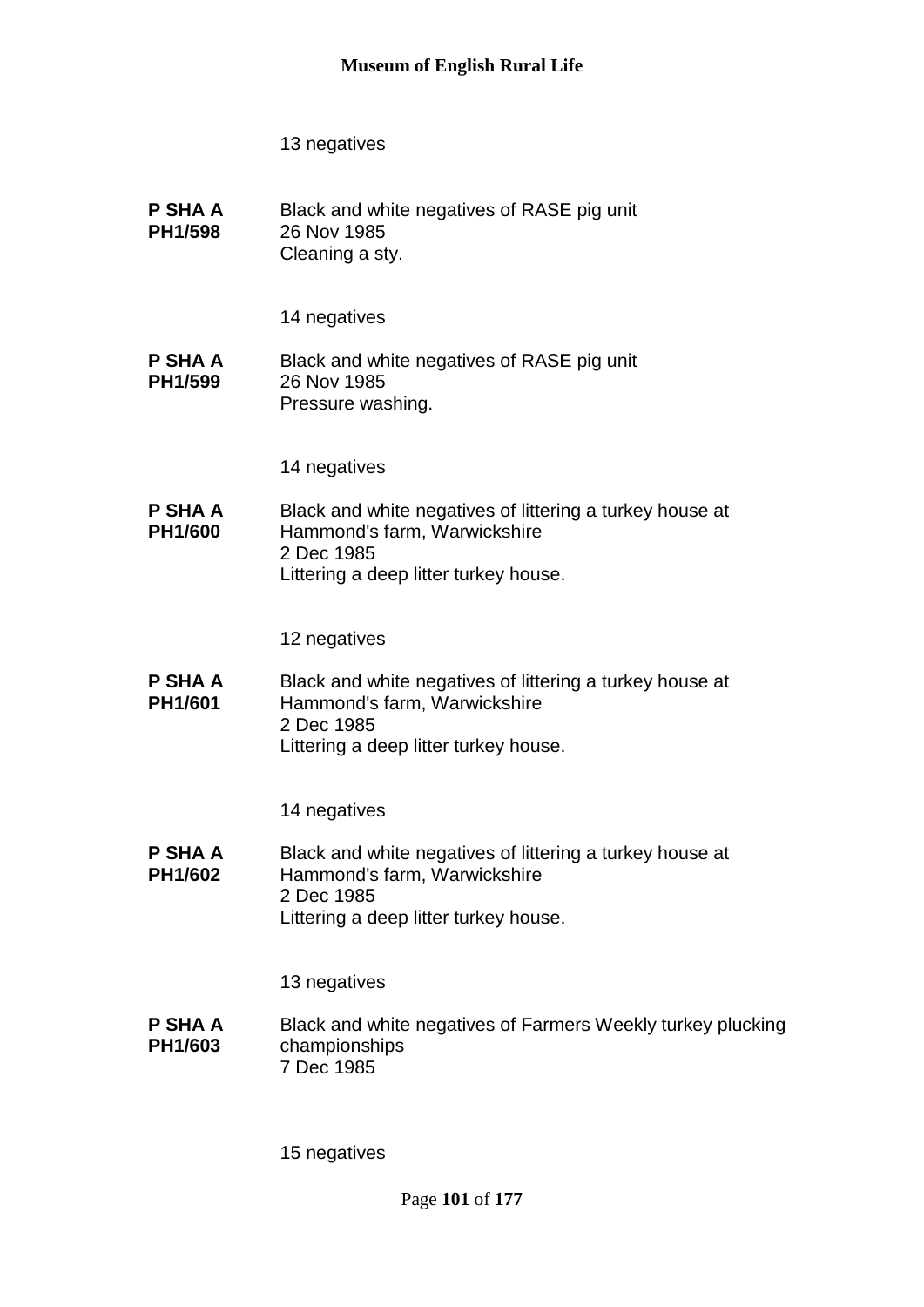**P SHA A PH1/604** Black and white negatives of Farmers Weekly turkey plucking championships 7 Dec 1985

### 14 negatives

**P SHA A PH1/605** Black and white negatives of Farmers Weekly turkey plucking championships 7 Dec 1985

15 negatives

**P SHA A PH1/606** Black and white negatives of Farmers Weekly turkey plucking championships 7 Dec 1985

13 negatives

**P SHA A PH1/607** Black and white negatives of Farmers Weekly turkey plucking championships 7 Dec 1985

14 negatives

**P SHA A PH1/608** Black and white negatives of turkey plucking, Hammond's farm, **Warwickshire** 12 Dec 1985 Farm workers plucking 'farm fresh' turkeys for Christmas.

14 negatives

**P SHA A PH1/609** Black and white negatives of turkey plucking, Hammond's farm, **Warwickshire** 12 Dec 1985 Farm workers plucking 'farm fresh' turkeys for Christmas.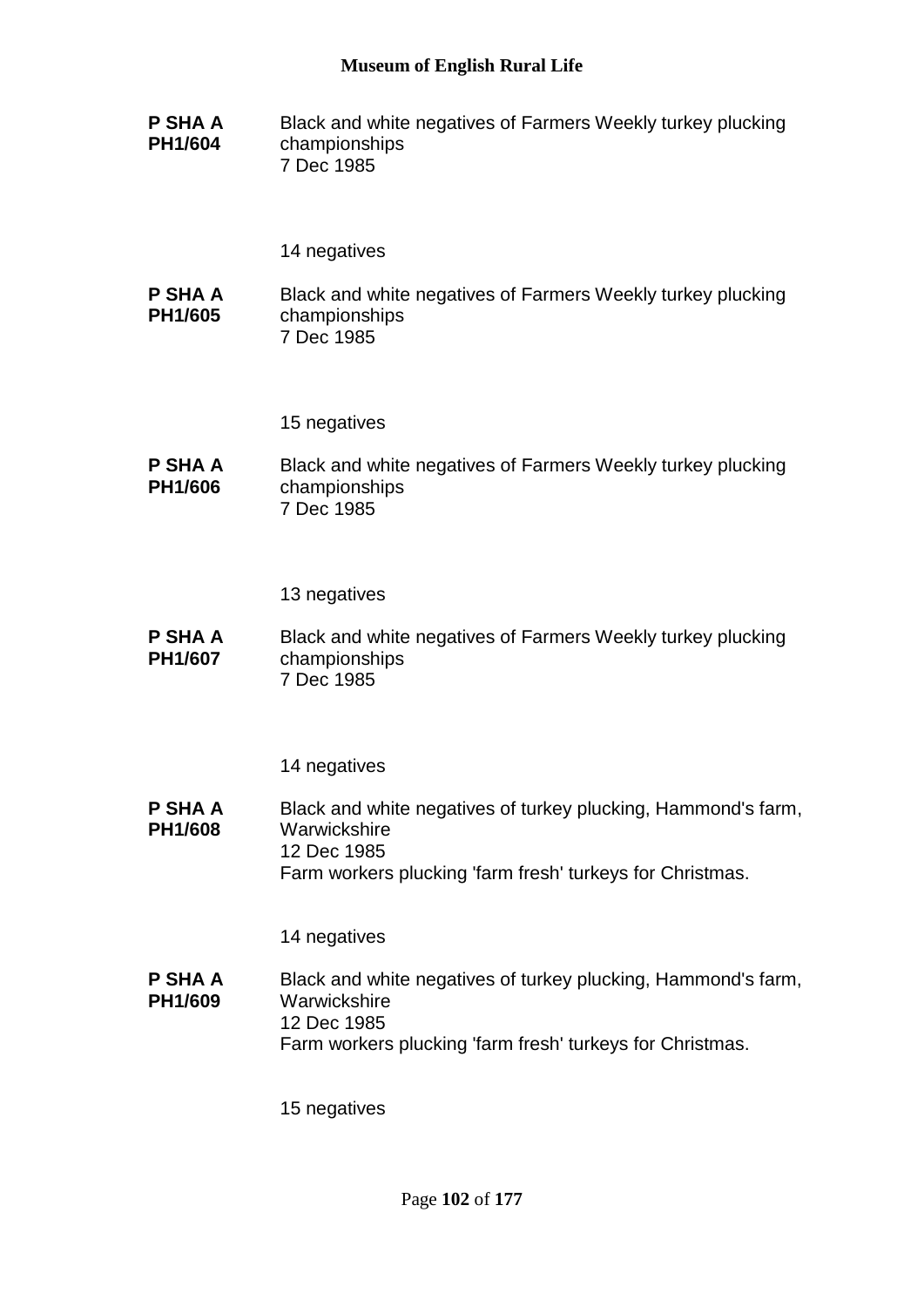**P SHA A PH1/610** Black and white negatives of turkey plucking, Hammond's farm, **Warwickshire** 12 Dec 1985 Farm workers plucking 'farm fresh' turkeys for Christmas. 15 negatives **P SHA A PH1/611** Black and white negatives of turkey plucking and driving, Hammond's farm, Warwickshire 12 Dec 1985 Farm workers plucking 'farm fresh' turkeys for Christmas. 12 negatives **P SHA A PH1/612** Black and white negatives of turkey plucking, Hammond's farm, **Warwickshire** 12 Dec 1985 Farm worker plucking 'farm fresh' turkeys for Christmas. 12 negatives **P SHA A PH1/613** Black and white negatives of feeding in the snow at RASE sheep unit 8 Jan 1986 Laying down silage bales in a field of sheep. 12 negatives **P SHA A PH1/614** Black and white negatives of feeding in the snow at RASE sheep unit 8 Jan 1986 Laying down silage bales in a field of sheep. 4 negatives **P SHA A PH1/615** Black and white negatives of feeding sheep in the snow at Hill Farm, Warwickshire 9 Jan 1986 Moving a big bale of silage with a tractor and distributing to sheep. 15 negatives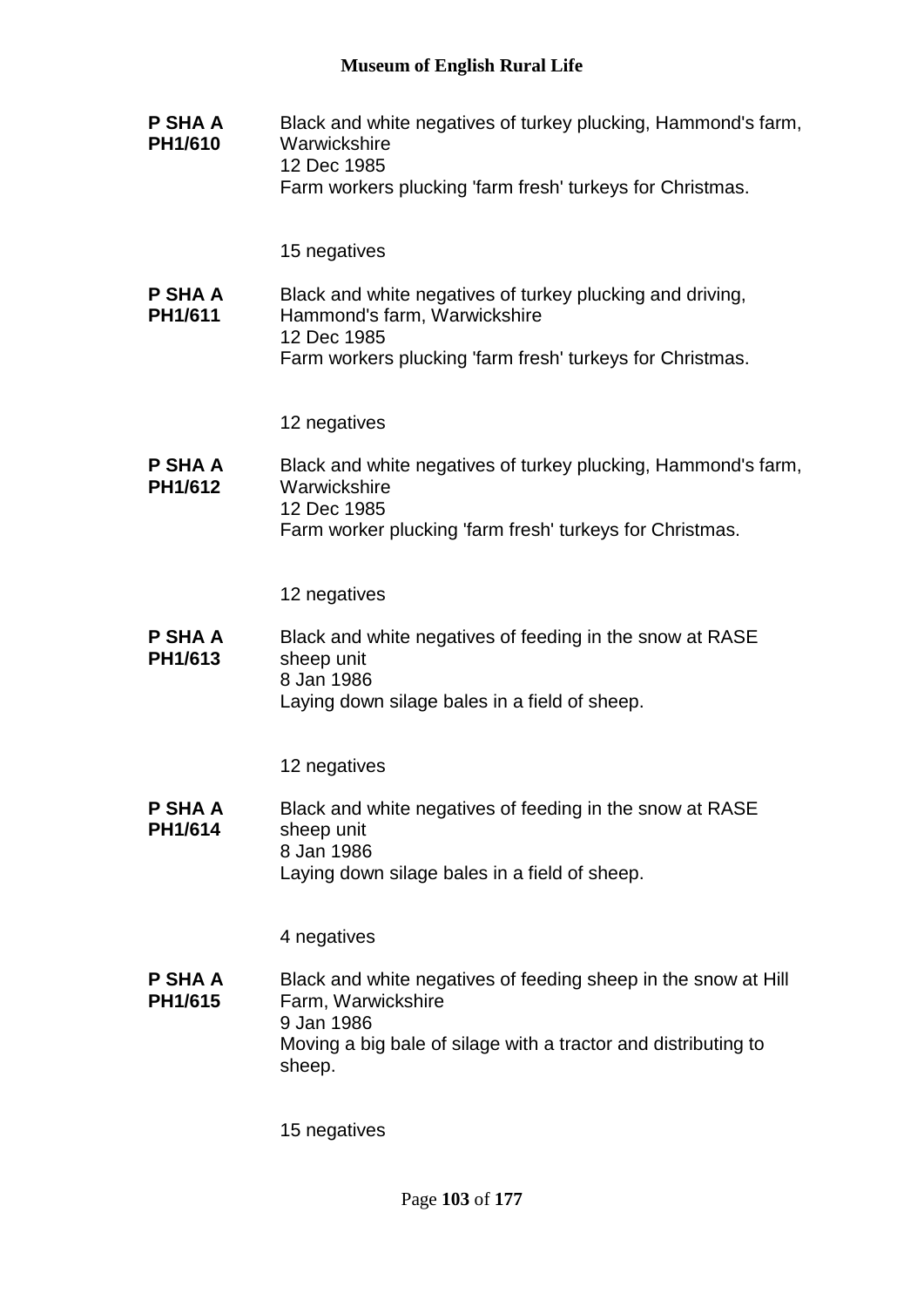**P SHA A PH1/616** Black and white negatives of feeding sheep in the snow at Hill Farm, Warwickshire 9 Jan 1986 Moving a big bale of silage with a tractor and feeding to sheep; emptying a bag of sheep feed.

15 negatives

**P SHA A PH1/617** Black and white negatives of feeding sheep in the snow at Hill Farm, Warwickshire 9 Jan 1986 Moving a big bale of silage with a tractor and emptying a bag of sheep feed.

15 negatives

**P SHA A PH1/618** Black and white negatives of feeding sheep in the snow at Hill Farm, Warwickshire 9 Jan 1986 Moving big bales of silage into a pen with a tractor and putting silage in a sheep trough.

14 negatives

**P SHA A PH1/619** Black and white negatives of lambs at RASE sheep unit 13 Jan 1986 Feeding, weighing, marking and tagging lambs.

15 negatives

**P SHA A PH1/620** Black and white negatives of lambs at RASE sheep unit 13 Jan 1986 Feeding, weighing, marking and tagging lambs.

15 negatives

**P SHA A PH1/621** Black and white negatives of lambs at RASE sheep unit 13 Jan 1986 Feeding, weighing, marking and tagging lambs.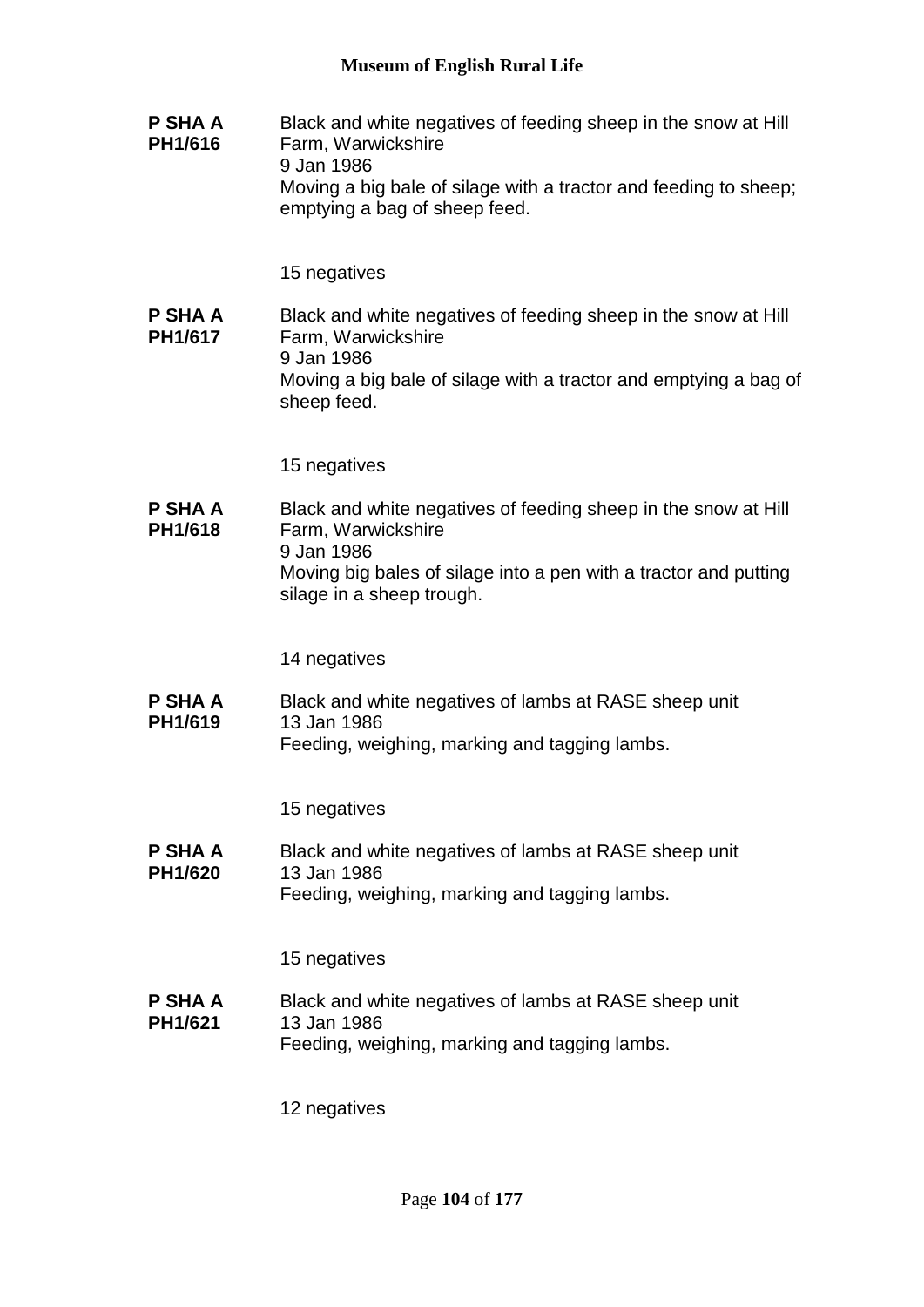**P SHA A PH1/622** Black and white negatives of farm workers picking Brussel sprouts in the snow at Cooper's farm, Warwickshire 29 Jan 1986

13 negatives

**P SHA A PH1/623** Black and white negatives of farm workers picking Brussel sprouts in the snow at Cooper's farm, Warwickshire 29 Jan 1986

15 negatives

**P SHA A PH1/624** Black and white negatives of muck spreading in the snow at Manor Farm, RASE 6 Feb 1986

15 negatives

**P SHA A PH1/625** Black and white negatives of sheep grazing in the snow, Northamptonshire 13 Feb 1986

6 negatives

**P SHA A PH1/626** Black and white negatives of top dressing land near Sleaford, **Lincolnshire** 6 Mar 1986

9 negatives

**P SHA A PH1/627** Black and white negatives of Tom Gibbs ploughing and filmed by the BBC at Hill Farm, Warwickshire Mar 1986?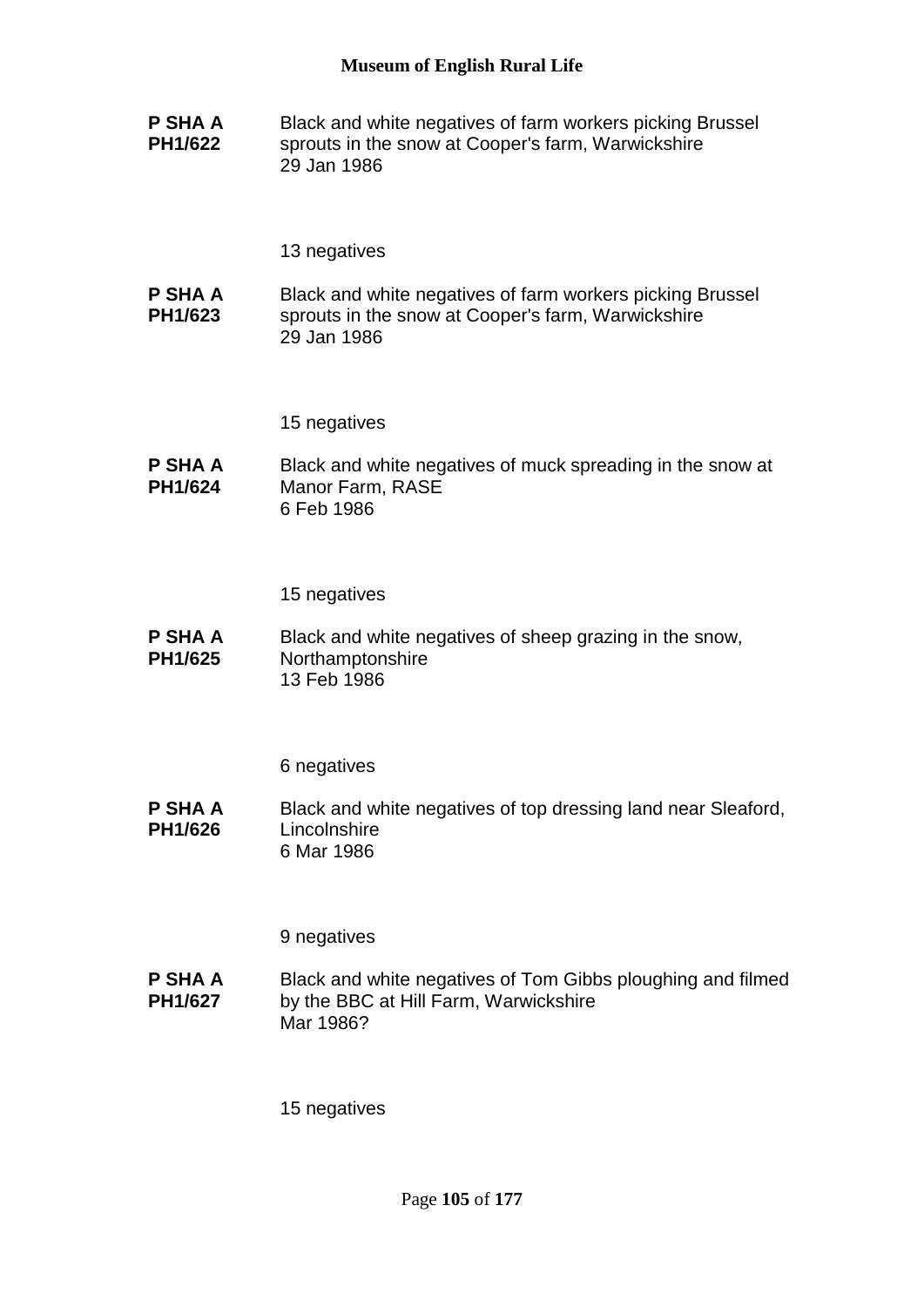**P SHA A PH1/628** Black and white negatives of Tom Gibbs ploughing and filmed by the BBC at Hill Farm, Warwickshire Mar 1986?

13 negatives

**P SHA A PH1/629** Black and white negatives of Tom Gibbs ploughing and filmed by the BBC at Hill Farm, Warwickshire Mar 1986?

15 negatives

**P SHA A PH1/630** Black and white negatives of Tom Gibbs ploughing and filmed by the BBC at Hill Farm, Warwickshire Mar 1986?

12 negatives

**P SHA A PH1/631** Black and white negatives of Tom Gibbs trimming the feet of a ewe at Hill Farm, Warwickshire Mar 1986? The ewe is held still in a cradle. Filmed by the BBC.

14 negatives

**P SHA A PH1/632** Black and white negatives of Tom Gibbs trimming the feet of a ewe at Hill Farm, Warwickshire Mar 1986? The ewe is held still in a cradle. Also photographs of a cow in a cattle crush. Filmed by the BBC.

15 negatives

**P SHA A PH1/633** Black and white negatives of Tom Gibbs weighing a cow in a cattle crush at Hill Farm, Warwickshire Mar 1986? Filmed by the BBC.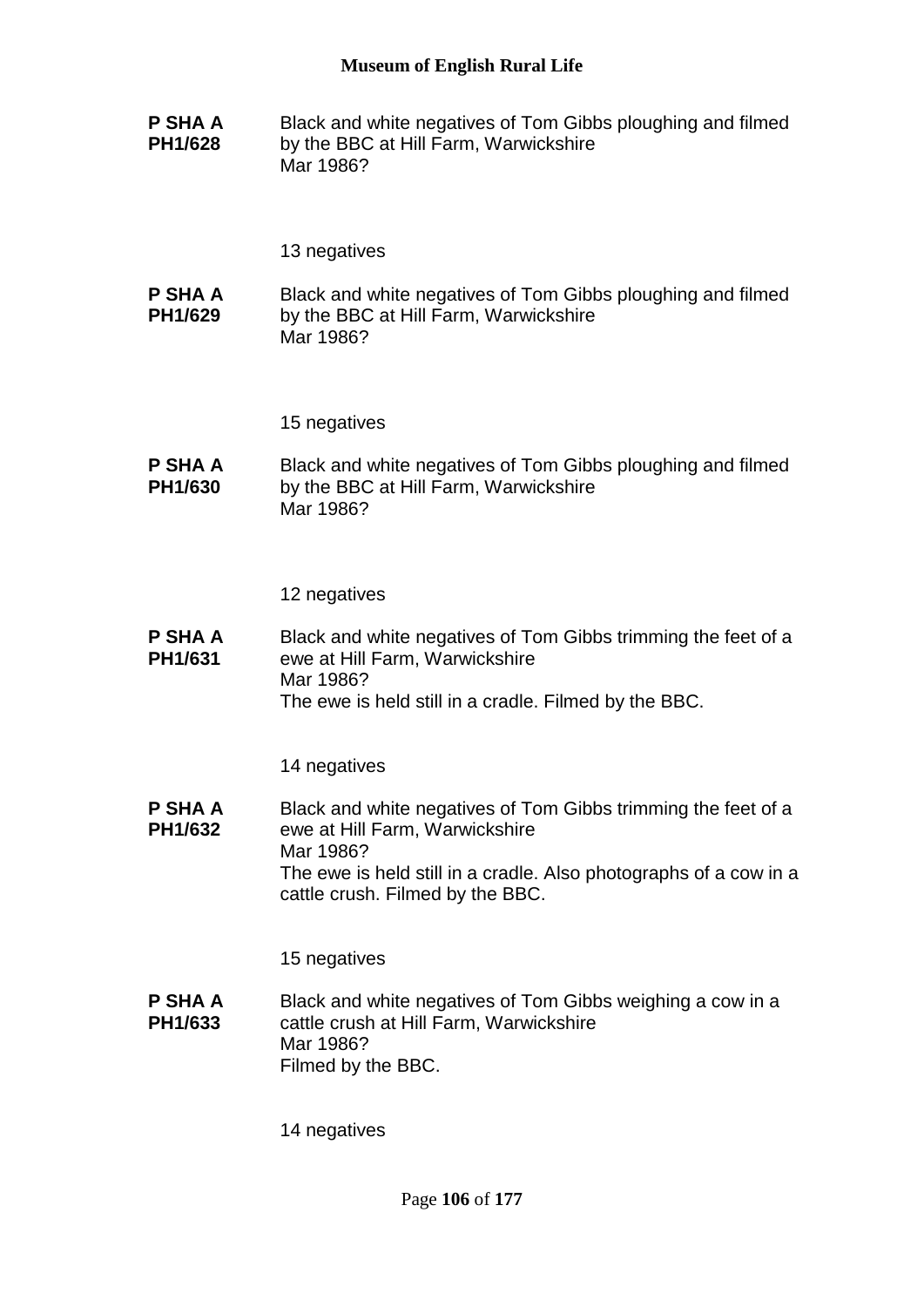| P SHA A<br>PH1/634        | Black and white negatives of apple picking at Dunsby's farm,<br>Herefordshire<br>7 Oct 1986<br>Casual farm worker picking dessert apples.                                    |
|---------------------------|------------------------------------------------------------------------------------------------------------------------------------------------------------------------------|
|                           | 15 negatives                                                                                                                                                                 |
| P SHA A<br>PH1/635        | Black and white negatives of apple picking at Dunsby's farm,<br>Herefordshire<br>7 Oct 1986<br>Casual farm workers picking dessert apples.                                   |
|                           | 15 negatives                                                                                                                                                                 |
| <b>P SHA A</b><br>PH1/636 | Black and white negatives of apple picking at Dunsby's farm,<br>Herefordshire<br>7 Oct 1986<br>Casual farm worker picking dessert apples.                                    |
|                           | 6 negatives                                                                                                                                                                  |
| P SHA A<br>PH1/637        | Black and white negatives of apple picking at Dunsby's farm,<br>Herefordshire<br>7 Oct 1986<br>Casual farm worker picking dessert apples.                                    |
|                           | 11 negatives                                                                                                                                                                 |
| P SHA A<br>PH1/638        | Black and white negatives of apple picking at Dunsby's farm,<br>Herefordshire<br>7 Oct 1986<br>Casual farm workers picking dessert apples.                                   |
|                           | 15 negatives                                                                                                                                                                 |
| P SHA A<br>PH1/639        | Black and white negatives of apple picking at Dunsby's farm,<br>Herefordshire<br>7 Oct 1986<br>Casual farm workers picking dessert apples; tractor with crates<br>of apples. |
|                           | 14 negatives                                                                                                                                                                 |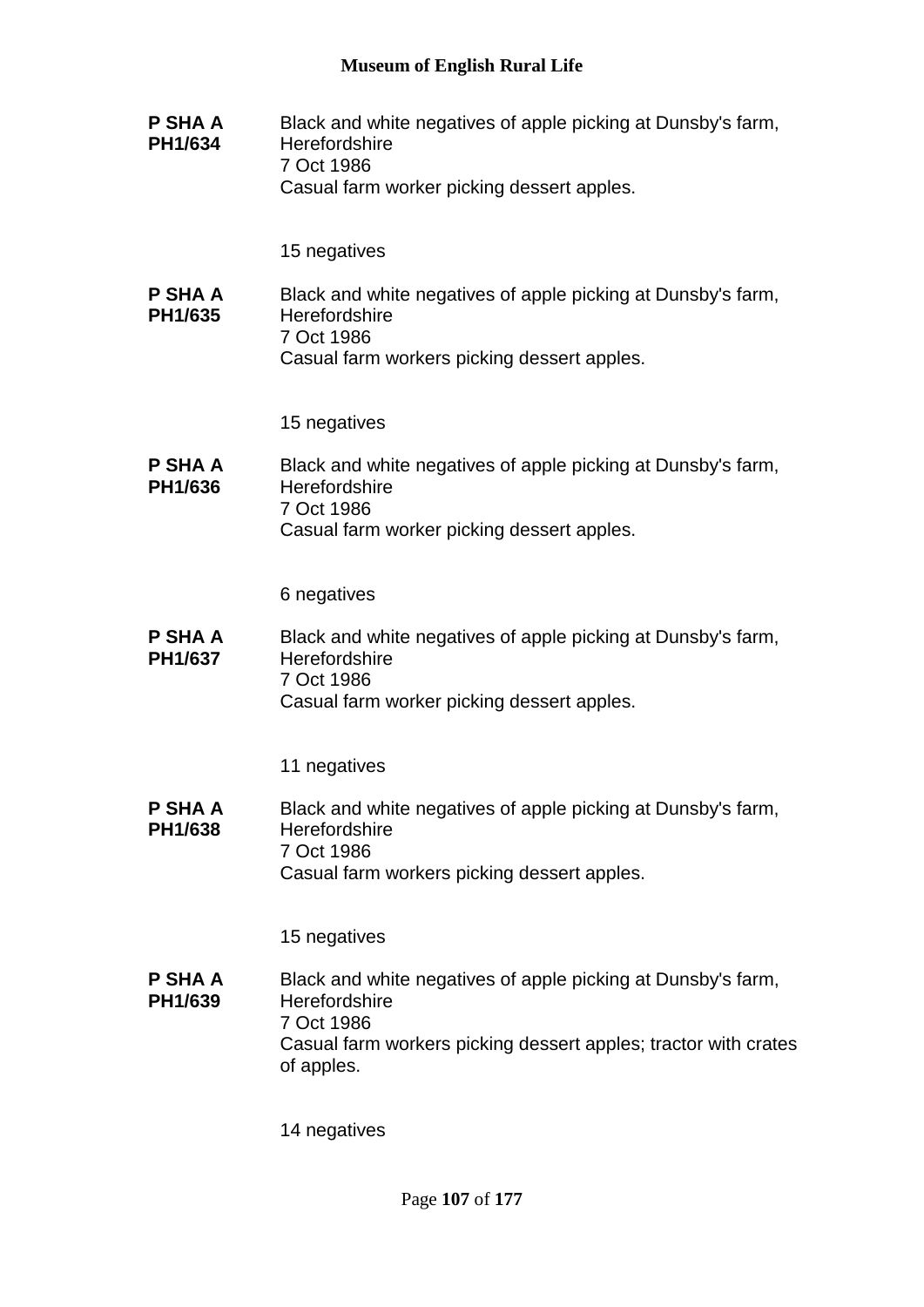**P SHA A PH1/640** Black and white negatives of pigs feeding at Young's farm, Broadway, Warwickshire 24 Nov 1987

#### 14 negatives

**P SHA A PH1/641** Black and white negatives of pigs feeding at Young's farm, Broadway and RASE pig unit, Warwickshire 24 Nov and 31 Dec 1987 Rosamund Young with organic breeding sows. Piglets in an intensive rearing unit at RASE.

12 negatives

**P SHA A PH1/642** Black and white negatives of RASE pig unit 3 Dec 1987 Piglets in an intensive rearing unit

11 negatives

**P SHA A PH1/643** Black and white negatives of RASE pig unit 3 Dec 1987 Piglets in an intensive rearing unit; sows in adjoining sties.

10 negatives

**P SHA A PH1/644** Black and white negatives of RASE pig unit 3 Dec 1987 Piglets in an intensive rearing unit; feeding; drawing a sample of milk from a sow about to farrow.

15 negatives

**P SHA A PH1/645** Black and white negatives of RASE pig unit 3 Dec 1987 Drawing a sample of milk from a sow about to farrow.

15 negatives

**P SHA A PH1/646** Black and white negatives of RASE pig unit 3 Dec 1987 Drawing a sample of milk from a sow about to farrow whilst piglets feed from another sow.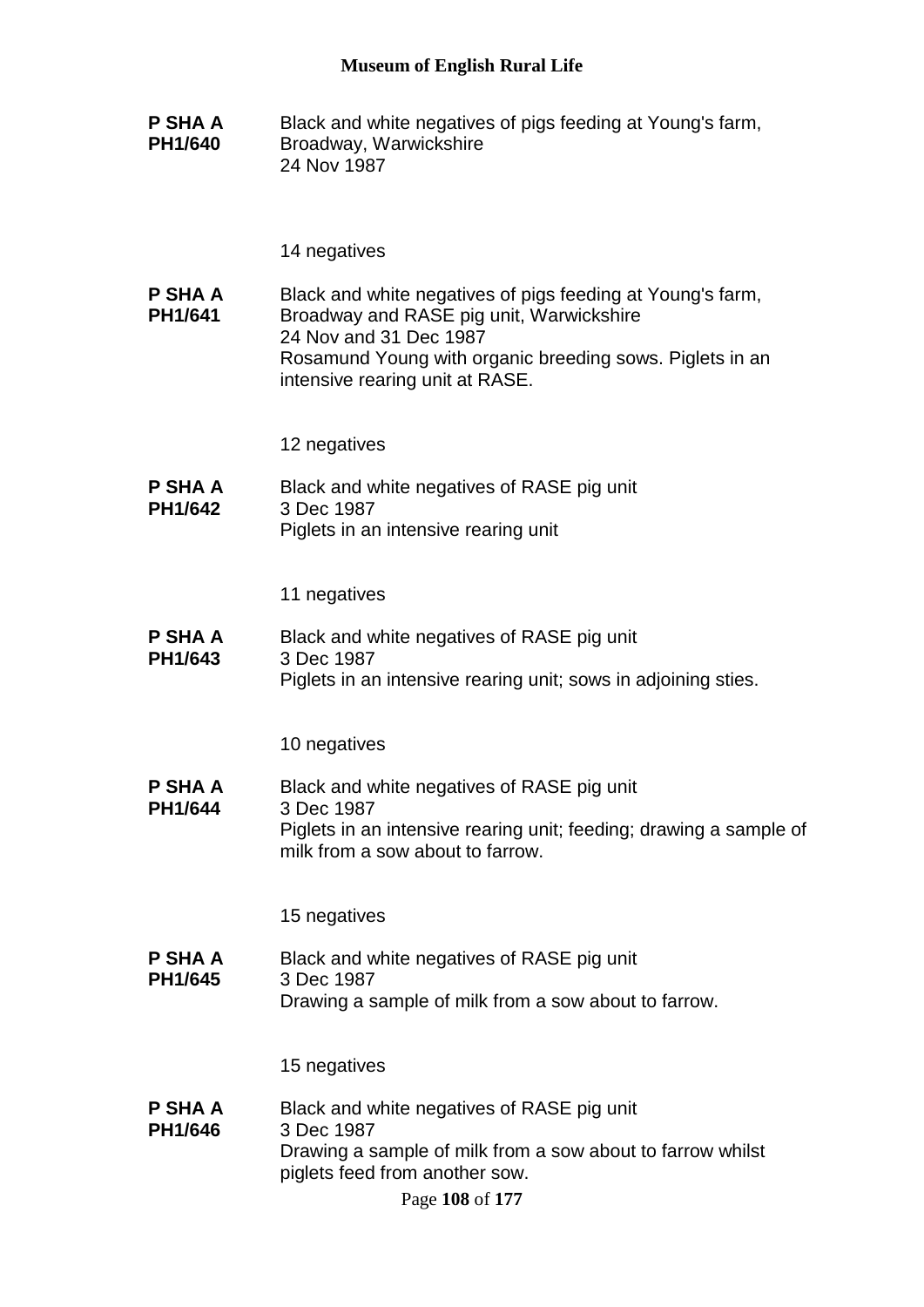- **P SHA A PH2** Black and white prints
- **P SHA A PH2/1** Black and white prints 'Test' prints created in preparation for an exhibition. See mounted prints P SHA A PH2/2.
- **P SHA A PH2/1/1** Black and white print of littering a turkey house at Hammond's farm, Warwickshire 2 Dec 1985 See negatives P SHA A PH1/601

1 print

**P SHA A PH2/1/2** Black and white print of visitors watching sales in the ring at Banbury Stockyard 14 Feb 1985 See negatives P SHA A PH1/92

1 print

**P SHA A PH2/1/3** Black and white print of sheep farmer Mr Pugh with sheep waiting to be dipped, Wales 27 Jun 1985 See negatives P SHA A PH1/305

1 print

**P SHA A PH2/1/4** Black and white print of farm manager Des on freshly ploughed soil at Lodge Farm, Warwickshire 10 Jan 1985 See negatives P SHA A PH1/46-57

4 prints

Page **109** of **177**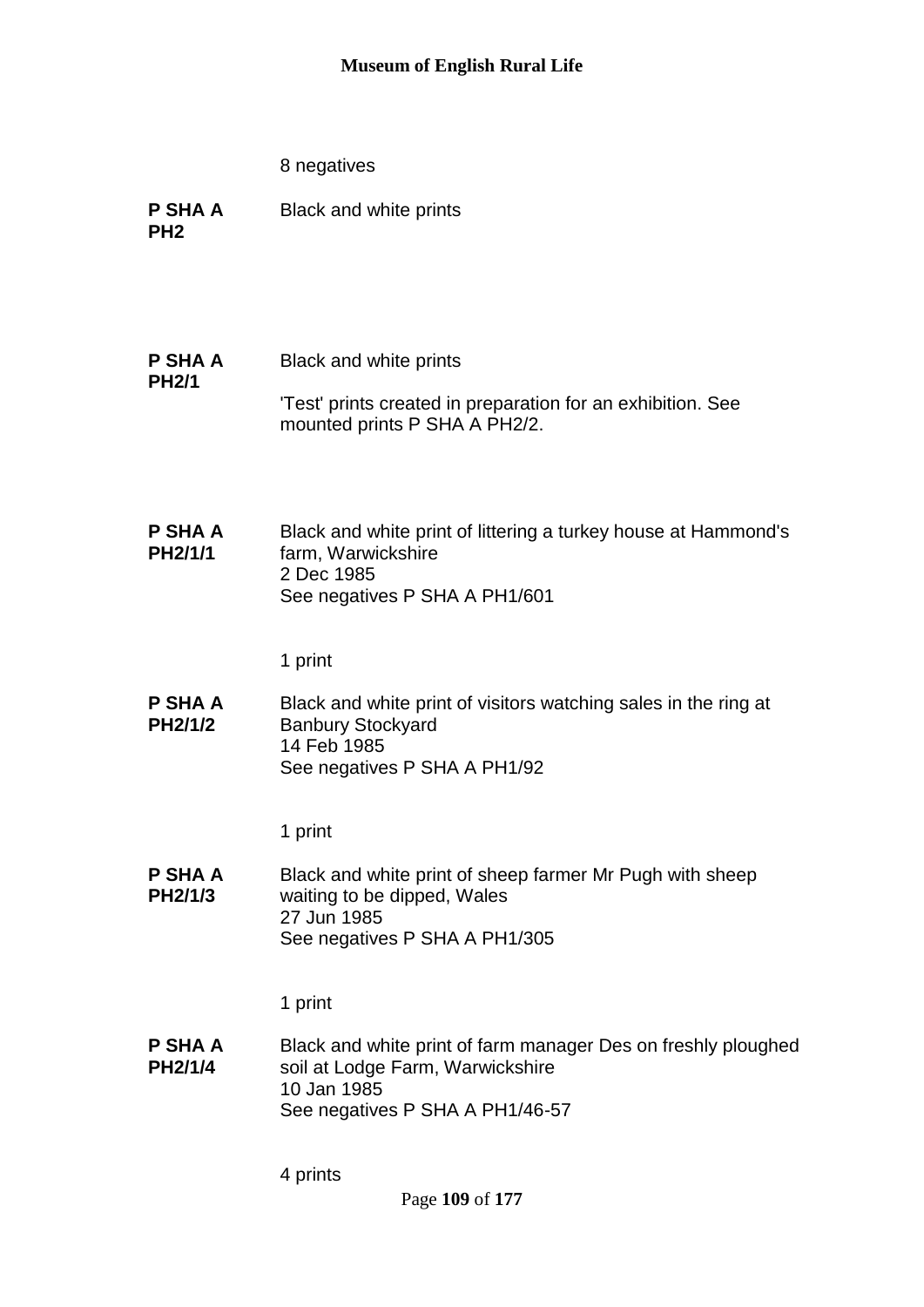| <b>P SHA A</b><br><b>PH2/1/5</b> | Black and white print of cattle breeder Mr Wilson<br>c.1984-1988                                                                                                                                           |
|----------------------------------|------------------------------------------------------------------------------------------------------------------------------------------------------------------------------------------------------------|
|                                  | 1 print                                                                                                                                                                                                    |
| P SHA A<br>PH2/1/6               | Black and white print of farm worker Kate picking the heads off<br>tulips, Spalding, Lincolnshire<br>1 May 1985<br>The tulip heads are used to decorate the floats in the Spalding<br>Tulip Time Festival. |
|                                  | 6 prints                                                                                                                                                                                                   |
|                                  | See negatives P SHA A PH1/199                                                                                                                                                                              |
| <b>P SHA A</b><br>PH2/1/7        | Black and white print of strawberring picking packer and<br>supervisor making cardboard boxes at Sam Moreton's farm,<br>Warwickshire<br>15 Jul 1985<br>See negatives P SHA A PH1/360                       |
|                                  | 1 print                                                                                                                                                                                                    |
| <b>P SHA A</b><br>PH2/1/8        | Black and white print of fitting the skin of a still-born lamb on to<br>an orphaned lamb, Seabrook, Suffolk<br>12 Mar 1985<br>See negatives P SHA A PH1/135                                                |
|                                  | 1 print                                                                                                                                                                                                    |
| <b>P SHA A</b><br>PH2/1/9        | Black and white prints of Brussels sprouts pickers taking a break<br>in the snow at Cooper's farm, Warwickshire<br>29 Jan 1986<br>See negatives P SHA A PH1/622                                            |
|                                  | 2 prints                                                                                                                                                                                                   |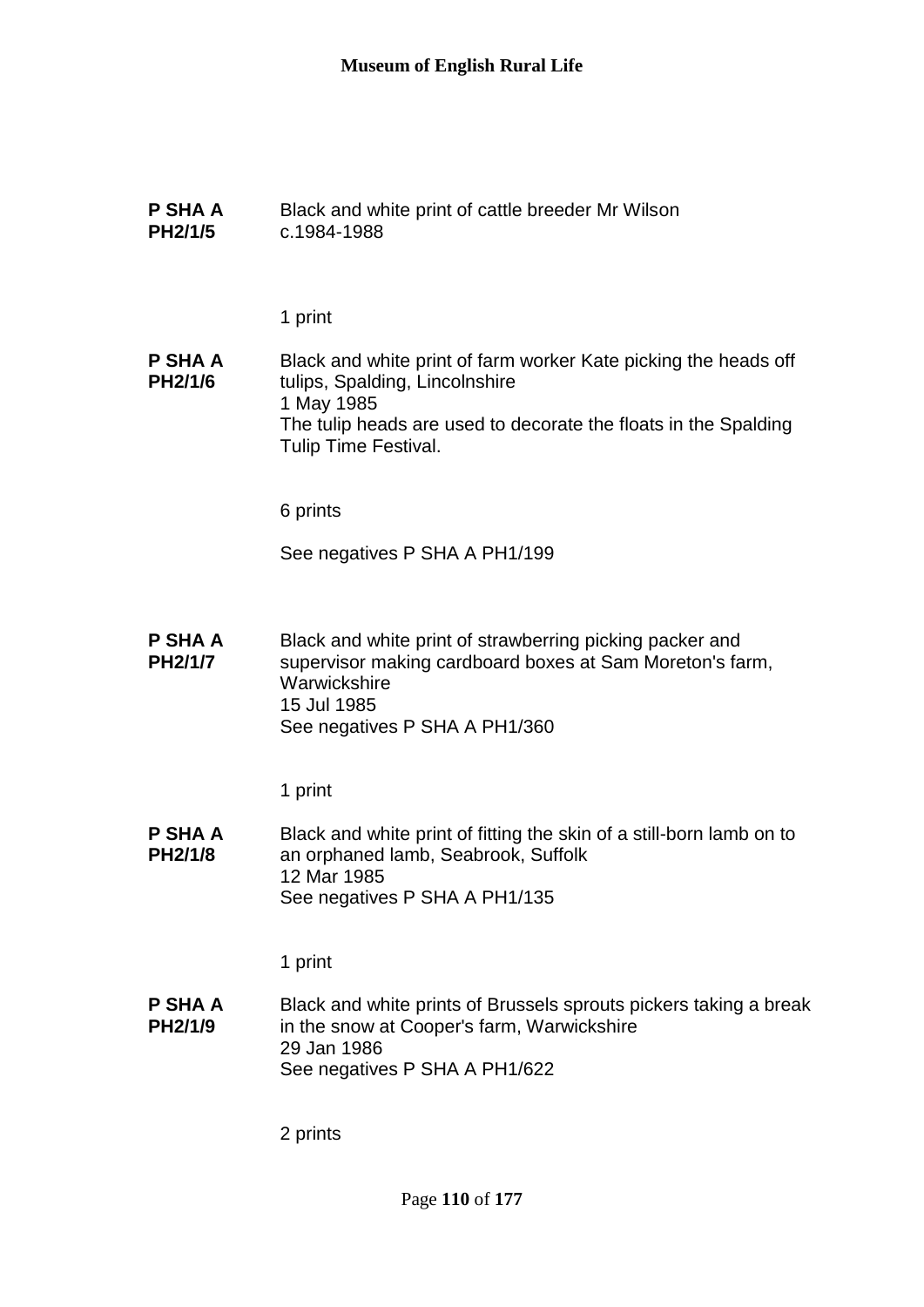**P SHA A PH2/1/10** Black and white prints of farm worker wearing sprayer backpack spraying broad beans to eradicate black fly, Sam Moreton's farm, Warwickshire 15 Jul 1985 See negatives P SHA A PH1/356

#### 4 prints

**P SHA A PH2/1/11** Black and white print of farm worker Steve at Lodge Farm, **Warwickshire** 5 Nov 1984 See negatives P SHA A PH1/30

1 print

**P SHA A PH2/1/12** Black and white print of checking for mastitis in the milking parlour at Hughes' dairy farm, Twycross, Leicestershire 28 Feb 1985 See negatives P SHA A PH1/109

1 print

**P SHA A PH2/1/13** Black and white print of Brussels sprouts planting with a four row planter, Warwickshire 19 Jun 1985 See negatives P SHA A PH1/276, 279

4 prints

**P SHA A PH2/1/14** Black and white print of farm worker clearing the front of a combine harvester at Three Gates Farm, Kineton, Warwickshire 28 Aug 1985 See negatives P SHA A PH1/498

4 prints

**P SHA A PH2/1/15** Black and white print of spraying potatoes with pre-emergence spray to control weeds, Hesketh Farm, Northamptonshire 29 May 1985 See negatives P SHA A PH1/239

3 prints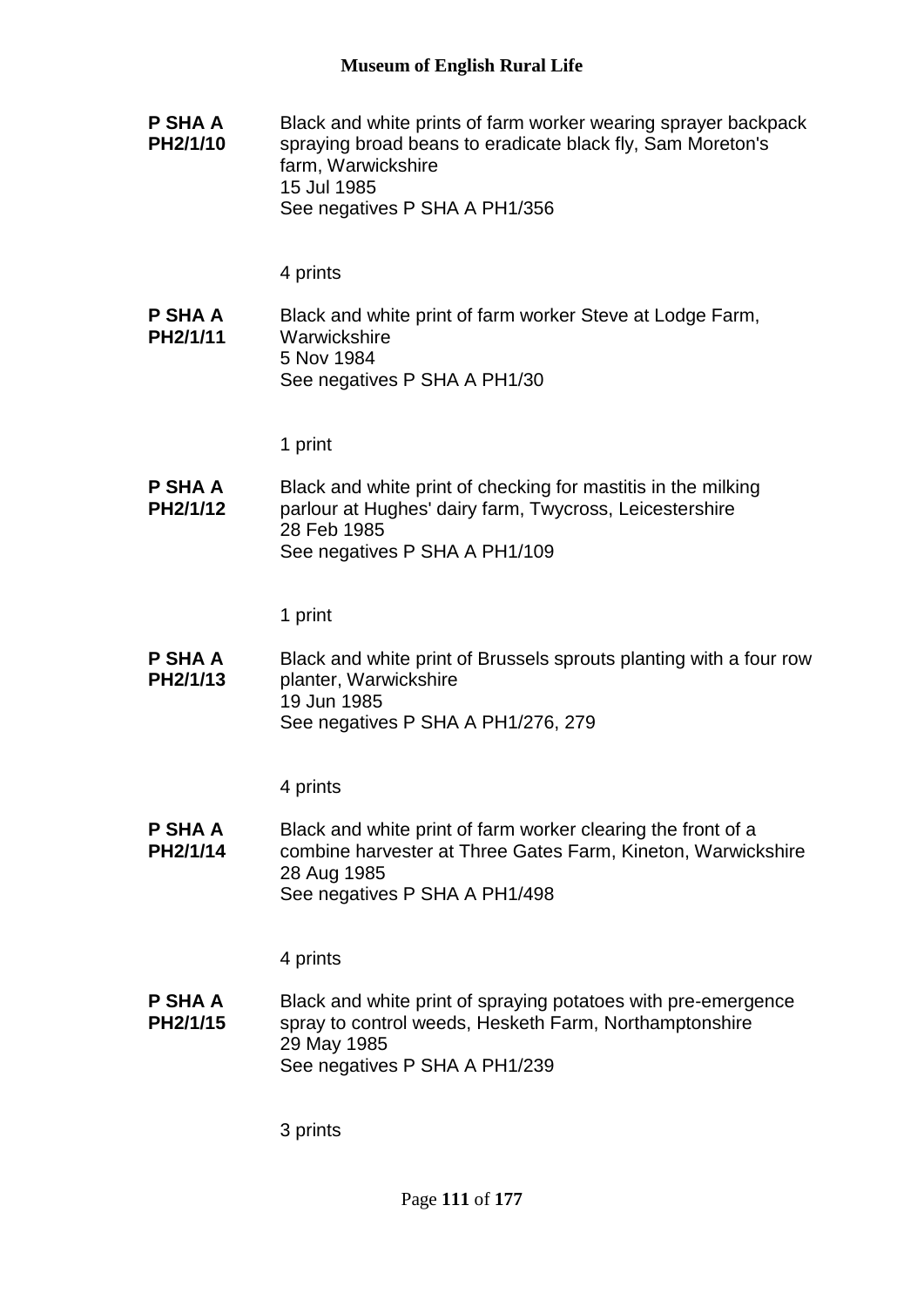| P SHA A<br>PH2/1/16        | Black and white print of Danny Wilde assisting with a difficult<br>lambing on the moors on the Pennines, Lancashire<br>8 May 1985<br>The size of the horn buds made it a difficult birth. |
|----------------------------|-------------------------------------------------------------------------------------------------------------------------------------------------------------------------------------------|
|                            | 2 prints                                                                                                                                                                                  |
|                            | See negatives P SHA A PH1/210                                                                                                                                                             |
| <b>P SHA A</b><br>PH2/1/17 | Black and white print of farm workers building a field bridge,<br>Wales<br>27 Jun 1985<br>See negatives P SHA A PH1/309                                                                   |
|                            | 1 print                                                                                                                                                                                   |
| <b>P SHA A</b><br>PH2/1/18 | Black and white print of vegetable grower Maurice at Allchurch<br>Bros, Vale of Evesham, Worcestershire<br>18 Dec 1984<br>See negatives P SHA A PH1/43                                    |
|                            | 4 prints                                                                                                                                                                                  |
| P SHA A<br>PH2/1/19        | Black and white print of picking Brussels sprouts at Allchurch<br>Bros in the Vale of Evesham, Worcestershire<br>21 Nov 1984<br>See negatives P SHA A PH1/33-35, 43-45                    |
|                            | 1 print                                                                                                                                                                                   |
| P SHA A<br>PH2/1/20        | Black and white print of ponies in pens at the county show,<br>Kirkwall, Orkney<br>c.1985                                                                                                 |
|                            | 1 print                                                                                                                                                                                   |
| P SHA A<br>PH2/1/21        | Black and white print of farm worker attaching a bracket to a<br>large Ford tractor at Wathes' farm, Warwickshire<br>27 Jul 1985<br>See negatives P SHA A PH1/422                         |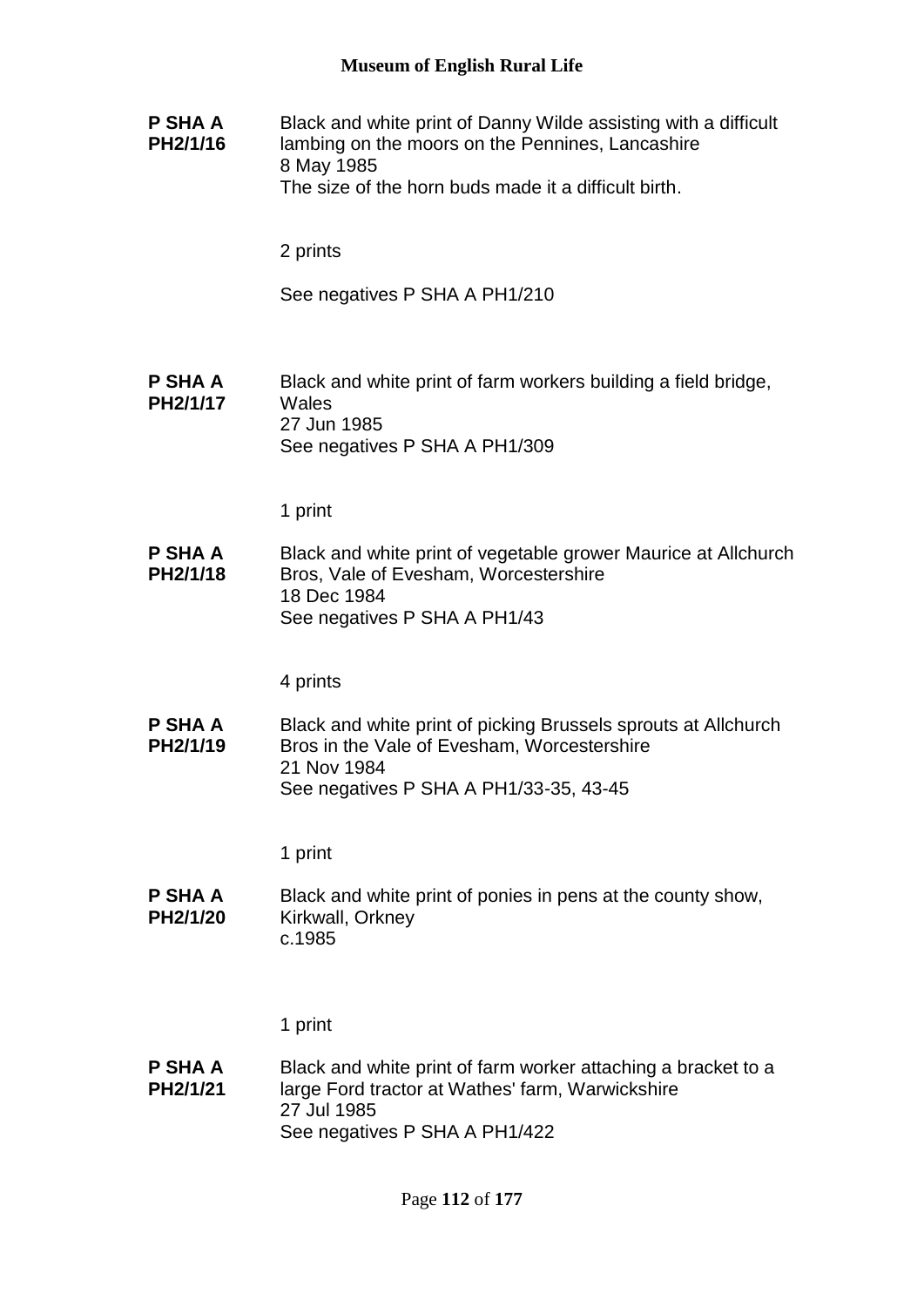1 print

| P SHA A<br>PH2/1/22        | Black and white print of stockman at Banbury Stockyard<br>31 Oct 1984<br>See negatives P SHA A PH1/21                                                                           |
|----------------------------|---------------------------------------------------------------------------------------------------------------------------------------------------------------------------------|
|                            | 1 print                                                                                                                                                                         |
| P SHA A<br>PH2/1/23        | Black and white print of injecting anaesthetic before de-horning<br>calves, Hesketh Farm, Northamptonshire<br>20 Mar 1985<br>See negatives P SHA A PH1/154                      |
|                            | 1 print                                                                                                                                                                         |
| <b>P SHA A</b><br>PH2/1/24 | Black and white print of straw burning, Ashorne, Warwickshire<br>6 Sep 1985<br>See negatives P SHA A PH1/523                                                                    |
|                            | 3 prints                                                                                                                                                                        |
| P SHA A<br>PH2/1/25        | Black and white print of farm worker trimming and bunching<br>salad onions in a polytunnel, Vale of Evesham, Worcestershire<br>24 Oct 1985<br>See negatives P SHA A PH1/575-576 |
|                            | 1 print                                                                                                                                                                         |
| <b>P SHA A</b><br>PH2/1/26 | Black and white print of injecting sheep against foot rot<br>c.1984-1988                                                                                                        |
|                            | 1 print                                                                                                                                                                         |
| P SHA A<br>PH2/1/27        | Black and white print of farmer feeding silage to sheep in the<br>snow at Hill Farm, Warwickshire<br>9 Jan 1986<br>See negatives P SHA A PH1/615                                |
|                            | 1 print                                                                                                                                                                         |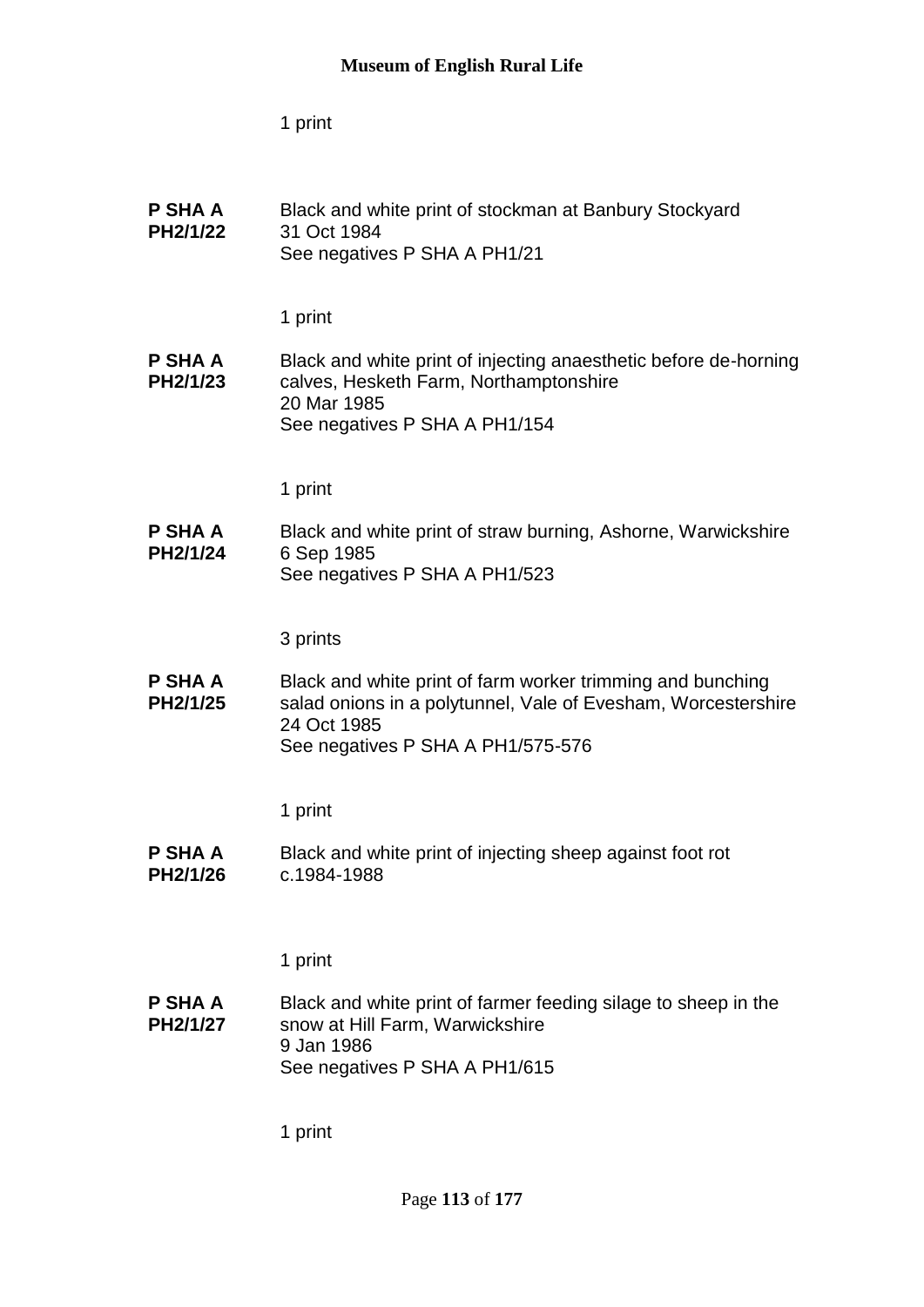**P SHA A PH2/1/28** Black and white print of de-horning calves at Hesketh Farm, Northamptonshire 20 Mar 1985 See negatives P SHA A PH1/156

1 print

**P SHA A PH2/1/29** Black and white print of ploughing with a Same tractor c.1984-1987

1 print

**P SHA A PH2/1/30** Black and white print of FMC pea viner harvesting peas in the dark, Suffolk 23 Jul 1985 See negatives P SHA A PH1/394

4 prints

**P SHA A PH2/1/31** Black and white print of farm workers repairing a potato planter c.1984-1987

1 print

**P SHA A PH2/1/32** Black and white print of a selling ring at Banbury Stockyard 31 Oct 1984 See negatives P SHA A PH1/19-26

1 print

**P SHA A PH2/1/33** Black and white print of a cow in a selling ring at Banbury **Stockyard** 31 Oct 1984 See negatives P SHA A PH1/19-26

1 print

**P SHA A PH2/1/34** Black and white print of cutting lettuces in a hot house in the Vale of Evesham 24 Oct 1985 See negatives P SHA A PH1/574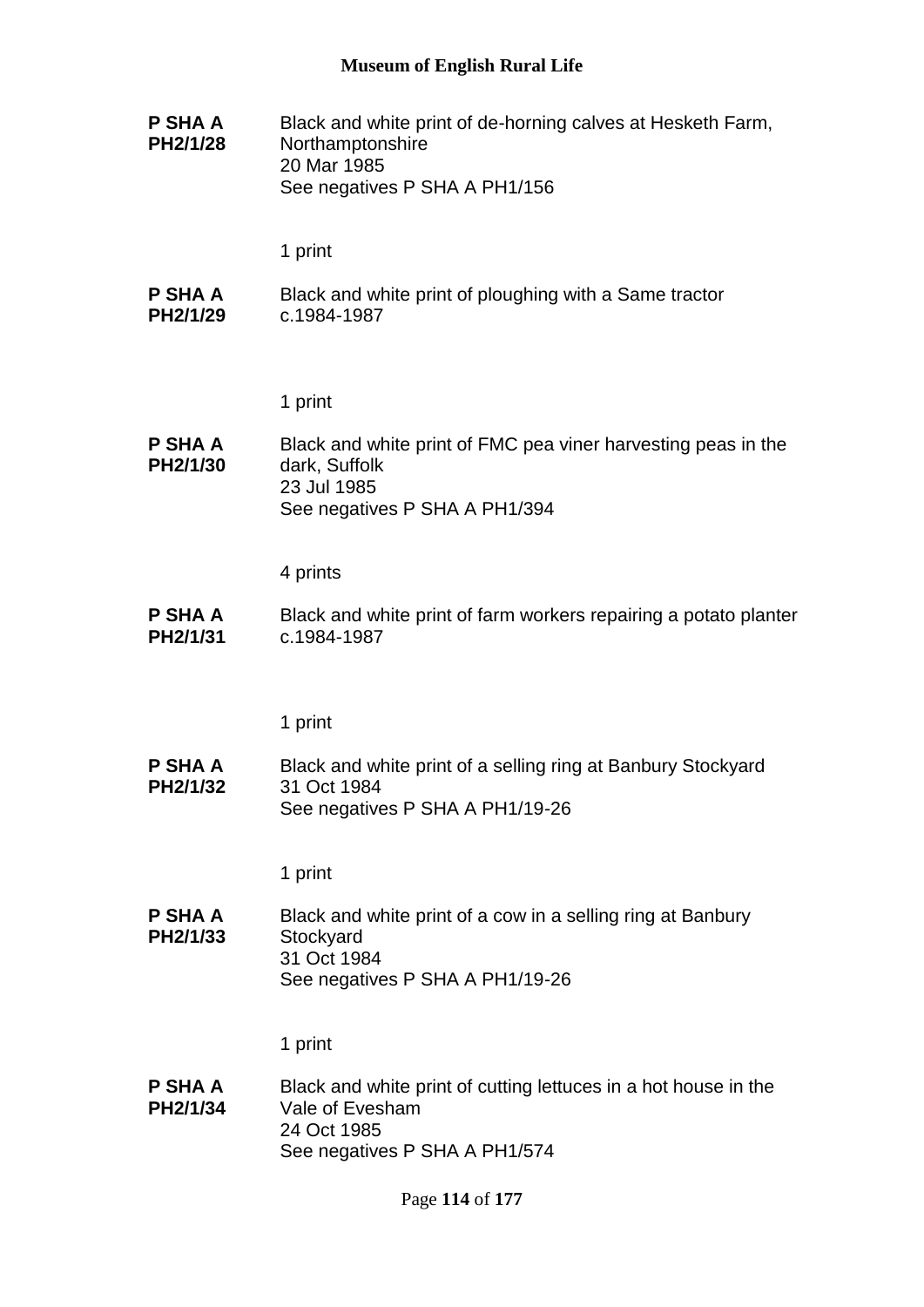1 print

| P SHA A<br>PH2/1/35        | Black and white print of welding farm machinery at the start of<br>harvest at Wathes' farm, Warwickshire<br>27 Jul 1985<br>See negatives P SHA A PH1/418   |
|----------------------------|------------------------------------------------------------------------------------------------------------------------------------------------------------|
|                            | 1 print                                                                                                                                                    |
| <b>P SHA A</b><br>PH2/1/36 | Black and white print of two women pulling salad onions in the<br>Vale of Evesham<br>24 Oct 1985<br>See negatives P SHA A PH1/577                          |
|                            | 1 print                                                                                                                                                    |
| P SHA A<br>PH2/1/37        | Black and white print of Brussels sprouts picking, Allchurch<br>Bros, Vale of Evesham<br>18 Dec 1984<br>See negatives P SHA A PH1/33-35, 43-45             |
|                            | 1 print                                                                                                                                                    |
| P SHA A<br>PH2/1/38        | Black and white print of driving cows back to the field on a<br>Warwickshire dairy farm<br>c.1984-1987                                                     |
|                            | 1 print                                                                                                                                                    |
| P SHA A<br>PH2/1/39        | Black and white print of Dairy Crest milk tanker, Devon<br>8 Aug 1985<br>See negatives P SHA A PH1/438                                                     |
|                            | 1 print                                                                                                                                                    |
| <b>P SHA A</b><br>PH2/1/40 | Black and white print of farm worker checking a large grain store<br>for pests at Lodge Farm, Warwickshire<br>18 Mar 1985<br>See negatives P SHA A PH1/140 |
|                            | 1 print                                                                                                                                                    |

Page **115** of **177**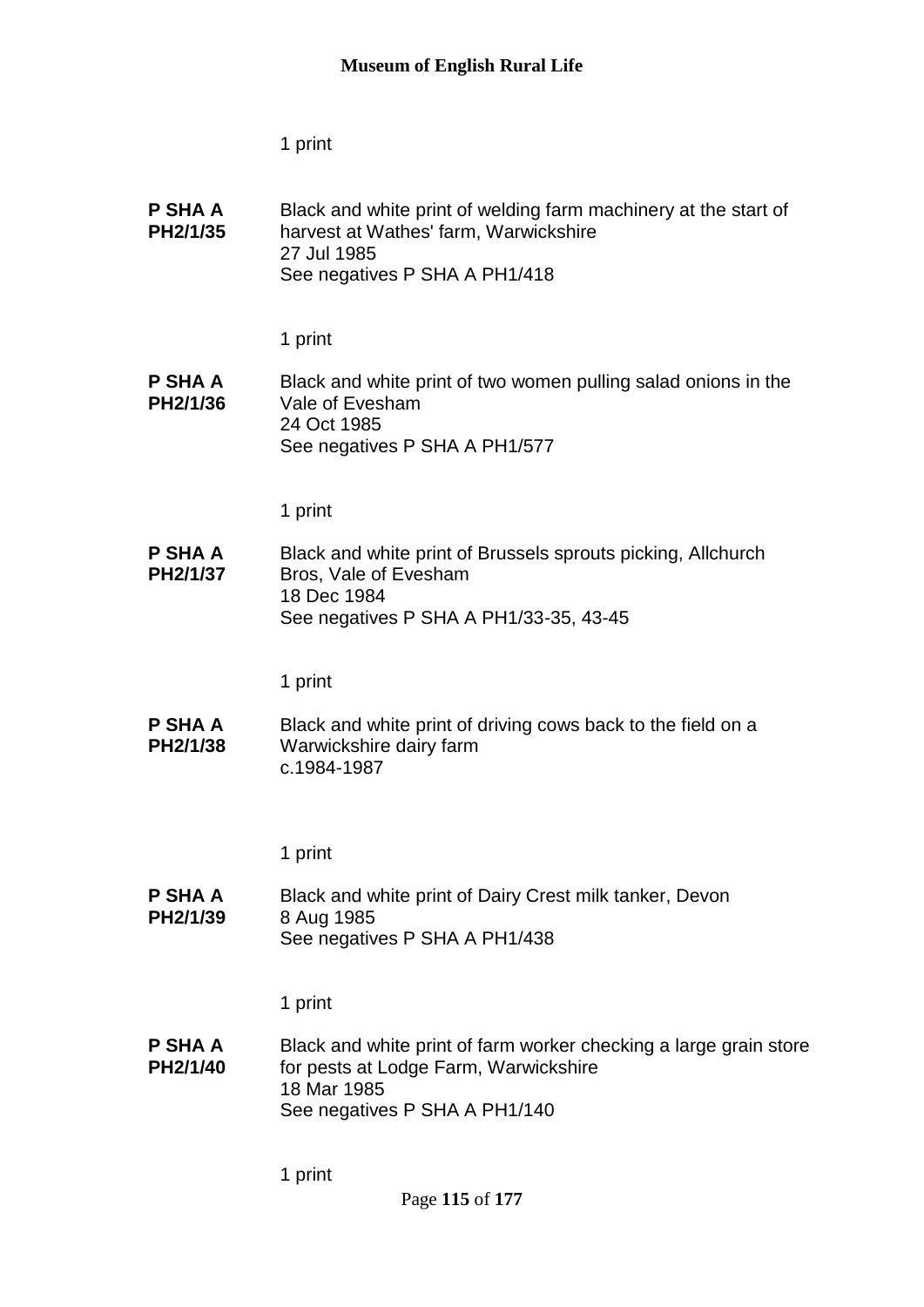| P SHA A<br>PH2/1/41        | Black and white print of farm worker checking the operation of a<br>corn drier at Hall's farm, Horley, Oxfordshire<br>6 Sep 1985<br>See negatives P SHA A PH1/518                                        |
|----------------------------|----------------------------------------------------------------------------------------------------------------------------------------------------------------------------------------------------------|
|                            | 1 print                                                                                                                                                                                                  |
| <b>P SHA A</b><br>PH2/1/42 | Black and white print of a farm worker operating a potato planter<br>at Hill Farm, Warwickshire<br>18 Apr 1985<br>See negatives P SHA A PH1/188                                                          |
|                            | 1 print                                                                                                                                                                                                  |
| P SHA A<br>PH2/1/43        | Black and white print of tulip pickers taking a lunch break on the<br>edge of the tulip field, resting on bags of flower heads, Spalding,<br>Lincolnshire<br>1 May 1985<br>See negatives P SHA A PH1/200 |
|                            | 1 print                                                                                                                                                                                                  |
| P SHA A<br>PH2/1/44        | Black and white print of baling straw in Berkshire<br>c.1985<br>The straw is used for bedding at various racing stables.                                                                                 |
|                            | 3 prints                                                                                                                                                                                                 |
| P SHA A<br>PH2/1/45        | Black and white print of driving sheep from field to farm for<br>sorting, Penkridge, Staffordshire<br>29 Nov 1984<br>See negatives P SHA A PH1/37                                                        |
|                            | 3 prints                                                                                                                                                                                                 |
| <b>P SHA A</b><br>PH2/1/46 | Black and white print of farm workers picking new potatoes by<br>hand on a Warwickshire farm<br>10 Oct 1984<br>See negatives P SHA A PH1/360                                                             |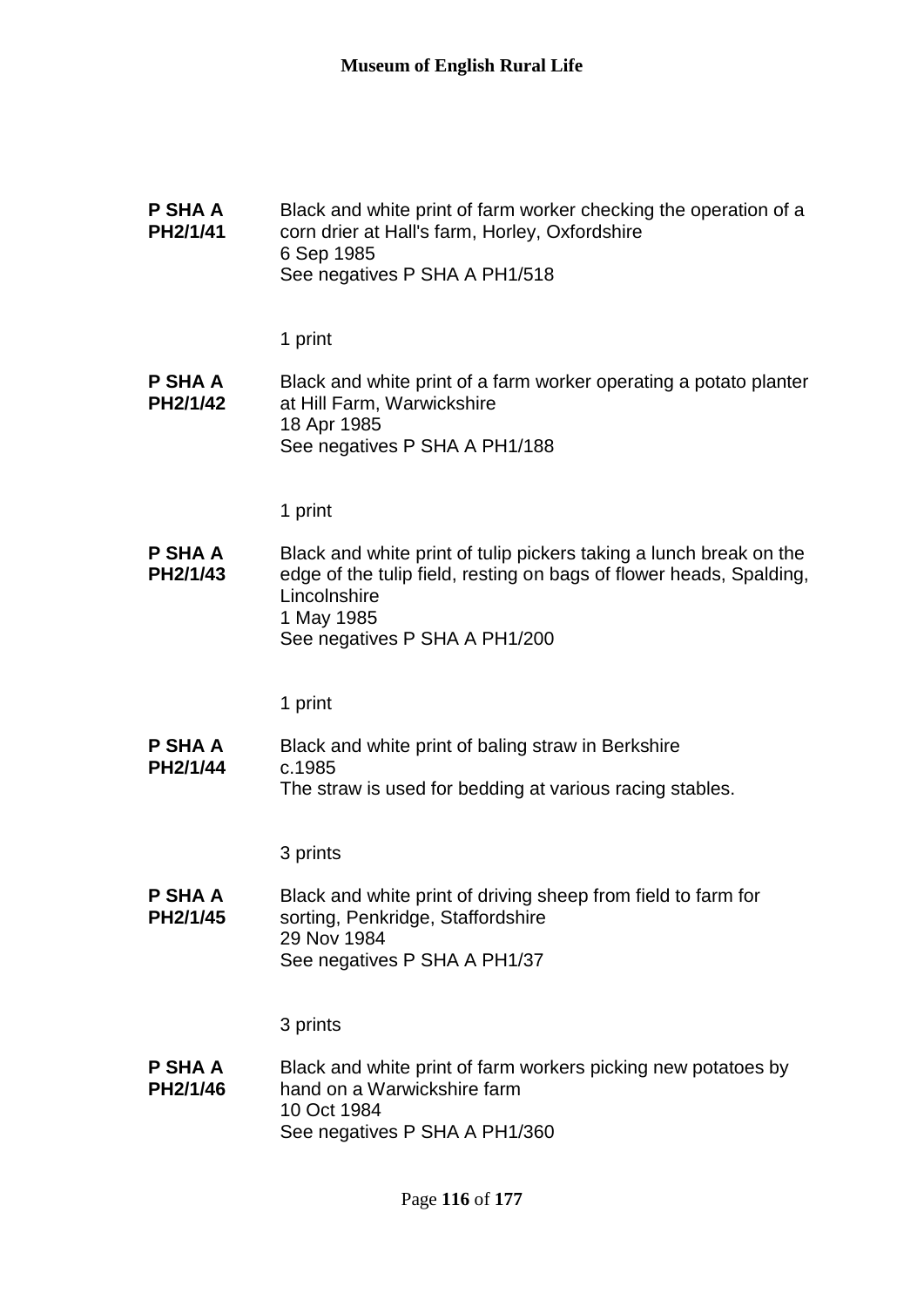6 prints

| P SHA A<br>PH2/1/47 | Black and white print of trimming the hoof of a pedigree bull,<br>Avoncroft, Worcestershire<br>4 Jun 1985<br>Care is taken not to cut the blood vessels just below the surface<br>of the hoof. |
|---------------------|------------------------------------------------------------------------------------------------------------------------------------------------------------------------------------------------|
|                     |                                                                                                                                                                                                |

2 prints

See negatives P SHA A PH1/256

**P SHA A PH2/1/48** Black and white print of preparing to start work with a subsoil plough attached to a 300hp tractor at Wathes' farm, Warwickshire 17 Aug 1985 See negatives P SHA A PH1/464

2 prints

**P SHA A PH2/1/49** Black and white print of apple picking at Dunsby's farm, **Herefordshire** 7 Oct 1986 See negatives P SHA A PH1/636

4 prints

**P SHA A PH2/1/50** Black and white print of combining barley at Wathes' farm, **Warwickshire** 7 Oct 1986 A large arable farm in north Warwickshire.

5 prints

See negatives P SHA A PH1/418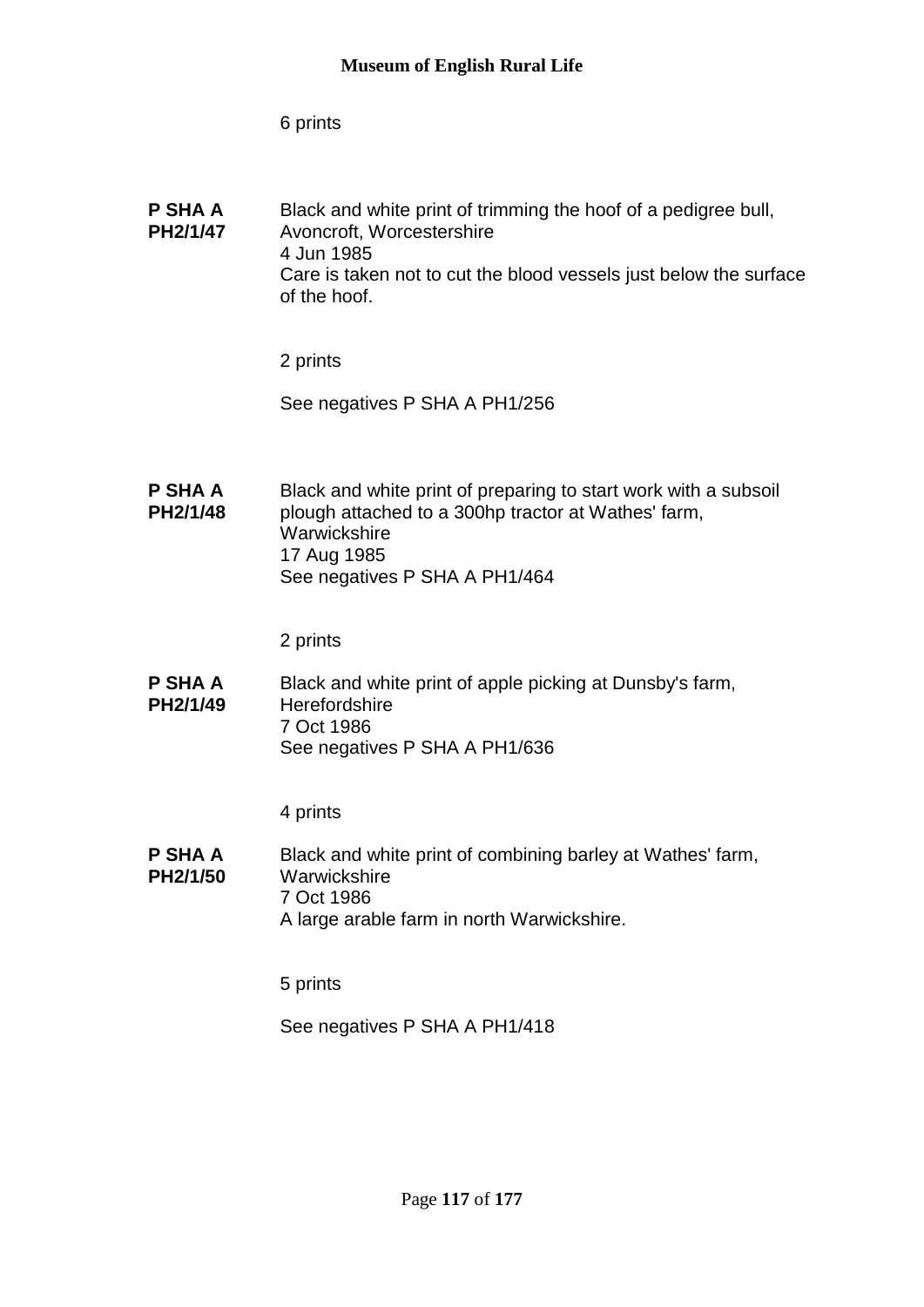**P SHA A PH2/1/51** Black and white print of gas blowers attached to motorcycles burning unwanted straw and stubble at Forsyth's farm, **Warwickshire** 28 Aug 1985 A large arable farm in north Warwickshire. 3 prints See negatives P SHA A PH1/494 **P SHA A PH2/1/52** Black and white print of sheep shearing c.1984-1987 1 print **P SHA A PH2/1/53** Black and white print of shepherdess feeding sheep, Seabrook, Suffolk 12 Mar 1985 See negatives P SHA A PH1/126-139 1 print **P SHA A PH2/1/54** Black and white print of spraying a field c.1984-1987 2 prints **P SHA A PH2/1/55** Black and white print of tulip picker Kate, Spalding, Lincolnshire 1 May 1985 1 print **P SHA A PH2/1/56** Black and white print of cattle inspected at market c.1984-1987 1 print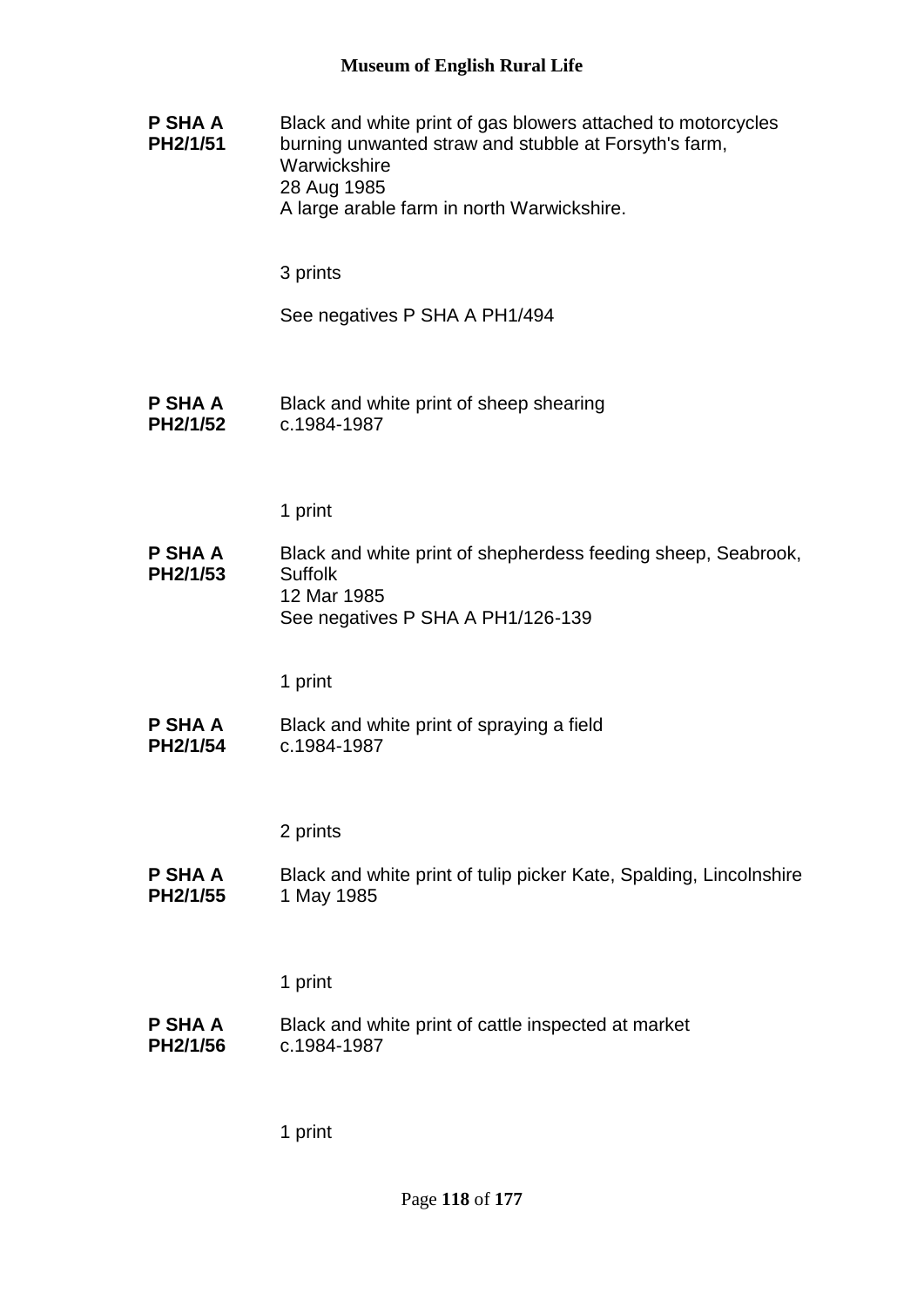**P SHA A PH2/1/57** Black and white print of sheep shearing c.1984-1987

1 print

**P SHA A PH2/1/58** Black and white print of injecting sheep against foot rot c.1984-1987

1 print

**P SHA A PH2/1/59** Black and white print of injecting sheep against foot rot c.1984-1987

1 print

**P SHA A PH2/1/60** Black and white print of hoofing a cow c.1984-1987

1 print

**P SHA A PH2/1/61** Black and white print of adjusting fertiliser spreaders c.1984-1987

1 print

**P SHA A PH2/1/62** Black and white print of cutting grass c.1984-1987

1 print

**P SHA A PH2/2** Black and white mounted exhibition prints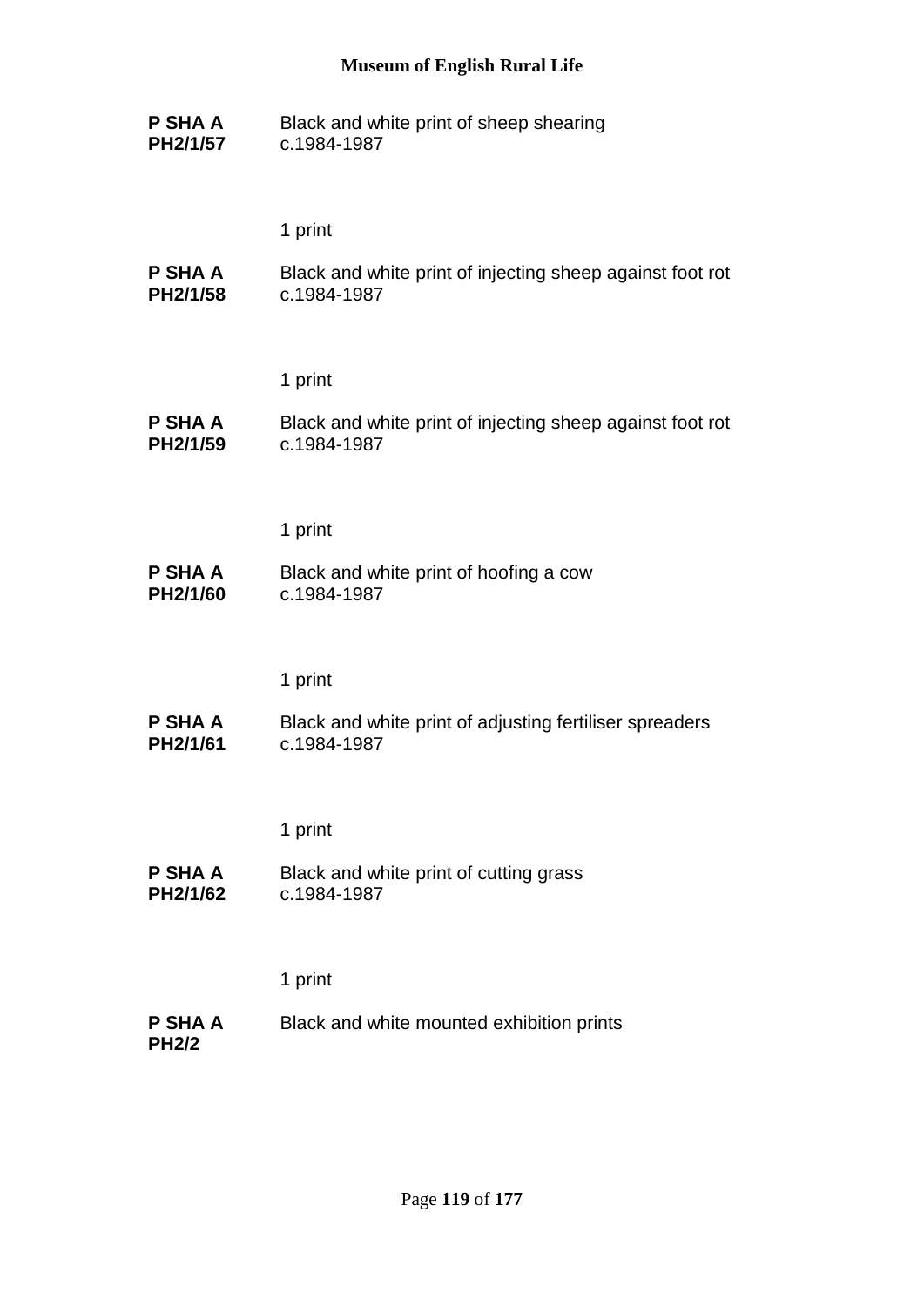**P SHA A PH2/2/1** Black and white prints of littering a turkey house at Hammond's farm, Warwickshire 2 Dec 1985 See negatives P SHA A PH1/601

2 mounted prints

**P SHA A PH2/2/2** Black and white print of visitors watching sales in the ring at Banbury Stockyard 14 Feb 1985 See negatives P SHA A PH1/92

1 mounted print

**P SHA A PH2/2/3** Black and white print of sheep farmer Mr Pugh with sheep waiting to be dipped, Wales 27 Jun 1985 See negatives P SHA A PH1/305

1 mounted print

**P SHA A PH2/2/4** Black and white print of farm manager Des on freshly ploughed soil at Lodge Farm, Warwickshire 10 Jan 1985 See negatives P SHA A PH1/46-57

1 mounted print

**P SHA A PH2/2/5** Black and white print of cattle breeder Mr Wilson c.1984-1988

1 mounted print

**P SHA A PH2/2/6** Black and white print of farm worker Kate picking the heads off tulips, Spalding, Lincolnshire 1 May 1985 The tulip heads are used to decorate the floats in the Spalding Tulip Time Festival.

1 mounted print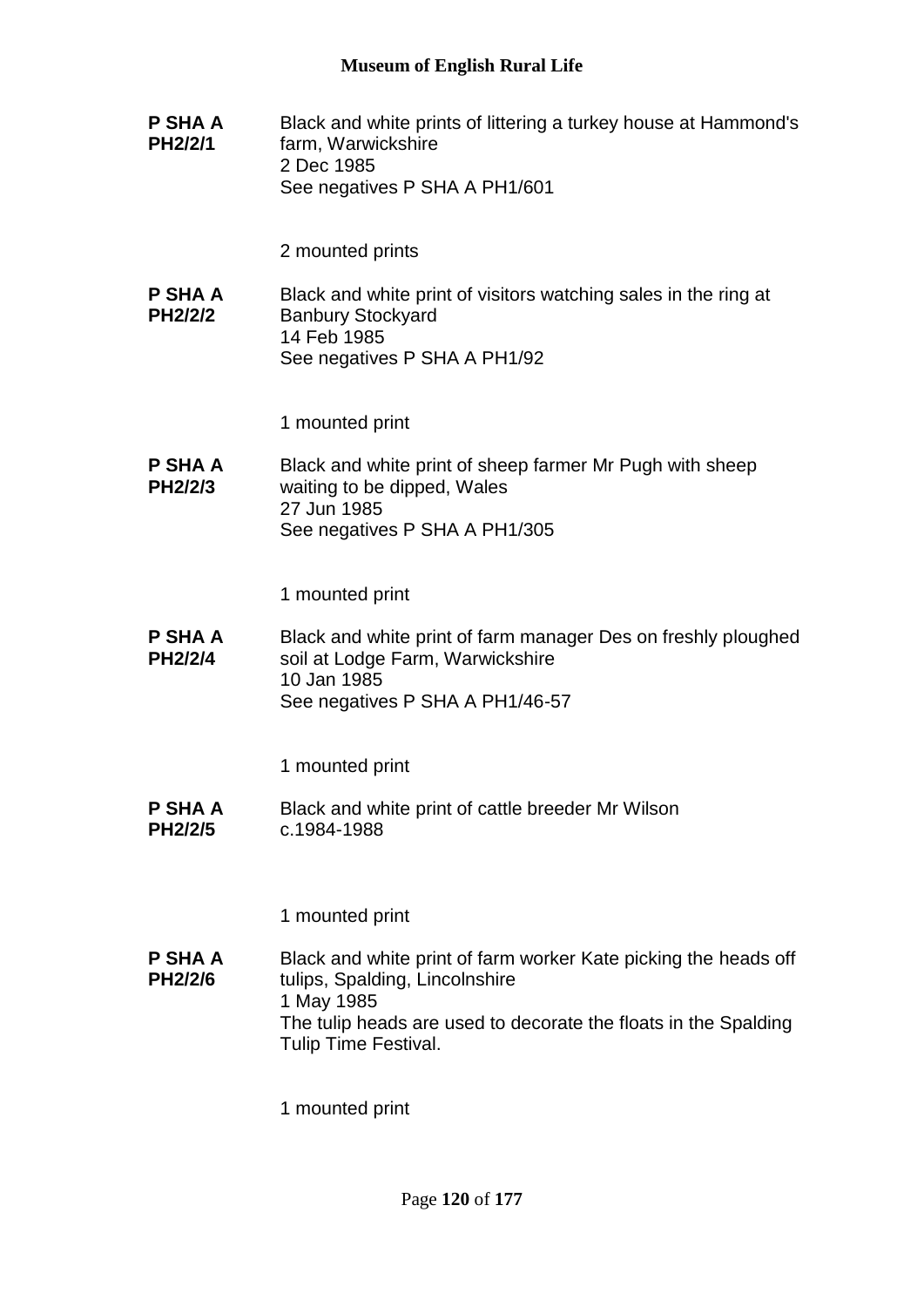#### See negatives P SHA A PH1/199

**P SHA A PH2/2/7** Black and white print of strawberring picking packer and supervisor making cardboard boxes at Sam Moreton's farm, **Warwickshire** 15 Jul 1985 See negatives P SHA A PH1/360

1 mounted print

**P SHA A PH2/2/8** Black and white print of fitting the skin of a still-born lamb on to an orphaned lamb, Seabrook, Suffolk 12 Mar 1985 See negatives P SHA A PH1/135

1 mounted print

**P SHA A PH2/2/9** Black and white print of Brussels sprouts pickers taking a break in the snow at Cooper's farm, Warwickshire 29 Jan 1986 See negatives P SHA A PH1/622

1 mounted print

**P SHA A PH2/2/10** Black and white print of farm worker wearing sprayer backpack spraying broad beans to eradicate black fly, Sam Moreton's farm, Warwickshire 15 Jul 1985 See negatives P SHA A PH1/356

1 mounted print

**P SHA A PH2/2/11** Black and white print of farm worker Steve at Lodge Farm, **Warwickshire** 5 Nov 1984 See negatives P SHA A PH1/30

1 mounted print

Page **121** of **177 P SHA A PH2/2/12** Black and white print of checking for mastitis in the milking parlour at Hughes' dairy farm, Twycross, Leicestershire 28 Feb 1985 See negatives P SHA A PH1/109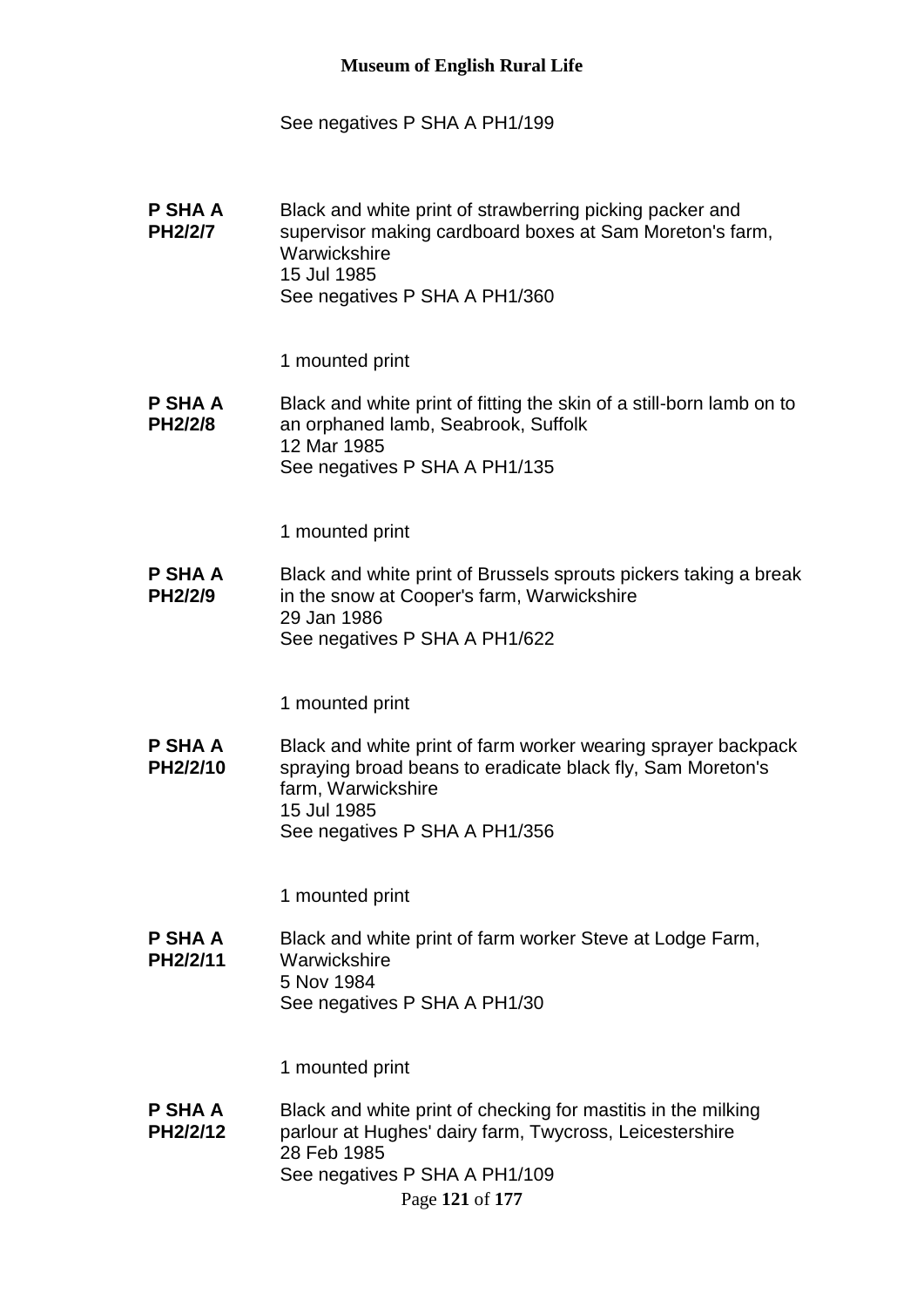1 mounted print

**P SHA A PH2/2/13** Black and white print of Brussels sprouts planting with a four row planter, Warwickshire 19 Jun 1985 See negatives P SHA A PH1/276, 279

1 mounted print

**P SHA A PH2/2/14** Black and white print of farm worker clearing the front of a combine harvester at Three Gates Farm, Kineton, Warwickshire 28 Aug 1985 See negatives P SHA A PH1/498

1 mounted print

**P SHA A PH2/2/15** Black and white print of spraying potatoes with pre-emergence spray to control weeds, Hesketh Farm, Northamptonshire 29 May 1985 See negatives P SHA A PH1/239

1 mounted print

**P SHA A PH2/2/16** Black and white print of Danny Wilde assisting with a difficult lambing on the moors on the Pennines, Lancashire 8 May 1985 The size of the horn buds made it a difficult birth.

1 print

See negatives P SHA A PH1/210

**P SHA A PH2/2/17** Black and white print of farm workers building a field bridge, **Wales** 27 Jun 1985 See negatives P SHA A PH1/309

2 mounted prints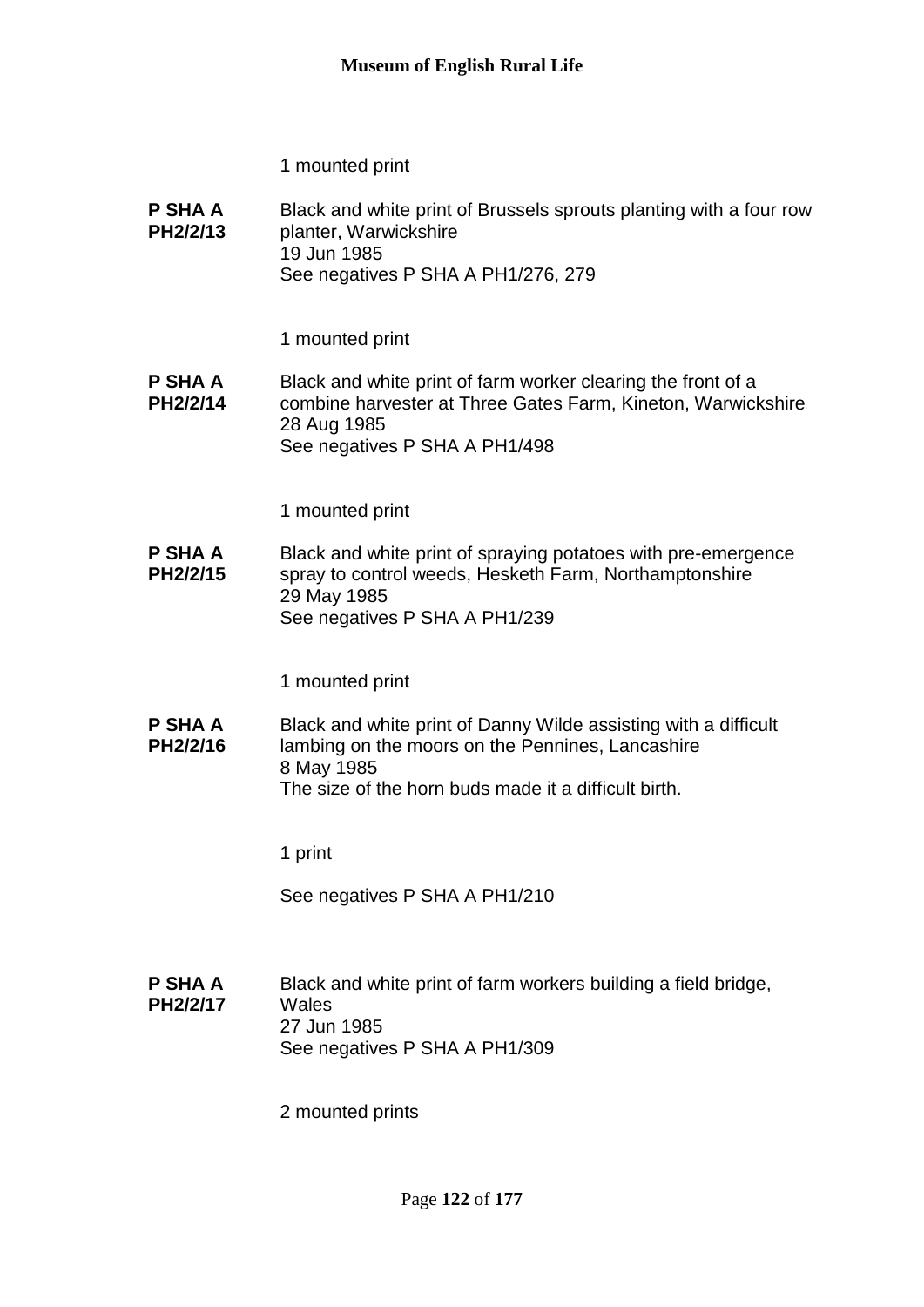**P SHA A PH2/2/18** Black and white print of vegetable grower Maurice at Allchurch Bros, Vale of Evesham, Worcestershire 18 Dec 1984 See negatives P SHA A PH1/43

1 mounted print

**P SHA A PH2/2/19** Black and white print of picking Brussels sprouts at Allchurch Bros in the Vale of Evesham, Worcestershire 21 Nov 1984 See negatives P SHA A PH1/33-35, 43-45

1 mounted print

**P SHA A PH2/2/20** Black and white print of ponies in pens at the county show, Kirkwall, Orkney c.1985

2 mounted prints

**P SHA A PH2/2/21** Black and white print of farm worker attaching a bracket to a large Ford tractor at Wathes' farm, Warwickshire 27 Jul 1985 See negatives P SHA A PH1/422

1 mounted print

**P SHA A PH2/2/22** Black and white print of farm worker trimming and tying salad onions in a polytunnel, Vale of Evesham, Worcestershire 24 Oct 1985 See negatives P SHA A PH1/576

2 mounted prints

**P SHA A PH2/2/23** Black and white print of injecting anaesthetic before de-horning calves, Hesketh Farm, Northamptonshire 20 Mar 1985 See negatives P SHA A PH1/154

2 mounted prints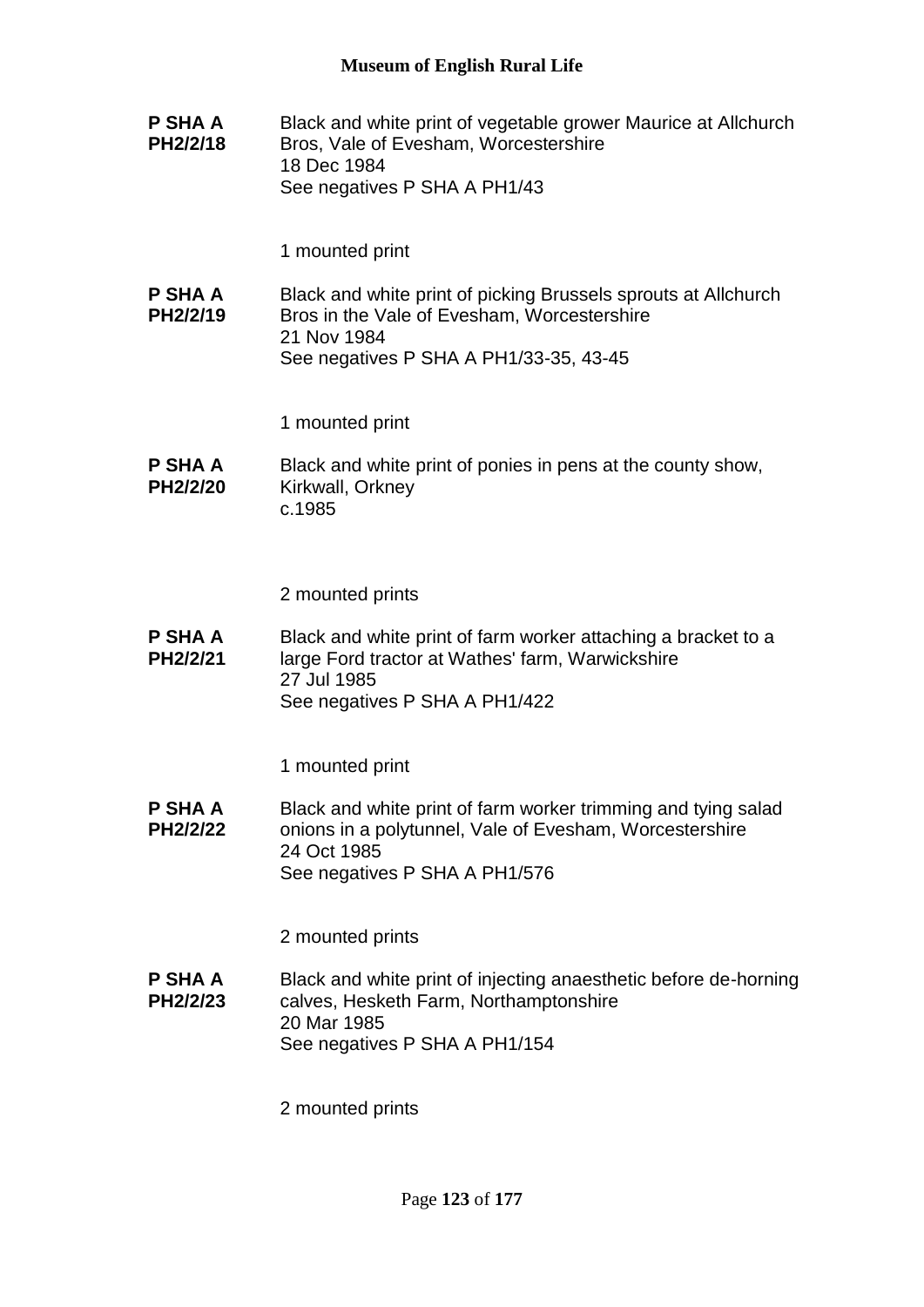**P SHA A PH2/2/24** Black and white print of straw burning, Ashorne, Warwickshire 6 Sep 1985 See negatives P SHA A PH1/523

2 mounted prints

**P SHA A PH2/2/25** Black and white print of stockman an Banbury Stockyard 31 Oct 1984 See negatives P SHA A PH1/21

2 mounted prints

**P SHA A PH2/2/26** Black and white print of injecting sheep against foot rot c.1984-1988

1 mounted print

**P SHA A PH2/2/27** Black and white print of farmer feeding silage to sheep in the snow at Hill Farm, Warwickshire 9 Jan 1986 See negatives P SHA A PH1/615-618

1 mounted print

**P SHA A PH2/2/28** Black and white print of de-horning calves at Hesketh Farm, Northamptonshire 20 Mar 1985 See negatives P SHA A PH1/156

1 mounted print

**P SHA A PH2/2/29** Black and white print of ploughing with a Same tractor c.1984-1987

1 mounted print

**P SHA A PH2/2/30** Black and white print of FMC pea viner harvesting peas in the dark, Suffolk 23 Jul 1985 See negatives P SHA A PH1/394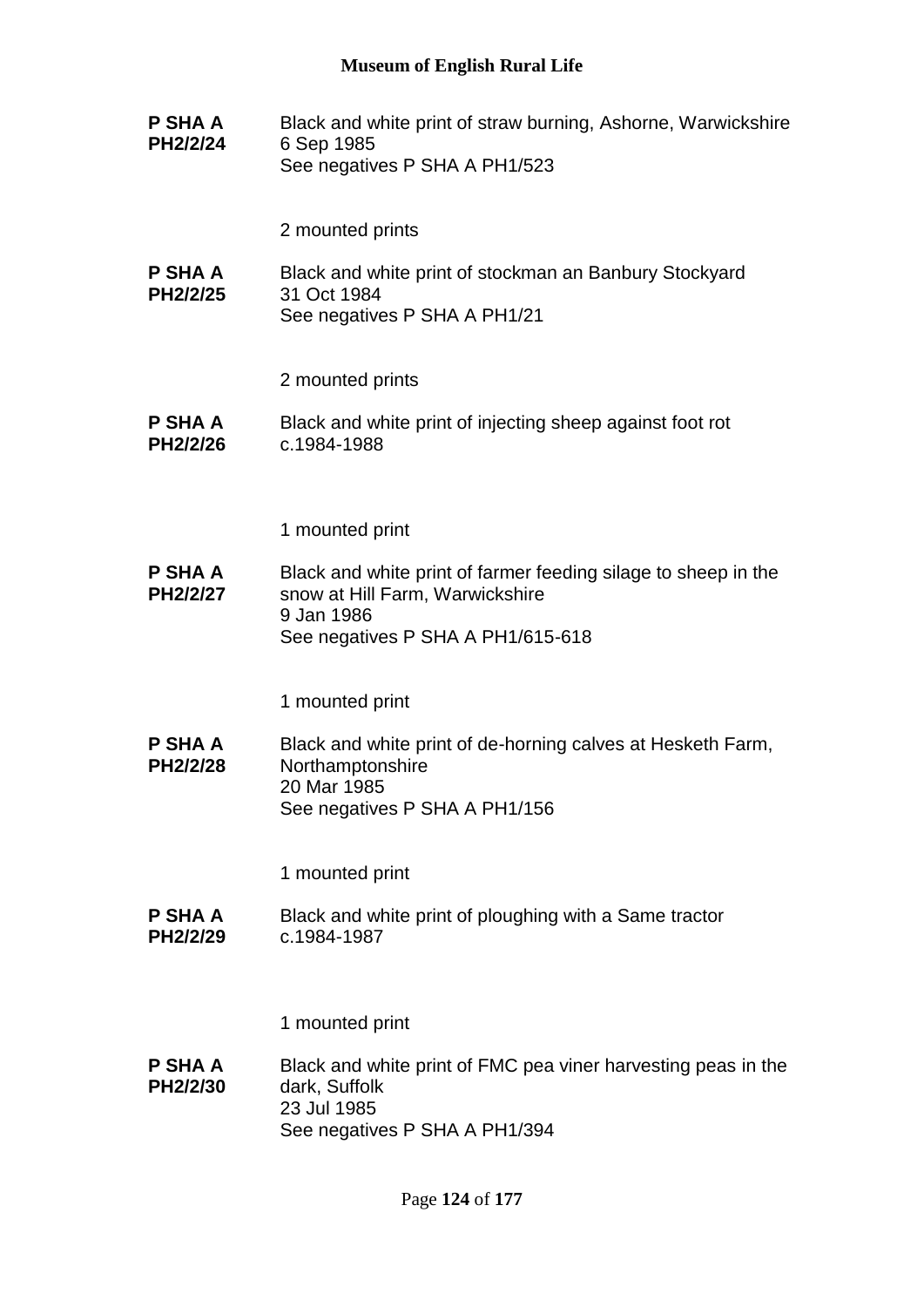1 mounted print

**P SHA A PH2/2/31** Black and white print of planting Brussels sprouts with a four row planter in Warwickshire 19 Jun 1985 See negatives P SHA A PH1/276, 279

2 mounted prints

**P SHA A PH2/2/32** Black and white print of farm worker measuring the hectare/litre weight of oilseed rape to calibrate the yield meter in the combine at Wathes' farm, Warwickshire 17 Aug 1985 See negatives P SHA A PH1/474

2 mounted prints

**P SHA A PH2/2/33** Black and white print of milking cluster being attached to a cow c. 1984-1988

1 mounted print

**P SHA A PH2/2/34** Black and white prints of raspberry picking, Sam Moreton's farm, **Warwickshire** 15 Jul 1985 See negatives P SHA A PH1/352

1 mounted print

**P SHA A PH2/2/35** Black and white prints of farm workers preparing to move a bogged Ford tractor, Wathes' farm, Warwickshire 17 Aug 1985 See negatives P SHA A PH1/461

1 mounted print

**P SHA A PH2/2/36** Black and white prints of repairing a dry stone wall at a boundaries event, Derbyshire 26 Oct 1985 See negatives P SHA A PH1/582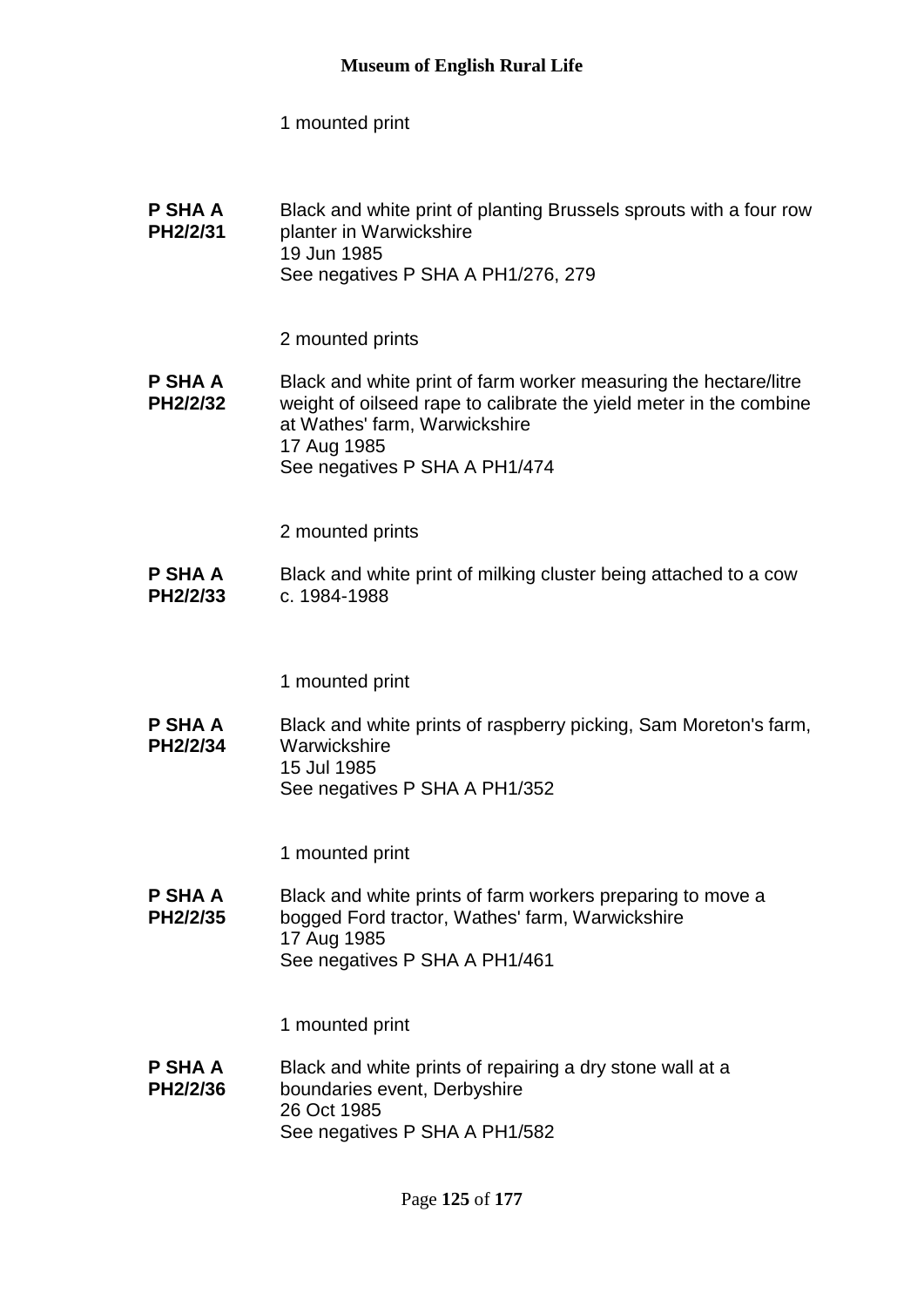1 mounted print

| P SHA A  | Black and white prints of laying a hedge at a boundaries event, |
|----------|-----------------------------------------------------------------|
| PH2/2/37 | Derbyshire                                                      |
|          | 26 Oct 1985<br>See negatives P SHA A PH1/578                    |

1 mounted print

#### **P SHA A PH2/2/38** Black and white prints of farm workers refuelling a pea viner, Suffolk 23 Jul 1985 See negatives P SHA A PH1/385

1 mounted print

**P SHA A PH2/2/39** Black and white prints of farm workers cleaning pea viners with compressed air and pressure washer, Suffolk 23 Jul 1985 See negatives P SHA A PH1/388

1 mounted print

**P SHA A PH2/2/40** Black and white prints of a pea swather operator at work harvesting peas, Haddenham, Cambridgeshire 24 Jul 1985 See negatives P SHA A PH1/402

1 mounted print

**P SHA A PH2/2/41** Black and white prints of refuelling a Claas combine harvester, Wathes' farm, Warwickshire 27 Jul 1985 See negatives P SHA A PH1/419

1 mounted print

**P SHA A PH2/2/42** Black and white prints of re-stocking Becket's farm with chickens, West Midlands 23 Aug 1985 Unpacking boxes of chicks in the battery hen house.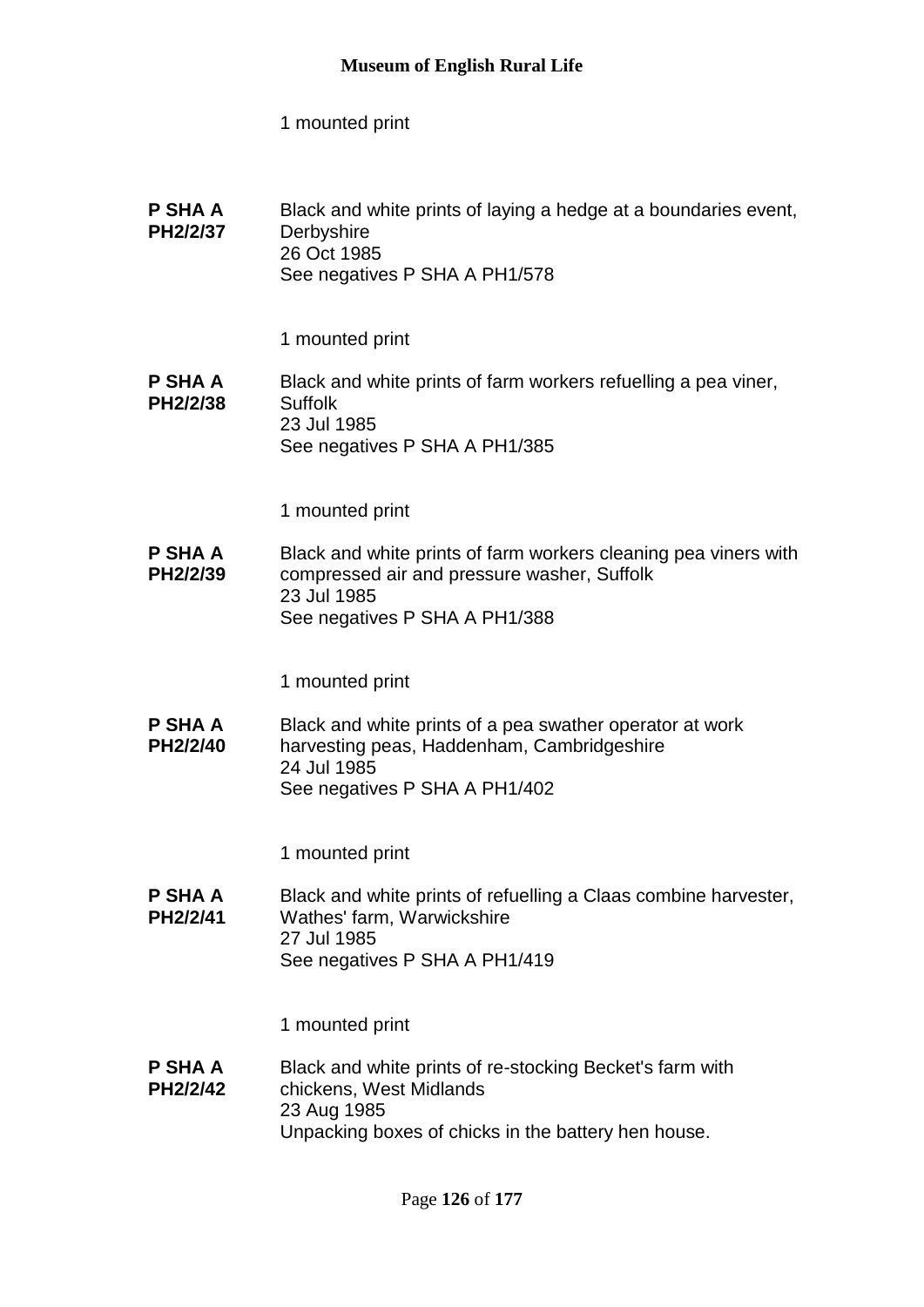1 mounted print

See negatives P SHA A PH1/480

**P SHA A PH2/2/43** Black and white prints of feeding sheep in the snow at Hill Farm, **Warwickshire** 9 Jan 1986 See negatives P SHA A PH1/615-618

1 mounted print

**P SHA A PH2/2/44** Black and white prints of turkey plucking, Hammond's farm, **Warwickshire** 12 Dec 1985 See negatives P SHA A PH1/610

1 mounted print

**P SHA A PH2/2/45** Black and white prints of cutting down hop vines with a scythe, Bradstock's farm, Herefordshire 8 Sep 1985 See negatives P SHA A PH1/539

1 mounted print

**P SHA A PH2/2/46** Black and white print of a prize ram for sale at Rugby Market Annual Ram Fair, Warwickshire 20 Sep 1985 See negatives P SHA A PH1/550a

1 mounted print

**P SHA A PH2/2/47** Black and white print of auctioneers selling rams in the outdoor ring at Rugby Market Annual Ram Fair, Warwickshire 20 Sep 1985 See negatives P SHA A PH1/548

2 mounted prints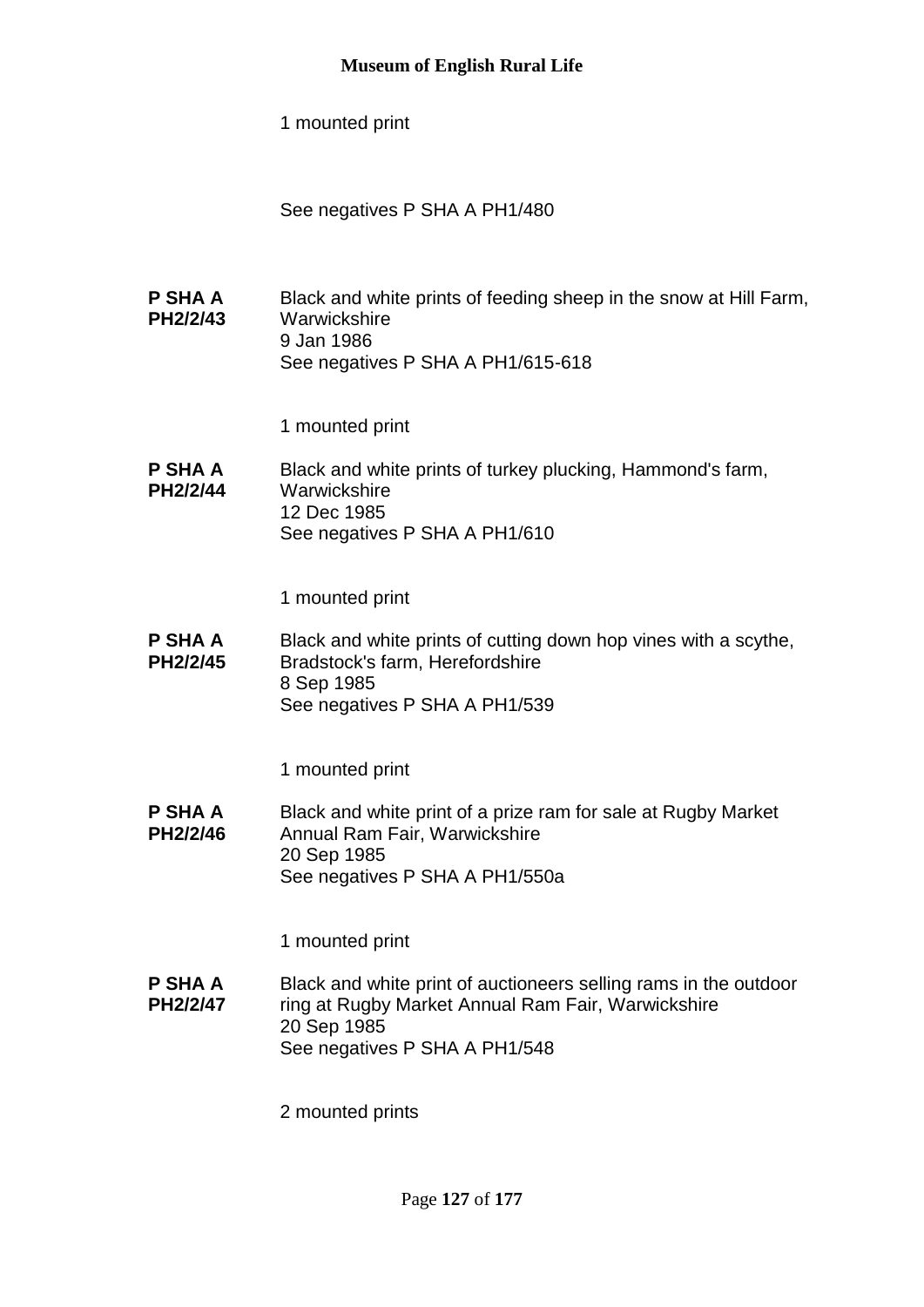**P SHA A PH2/2/48** Black and white print of a forgage harvester picking up grass for silage, Devon 8 Aug 1985 See negatives P SHA A PH1/433

1 mounted print

**P SHA A PH2/2/49** Black and white print of a Cat 955 crawler loader moving steaming muck ready to spread on a field c.1984-1988

1 mounted print

**P SHA A PH2/2/50** Black and white prints of commissioning a new big bale machine, Stoneleigh, Warwickshire 20 Jun 1985 See negatives P SHA A PH1/295

1 mounted print

**P SHA A PH2/2/51** Black and white prints of inoculating lambs against orf at RASE sheep unit, Warwickshire 23 Jan 1985 See negatives P SHA A PH1/63

1 mounted print

**P SHA A PH2/2/52** Black and white prints of farmer, machinery agents and salseman discussing a new plough on trial at Lodge Farm, **Warwickshire** 10 Jan 1985 See negatives P SHA A PH1/46-57

1 mounted print

**P SHA A PH2/2/53** Black and white print of farm worker feeding calves at Tibbatts dairy farm, Warwickshire 20 Oct 1985 See negatives P SHA A PH1/567

1 mounted print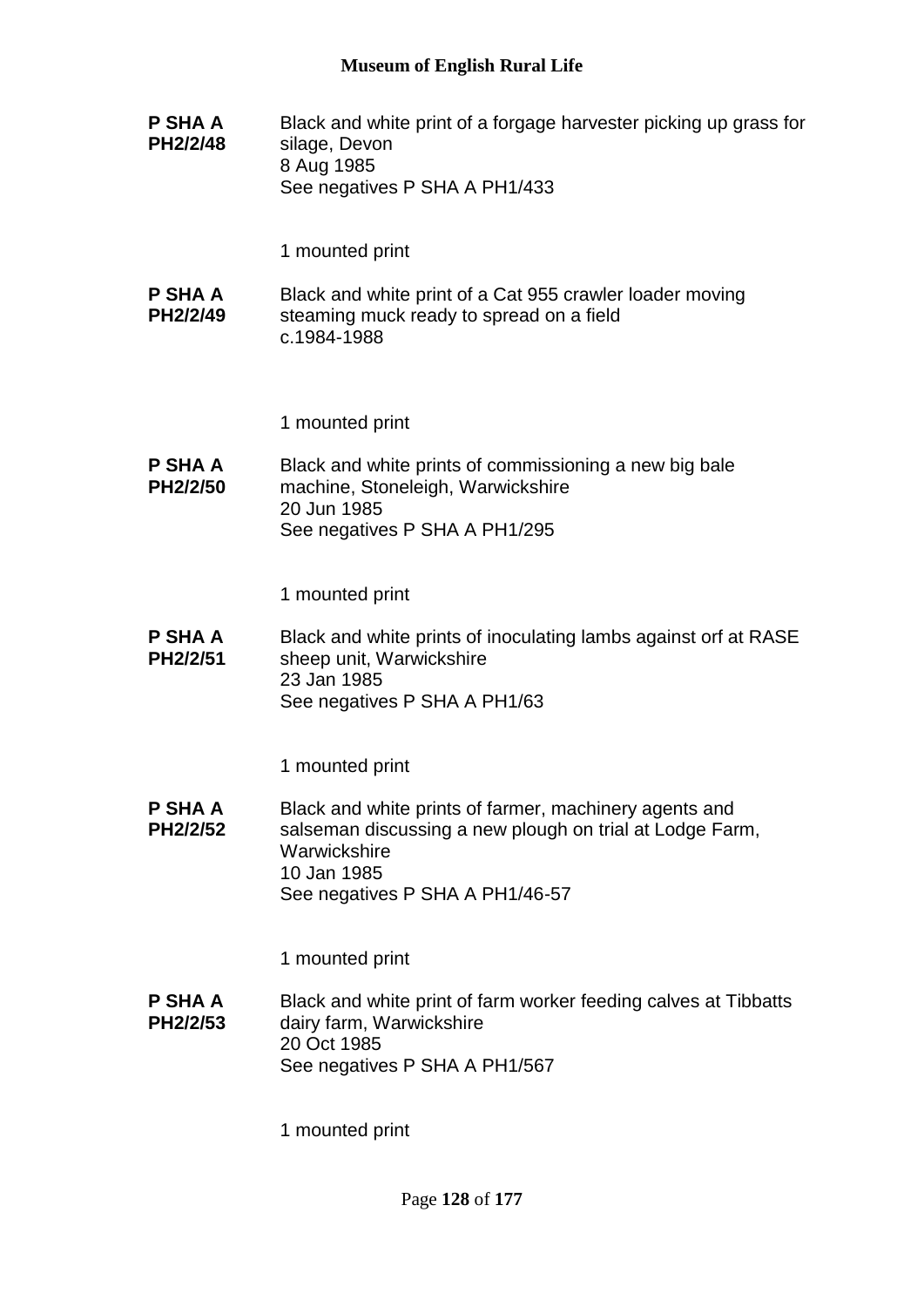**P SHA A PH2/2/54** Black and white print of farm worker operating a FMC pea viner, **Suffolk** 22 Jul 1985 See negatives P SHA A PH1/378

1 mounted print

**P SHA A PH2/2/55** Black and white print of casual workers taking a break from hop processing in their living quarters at Bradstock's farm, **Herefordshire** 8 Sep 1985 See negatives P SHA A PH1/531

1 mounted print

**P SHA A PH2/2/56** Black and white print of farm worker hoeing weeds around lettuce plants, Warwickshire 19 Jun 1985 See negatives P SHA A PH1/285

1 mounted print

**P SHA A PH2/2/57** Black and white print of farm workers plucking 'farm fresh' turkeys for Christmas at Hammond's farm, Warwickshire 12 Dec 1985 See negatives P SHA A PH1/608

1 mounted print

**P SHA A PH2/2/58** Black and white print of mowing grass for silage in Devon c.1984-1988

1 mounted print

**P SHA A PH2/2/59** Black and white print of Mr Young combining at Three Gates Farm, Kineton, Warwickshire 28 Aug 1985 Harvesting with an open combine; the combine driver wearing a protective helmet to prevent breathing in dust containg fungi spores which can cause 'farmer's lung' if unhaled; unloading grain into a trailer.

1 mounted print

Page **129** of **177**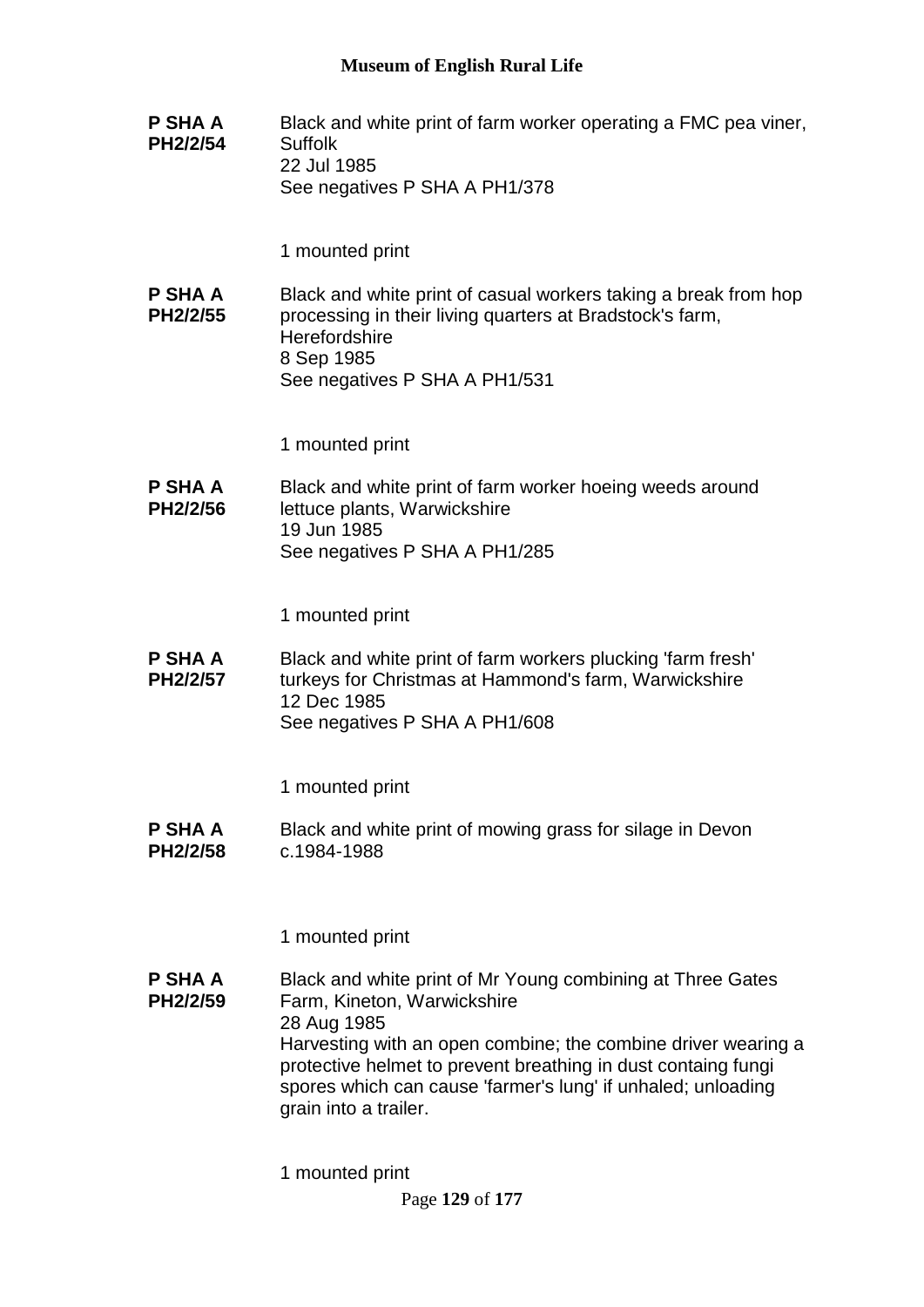See negatives P SHA A PH1/498

**P SHA A PH2/2/60** Black and white print of a farm workers hoeing weeds around lettuce plants, Warwickshire 19 Jun 1985 See negatives P SHA A PH1/284

1 mounted print

**P SHA A PH2/2/61** Black and white print of freelance farmer Richard Seabrook, Suffolk c.1984-1988

1 mounted print

**P SHA A PH2/2/62** Black and white print of farm worker milking a cow c.1984-1988

2 mounted prints

**P SHA A PH2/2/63** Black and white print of farmers inspecting sheep for sale at market c.1984-1988

2 mounted prints

**P SHA A PH2/2/64** Black and white print of hops processing at Bradstock's farm, **Herefordshire** 8 Sep 1985 See negatives P SHA A PH1/615-618

1 mounted print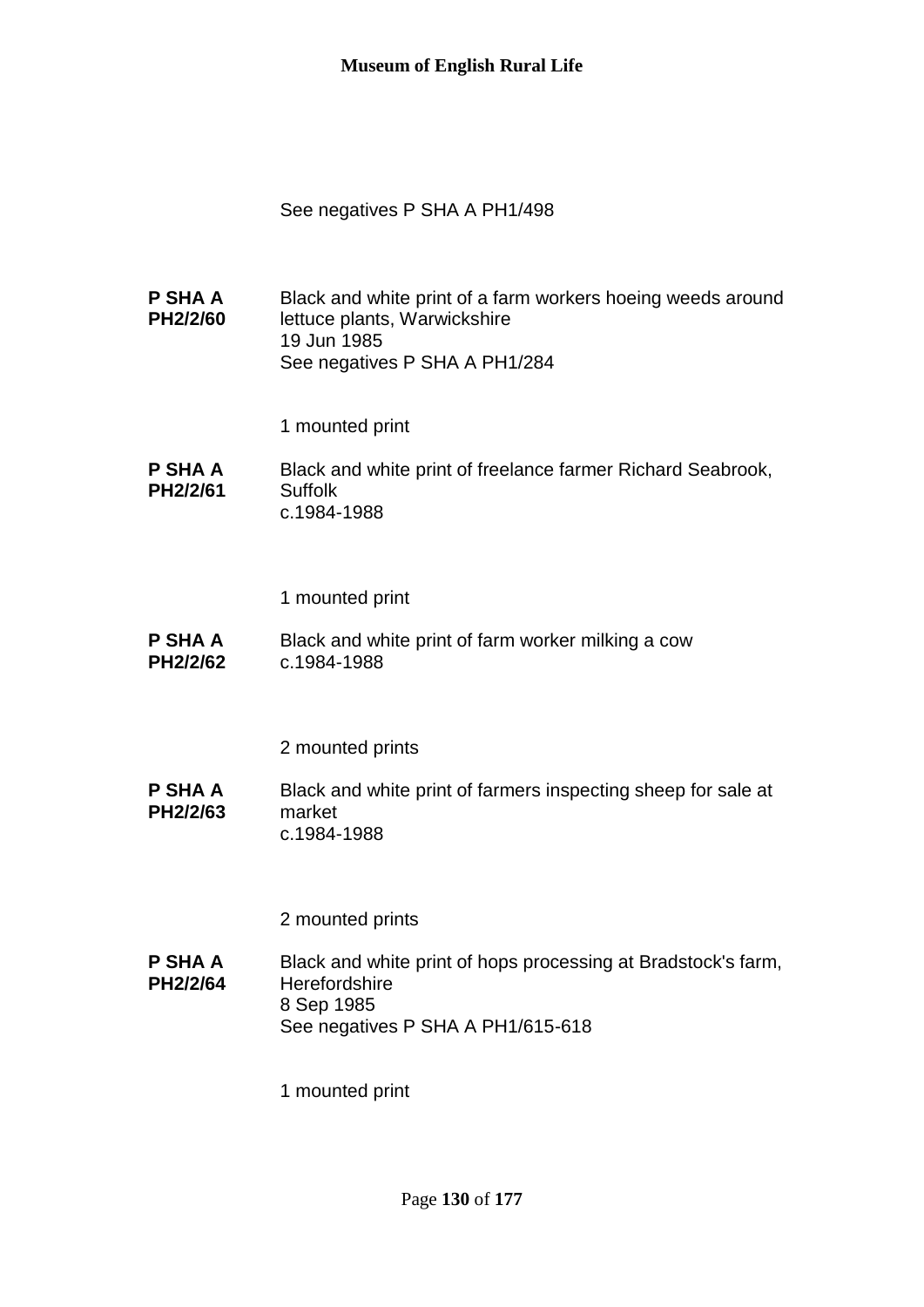**P SHA A PH2/2/65** Black and white print of farmer feeding silage to sheep in the snow at Hill Farm, Warwickshire 9 Jan 1986 See negatives P SHA A PH1/615-618

1 mounted print

**P SHA A PH2/2/66** Black and white print of farm workers adjusting a New Holland 254 rake-tedder c.1984-1988

1 mounted print

**P SHA A PH2/2/67** Black and white print of hops in sacks at Bradstock's farm, **Herefordshire** 8 Sep 1985 See negatives P SHA A PH1/532

2 mounted prints

**P SHA A PH2/2/68** Black and white print of tractor pulling hop pickers at Morris' farm, Worcestershire 11 Sep 1985 See negatives P SHA A PH1/541-545

1 mounted print

**P SHA A PH2/2/69** Black and white print of pregnant ewes being scanned c.1984-1988

1 mounted print

**P SHA A PH2/2/70** Black and white print of a hop cutter holding a scythe, Bradstock's farm, Herefordshire 8 Sep 1985 See negatives P SHA A PH1/528-540

1 mounted print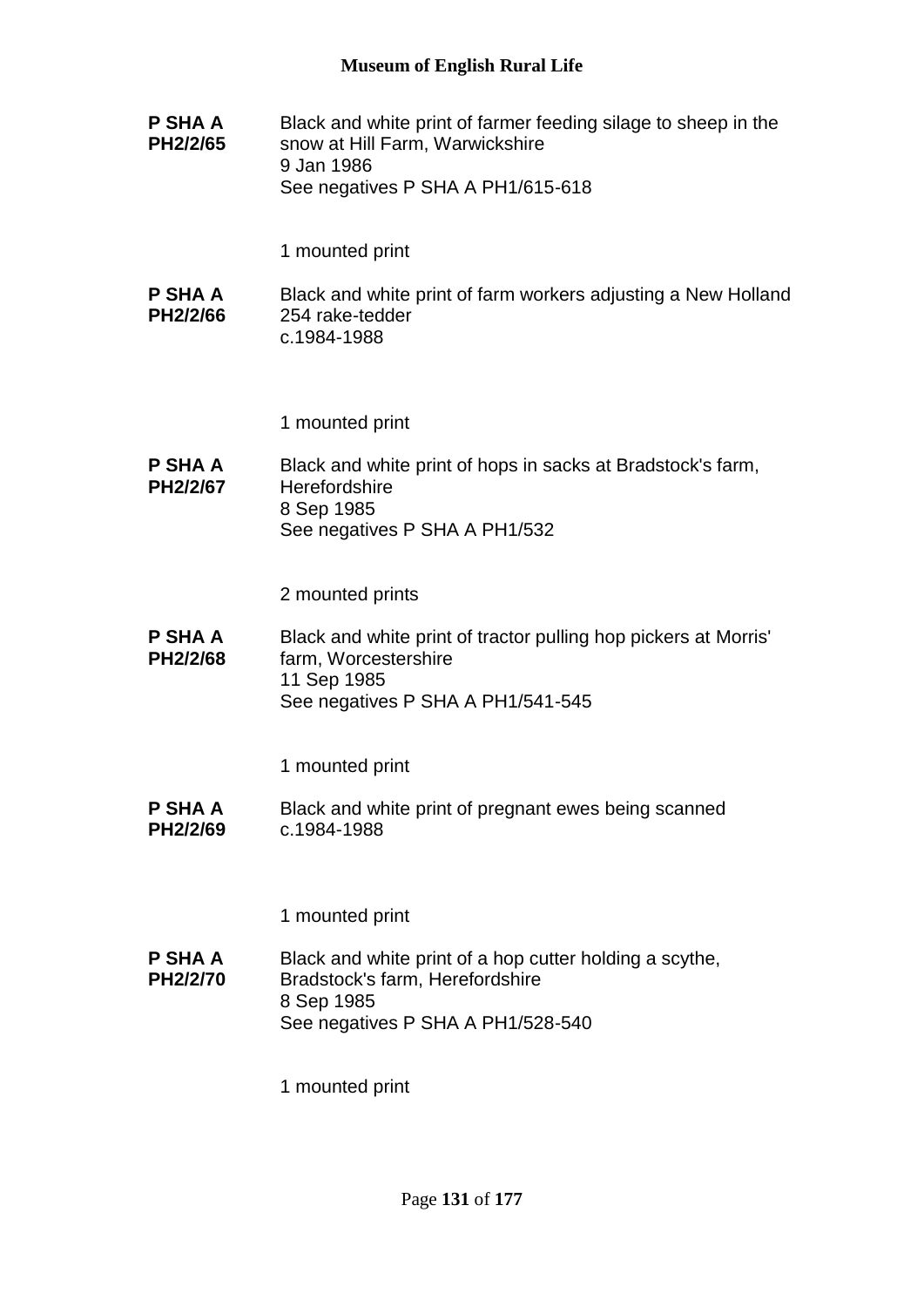**P SHA A PH2/2/71** Black and white print of sheep shearing at Hesketh Farm, Northamptonshire 29 May 1985 See negatives P SHA A PH1/229-238

1 mounted print

**P SHA A PH2/2/72** Black and white print of sheep shearing at Hesketh Farm, Northamptonshire 29 May 1985 See negatives P SHA A PH1/229-238

1 mounted print

**P SHA A PH2/2/73** Black and white print of a farm worker empyting a sack of seed potatoes into the hopper of a potato planter c.1984-1988

1 mounted print

**P SHA A PH2/2/74** Black and white print of cattle grooming at the Royal Show 1 Jul 1985 See negatives P SHA A PH1/310-316

1 mounted print

**P SHA A PH2/2/75** Black and white print of two farmers lambing c.1984-1988

1 mounted print

**P SHA A PH2/2/76** Black and white print of visitors at the County Show, Kirkwall, **Orkney** c.1984-1988

1 mounted print

**P SHA A PH2/2/77** Black and white prints of exhibition text c.1987-1988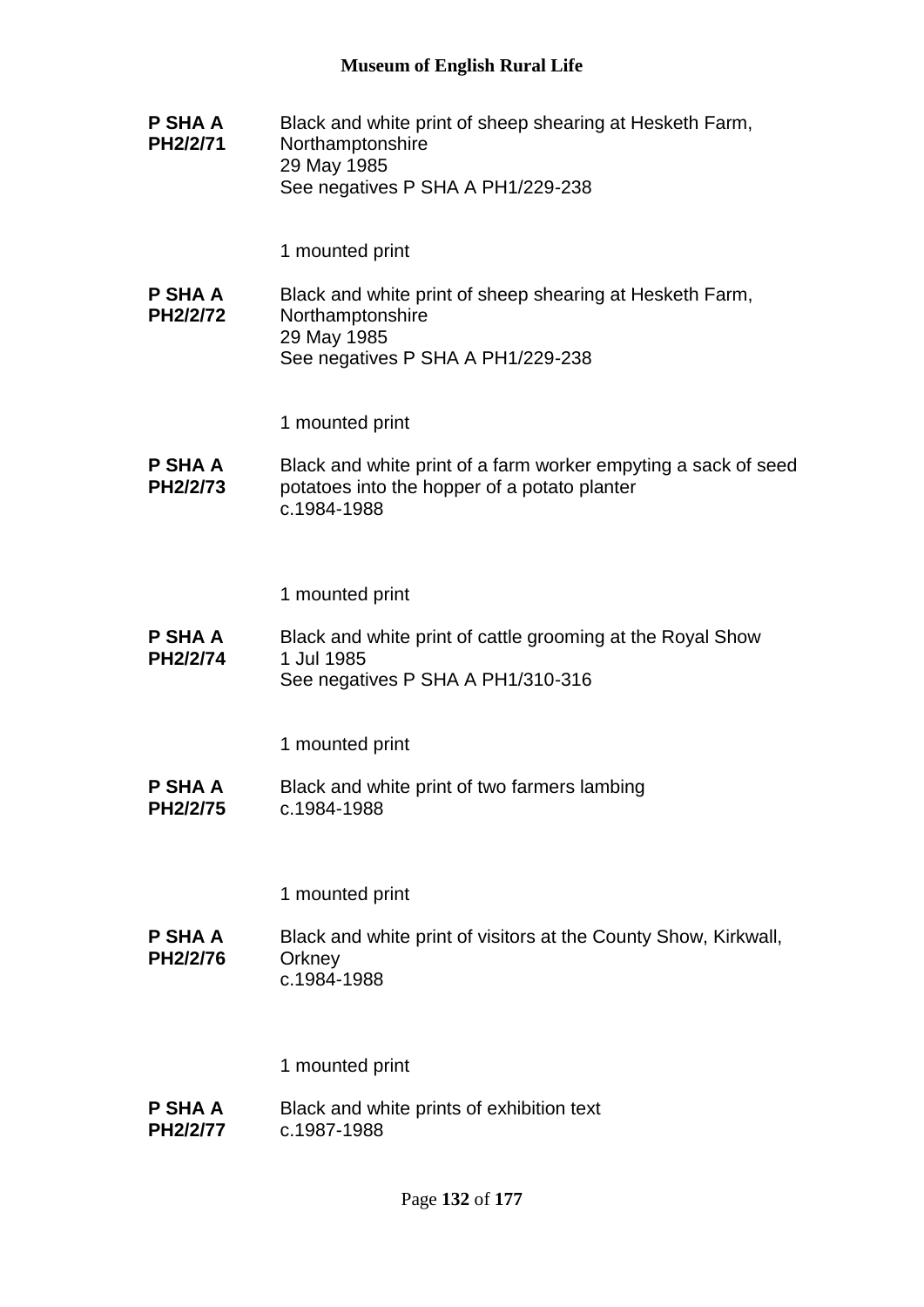- 7 mounted prints
- **P SHA B** M40 project 1988
- **P SHA B PH1/1** Colour negatives for M40 project first series 1988
	- 156 sheets of negatives
- **P SHA B PH1/1/1** Colour negatives of farm workers laying hedges, Stoneleigh, Warwickshire 27 Mar 1988
	- 11 negatives
- **P SHA B PH1/1/2** Colour negatives of farm workers laying hedges, Stoneleigh, Warwickshire 27 Mar 1988

**P SHA B PH1/1/3** Colour negatives of farm workers laying hedges, Stoneleigh, Warwickshire 27 Mar 1988

15 negatives

**P SHA B PH1/1/4** Colour negatives of farm workers laying hedges, Stoneleigh, **Warwickshire** 27 Mar 1988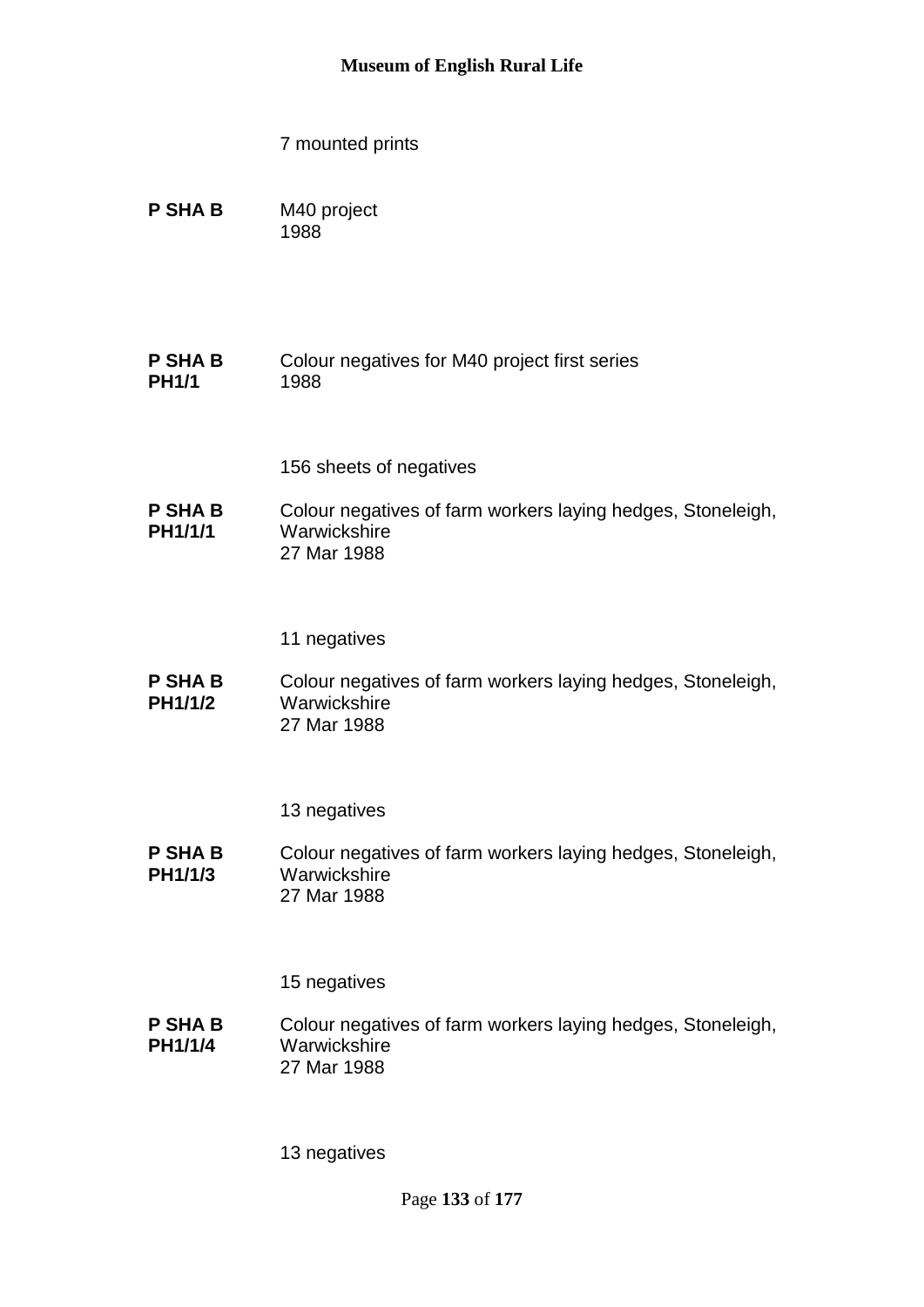**P SHA B PH1/1/5** Colour negatives of farm workers laying hedges, Stoneleigh, **Warwickshire** 27 Mar 1988

#### 15 negatives

**P SHA B PH1/1/6** Colour negatives of farm workers laying hedges, Stoneleigh, **Warwickshire** 27 Mar 1988

15 negatives

**P SHA B PH1/1/7** Colour negatives of farm workers laying hedges, Stoneleigh, **Warwickshire** 27 Mar 1988

15 negatives

**P SHA B PH1/1/8** Colour negatives of farm workers laying hedges, Stoneleigh, **Warwickshire** 27 Mar 1988

14 negatives

**P SHA B PH1/1/9** Colour negatives of farm workers laying hedges, Stoneleigh, **Warwickshire** 3 Apr 1988 Farm workers taking a break.

15 negatives

**P SHA B PH1/1/10** Colour negatives of farm workers laying hedges, Stoneleigh, **Warwickshire** 3 Apr 1988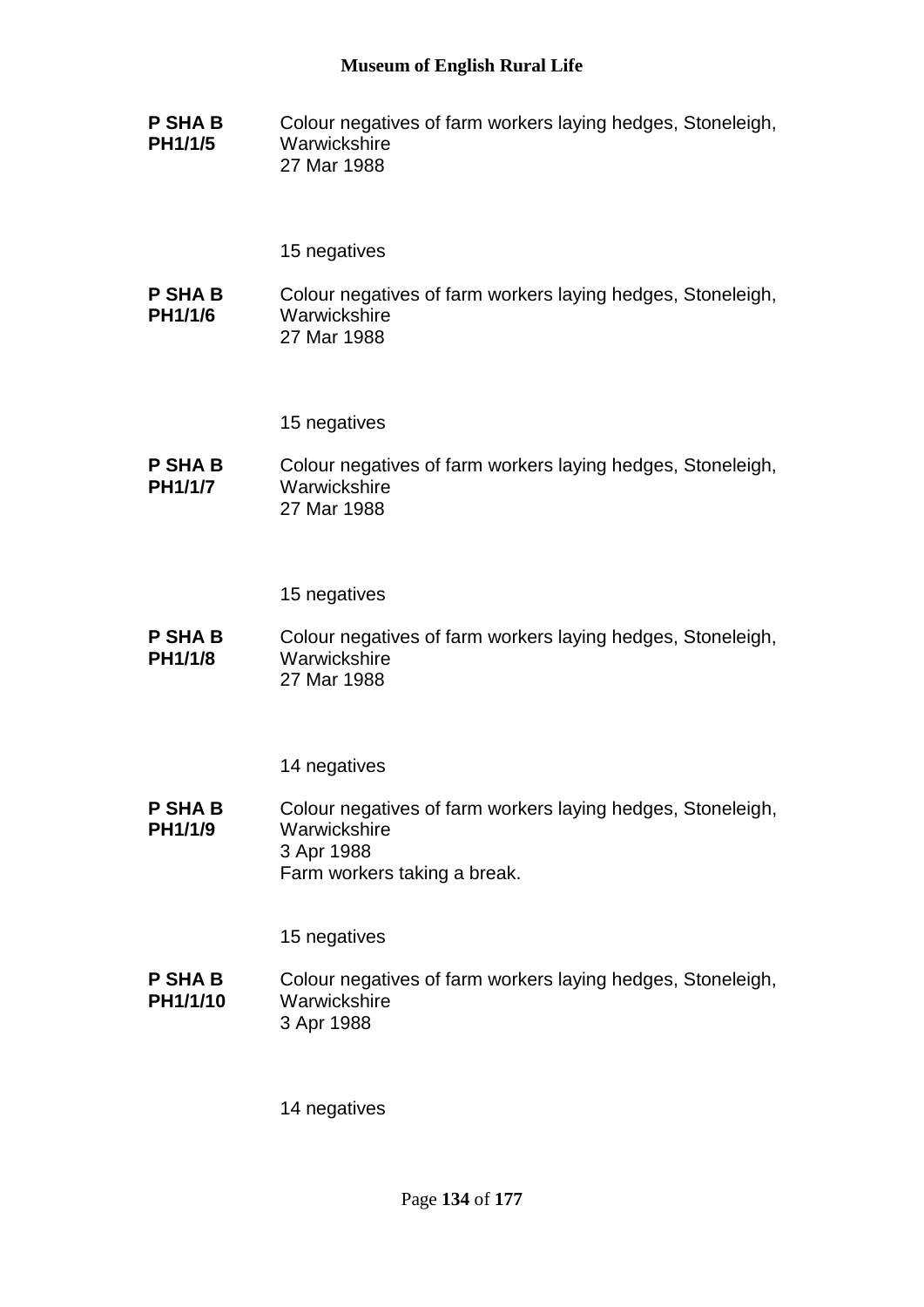**P SHA B PH1/1/11** Colour negatives of farm workers laying hedges, Stoneleigh, **Warwickshire** 3 Apr 1988

# 12 negatives

- **P SHA B PH1/1/12** Colour negatives of farm workers laying hedges, Stoneleigh, **Warwickshire** 3 Apr 1988
	- 11 negatives
- **P SHA B PH1/1/13** Colour negatives of caravan cafe, Farnborough, Warwickshire c. Apr 1988

15 negatives

**P SHA B PH1/1/14** Colour negatives of caravan cafe, Farnborough, and birds in a pond, Warmington, Warwickshire c. Apr 1988

15 negatives

**P SHA B PH1/1/15** Colour negatives of birds in a pond and a horse grazing in a field, Warmington, Warwickshire c. Apr 1988

9 negatives

**P SHA B PH1/1/16** Colour negatives of school, Farnborough, Warwickshire c. Apr 1988 External views of school building, water pump and doorway engraving 'The fear of the lord that is wisdom. Job XXVIII:28'.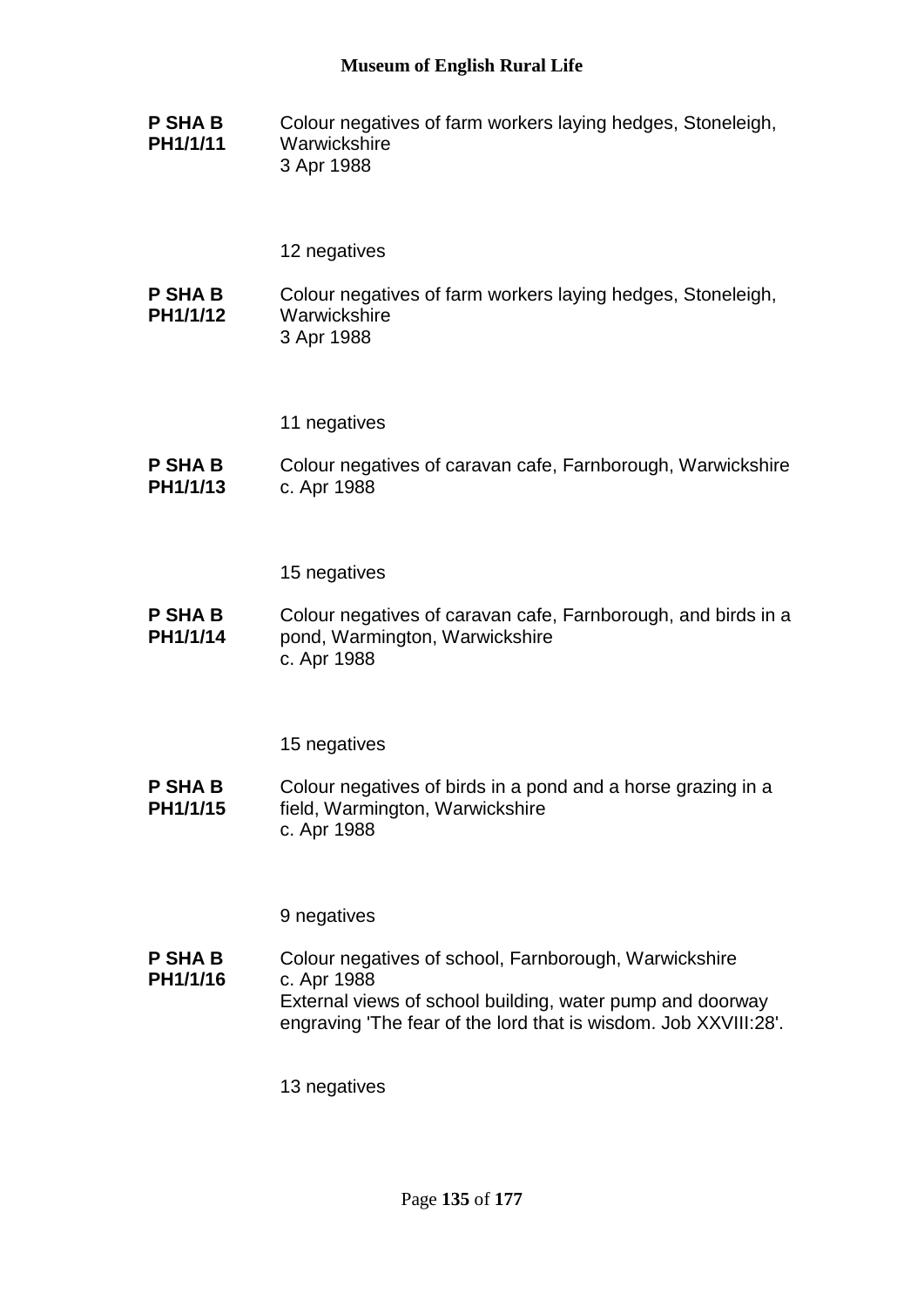**P SHA B PH1/1/17** Colour negatives of shop, Farnborough, Warwickshire c. Apr 1988 Shop assistant inside the shop and in the doorway.

14 negatives

**P SHA B PH1/1/18** Colour negatives of shop, Farnborough, Warwickshire c. Apr 1988 Serving a customer.

13 negatives

**P SHA B PH1/1/19** Colour negatives of archaeological dig at Southend, **Buckinghamshire** c. Apr 1988 Excavating inside a polytunnel.

9 negatives

**P SHA B PH1/1/20** Colour negatives of archaeological dig at Southend, **Buckinghamshire** c. Apr 1988 Excavating inside a polytunnel.

14 negatives

**P SHA B PH1/1/21** Colour negatives of archaeological dig at Southend, **Buckinghamshire** c. Apr 1988 Excavating inside a polytunnel.

14 negatives

**P SHA B PH1/1/22** Colour negatives of muddy tracks at Gaydon Fields Farm, Gaydon, Warwickshire and roadside litter at Kings Hill Lane c. Apr 1988

15 negatives

**P SHA B PH1/1/23** Colour negatives of muddy tracks at Gaydon Fields Farm, Gaydon, Warwickshire c. Apr 1988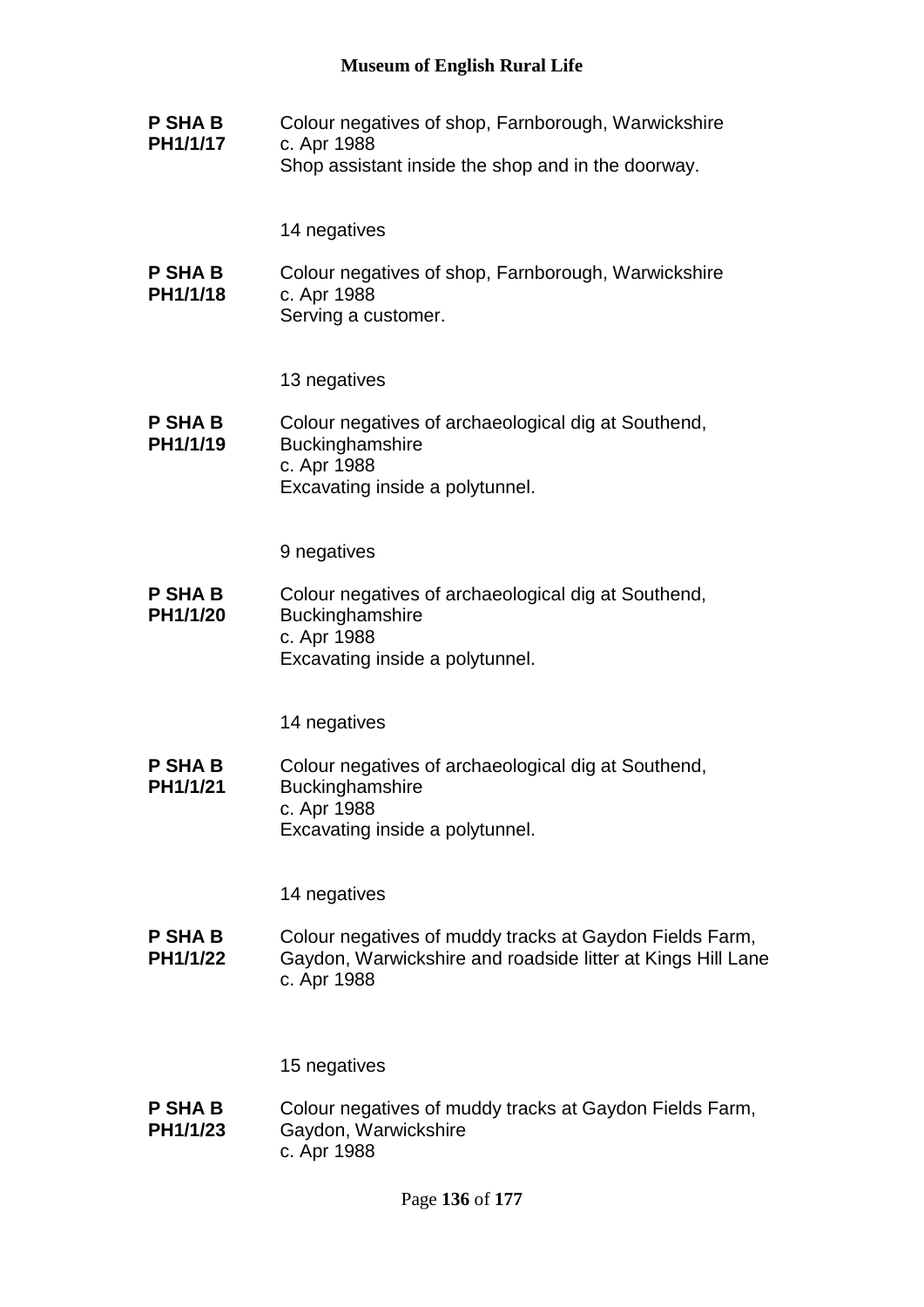| <b>P SHA B</b><br>PH1/1/24 | Colour negatives of Bill Adams making a wooden coffin,<br>Kineton, Warwickshire |
|----------------------------|---------------------------------------------------------------------------------|
|                            | 19 Apr 1988                                                                     |
|                            | Also photographs of a water pump; see P SHA B PH2/1/16.                         |

# 11 negatives

#### **P SHA B PH1/1/25** Colour negatives of Bill Adams making a wooden coffin, Kineton, Warwickshire 19 Apr 1988 Lining the coffin.

15 negatives

**P SHA B PH1/1/26** Colour negatives of Bill Adams making a wooden coffin, Kineton, Warwickshire 19 Apr 1988 Lining the coffin and fitting the lid.

15 negatives

**P SHA B PH1/1/27** Colour negatives of Bill Adams making a wooden coffin, Kineton, Warwickshire 19 Apr 1988 Lining the coffin.

10 negatives

**P SHA B PH1/1/28** Colour negatives of Bill Adams making a wooden coffin, Kineton, Warwickshire 19 Apr 1988 Sawing in the workshop; portrait photographs.

15 negatives

#### **P SHA B PH1/1/29** Colour negatives of Bill Adams making a wooden coffin, Kineton, Warwickshire 19 Apr 1988 In the workshop.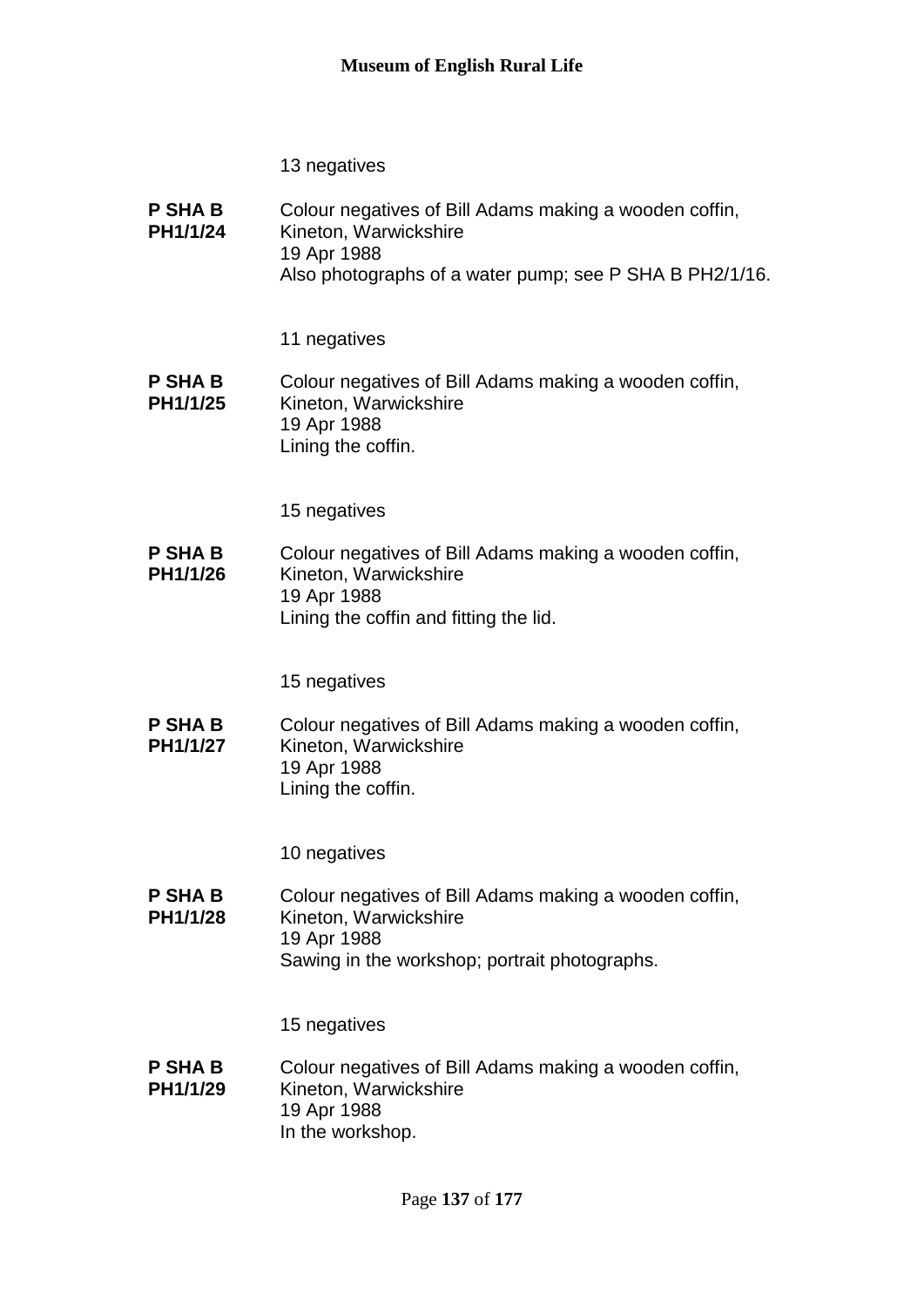| <b>P SHA B</b><br>PH1/1/30 | Colour negatives of Bill Adams making a wooden coffin,<br>Kineton, Warwickshire |
|----------------------------|---------------------------------------------------------------------------------|
|                            | 19 Apr 1988                                                                     |
|                            | With a wooden frame in the workshop.                                            |

# 5 negatives

**P SHA B PH1/1/31** Colour negatives of Mr Williams, Burton Dassett, Warwickshire 20 Apr 1988 In a churchyard with his metal detector.

15 negatives

**P SHA B PH1/1/32** Colour negatives of Mr Williams, Burton Dassett, Warwickshire 20 Apr 1988 In a churchyard with his metal detector. Also photographs of farm machinery at a farm sale, Chesterton.

14 negatives

**P SHA B PH1/1/33** Colour negatives of farm machinery on display at a farm sale, Chesterton, Warwickshire 20 Apr 1988

15 negatives

**P SHA B PH1/1/34** Colour negatives of Spencer Bolter milking cows at Gaydon Fields Farm, Gaydon, Warwickshire 20 Apr 1988

13 negatives

**P SHA B PH1/1/35** Colour negatives of Spencer Bolter milking cows at Gaydon Fields Farm, Gaydon, Warwickshire 20 Apr 1988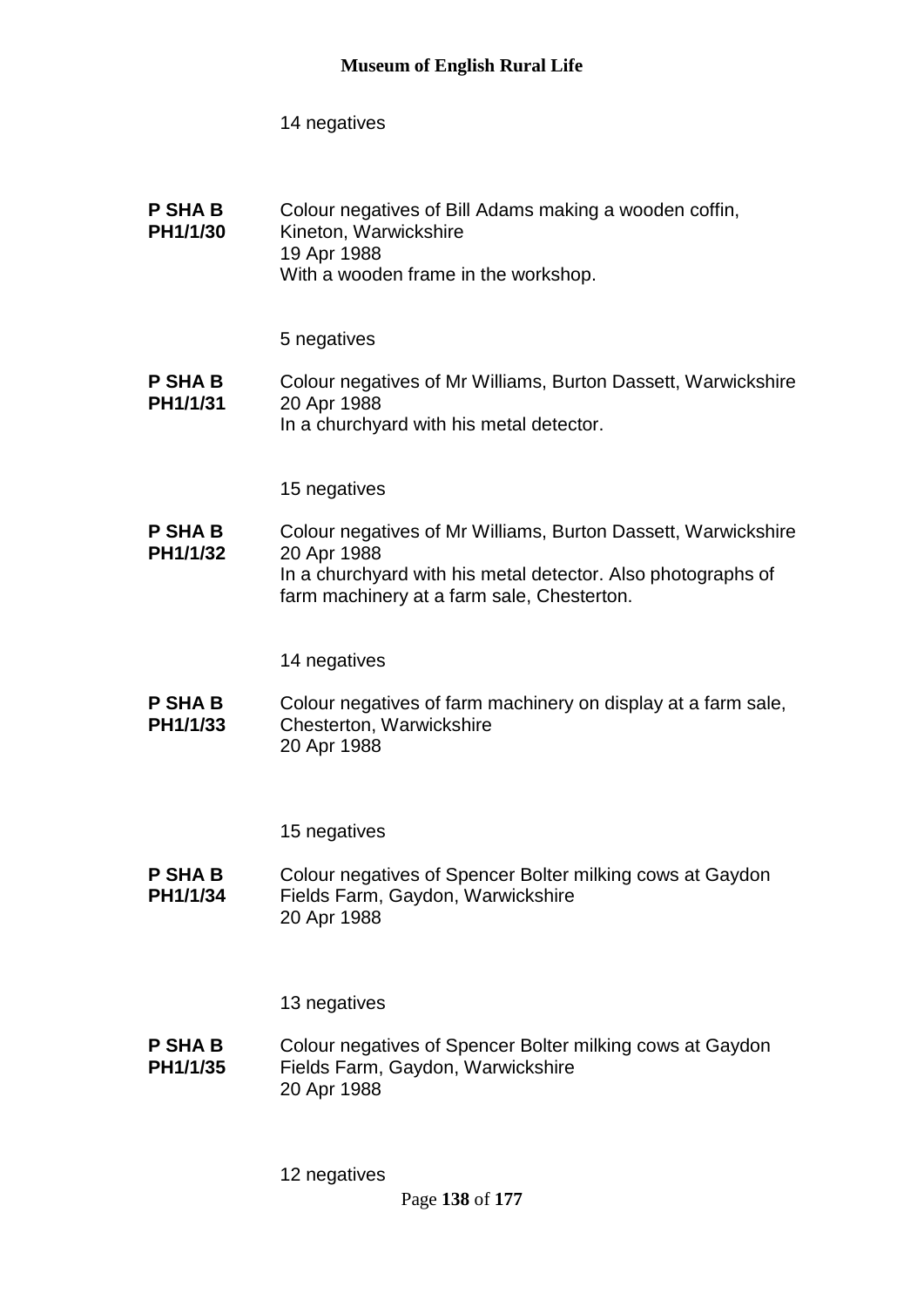| <b>P SHA B</b><br>PH1/1/36 | Colour negatives of Spencer Bolter milking cows at Gaydon<br>Fields Farm, Gaydon, Warwickshire<br>20 Apr 1988 |
|----------------------------|---------------------------------------------------------------------------------------------------------------|
|                            | In the milking shed; portrait photographs; view through a gate of<br>cattle herded across the farmyard.       |

**P SHA B PH1/1/37** Colour negatives of Spencer Bolter at Gaydon Fields Farm, Gaydon, Warwickshire 20 Apr 1988 Portrait photographs.

10 negatives

**P SHA B PH1/1/38** Colour negatives of Spencer Bolter at Gaydon Fields Farm, Gaydon, Warwickshire 20 Apr 1988 Portrait photographs; with a cow in the milking shed.

11 negatives

**P SHA B PH1/1/39** Colour negatives of Wednesday Club, Stoneleigh, Warwickshire 20 Apr 1988 Club building.

13 negatives

**P SHA B PH1/1/40** Colour negatives of Wednesday Club, Stoneleigh and farm sale, Chesterton, Warwickshire 29 Apr 1988 Club building. Farm machinery on display and muddy tracks at the farm sale.

12 negatives

**P SHA B PH1/1/41** Colour negatives of bingo, Stoneleigh, Warwickshire 29 Apr 1988 Bingo caller and prizes; preparing tea; players.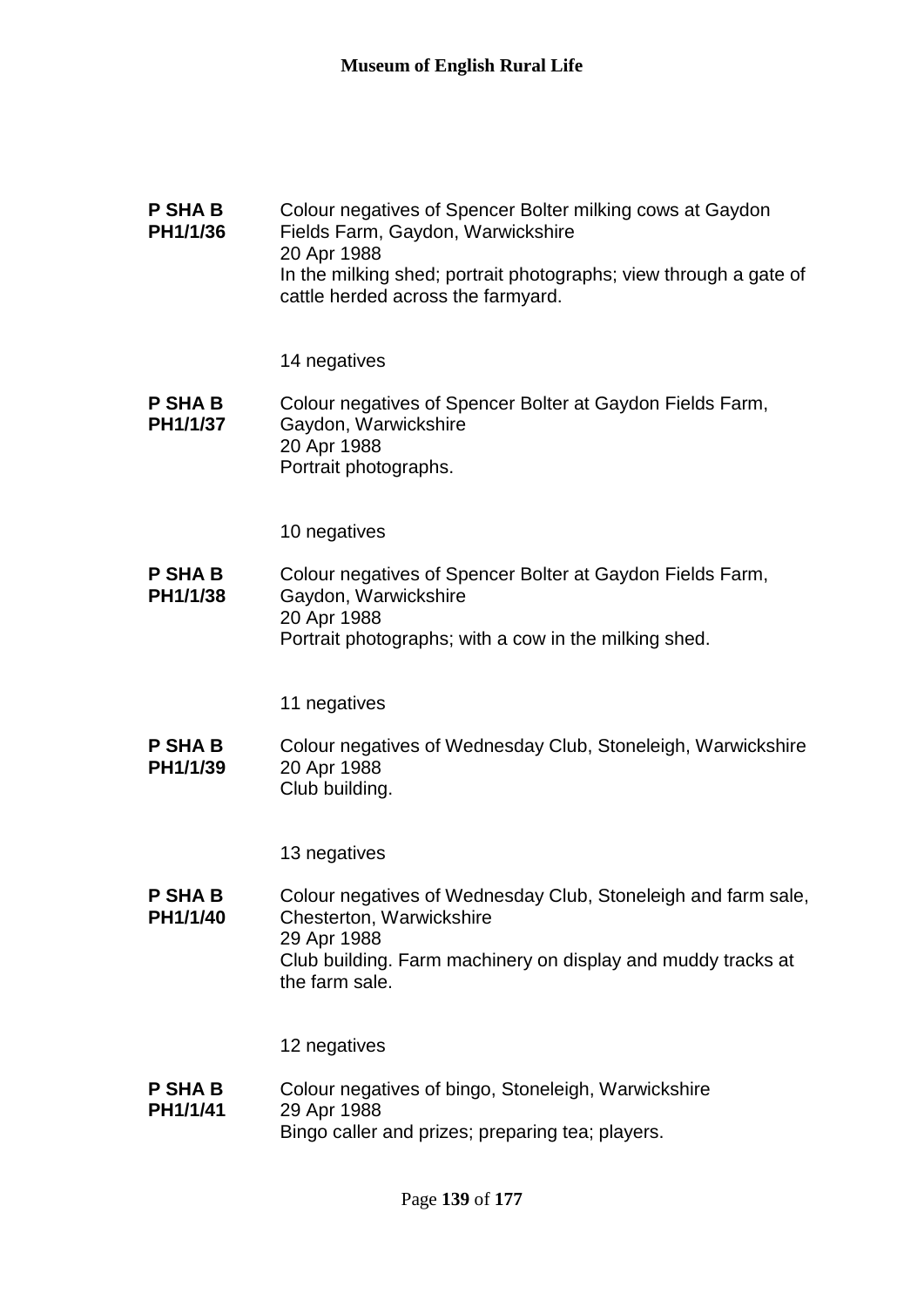**P SHA B PH1/1/42** Colour negatives of bingo, Stoneleigh, Warwickshire 29 Apr 1988 Bingo players and caller.

13 negatives

**P SHA B PH1/1/43** Colour negatives of bingo, Stoneleigh, Warwickshire 29 Apr 1988 Bingo players, caller, prize giving.

11 negatives

**P SHA B PH1/1/44** Colour negatives of bingo, Stoneleigh, Warwickshire 29 Apr 1988 Bingo players.

9 negatives

**P SHA B PH1/1/45** Colour negatives of bingo, Stoneleigh, Warwickshire and conservation group meeting, Lighthorne, Surrey 29 and 30 Apr 1988 Bingo players. 'Keep Barnhill beautiful' group meeting.

12 negatives

**P SHA B PH1/1/46** Colour negatives of conservation group meeting, Lighthorne, **Warwickshire** 30 Apr 1988 'Keep Barnhill beautiful' group meeting; Morris dancers, food stall, visitors.

15 negatives

**P SHA B PH1/1/47** Colour negatives of conservation group meeting, Lighthorne, **Warwickshire** 30 Apr 1988 'Keep Barnhill beautiful' group play about animals that inhabit trees.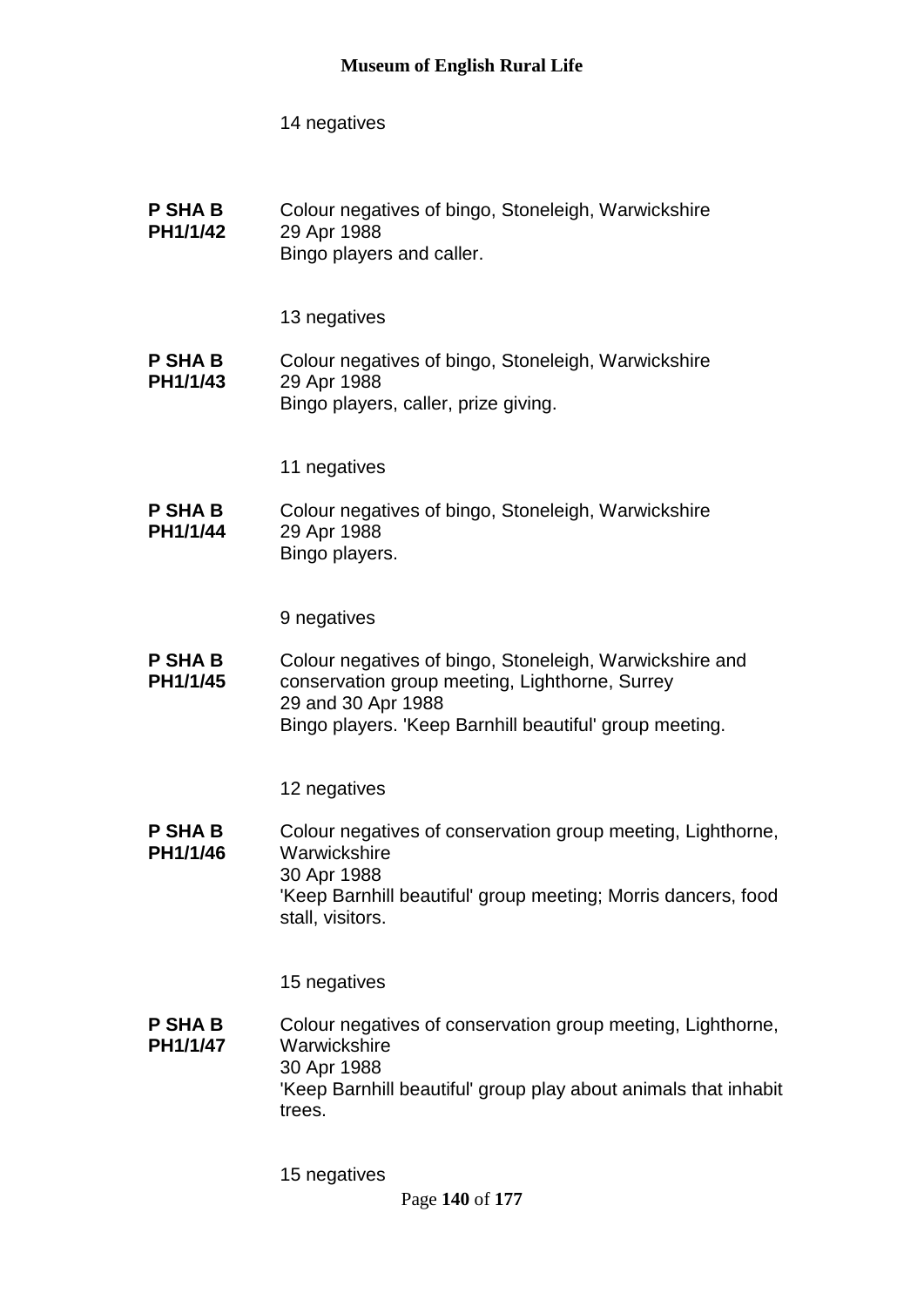| <b>P SHA B</b><br>PH1/1/48 | Colour negatives of conservation group meeting, Lighthorne,<br>Warwickshire<br>30 Apr 1988<br>'Keep Barnhill beautiful' group meeting; Morris dancers; play |
|----------------------------|-------------------------------------------------------------------------------------------------------------------------------------------------------------|
|                            | about animals that inhabit trees.                                                                                                                           |

**P SHA B PH1/1/49** Colour negatives of point-to-point horse race, Ashorne, **Warwickshire** 2 May 1988 Winners with their trophies; horse.

15 negatives

**P SHA B PH1/1/50** Colour negatives of point-to-point horse race, Ashorne, **Warwickshire** 2 May 1988 Bookmakers Johnny Walker and Fred Sedgwick; preparing a horse; horses on the course.

13 negatives

**P SHA B PH1/1/51** Colour negatives of point-to-point horse race, Ashorne, **Warwickshire** 2 May 1988 Bookmakers including Johnny Walker and Bruce Morris; the judges scoreboard; visitors placing bets.

13 negatives

**P SHA B PH1/1/52** Colour negatives of point-to-point horse race, Ashorne, **Warwickshire** 2 May 1988 Raceground; empty scoreboard; horse in jacket.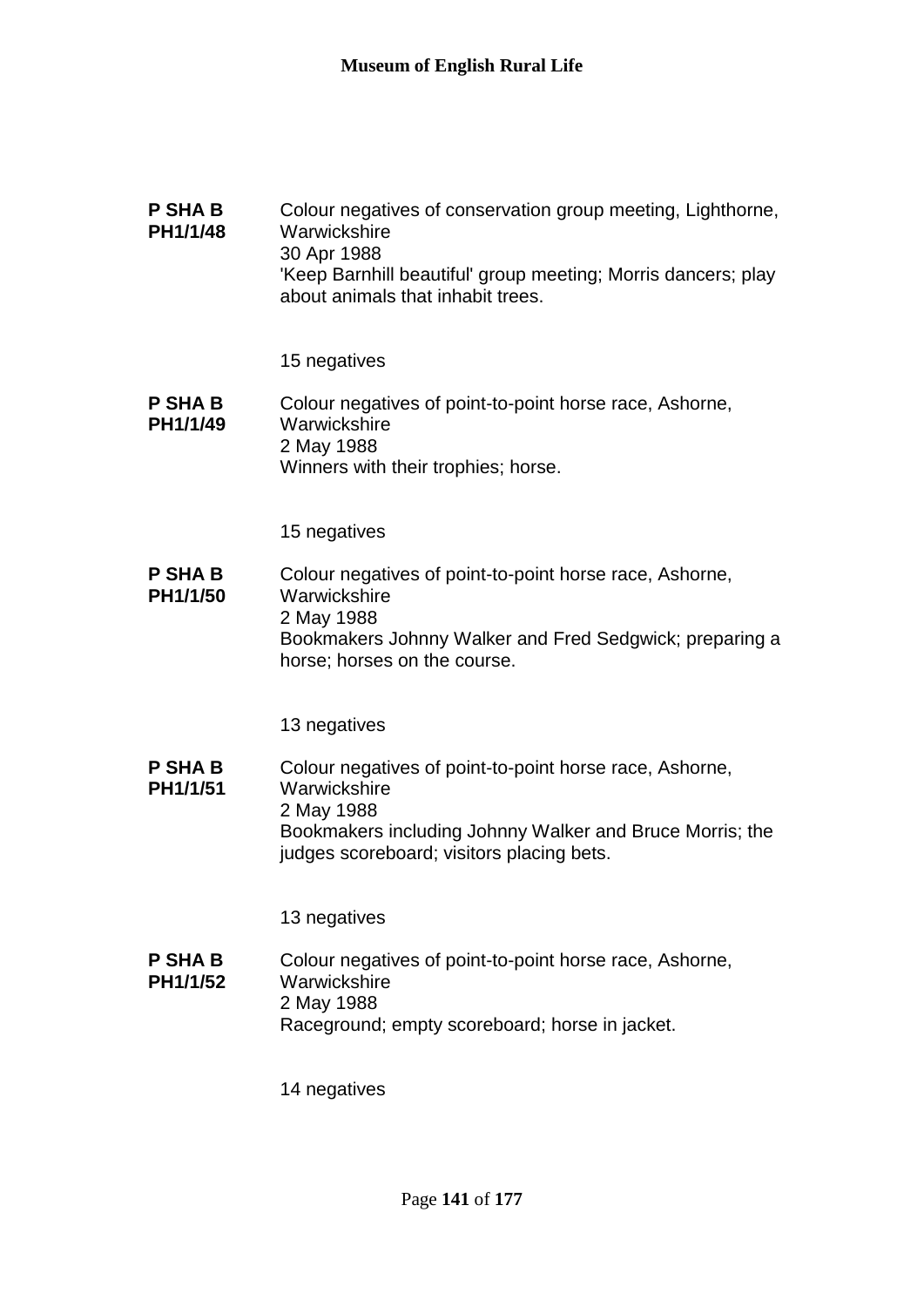**P SHA B PH1/1/53** Colour negatives of point-to-point horse race, Ashorne, **Warwickshire** 2 May 1988 Horse in jacket and prepared for the race.

12 negatives

**P SHA B PH1/1/54** Colour negatives of point-to-point horse race, Ashorne, **Warwickshire** 2 May 1988 Jockeys weighing in.

12 negatives

**P SHA B PH1/1/55** Colour negatives of point-to-point horse race, Ashorne, **Warwickshire** 2 May 1988 Jockeys weighing in.

12 negatives

**P SHA B PH1/1/56** Colour negatives of point-to-point horse race, Ashorne, **Warwickshire** 2 May 1988 Visitors at the race.

7 negatives

**P SHA B PH1/1/57** Colour negatives of shop, Gaydon, Warwickshire May 1988 The outside of the General store W & A M Garrett.

13 negatives

**P SHA B PH1/1/58** Colour negatives of shop, Gaydon, Warwickshire May 1988 The outside of the General store W & A M Garrett.

11 negatives

**P SHA B PH1/1/59** Colour negatives of shop, Gaydon, Warwickshire May 1988 The outside of the General store W & A M Garrett.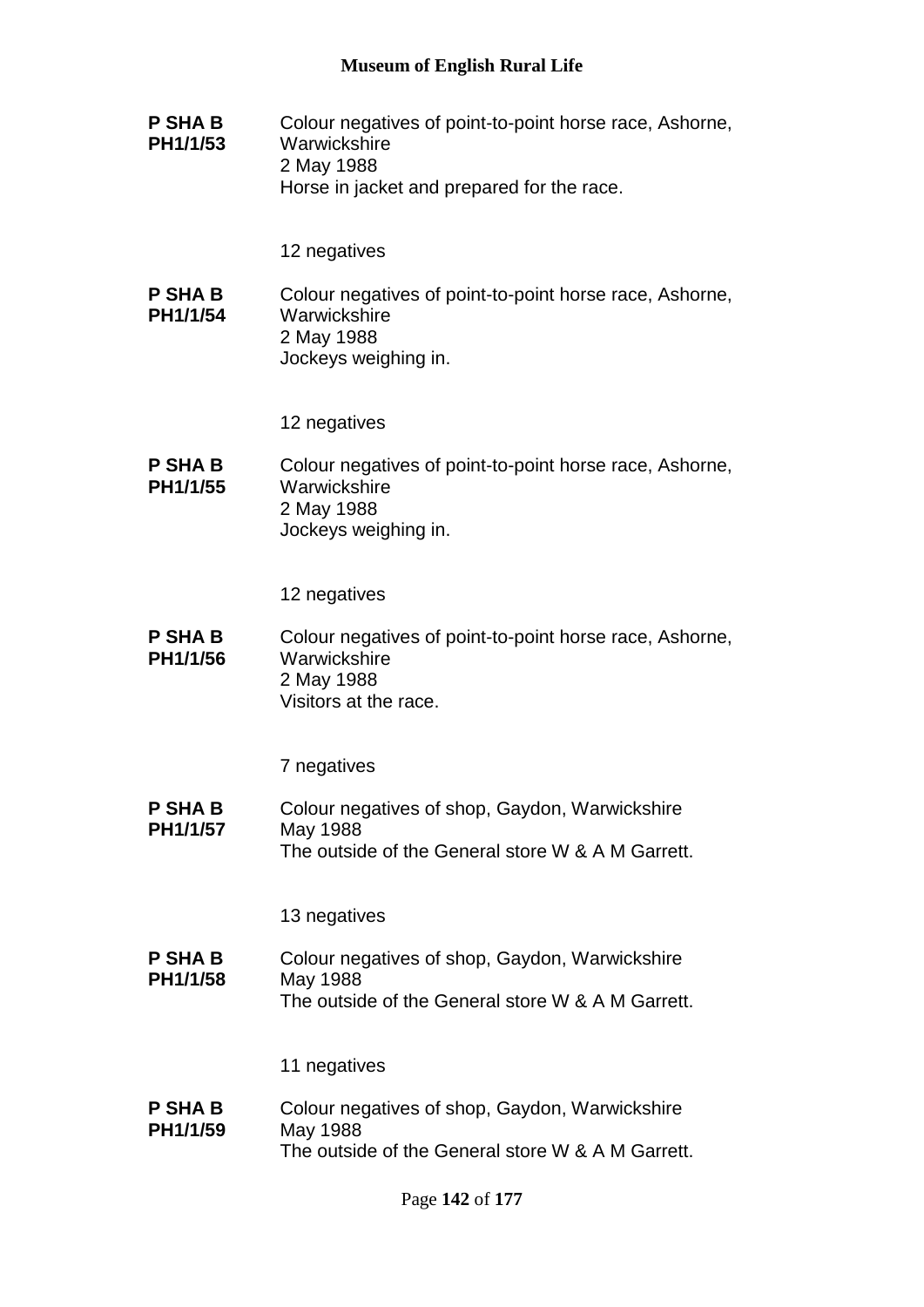**P SHA B PH1/1/60** Colour negatives of a tree, Stoneleigh, Warwickshire May 1988 Large tree beside an urban road.

7 negatives

**P SHA B PH1/1/61** Colour negatives of Stoneleigh, Warwickshire May 1988 General views including a church and Stoneleigh Abbey.

19 negatives

**P SHA B PH1/1/62** Colour negatives of Stoneleigh Abbey, Warwickshire May 1988 Exterior views.

8 negatives

**P SHA B PH1/1/63** Colour negatives of Chataway's mobile hardware, Stoneleigh, **Warwickshire** 6 May 1988 Products for sale in the back of a van.

12 negatives

**P SHA B PH1/1/64** Colour negatives of mobile library, Stoneleigh, Warwickshire 12 May 1988 Customers browsing books.

15 negatives

**P SHA B PH1/1/65** Colour negatives of mobile library, Stoneleigh, Warwickshire 12 May 1988 Customers browsing and borrowing books.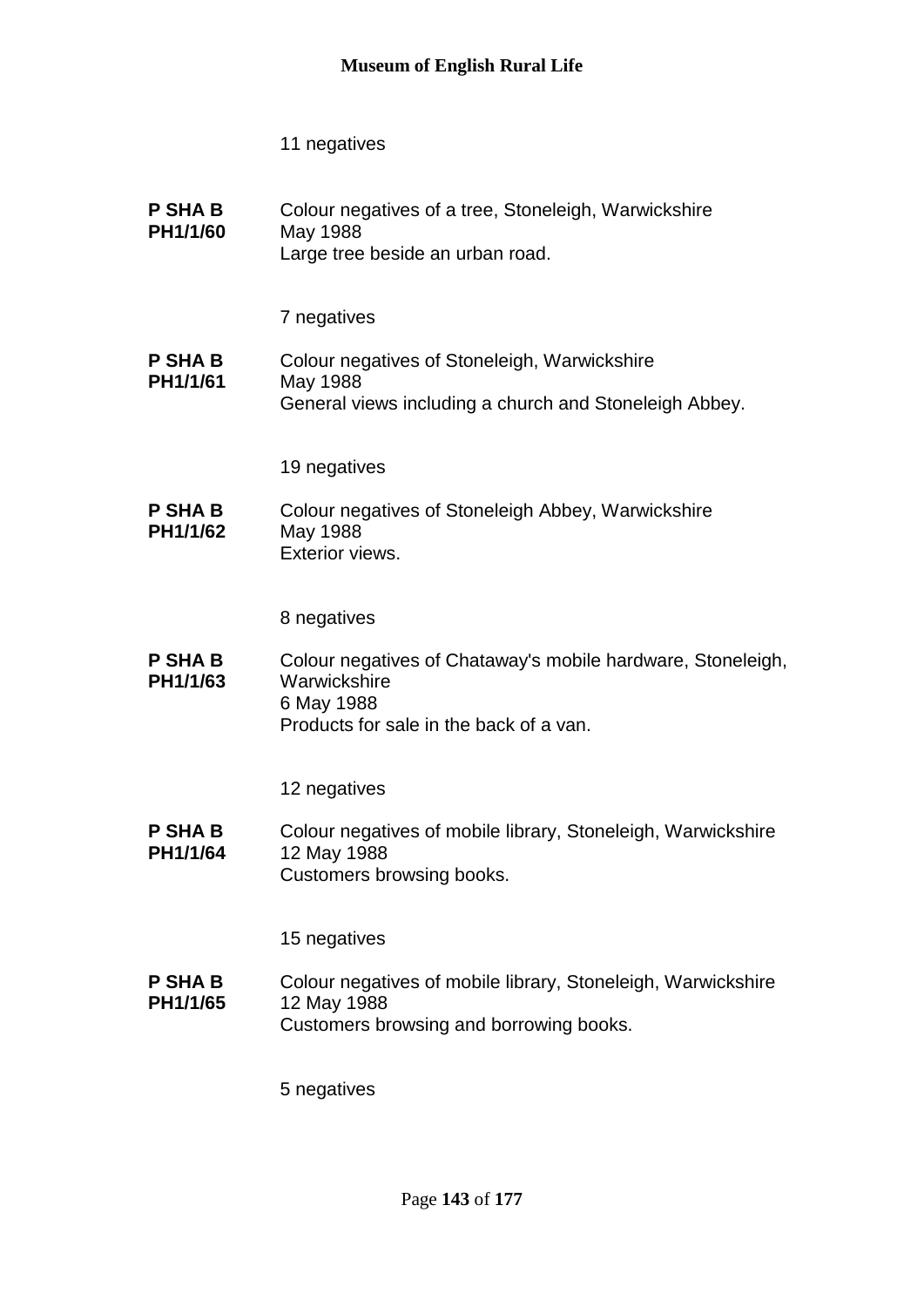**P SHA B PH1/1/66** Colour negatives of Chataway's mobile hardware, Stoneleigh, **Warwickshire** 6 May 1988 Products in the back of a van; horseshoes hanging up in a blacksmith's workshop and shoeing a horse.

#### 12 negatives

**P SHA B PH1/1/67** Colour negatives of bell ringers, Preston-on-Stour, Warwickshire 6 May 1988

#### 11 negatives

**P SHA B PH1/1/68** Colour negatives of bell ringers, Preston-on-Stour, Warwickshire 6 May 1988

12 negatives

**P SHA B PH1/1/69** Colour negatives of bell ringers, Preston-on-Stour, Warwickshire 6 May 1988

#### 14 negatives

**P SHA B PH1/1/70** Colour negatives of bell ringers, Preston-on-Stour, Warwickshire 6 May 1988 Also photographs of a field of rape with cottage beyond.

14 negatives

**P SHA B PH1/1/71** Colour negatives of blacksmiths, Stoneleigh, Warwickshire 7 May 1988 Shoeing a horse.

12 negatives

**P SHA B PH1/1/72** Colour negatives of blacksmiths, Stoneleigh, Warwickshire 7 May 1988 Shoeing a horse; making a horseshoe.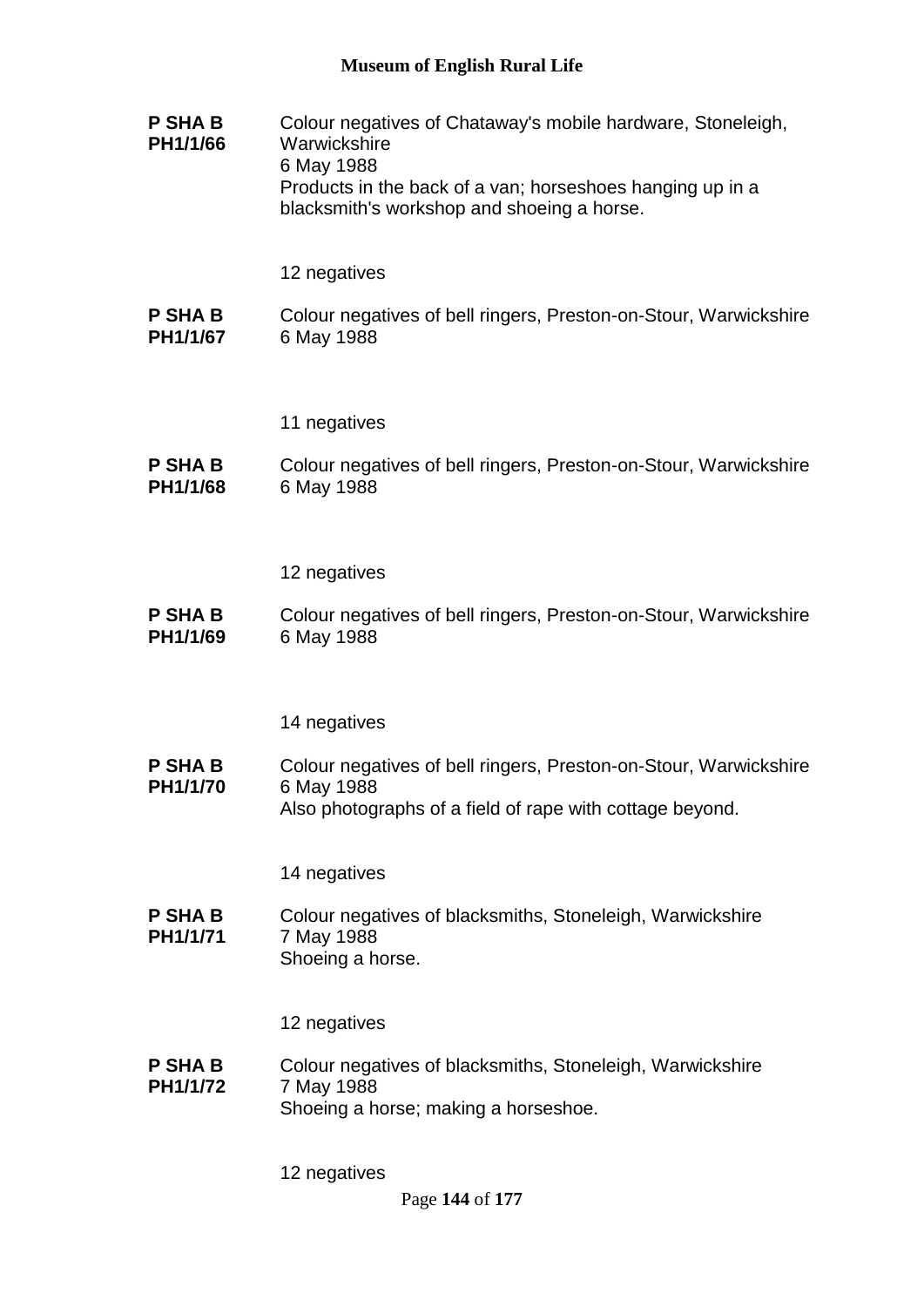| <b>P SHA B</b> | Colour negatives of blacksmiths, Stoneleigh, Warwickshire |
|----------------|-----------------------------------------------------------|
| PH1/1/73       | 7 May 1988                                                |
|                | Making a horseshoe.                                       |

**P SHA B PH1/1/74** Colour negatives of blacksmiths, Stoneleigh, Warwickshire 7 May 1988 Making a horseshoe.

12 negatives

**P SHA B PH1/1/75** Colour negatives of blacksmiths, Stoneleigh, Warwickshire 7 May 1988 Shoeing a horse; horse outside the blacksmith workshop.

9 negatives

**P SHA B PH1/1/76** Colour negatives of blacksmiths, Stoneleigh, Warwickshire 7 May 1988 Shoeing a horse; making a horseshoe.

13 negatives

**P SHA B PH1/1/77** Colour negatives of blacksmiths, Stoneleigh, Warwickshire 7 May 1988 Shoeing a horse.

7 negatives

**P SHA B PH1/1/78** Colour negatives of coffee morning at The Wednesday Club, Stoneleigh, Warwickshire 10 May 1988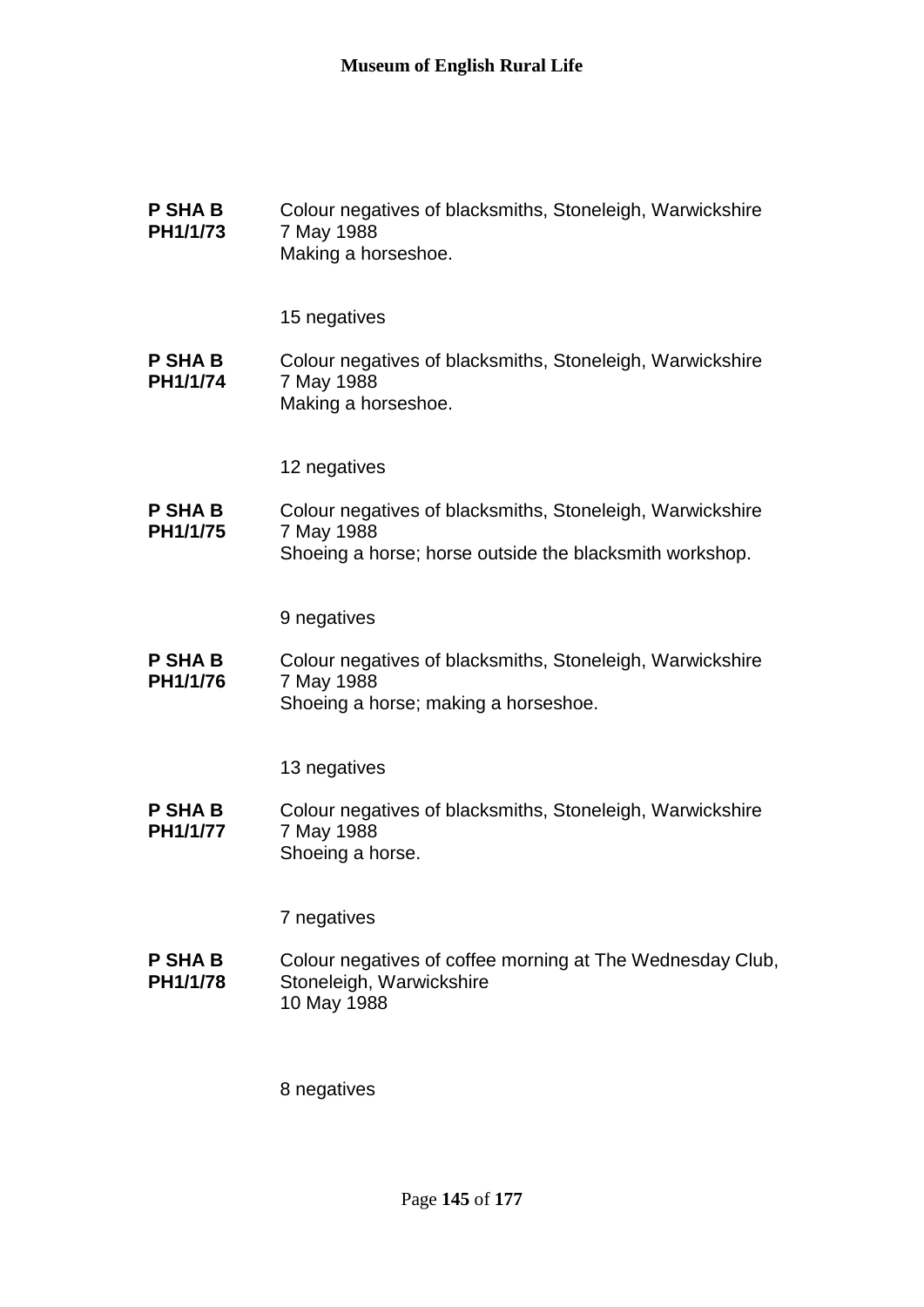**P SHA B PH1/1/79** Colour negatives of coffee morning at The Wednesday Club, Stoneleigh, Warwickshire 10 May 1988

9 negatives

**P SHA B PH1/1/80** Colour negatives of coffee morning at The Wednesday Club, Stoneleigh, Warwickshire 10 May 1988

3 negatives

**P SHA B PH1/1/81** Colour negatives of aerial views of fields and buildings 20 May 1988

7 negatives

**P SHA B PH1/1/82** Colour negatives of aerial views of fields and buildings 20 May 1988

10 negatives

**P SHA B PH1/1/83** Colour negatives of aerial views of fields and buildings 20 May 1988 Also one photograph of an airport.

13 negatives

**P SHA B PH1/1/84** Colour negatives of aerial views of fields and buildings 20 May 1988

10 negatives

**P SHA B PH1/1/85** Colour negatives of airport runway 20 May 1988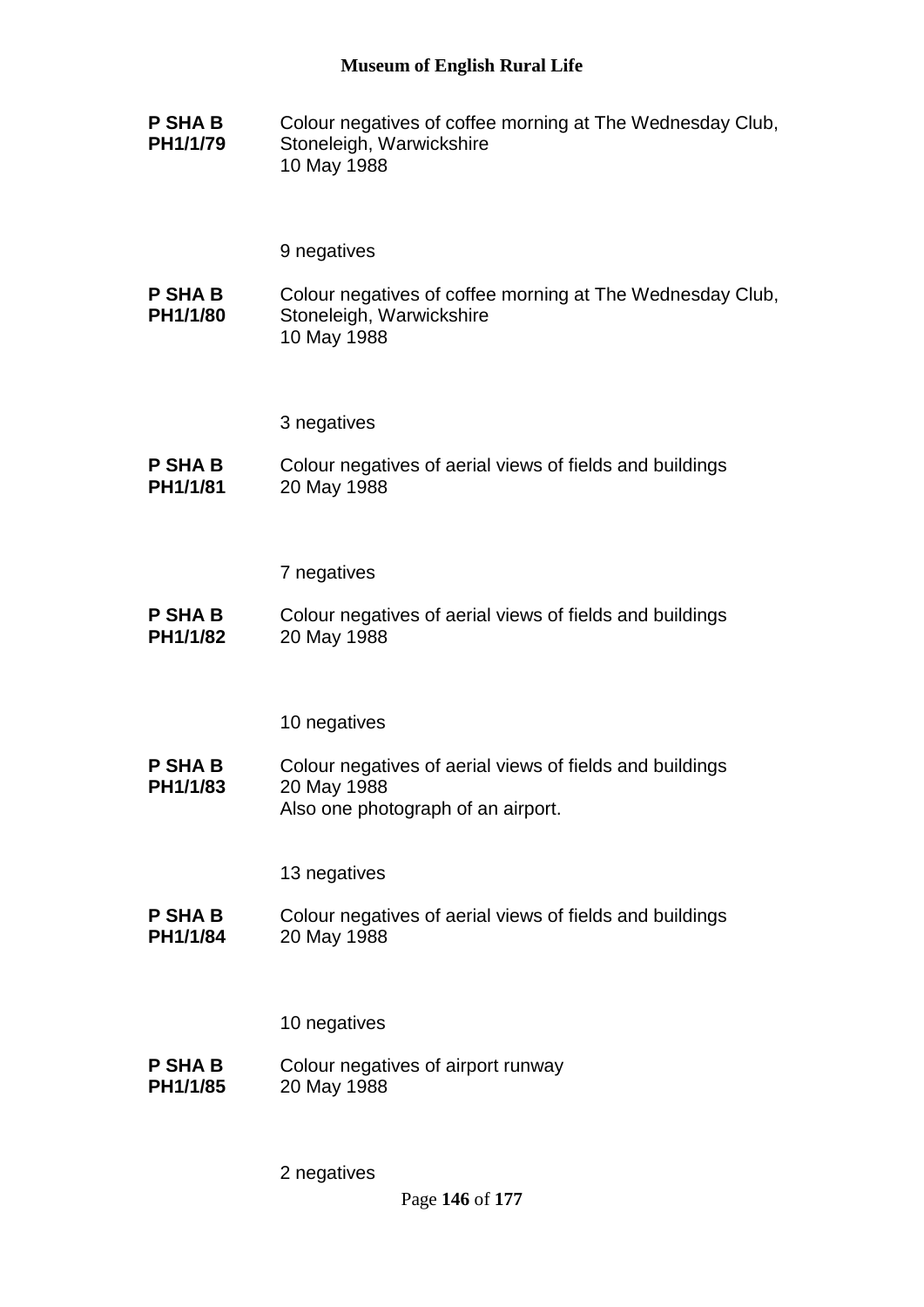**P SHA B PH1/1/86** Colour negatives of an vegetable growing on an allotment, Fenny Compton, Warwickshire and countryside views May 1988 Includes photographs of an unidentified woman.

14 negatives

**P SHA B PH1/1/87** Colour negatives of vegetable growing on an allotment, Fenny Compton, Warwickshire May 1988

13 negatives

**P SHA B PH1/1/88** Colour negatives of an vegetable growing on an allotment, Fenny Compton, Warwickshire May 1988

5 negatives

**P SHA B PH1/1/89** Colour negatives of pond at Gaydon Fields Farm and a farm at Gaydon, Warwickshire 20 Jun 1988

15 negatives

**P SHA B PH1/1/90** Colour negatives of a farm at Gaydon, Warwickshire 20 Jun 1988

15 negatives

**P SHA B PH1/1/91** Colour negatives of a pond at Gaydon Fields Farm, **Warwickshire** 20 Jun 1988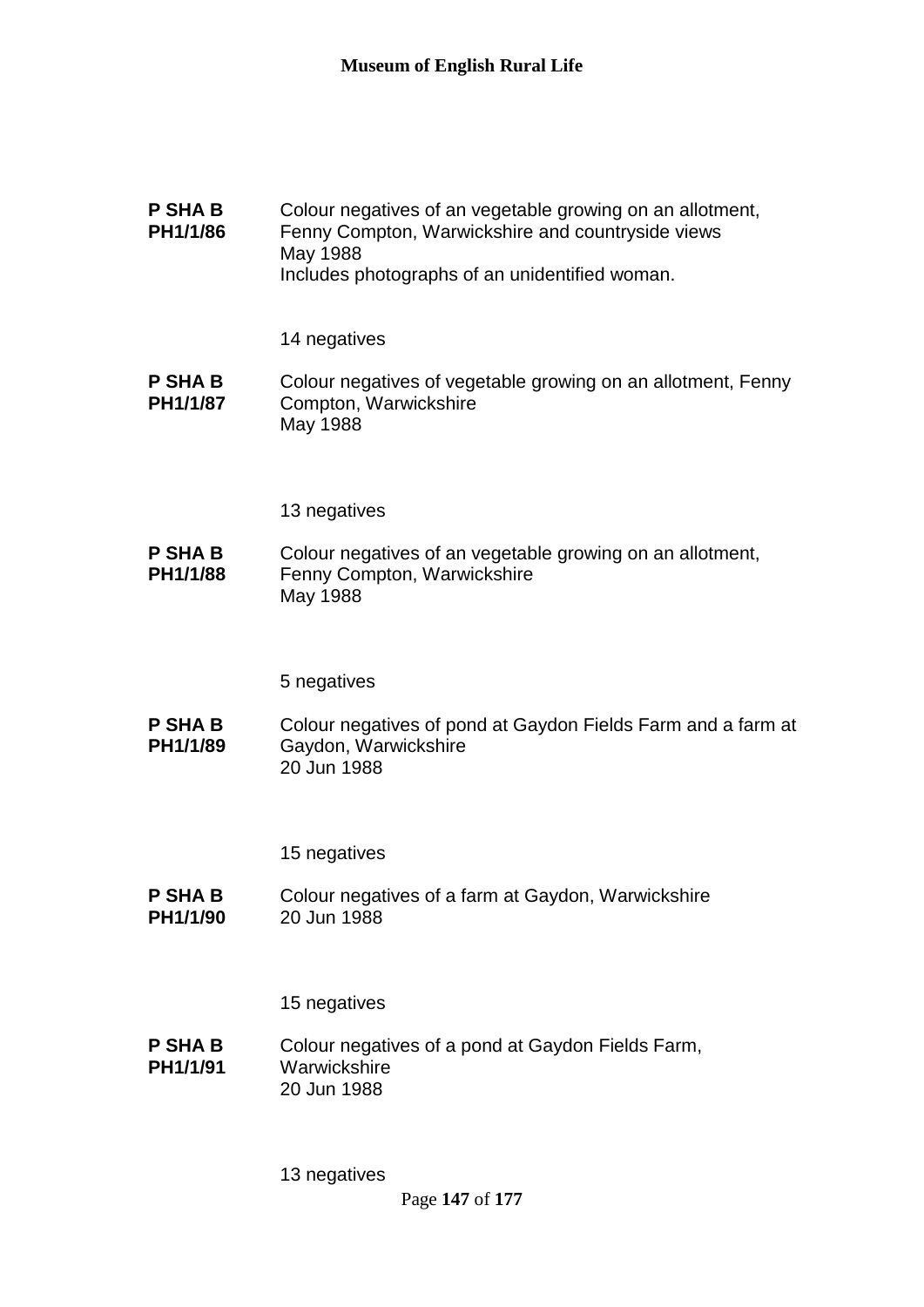| <b>P SHA B</b><br>PH1/1/92 | Colour negatives of a pond at Gaydon Fields Farm,<br>Warwickshire<br>20 Jun 1988                                                           |
|----------------------------|--------------------------------------------------------------------------------------------------------------------------------------------|
|                            | 15 negatives                                                                                                                               |
| <b>P SHA B</b><br>PH1/1/93 | Colour negatives of a pond at Gaydon Fields Farm,<br>Warwickshire<br>20 Jun 1988<br>Includes photographs of a cow grazing beside the pond. |
|                            | 11 negatives                                                                                                                               |
| <b>P SHA B</b><br>PH1/1/94 | Colour negatives of Chataway's mobile hardware and mobile<br>library, Stoneleigh, Warwickshire<br>1 Jul 1988                               |
|                            | 10 negatives                                                                                                                               |
| <b>P SHA B</b><br>PH1/1/95 | Colour negatives of Chataway's mobile hardware and mobile<br>library, Stoneleigh, Warwickshire<br>1 Jul 1988                               |
|                            | 14 negatives                                                                                                                               |
| <b>P SHA B</b><br>PH1/1/96 | Colour negatives of a pond in a field at Gaydon Fields Farm,<br>Warwickshire<br>20 Jun 1988                                                |
|                            | 15 negatives                                                                                                                               |
| <b>P SHA B</b><br>PH1/1/97 | Colour negatives of a pond in a field at Gaydon Fields Farm,<br>Warwickshire                                                               |

20 Jun 1988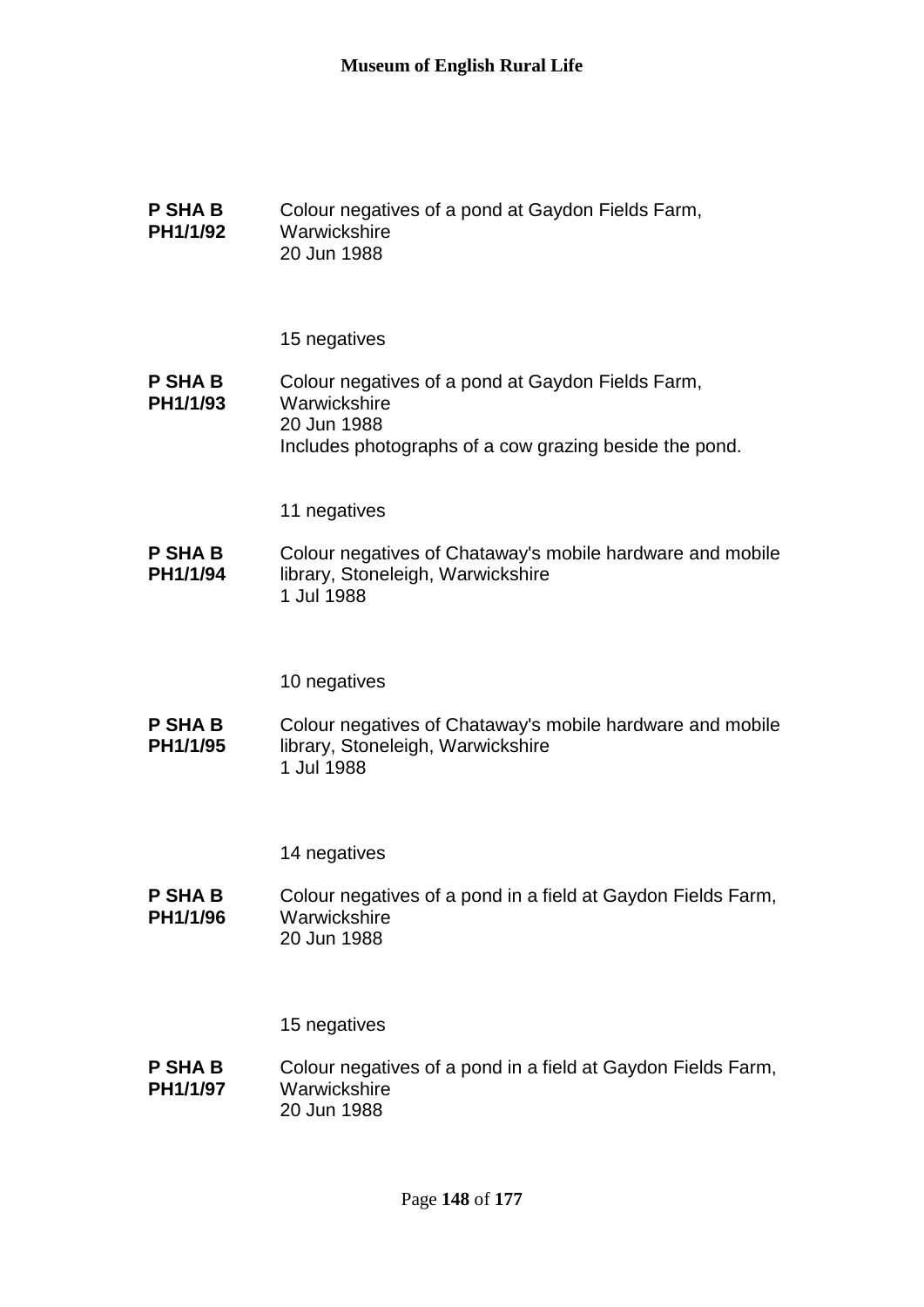**P SHA B PH1/1/98** Colour negatives of a pond in a field at Gaydon Fields Farm, **Warwickshire** 20 Jun 1988

15 negatives

**P SHA B PH1/1/99** Colour negatives of a pond in a field at Gaydon Fields Farm, **Warwickshire** 20 Jun 1988

11 negatives

**P SHA B PH1/1/100** Colour negatives of rural views in Northend, Warwickshire c. Jun 1988

14 negatives

**P SHA B PH1/1/101** Colour negatives of a pond at Chesterton, Warwickshire c. Jun 1988

7 negatives

**P SHA B PH1/1/102** Colour negatives of a vicar at Chadshunt, Warwickshire 18 Jul 1988 Believed to be at All Saints' Church.

13 negatives

**P SHA B PH1/1/103** Colour negatives of a vicar at Chadshunt, Warwickshire 18 Jul 1988 Believed to be at All Saints' Church.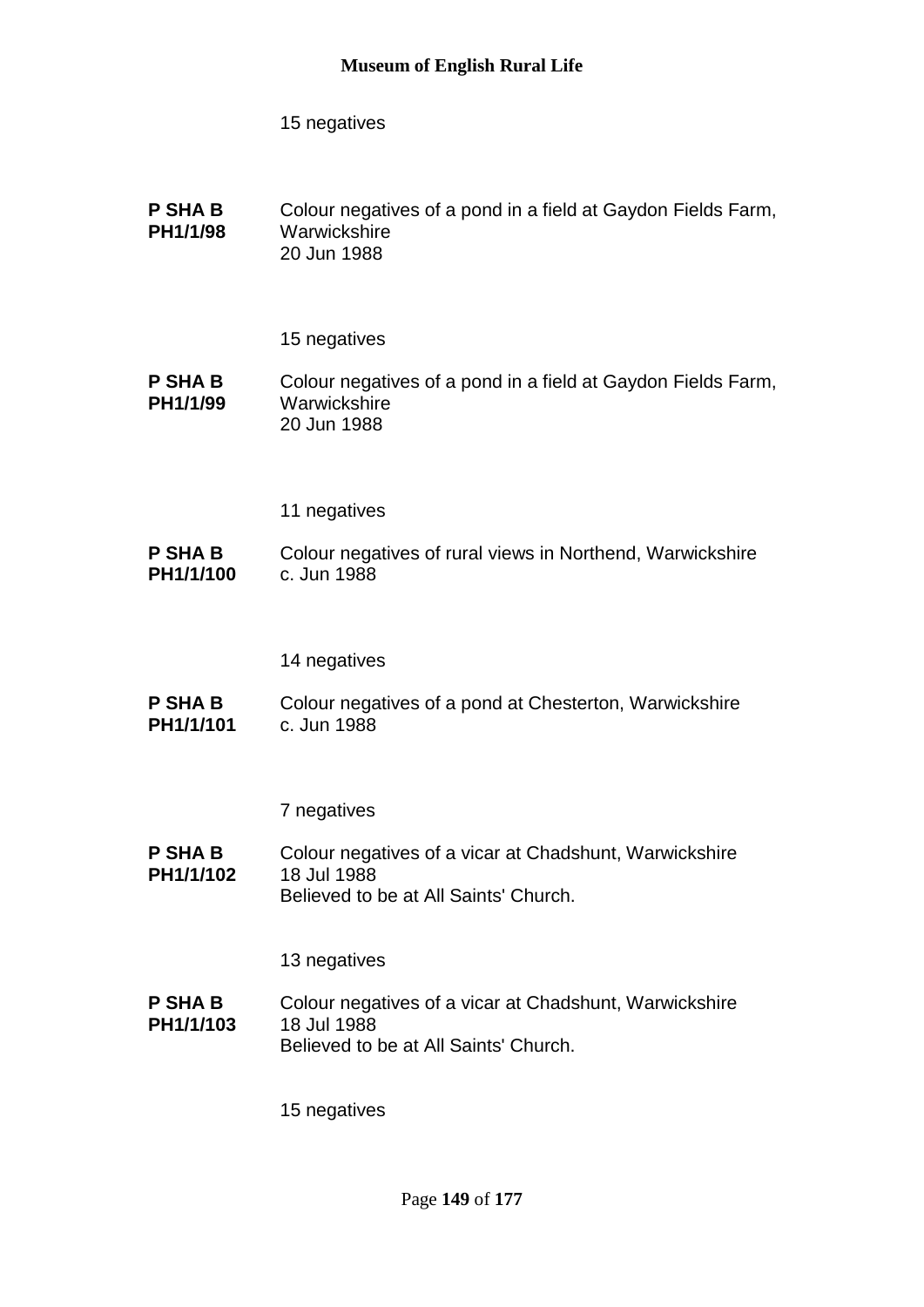**P SHA B PH1/1/104** Colour negatives of a vicar at Chadshunt, Warwickshire 18 Jul 1988 Believed to be at All Saints' Church.

11 negatives

**P SHA B PH1/1/105** Colour negatives of views of Burton Dassett from the A41, **Warwickshire** c. Jul 1988

11 negatives

**P SHA B PH1/1/106** Colour negatives of views of Burton Dassett from the A41, **Warwickshire** c. Jul 1988

15 negatives

**P SHA B PH1/1/107** Colour negatives of views of Burton Dassett from the A41, **Warwickshire** c. Jul 1988

15 negatives

**P SHA B PH1/1/108** Colour negatives of hurdle maker Mr Vincent, Illmington, **Warwickshire** 25 Jul 1988 With two negatives of a windmill.

9 negatives

**P SHA B PH1/1/109** Colour negatives of hurdle maker Mr Vincent, Illmington, **Warwickshire** 25 Jul 1988 Mostly portrait photographs.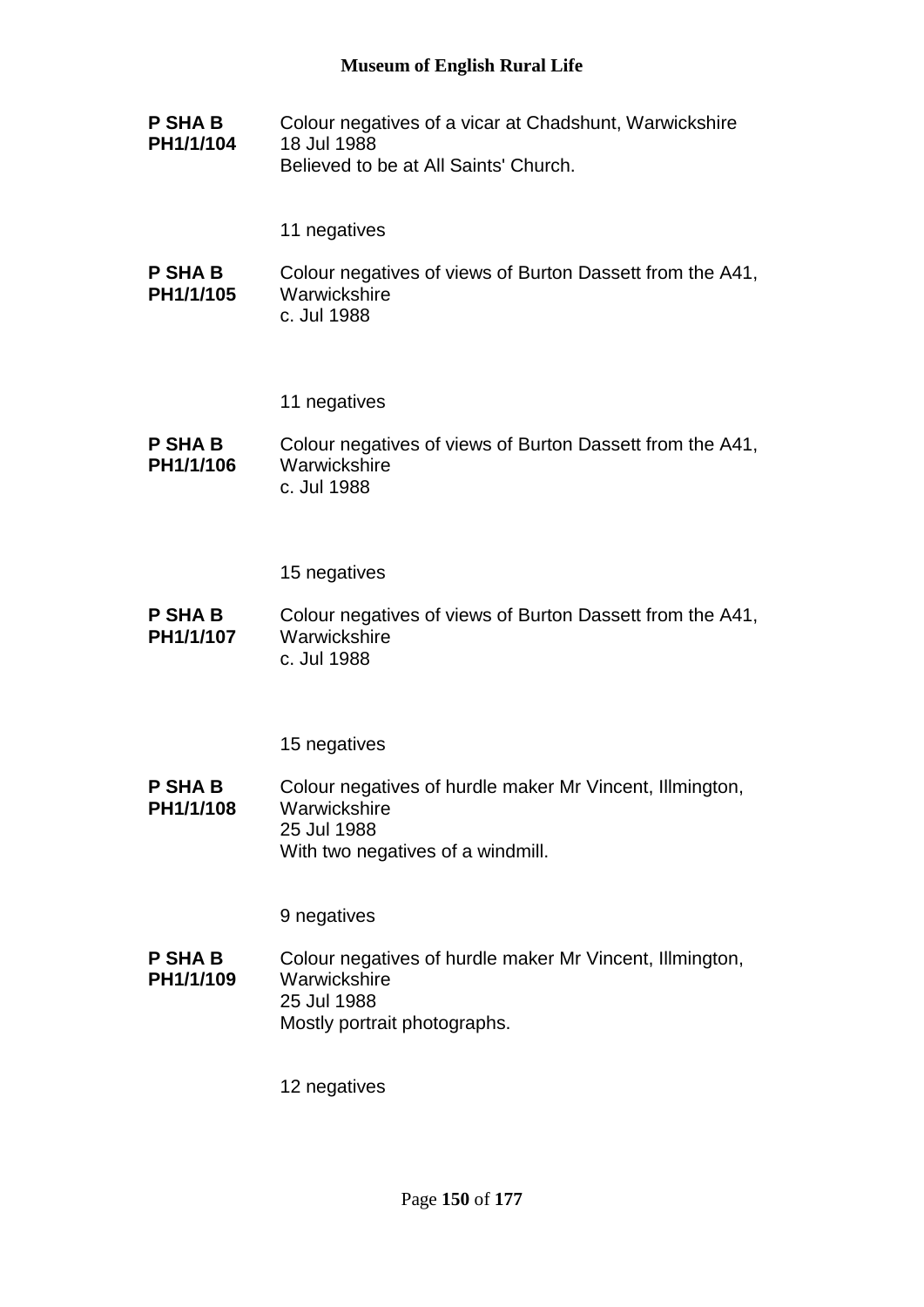**P SHA B PH1/1/110** Colour negatives of hurdle maker Mr Vincent, Illmington, **Warwickshire** 25 Jul 1988

## 14 negatives

**P SHA B PH1/1/111** Colour negatives of hurdle maker Mr Vincent, Illmington, **Warwickshire** 25 Jul 1988

13 negatives

**P SHA B PH1/1/112** Colour negatives of hurdle maker Mr Vincent, Illmington, **Warwickshire** 25 Jul 1988

13 negatives

**P SHA B PH1/1/113** Colour negatives of hurdle maker Mr Vincent, Illmington, **Warwickshire** 25 Jul 1988

14 negatives

**P SHA B PH1/1/114** Colour negatives of hurdle maker Mr Vincent, Illmington, **Warwickshire** 25 Jul 1988

12 negatives

**P SHA B PH1/1/115** Colour negatives of hurdle maker Mr Vincent, Illmington, **Warwickshire** 25 Jul 1988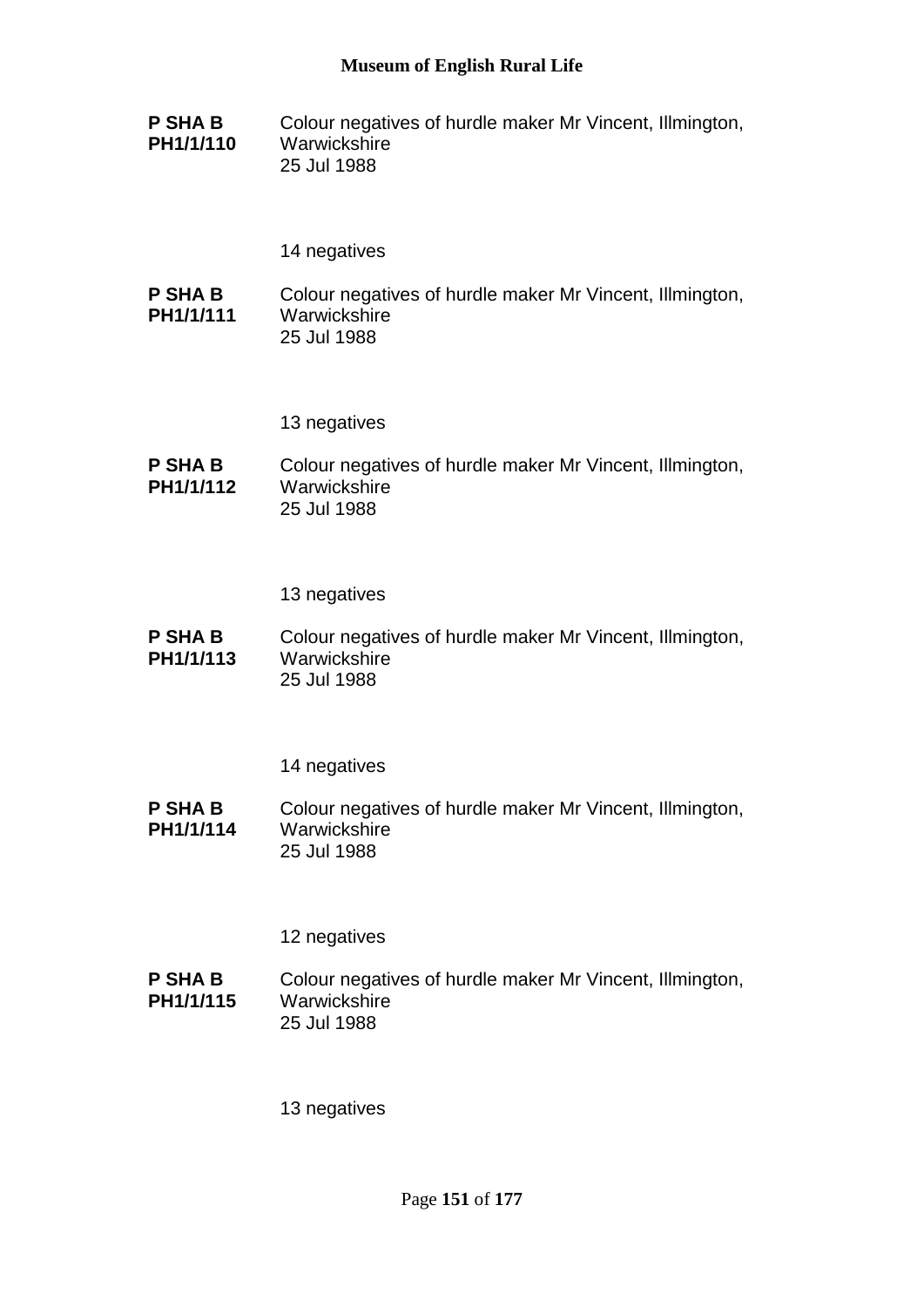**P SHA B PH1/1/116** Colour negatives of hurdle maker Mr Vincent, Illmington, **Warwickshire** 25 Jul 1988

13 negatives

**P SHA B PH1/1/117** Colour negatives of hurdle maker Mr Vincent, Illmington, **Warwickshire** 25 Jul 1988

11 negatives

**P SHA B PH1/1/118** Colour negatives of hurdle maker Mr Vincent, Illmington, **Warwickshire** 25 Jul 1988

12 negatives

**P SHA B PH1/1/119** Colour negatives of hurdle maker Mr Vincent, Illmington, **Warwickshire** 25 Jul 1988 Mostly outside views of the workshop.

8 negatives

**P SHA B PH1/1/120** Colour negatives of hurdle maker Mr Vincent, Illmington, **Warwickshire** 25 Jul 1988

14 negatives

**P SHA B PH1/1/121** Colour negatives of hurdle maker Mr Vincent, Illmington, **Warwickshire** 25 Jul 1988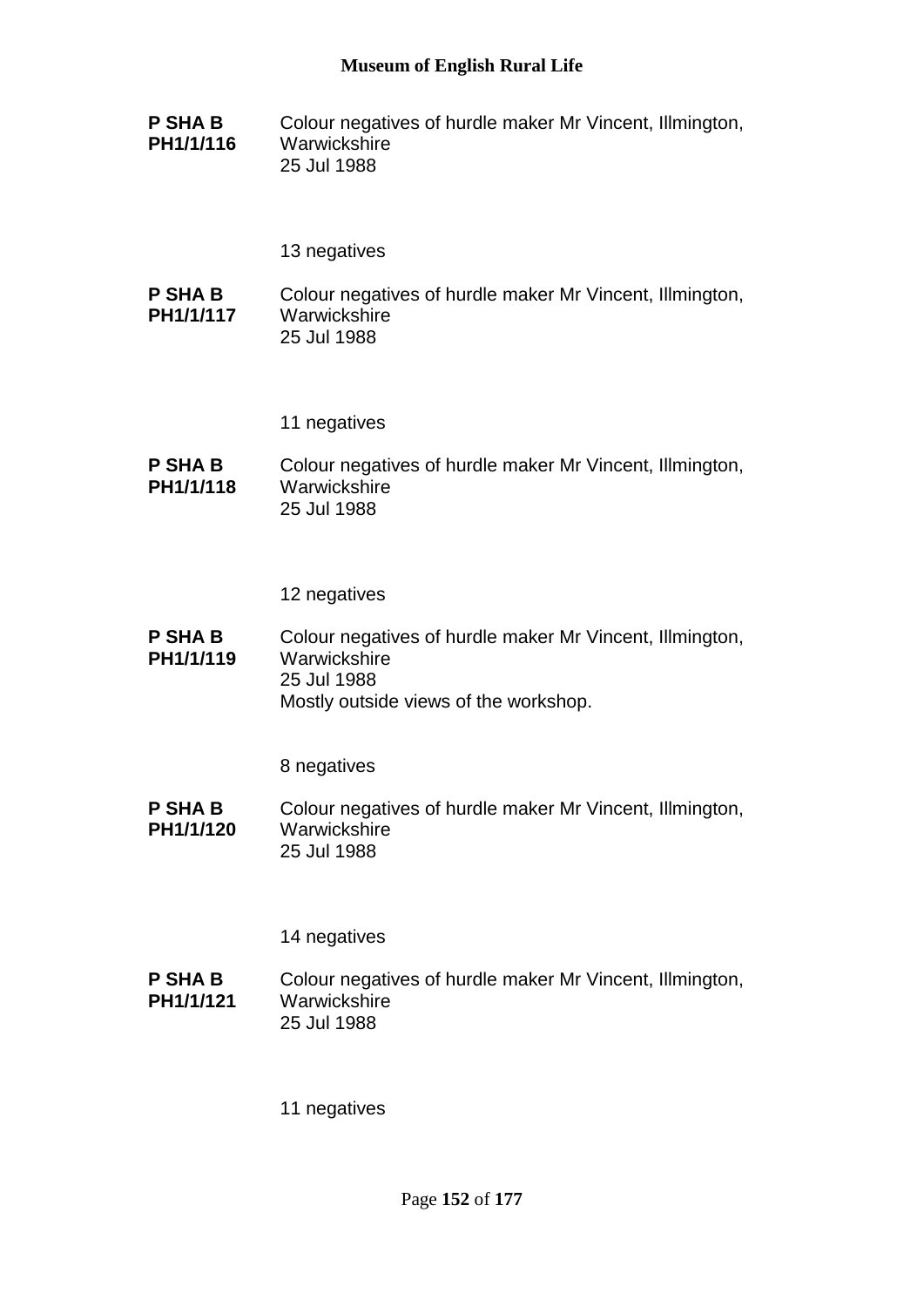**P SHA B PH1/1/122** Colour negatives of hurdle maker Mr Vincent, Illmington, **Warwickshire** 25 Jul 1988

### 13 negatives

**P SHA B PH1/1/123** Colour negatives of clay pigeon shoot, Lighthorne, Warwickshire 30 Jul 1988

#### 7 negatives

**P SHA B PH1/1/124** Colour negatives of clay pigeon shoot, Lighthorne, Warwickshire 30 Jul 1988

#### 15 negatives

**P SHA B PH1/1/125** Colour negatives of clay pigeon shoot, Lighthorne, Warwickshire 30 Jul 1988

#### 14 negatives

**P SHA B PH1/1/126** Colour negatives of clay pigeon shoot, Lighthorne, Warwickshire 30 Jul 1988

#### 13 negatives

**P SHA B PH1/1/127** Colour negatives of clay pigeon shoot, Lighthorne, Warwickshire 30 Jul 1988

#### 15 negatives

**P SHA B PH1/1/128** Colour negatives of clay pigeon shoot, Lighthorne, Warwickshire 30 Jul 1988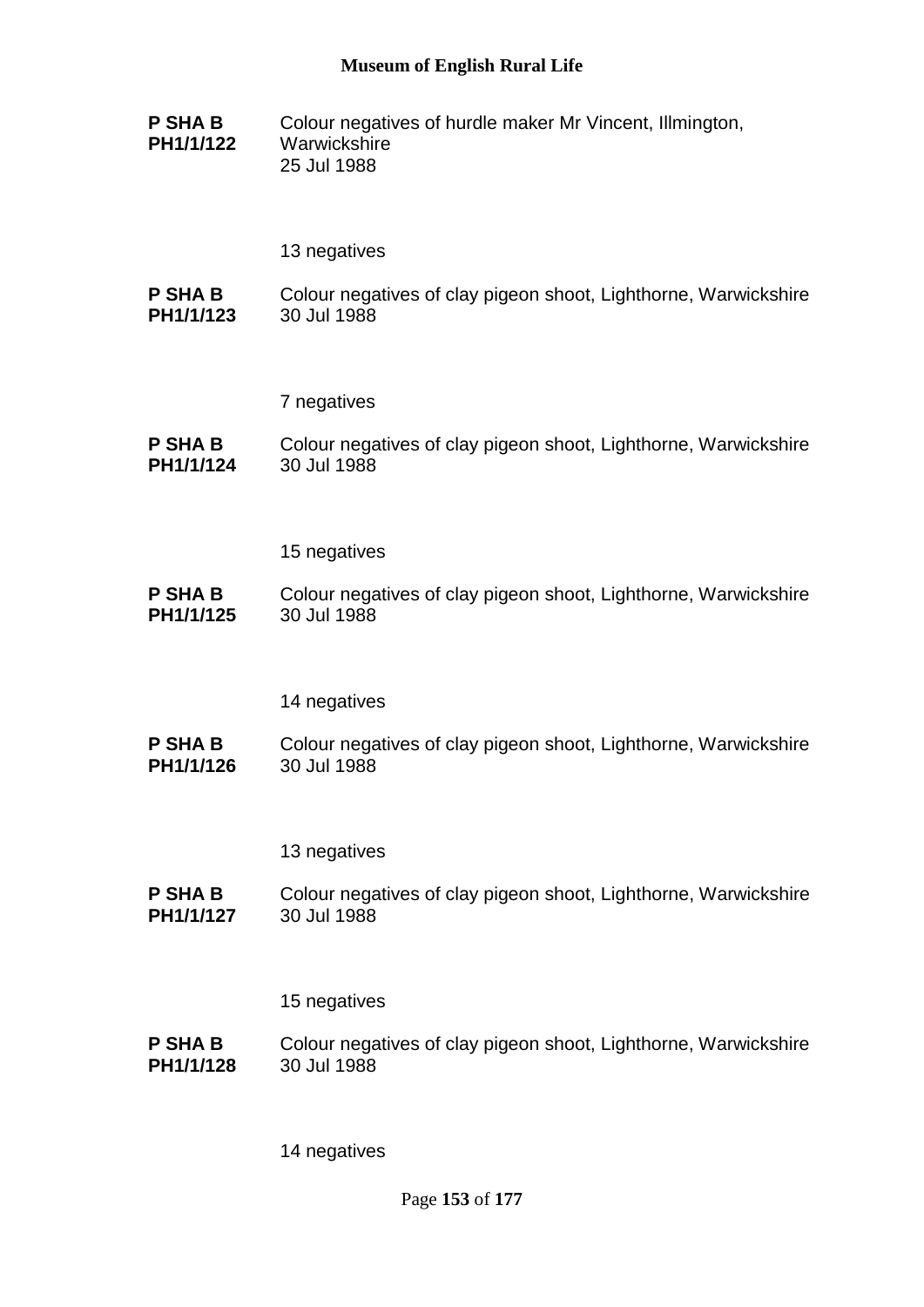**P SHA B PH1/1/129** Colour negatives of Ashorne Cricket Club, Warwickshire 10 Sep 1988

13 negatives

**P SHA B PH1/1/130** Colour negatives of Ashorne Cricket Club, Warwickshire 10 Sep 1988

13 negatives

**P SHA B PH1/1/131** Colour negatives of Ashorne Cricket Club, Warwickshire 10 Sep 1988

10 negatives

**P SHA B PH1/1/132** Colour negatives of Ashorne Cricket Club, Warwickshire 10 Sep 1988

14 negatives

**P SHA B PH1/1/133** Colour negatives of Ashorne Cricket Club, Warwickshire 10 Sep 1988

7 negatives

**P SHA B PH1/1/134** Colour negatives of Ashorne Cricket Club, Warwickshire 10 Sep 1988

15 negatives

**P SHA B PH1/1/135** Colour negatives of Ashorne Cricket Club, Warwickshire 10 Sep 1988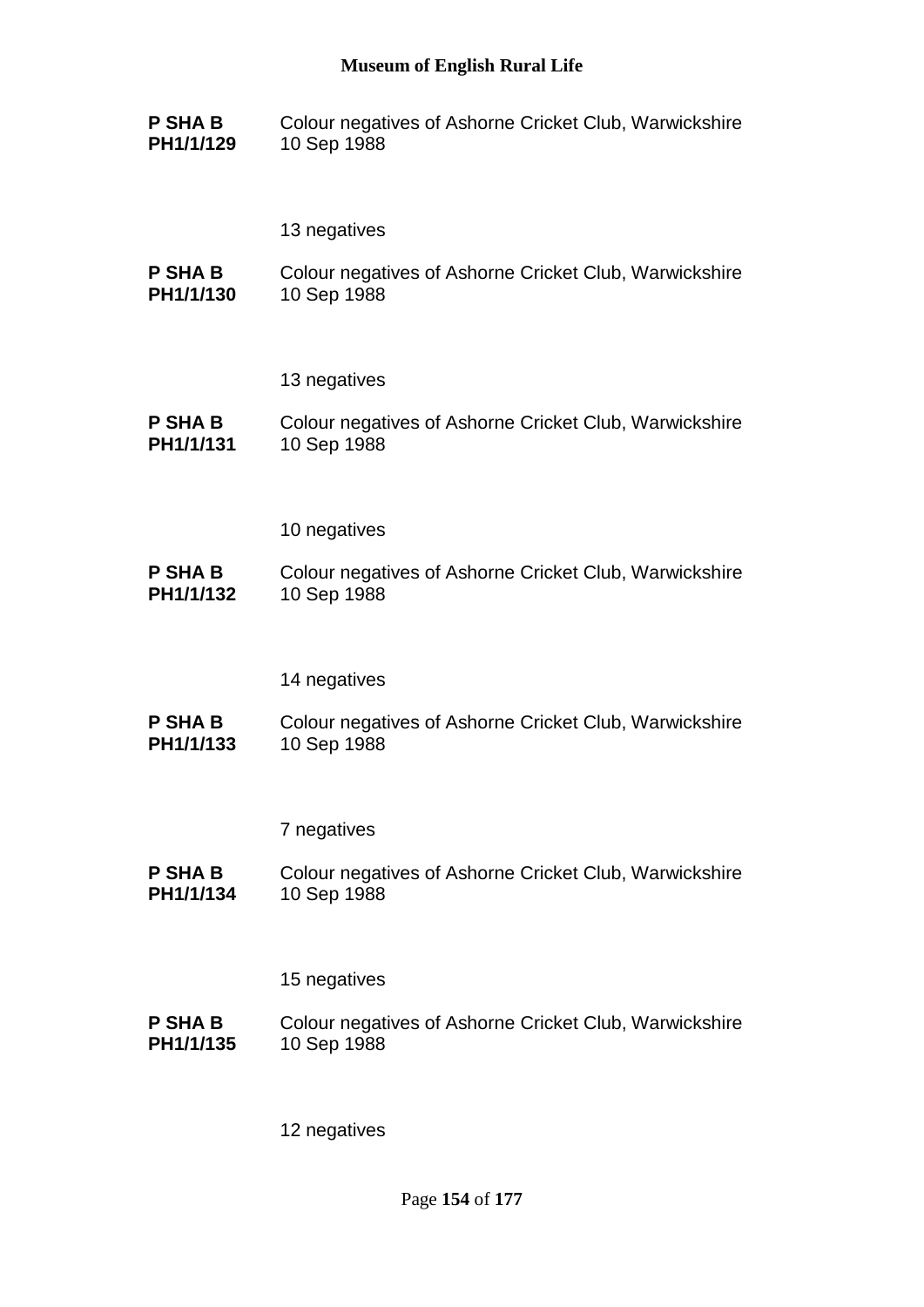**P SHA B PH1/1/136** Colour negatives of Ashorne Cricket Club, Warwickshire 10 Sep 1988

14 negatives

**P SHA B PH1/1/137** Colour negatives of Ashorne Cricket Club, Warwickshire 10 Sep 1988

12 negatives

**P SHA B PH1/1/138** Colour negatives of Tanworth in Arden produce show, **Warwickshire** 17 Sep 1988 Cake and flower judging.

8 negatives

**P SHA B PH1/1/139** Colour negatives of Tanworth in Arden produce show, Warwickshire 17 Sep 1988 Cake, jam and rose judging.

13 negatives

**P SHA B PH1/1/140** Colour negatives of Tanworth in Arden produce show, **Warwickshire** 17 Sep 1988 Cake and drink judging.

12 negatives

**P SHA B PH1/1/141** Colour negatives of Tanworth in Arden produce show, Warwickshire 17 Sep 1988 Cake judging.

12 negatives

**P SHA B PH1/1/142** Colour negatives of Tanworth in Arden produce show, **Warwickshire** 17 Sep 1988 Vegetables on display.

Page **155** of **177**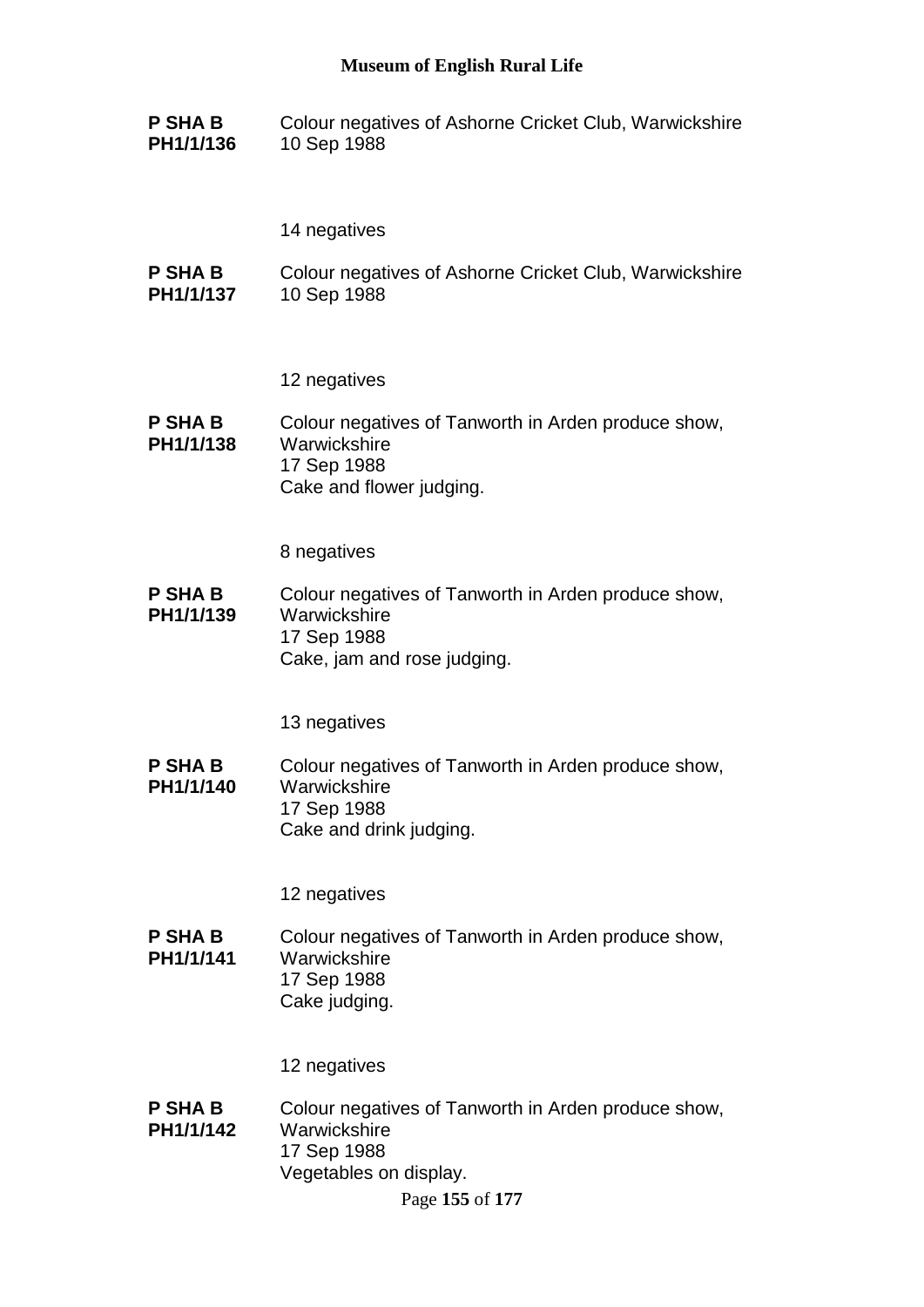- 11 negatives
- **P SHA B PH1/1/143** Colour negatives of Tanworth in Arden produce show, **Warwickshire** 17 Sep 1988 Vegetables on display.

**P SHA B PH1/1/144** Colour negatives of Farnborough School, Warwickshire 21 Sep 1988

### 10 negatives

**P SHA B PH1/1/145** Colour negatives of Farnborough School, Warwickshire 21 Sep 1988

10 negatives

**P SHA B PH1/1/146** Colour negatives of Farnborough School, Warwickshire 21 Sep 1988

15 negatives

**P SHA B PH1/1/147** Colour negatives of Farnborough School, Warwickshire 21 Sep 1988

15 negatives

**P SHA B PH1/1/148** Colour negatives of Farnborough Hall and distant views of Northend, Warwickshire c. Sep 1988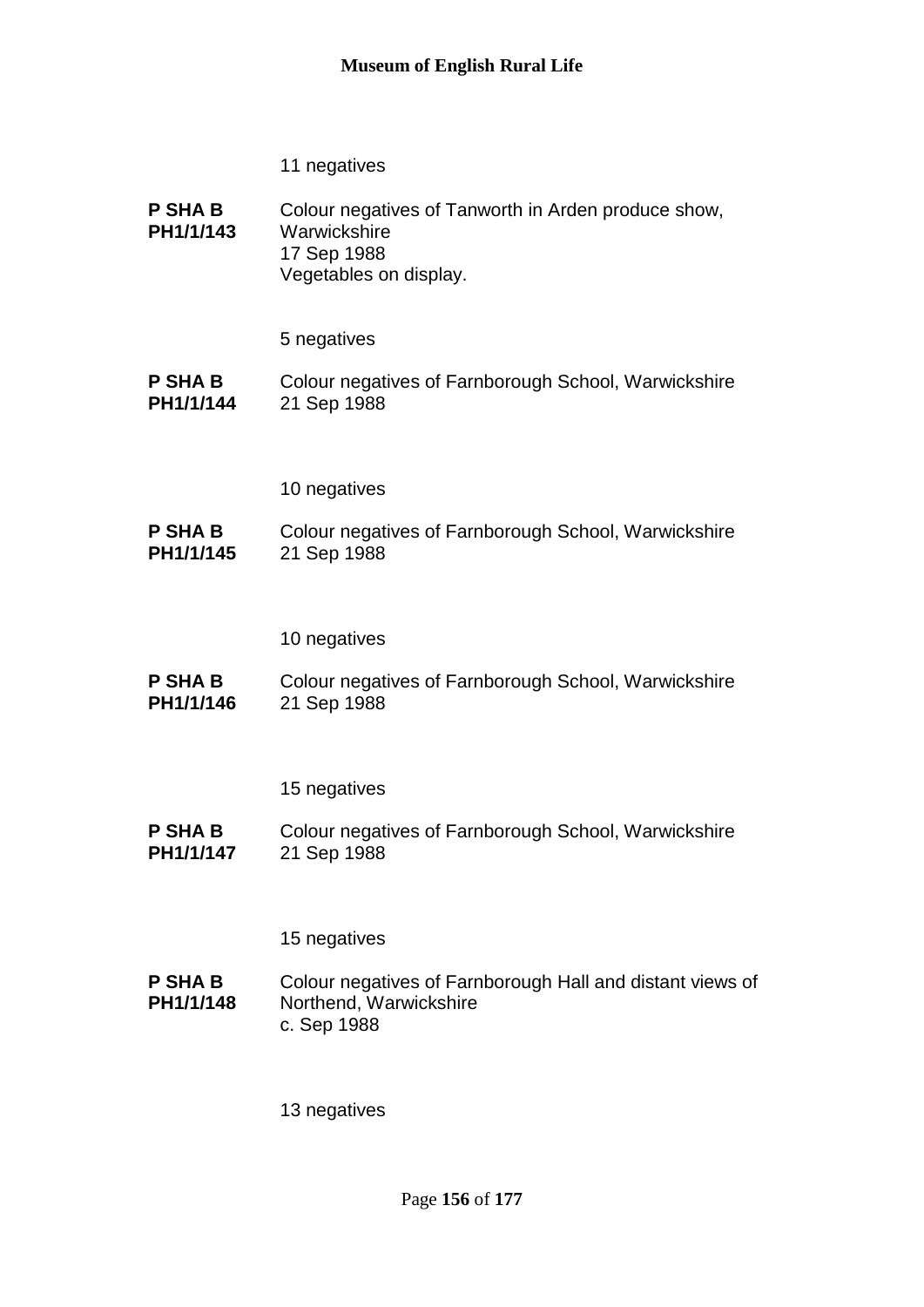**P SHA B PH1/1/149** Colour negatives of Farnborough Hall and landscape views of Warmington, Warwickshire c. Sep 1988 Includes cattle grazing in a field in Warmington.

12 negatives

**P SHA B PH1/1/150** Colour negatives of Post Office, Fenny Compton, Warwickshire c. Sep 1988 Also photographs of the mobile library.

14 negatives

**P SHA B PH1/1/151** Colour negatives of the post office, Fenny Compton, Warwickshire c. Sep 1988

13 negatives

**P SHA B PH1/1/152** Colour negatives of the mobile library, Fenny Compton, **Warwickshire** c. Sep 1988

6 negatives

**P SHA B PH1/1/153** Colour negatives of M40 building works, Gaydon, Warwickshire c. Sep 1988

7 negatives

**P SHA B PH1/1/154** Colour negatives of M40 building works, Gaydon, and views of Burton Dassett, Warwickshire c. Sep 1988

13 negatives

**P SHA B PH1/1/155** Colour negatives of views of Burton Dassett, Warwickshire c. Sep 1988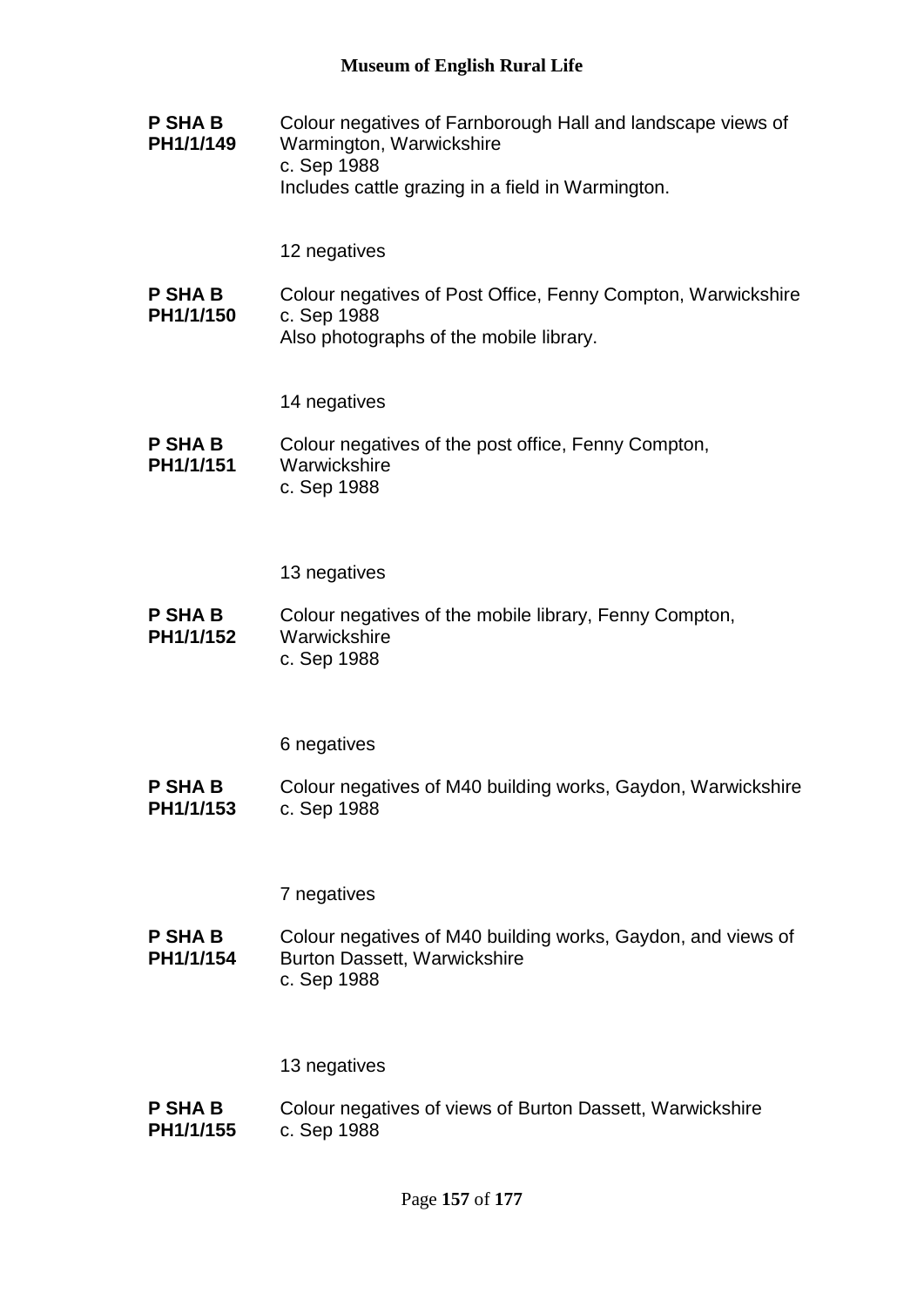**P SHA B PH1/1/156** Colour negatives of views of Burton Dassett, Warwickshire c. Sep 1988

9 negatives

- **P SHA B PH1/2** M40 project colour negatives N second series 1988
	- 41 sheets of negatives
- **P SHA B PH1/2/1** Colour negatives of Alf Hughes on the A41 near Arlescote and Avon Dassett, Warwickshire c.1987 See contact print P SHA B PH2/2/1

15 negatives

**P SHA B PH1/2/2** Colour negatives of Alf Hughes on the A41 near Arlescote and Avon Dassett, Warwickshire c.1987 See contact print P SHA B PH2/2/2

10 negatives; 1 contact print

**P SHA B PH1/2/3** Colour negatives of Alf Hughes on the A41 near Arlescote and Avon Dassett, Warwickshire c.1987 See contact print P SHA B PH2/2/28

15 negatives

**P SHA B PH1/2/4** Colour negatives of Alf Hughes on his farm near the A41, Avon Dassett, Warwickshire c.1987 Includes some portrait photographs. See contact print P SHA B PH2/2/3

> Page **158** of **177** 15 negatives; 1 contact print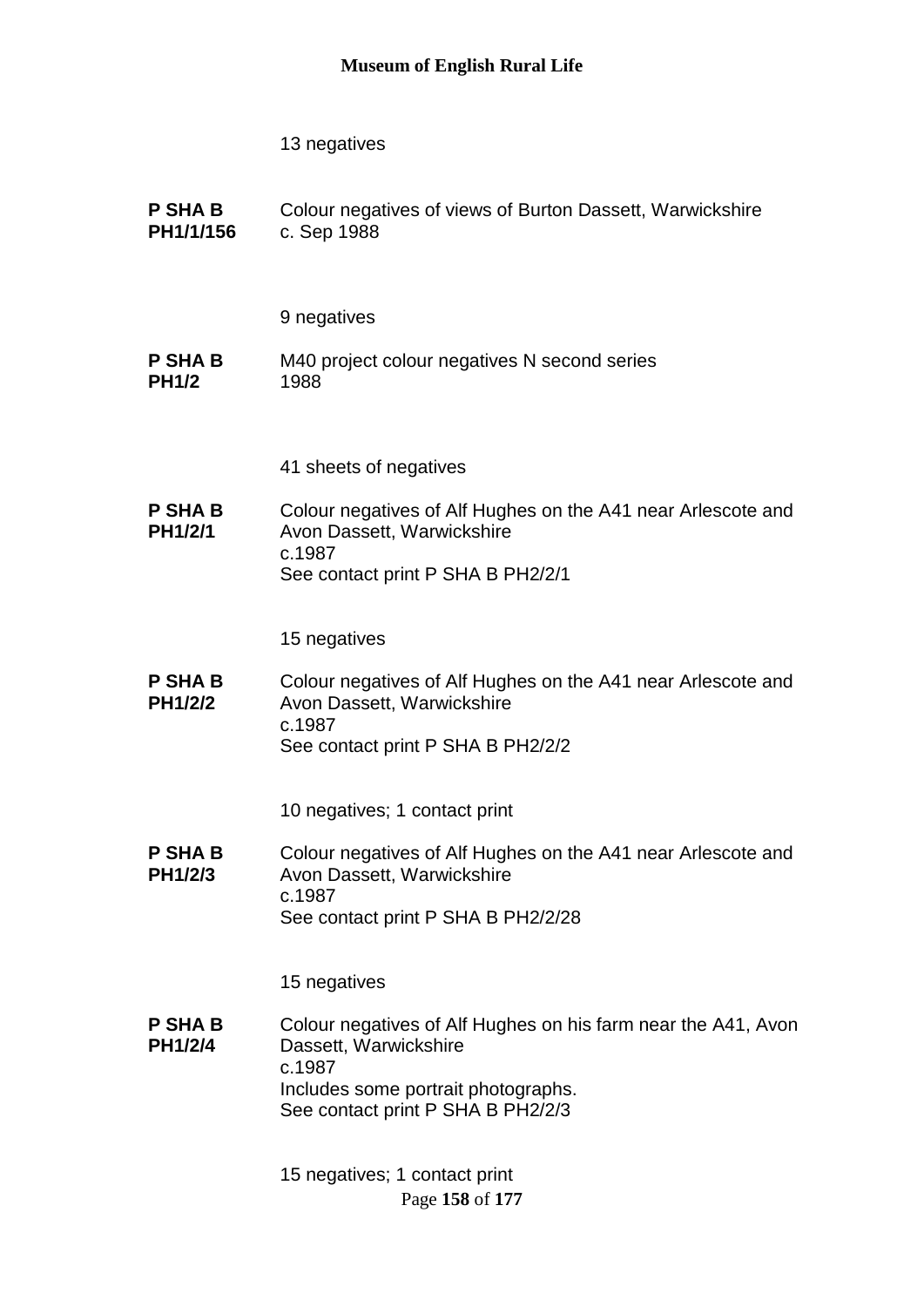| <b>P SHA B</b><br>PH1/2/5  | Colour negatives of Alf Hughes on his farm near the A41, Avon<br>Dassett, Warwickshire<br>c.1987<br>See contact print P SHA B PH2/2/4 |
|----------------------------|---------------------------------------------------------------------------------------------------------------------------------------|
|                            | 15 negatives; 1 contact print                                                                                                         |
| <b>P SHA B</b><br>PH1/2/6  | Colour negatives of Alf Hughes on his farm near the A41, Avon<br>Dassett, Warwickshire<br>c.1987<br>See contact print P SHA B PH2/2/5 |
|                            |                                                                                                                                       |
|                            | 15 negatives; 1 contact print                                                                                                         |
| <b>P SHA B</b>             | Colour negatives of a hunt at Arlescote, Warwickshire                                                                                 |
| <b>PH1/2/7</b>             | c.1987<br>See contact print P SHA B PH2/2/33                                                                                          |
|                            |                                                                                                                                       |
|                            | 15 negatives                                                                                                                          |
| <b>P SHA B</b>             | Colour negatives of a hunt at Arlescote, Warwickshire                                                                                 |
| <b>PH1/2/8</b>             | c.1987<br>See contact print P SHA B PH2/2/35                                                                                          |
|                            |                                                                                                                                       |
|                            | 12 negatives                                                                                                                          |
| <b>P SHA B</b>             | Colour negatives of a hunt at Arlescote, Warwickshire                                                                                 |
| PH1/2/9                    | c.1987<br>See contact print P SHA B PH2/2/34                                                                                          |
|                            |                                                                                                                                       |
|                            | 15 negatives                                                                                                                          |
| <b>P SHA B</b><br>PH1/2/10 | Colour negatives of hunt follower at Burton Dassett,<br>Warwickshire<br>c.1987                                                        |
|                            | See contact print P SHA B PH2/2/6                                                                                                     |
|                            |                                                                                                                                       |
|                            | 11 negatives                                                                                                                          |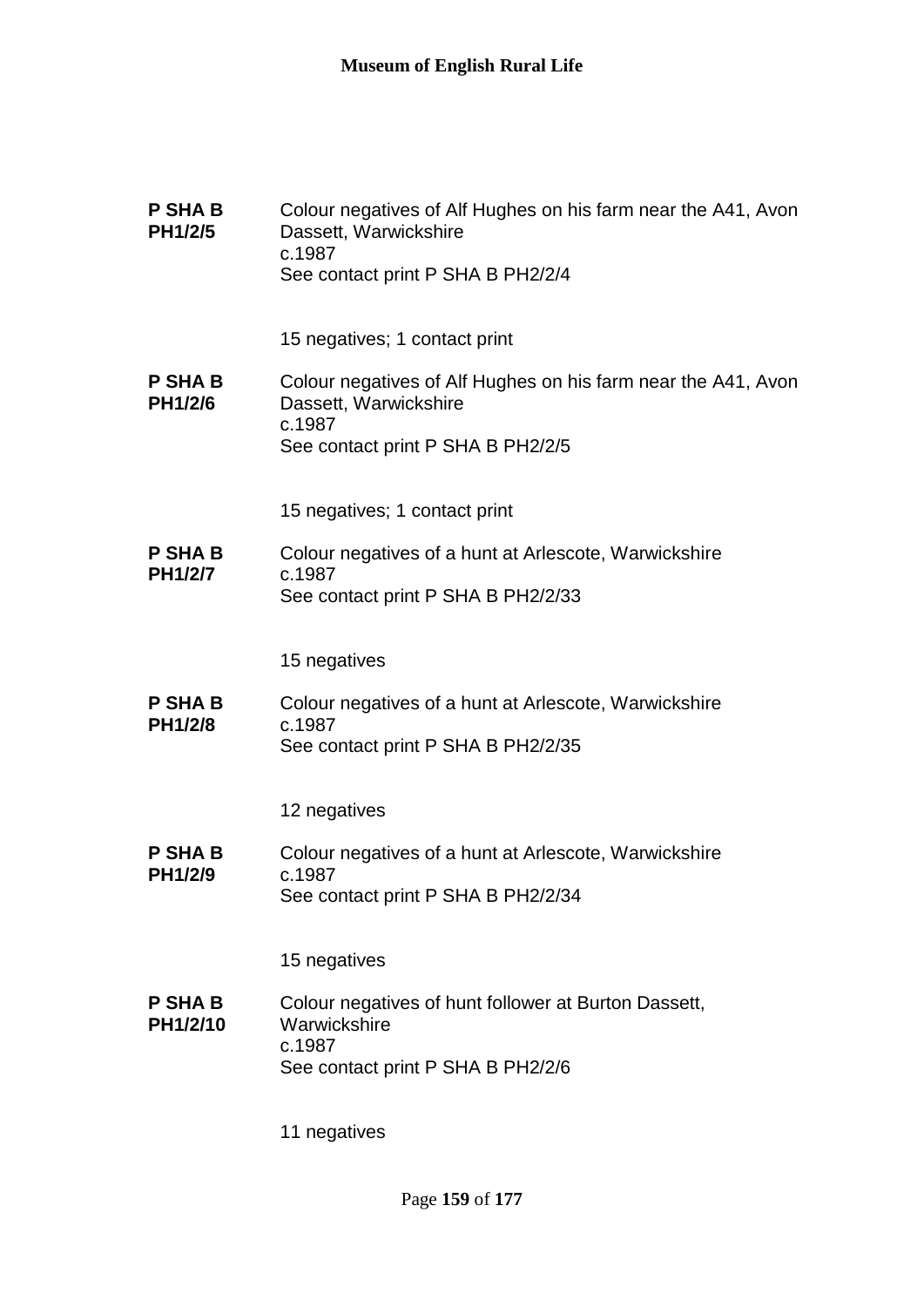**P SHA B PH1/2/11** Colour negatives of Mr Coles making horsehoes in his workshop, Lighthorne, Warwickshire c.1987 See contact print P SHA B PH2/2/7

15 negatives

**P SHA B PH1/2/12** Colour negatives of Mr Coles making horsehoes in his workshop, Lighthorne, Warwickshire c.1987 See contact print P SHA B PH2/2/8

15 negatives

**P SHA B PH1/2/13** Colour negatives of Mr Coles making horsehoes in his workshop, Lighthorne, Warwickshire c.1987 See contact print P SHA B PH2/2/27

8 negatives

**P SHA B PH1/2/14** Colour negatives of Fenny Compton Post Office, Warwickshire c.1987 See contact print P SHA B PH2/2/9

15 negatives

**P SHA B PH1/2/15** Colour negatives of Fenny Compton Post Office, Warwickshire c.1987 See contact print P SHA B PH2/2/10

15 negatives

**P SHA B PH1/2/16** Colour negatives of butchers, Fenny Compton, Warwickshire c.1987 See contact print P SHA B PH2/2/32

10 negatives

**P SHA B PH1/2/17** Colour negatives of butchers, Fenny Compton, Warwickshire c.1987 Outside the butchers; the window. See contact print P SHA B PH2/2/38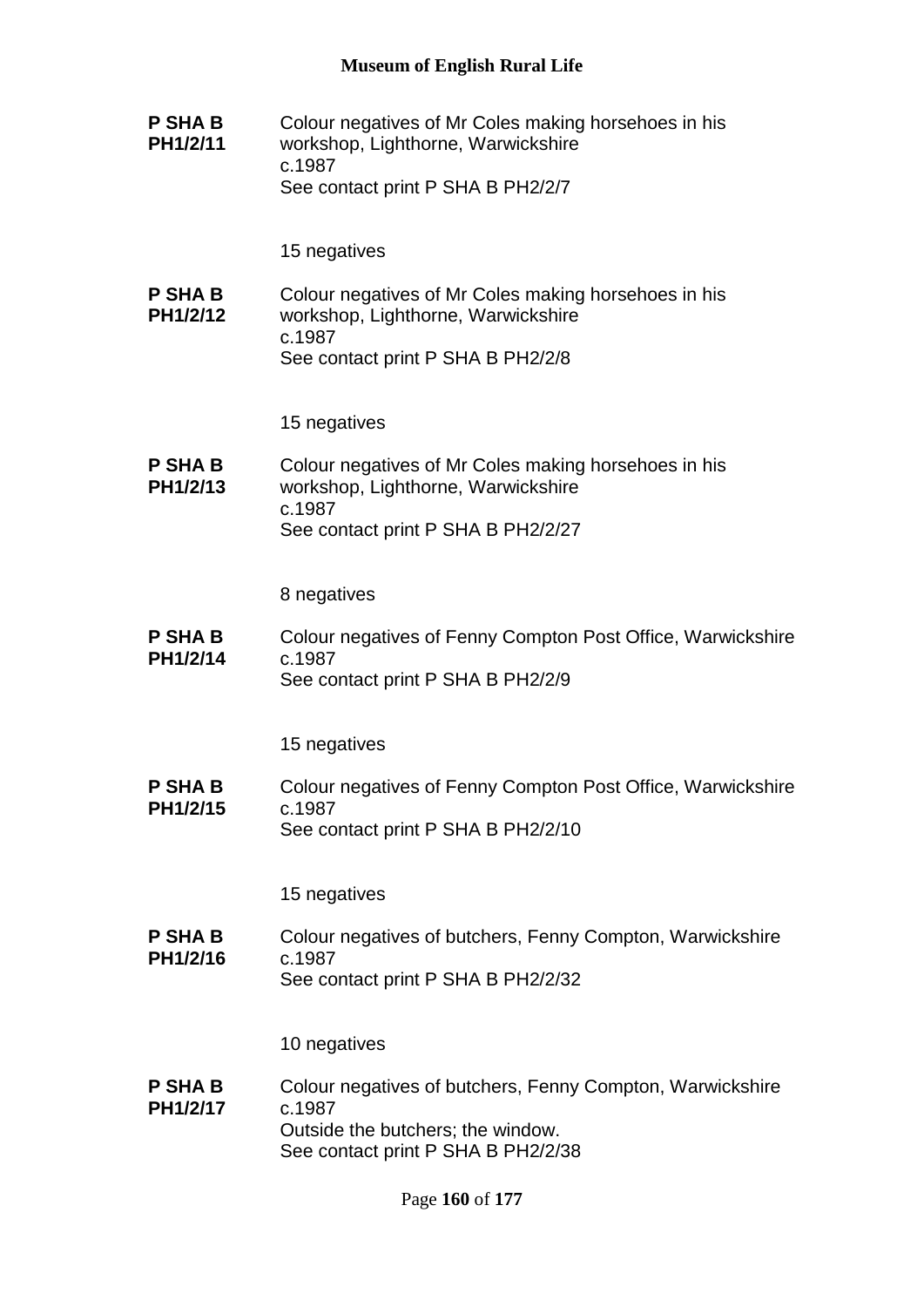**P SHA B PH1/2/18** Colour negatives of butchers, Fenny Compton, Warwickshire c.1987

7 negatives

**P SHA B PH1/2/19** Colour negatives of Co-op and church, Fenny Compton, **Warwickshire** c.1987 See contact print P SHA B PH2/2/31

10 negatives

**P SHA B PH1/2/20** Colour negatives of ferreting, Butlers Marston, Warwickshire c.1987 See contact print P SHA B PH2/2/12

11 negatives

**P SHA B PH1/2/21** Colour negatives of ferreting, Butlers Marston, Warwickshire c.1987 Also photographs of a Methodist church. See contact print P SHA B PH2/2/13

15 negatives

**P SHA B PH1/2/22** Colour negatives of ferreting, Butlers Marston, Warwickshire c.1987 See contact print P SHA B PH2/2/29

15 negatives

**P SHA B PH1/2/23** Colour negatives of ferreting, Butlers Marston, Warwickshire c.1987 See contact print P SHA B PH2/2/11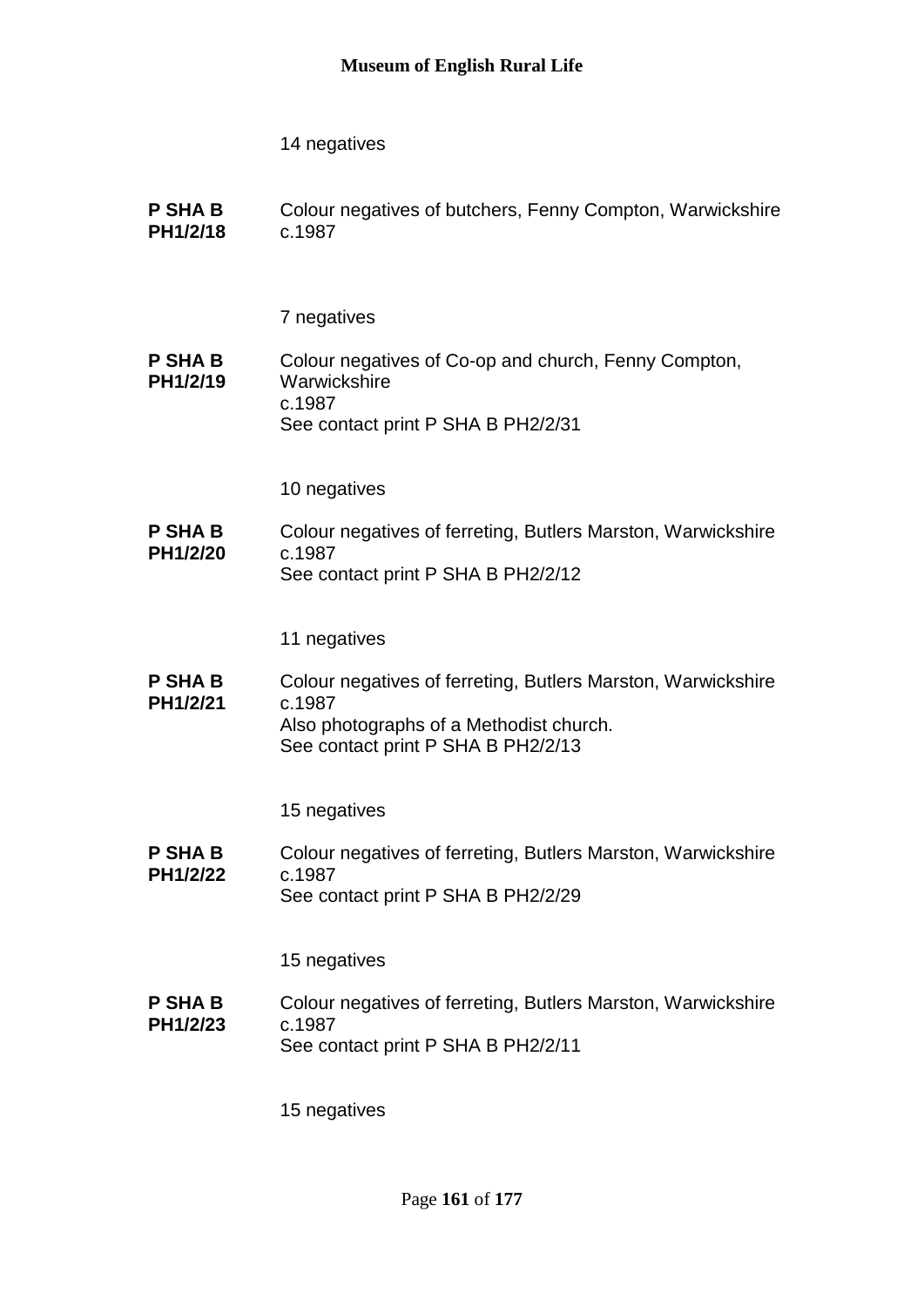**P SHA B PH1/2/24** Colour negatives of ferreting, Butlers Marston, Warwickshire c.1987 See contact print P SHA B PH2/2/14

6 negatives

**P SHA B PH1/2/25** Colour negatives of ferreting, Butlers Marston, Warwickshire c.1987 See contact print P SHA B PH2/2/15

15 negatives; 1 contact print

**P SHA B PH1/2/26** Colour negatives of ferreting, Butlers Marston, Warwickshire c.1987 See contact print P SHA B PH2/2/16

6 negatives

**P SHA B PH1/2/27** Colour negatives of ferreting, Butlers Marston, Warwickshire c.1987 See contact print P SHA B PH2/2/17

15 negatives

**P SHA B PH1/2/28** Colour negatives of ferreting, Butlers Marston, Warwickshire c.1987 See contact print P SHA B PH2/2/18

15 negatives; 1 contact print

**P SHA B PH1/2/29** Colour negatives of ferreting, Butlers Marston, Warwickshire c.1987 See contact print P SHA B PH2/2/19

14 negatives

**P SHA B PH1/2/30** Colour negatives of views of Warmington from the A41, **Warwickshire** c.1987 See contact print P SHA B PH2/2/22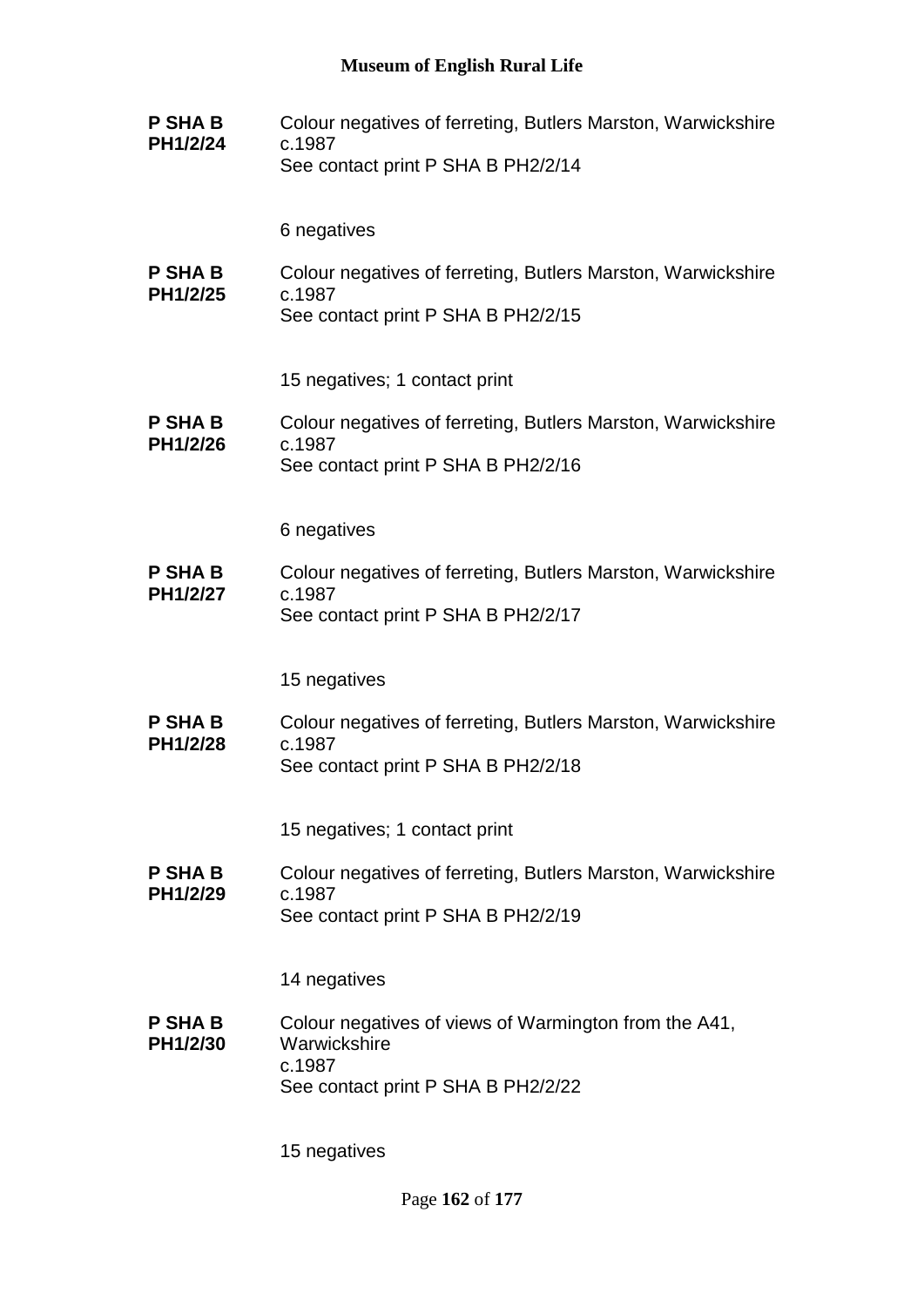**P SHA B PH1/2/31** Colour negatives of views of Burton Dassett, Warwickshire c.1987 See contact print P SHA B PH2/2/29

15 negatives

**P SHA B PH1/2/32** Colour negatives of views of Burton Dassett and the A41?, **Warwickshire** c.1987 See contact print P SHA B PH2/2/24

15 negatives

**P SHA B PH1/2/33** Colour negatives of views of Burton Dassett and the A41?, **Warwickshire** c.1987 See contact print P SHA B PH2/26

15 negatives

**P SHA B PH1/2/34** Colour negatives of views of Barn Hill, Warwickshire c.1987 See contact print P SHA B PH2/2/30

12 negatives

**P SHA B PH1/2/35** Colour negatives of Chesterton windmill, Warwickshire c.1987 See contact print P SHA B PH2/2/20

15 negatives

**P SHA B PH1/2/36** Colour negatives of Chesterton windmill, Warwickshire c.1987 See contact print P SHA B PH2/2/25

15 negatives

**P SHA B PH1/2/37** Colour negatives of Chesterton windmill, Warwickshire c.1987 See contact print P SHA B PH2/2/21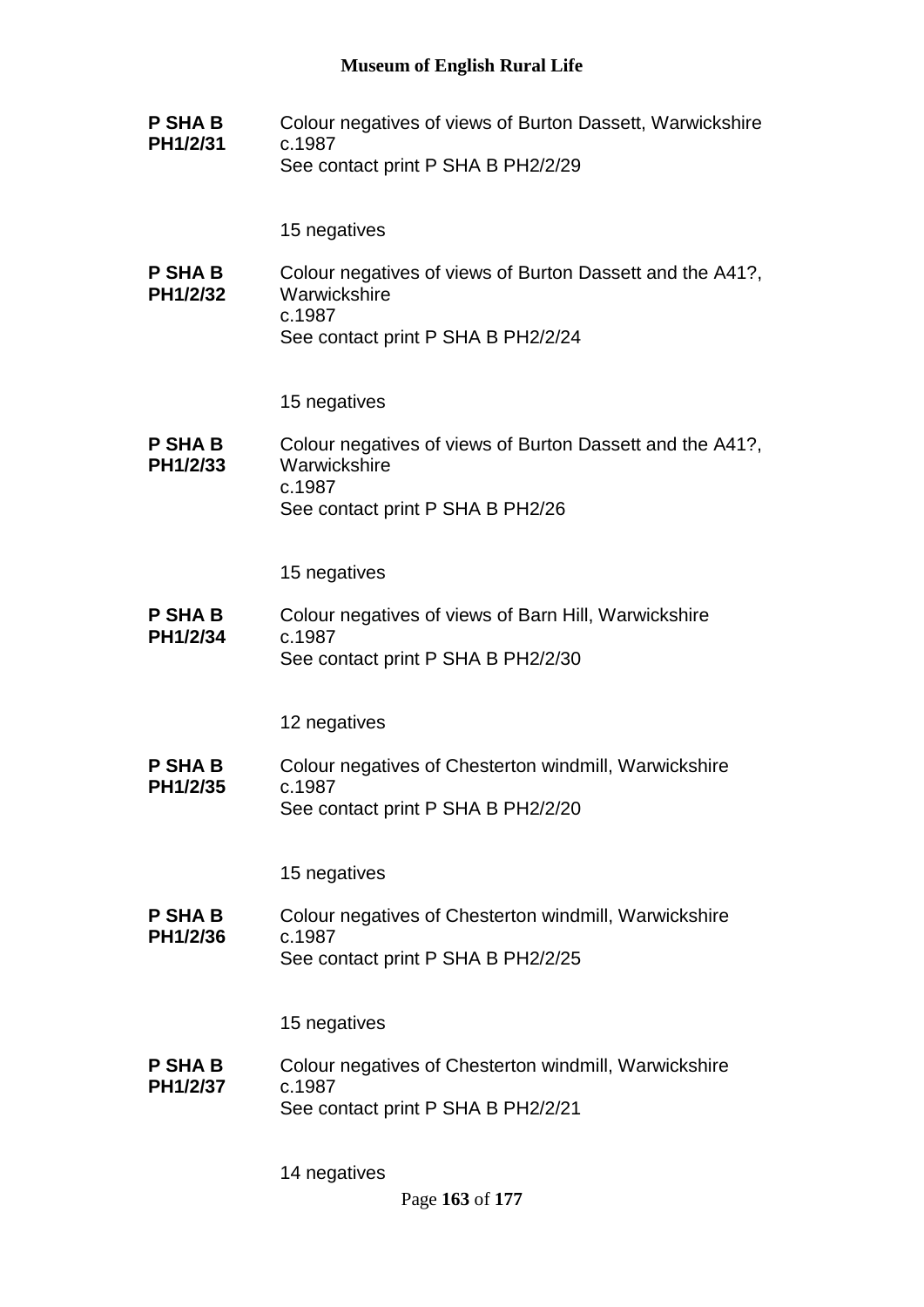| <b>P SHA B</b><br>PH1/2/38     | Colour negatives of rural landscape near Warwick<br>Aug 1987<br>See contact print P SHA B PH2/2/23  |
|--------------------------------|-----------------------------------------------------------------------------------------------------|
|                                | 15 negatives                                                                                        |
| <b>P SHA B</b><br>PH1/2/39     | Colour negatives of M40 construction of Longbridge Island,<br>Warwickshire<br>1987                  |
|                                | 15 negatives                                                                                        |
| <b>P SHA B</b><br>PH1/2/40     | Colour negatives of M40 construction of Longbridge Island,<br>Warwickshire<br>1987                  |
|                                | 15 negatives                                                                                        |
| <b>P SHA B</b><br>PH1/2/41     | Colour negatives of a pond at Chesterton, Warwickshire<br>1987                                      |
|                                | 15 negatives                                                                                        |
| <b>P SHA B</b><br><b>PH1/3</b> | M40 project colour negatives third series<br>1987-1988                                              |
|                                | 68 sheets of negatives                                                                              |
| <b>P SHA B</b><br>PH1/3/1      | Colour negatives of Ashorne Church and Edge Hill escarpment,<br>Farnborough, Warwickshire<br>c.1987 |
|                                | 10 negatives                                                                                        |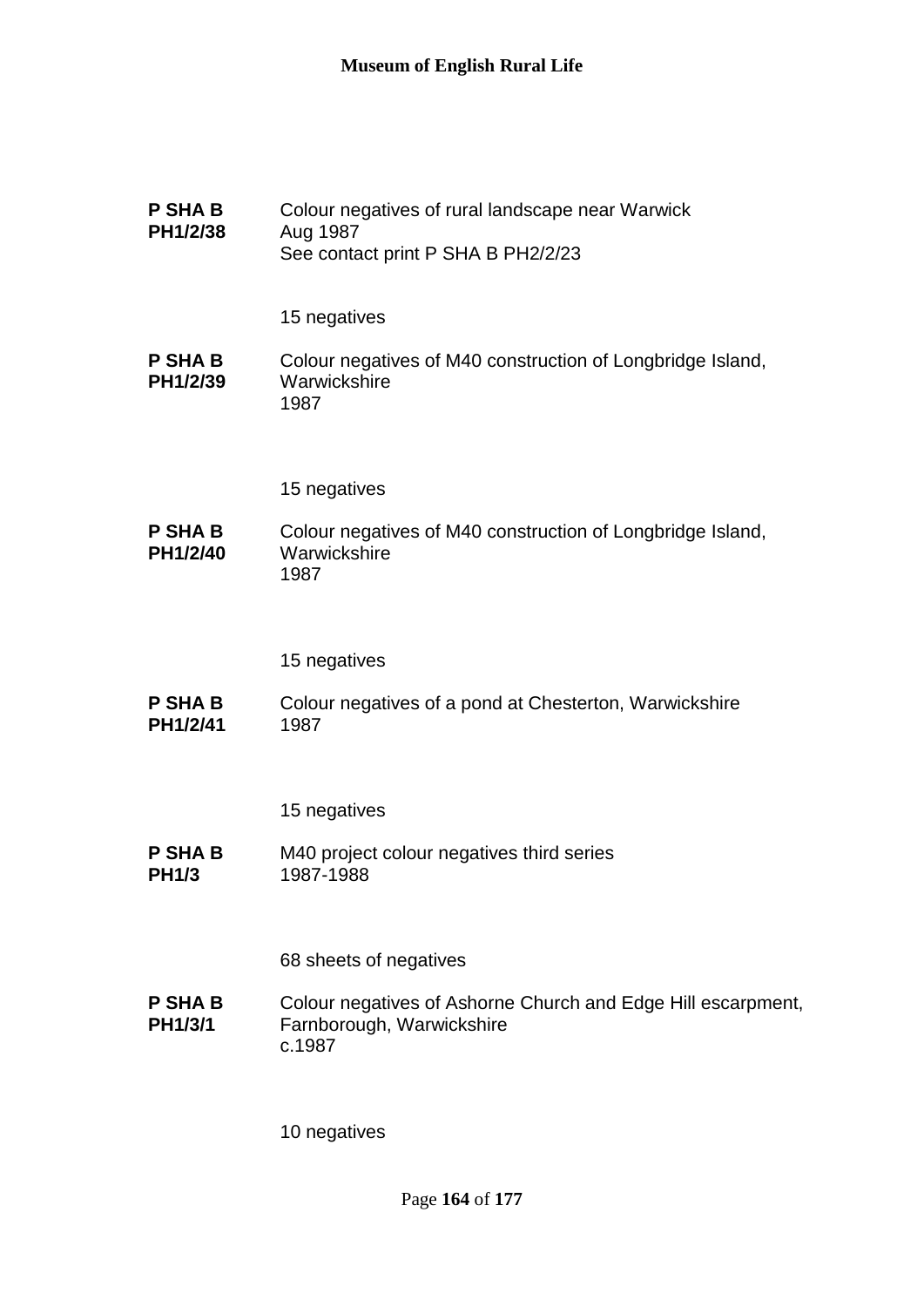**P SHA B PH1/3/2** Colour negatives of knacker rendering a sheep, Butlers Marston, **Warwickshire** c.1987 Includes portrait photograph of knacker and sheep's heads displayed on fence spikes.

## 9 negatives

**P SHA B PH1/3/3** Colour negatives of knacker rendering a sheep, Butlers Marston, **Warwickshire** c.1987 Portrait photograph of knacker.

3 negatives

**P SHA B PH1/3/4** Colour negatives of a knacker rendering a sheep , Butlers Marston, Warwickshire c.1987

13 negatives

**P SHA B PH1/3/5** Colour negatives of a hay field near Gaydon, Warwickshire c.1987

4 negatives

**P SHA B PH1/3/6** Colour negatives of feeding horses in the snow, Burton Dassett, **Warwickshire** c.1987 Also photographs of family using a sled in the snow.

14 negatives

**P SHA B PH1/3/7** Colour negatives of snow scenes, Burton Dassett, Warwickshire c.1987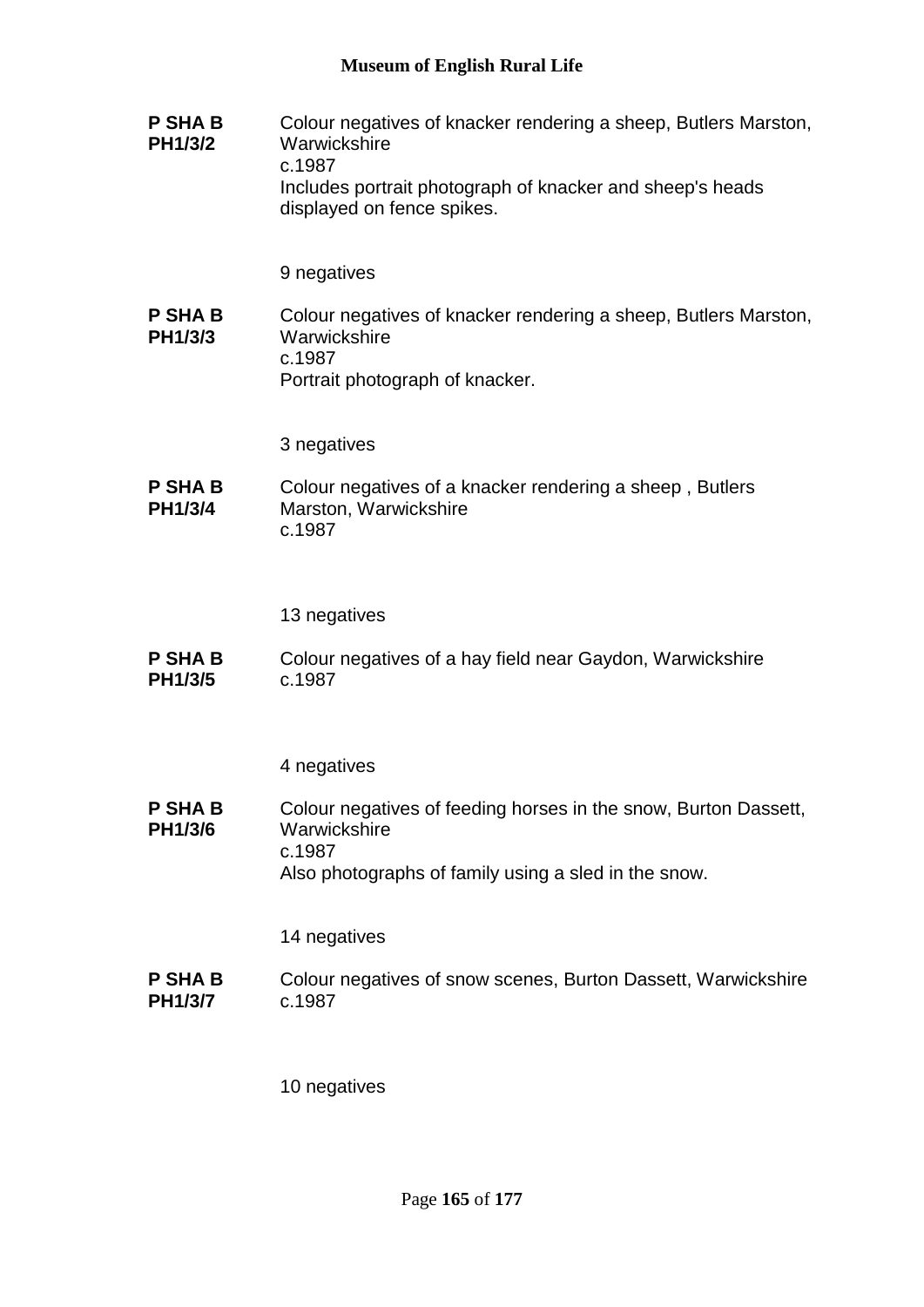**P SHA B PH1/3/8** Colour negatives of animal care in the snow, Burton Dassett, **Warwickshire** c.1987 Applying Hewlett's cream to a sheep; feeding a horse; snow covered field with trees.

15 negatives

**P SHA B PH1/3/9** Colour negatives of Ted Lovesey and wife at home, Gaydon and Fenny Compton Post office, Warwickshire c.1987

10 negatives

**P SHA B PH1/3/10** Colour negatives of archaeological excavation near Northend, Warwickshire and river scenes c.1987

6 negatives

**P SHA B PH1/3/11** Colour negatives of archaeological excavation near Northend, **Warwickshire** c.1987

10 negatives

**P SHA B PH1/3/12** Colour negatives of gamekeeper Dave Drabble, Chesterton, **Warwickshire** 3 Oct 1988

14 negatives

**P SHA B PH1/3/13** Colour negatives of gamekeeper Dave Drabble, Chesterton, **Warwickshire** 3 Oct 1988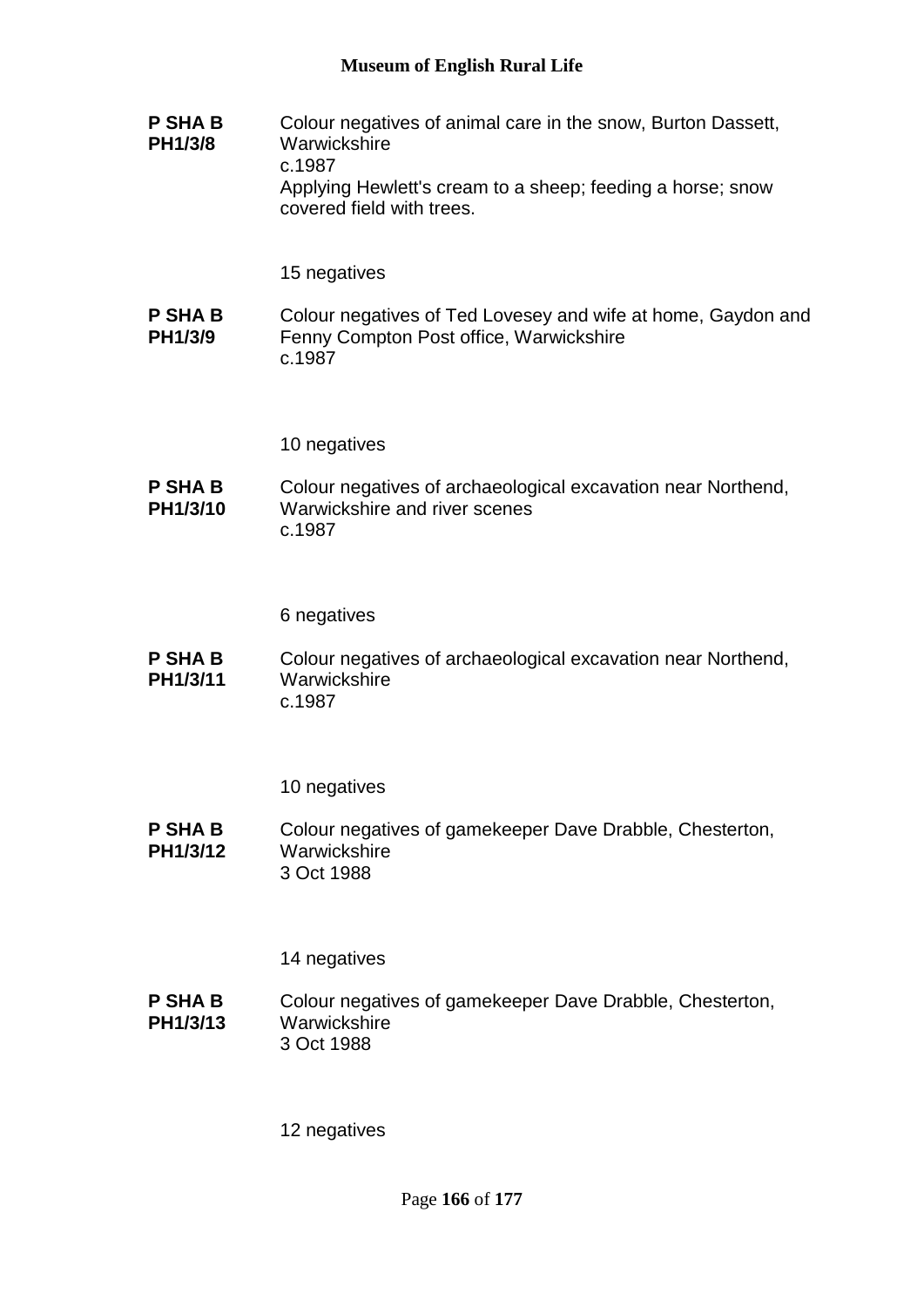**P SHA B PH1/3/14** Colour negatives of gamekeeper Dave Drabble, Chesterton, **Warwickshire** 3 Oct 1988

## 15 negatives

**P SHA B PH1/3/15** Colour negatives of M40 construction, Warwickshire c.1987- 1988

5 negatives

**P SHA B PH1/3/16** Colour negatives of M40 construction, Warwickshire c.1987- 1988

14 negatives

**P SHA B PH1/3/17** Colour negatives of M40 construction, Warwickshire c.1987- 1988

9 negatives

**P SHA B PH1/3/18** Colour negatives of M40 construction, Warwickshire c.1987- 1988

11 negatives

**P SHA B PH1/3/19** Colour negatives of rural landscape, Chesterton, Warwickshire c.1987- 1988 Also photograph of a village pond.

6 negatives

**P SHA B PH1/3/20** Colour negatives of unknown thatched building, Warwickshire c.1987- 1988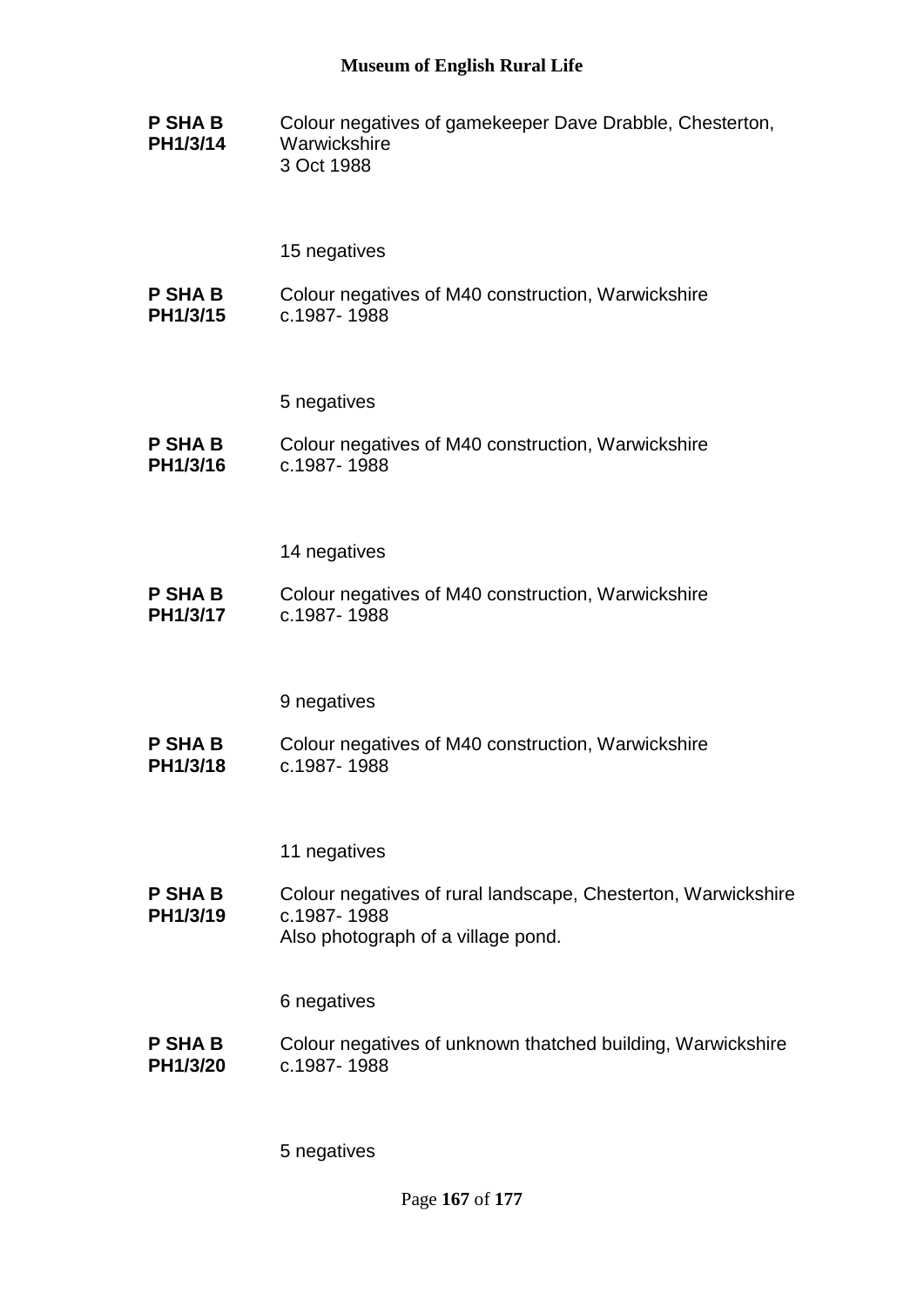**P SHA B PH1/3/21** Colour negatives of grave digger, Fenny Compton?, **Warwickshire** c.1987- 1988

6 negatives

**P SHA B PH1/3/22** Colour negatives of rural views and windmill, Chesterton, **Warwickshire** c.1987- 1988

9 negatives

**P SHA B PH1/3/23** Colour negatives of landscape at Burton Dassett, Warwickshire c.1987- 1988 Walkers; taking a break by the car.

11 negatives

**P SHA B PH1/3/24** Colour negatives of Cole & Sons blacksmiths, Lighthorne, **Warwickshire** 14 Aug 1987 Farrier at work.

15 negatives

**P SHA B PH1/3/25** Colour negatives of Cole & Sons blacksmiths, Lighthorne, **Warwickshire** 14 Aug 1987 Farrier at work.

12 negatives

**P SHA B PH1/3/26** Colour negatives of Cole & Sons blacksmiths, Lighthorne, **Warwickshire** 14 Aug 1987 Farrier at work.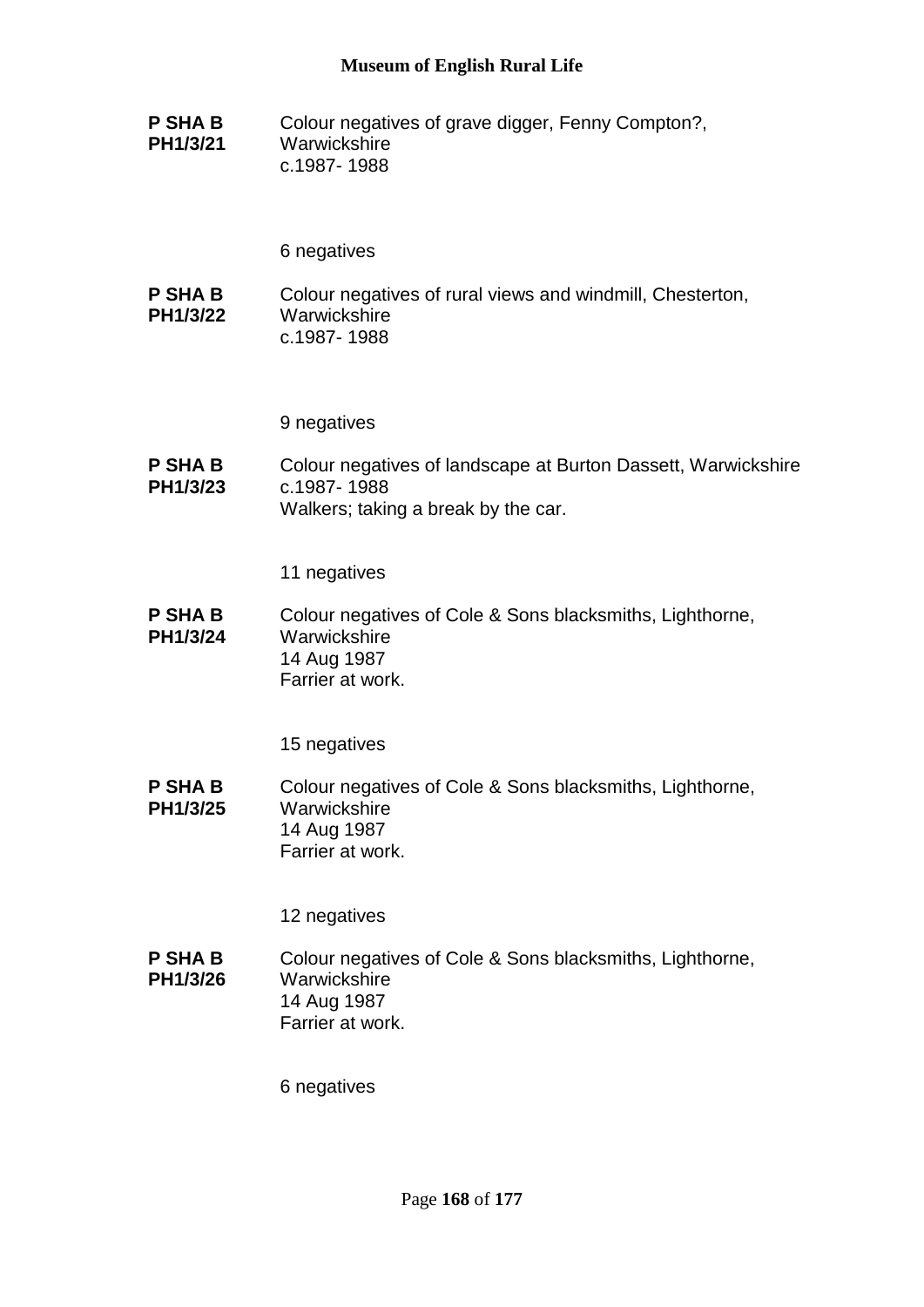**P SHA B PH1/3/27** Colour negatives of Cole & Sons blacksmiths, Lighthorne, **Warwickshire** 14 Aug 1987 Farrier at work.

10 negatives

**P SHA B PH1/3/28** Colour negatives of Chesterton village and windmill and Combrook village well, Warwickshire c.1987-1988

7 negatives

**P SHA B PH1/3/29** Colour negatives of rural views of Warmington, Warwickshire c.1987-1988

6 negatives

**P SHA B PH1/3/30** Colour negatives of village wells at Fenny Compton and Combrook?, Warwickshire c.1987-1988

7 negatives

**P SHA B PH1/3/31** Colour negatives of Stoneleigh, Warwickshire c.1987-1988

8 negatives

**P SHA B PH1/3/32** Colour negatives of Stoneleigh, Warwickshire c.1987-1988

10 negatives

**P SHA B PH1/3/33** Colour negatives of Stoneleigh, Warwickshire c.1987-1988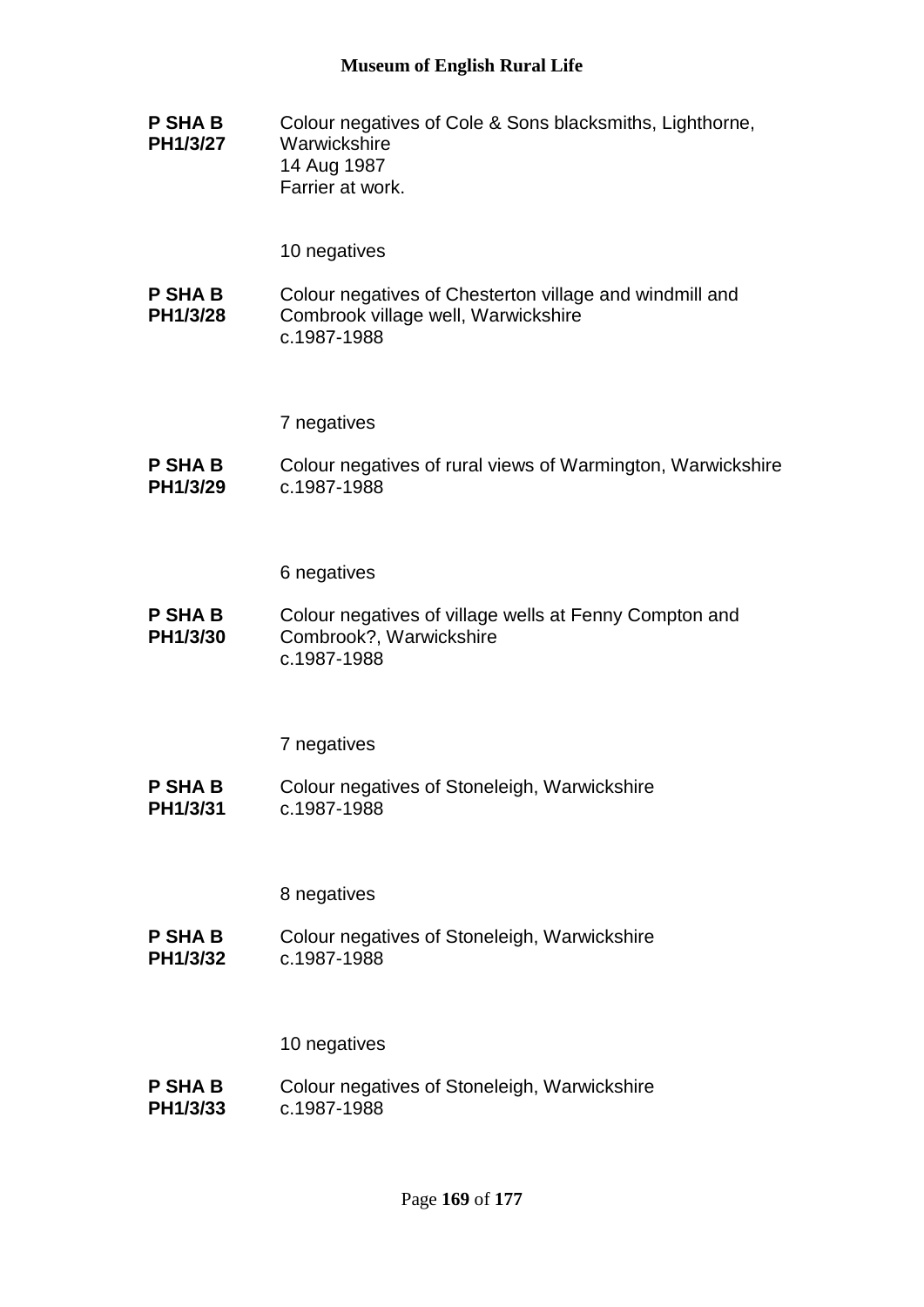**P SHA B PH1/3/34** Colour negatives of Gaydon village hall, Warwickshire c.1987-1988 Building clad with wood laid in a pattern.

14 negatives

- **P SHA B PH1/3/35** Colour negatives of WCC men at Gaydon, Warwickshire c.1987-1988 Unblocking a drain?
	- 11 negatives
- **P SHA B PH1/3/36** Colour negatives of rural views of Burton Dassett, Warwickshire Aug 1987 Also photographs of 'Say no to Barn Hill station' sign at Harwoods House.

13 negatives

**P SHA B PH1/3/37** Colour negatives of Burton Dassett church and sign at Harwoods House, Warwickshire 10 Aug 1987 'Say no to Barn Hill station' sign at Harwoods House.

15 negatives

**P SHA B PH1/3/38** Colour negatives of village hall?, Knightcote, Warwickshire 8 Aug 1987

13 negatives

**P SHA B PH1/3/39** Colour negatives of windmill, Chesterton, Warwickshire c.1987-1988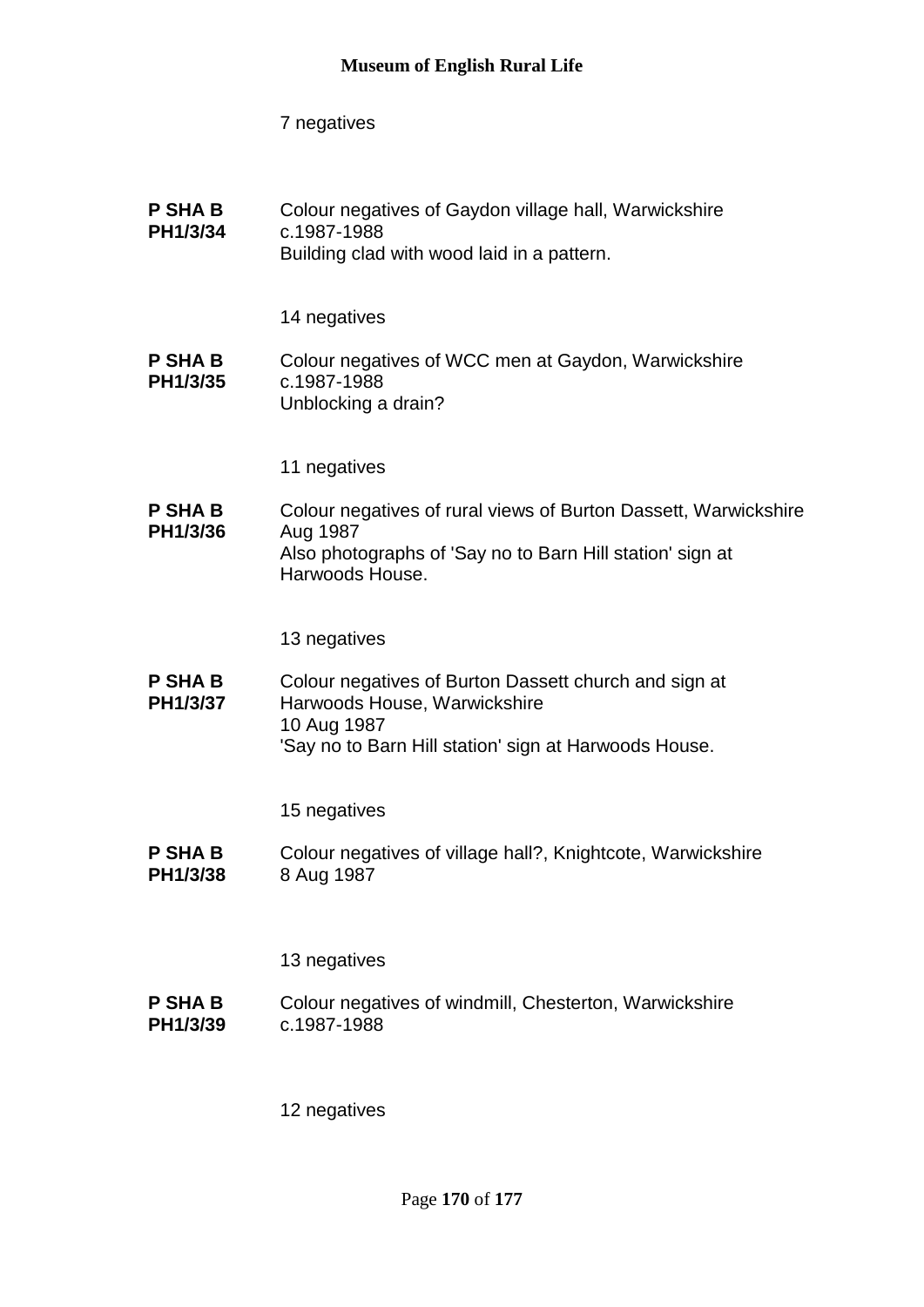**P SHA B PH1/3/40** Colour negatives of Kineton mop fair, Warwickshire 2 Oct 1987/1988 Visitors at funfair rides and games.

11 negatives

**P SHA B PH1/3/41** Colour negatives of Kineton mop fair, Warwickshire 2 Oct 1987/1988 Visitors at funfair rides and games.

12 negatives

**P SHA B PH1/3/42** Colour negatives of Kineton mop fair, Warwickshire 2 Oct 1987/1988 Visitors at funfair rides and games.

8 negatives

**P SHA B PH1/3/43** Colour negatives of grass burning near Compton Verney, **Warwickshire** c.1987-1988

12 negatives

**P SHA B PH1/3/44** Colour negatives of walkers and kite flyers at Burton Dassett, **Warwickshire** c.1987-1988

15 negatives

**P SHA B PH1/3/45** Colour negatives of walkers and kite flyers at Burton Dassett, **Warwickshire** c.1987-1988

5 negatives

**P SHA B PH1/3/46** Colour negatives of harvest festival, Kineton, Warwickshire 1988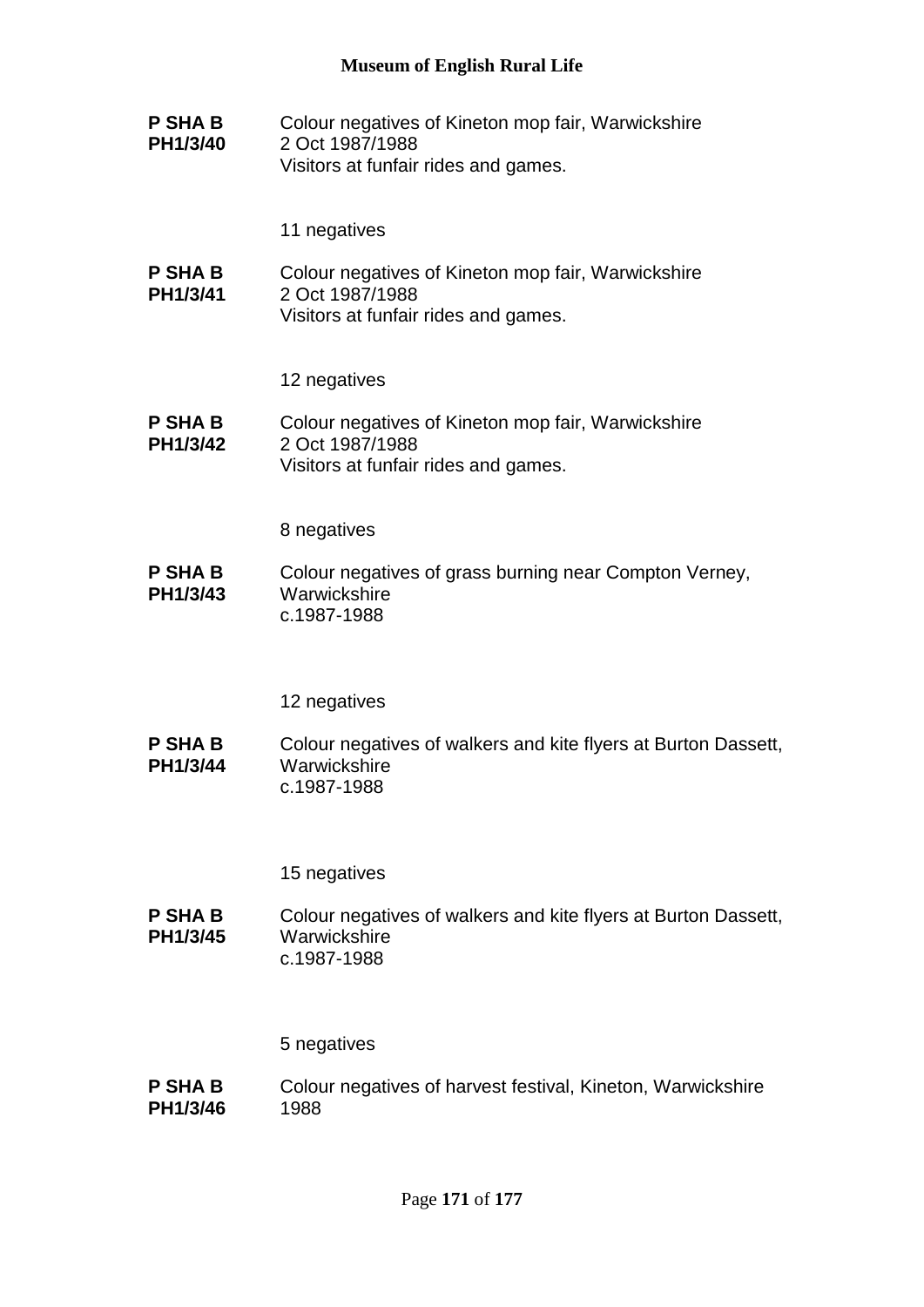| <b>P SHA B</b> | Colour negatives of harvest festival, Kineton, Warwickshire |
|----------------|-------------------------------------------------------------|
| PH1/3/47       | 1988                                                        |

## 11 negatives

#### **P SHA B PH1/3/48** Colour negatives of harvest festival, Kineton, Warwickshire 1988

9 negatives

**P SHA B PH1/3/49** Colour negatives of harvest festival, Kineton, Warwickshire 1988

### 13 negatives

**P SHA B PH1/3/50** Colour negatives of bell ringing, Kineton, Warwickshire 1988

#### 14 negatives

**P SHA B PH1/3/51** Colour negatives of bell ringing, Kineton, Warwickshire 1988

## 11 negatives

**P SHA B PH1/3/52** Colour negatives of bell ringers, Kineton, Warwickshire 1988

#### 13 negatives

**P SHA B PH1/3/53** Colour negatives of bell ringers, Kineton, Warwickshire 1988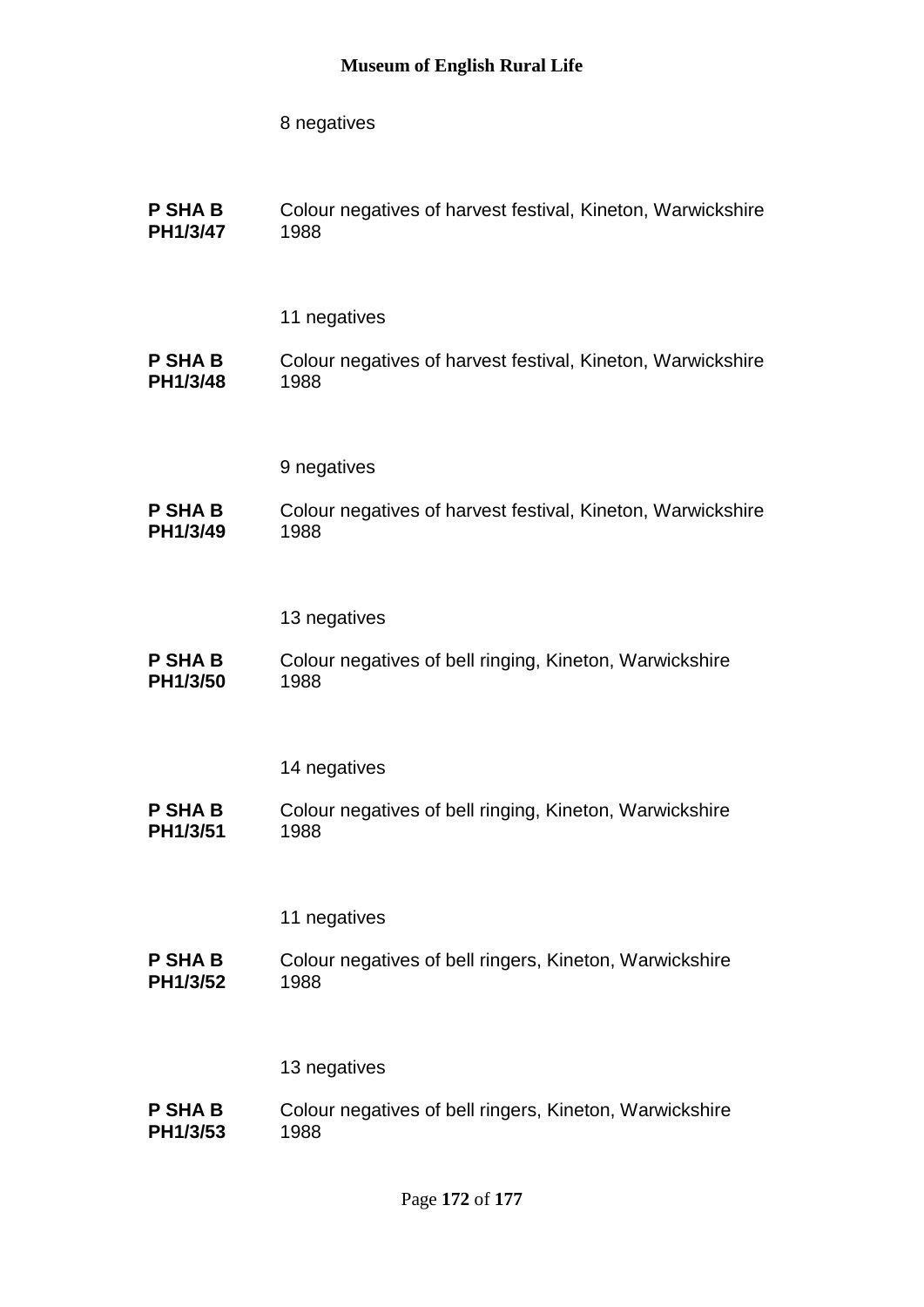**P SHA B PH1/3/54** Colour negatives of bell ringing, Kineton, Warwickshire 1988

## 13 negatives

- **P SHA B PH1/3/55** Colour negatives of bell ringing, Kineton, Warwickshire 1988
	- 11 negatives

#### **P SHA B PH1/3/56** Colour negatives of bell ringing, Kineton, Warwickshire 1988

## 14 negatives

**P SHA B PH1/3/57** Colour negatives of bell ringing, Kineton, Warwickshire 1988

## 10 negatives

**P SHA B PH1/3/58** Colour negatives of Fenny Compton produce show, **Warwickshire** 19 Sep 1987

## 9 negatives

**P SHA B PH1/3/59** Colour negatives of Fenny Compton produce show, **Warwickshire** 19 Sep 1987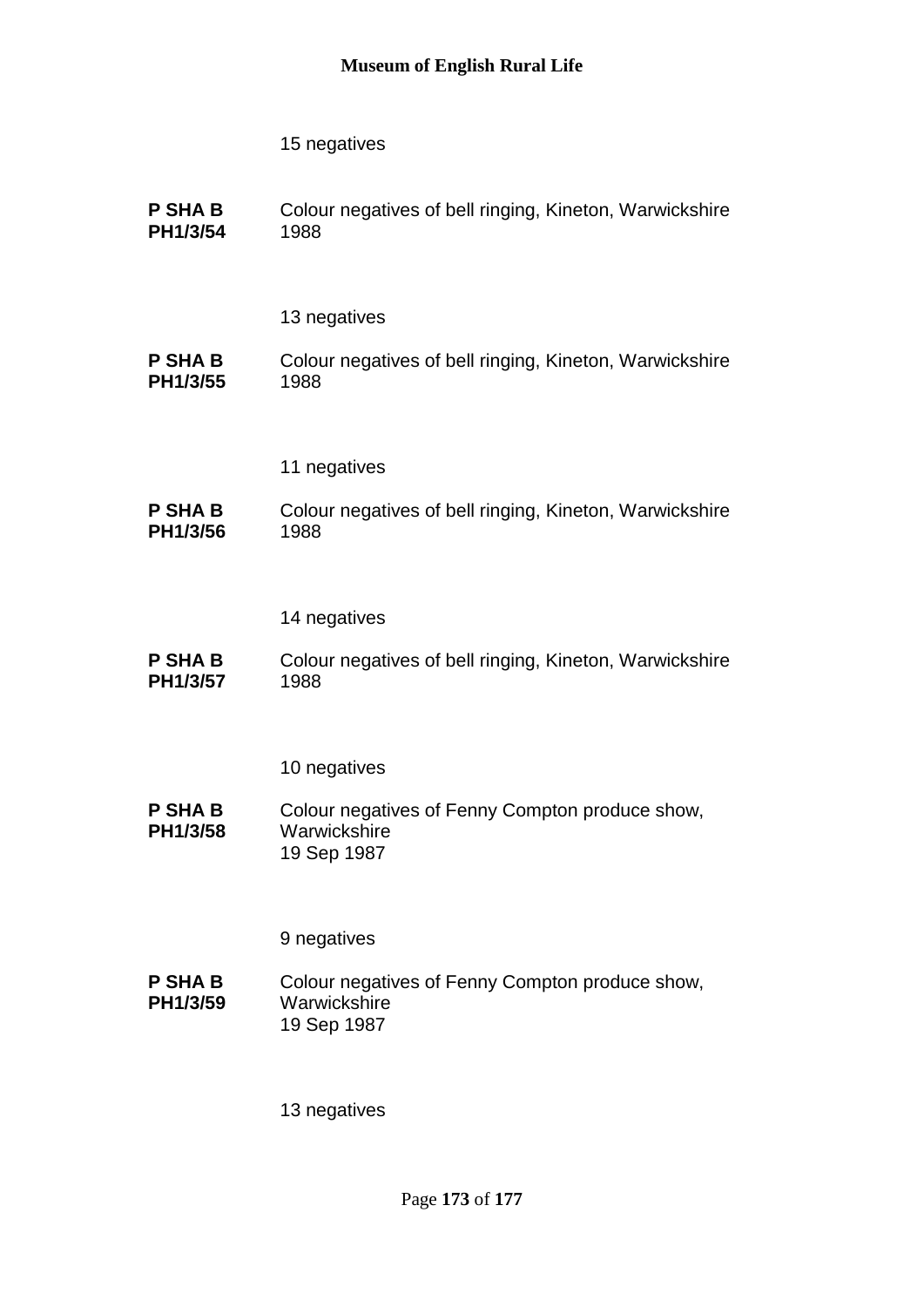**P SHA B PH1/3/60** Colour negatives of Fenny Compton produce show, **Warwickshire** 19 Sep 1987

#### 15 negatives

**P SHA B PH1/3/61** Colour negatives of Fenny Compton produce show, **Warwickshire** 19 Sep 1987

10 negatives

**P SHA B PH1/3/62** Colour negatives of decorating Knightcote village stores, **Warwickshire** 10 Aug 1987 Also photographs of the interior of a church (Wormleighton?).

15 negatives

**P SHA B PH1/3/63** Colour negatives of Wormleighton church, Warwickshire 10 Jan 1987

15 negatives

**P SHA B PH1/3/64** Colour negatives of Barn Hill, Warwickshire 16 Aug 1987

15 negatives

**P SHA B PH1/3/65** Colour negatives of Barn Hill?, Warwickshire 16 Aug 1987 Grass cutting.

15 negatives

**P SHA B PH1/3/66** Colour negatives of aerial views Kineton, Gaydon, Warmington and Bishops Itchington, Warwickshire c.1987-1988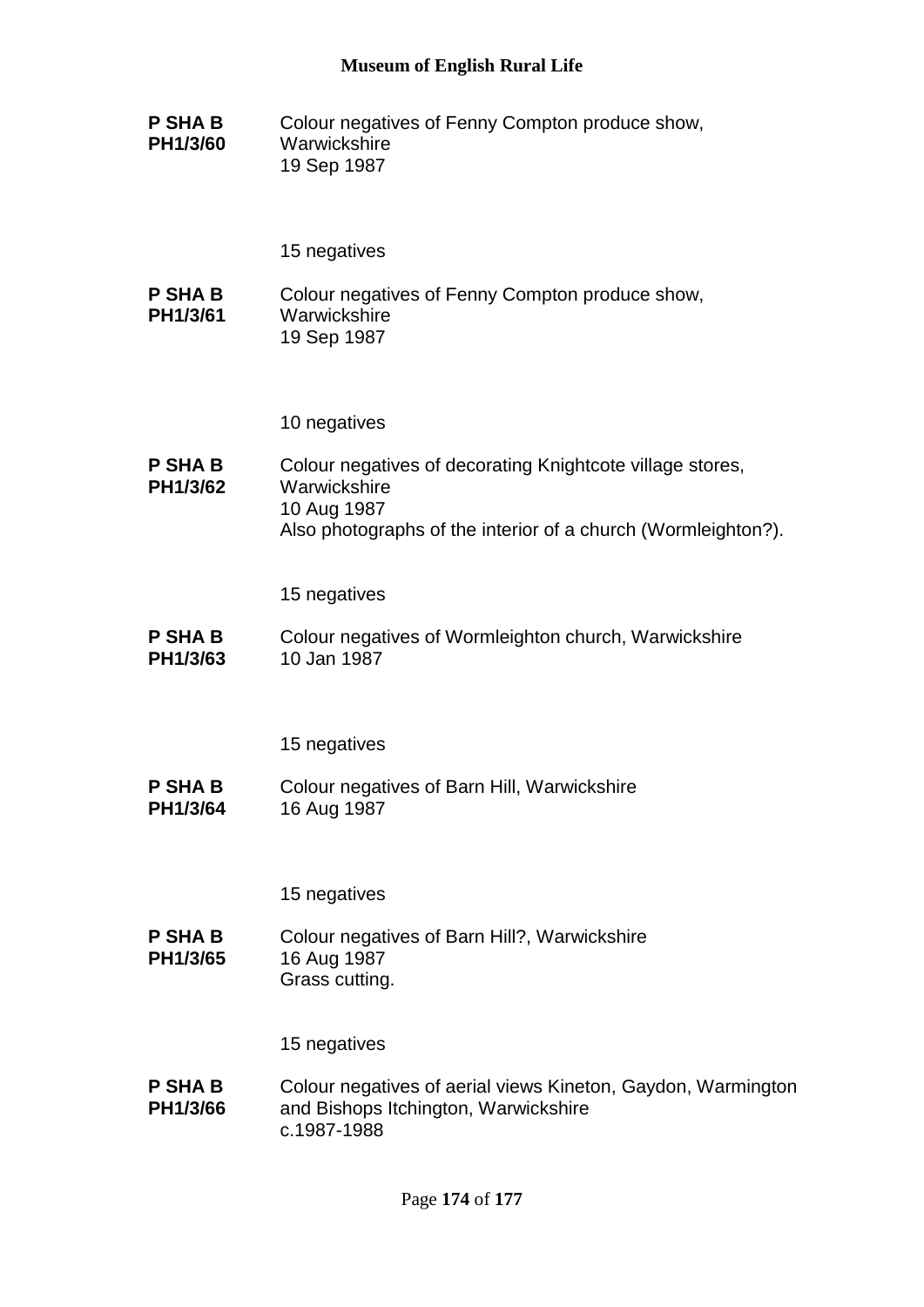**P SHA B PH1/3/67** Colour negatives of rural views at Barn Hill and Chesterton, **Warwickshire** 12 and 14 Sep 1987

## 8 negatives

**P SHA B PH1/3/68** Colour negatives of rural views at Barn Hill and Chesterton church, Warwickshire 29 Aug 1987

## 10 negatives

**P SHA B PH1/4** M40 Warwickshire project colour negatives fourth series 1987-1988

8 sheets of negatives

**P SHA B PH1/4/1** Colour negatives of the path of the M40 near Gaydon, **Warwickshire** c.1987-1988

#### 4 negatives

**P SHA B PH1/4/2** Colour negatives of the path of the M40 near Gaydon, **Warwickshire** c.1987-1988

#### 4 negatives

**P SHA B PH1/4/3** Colour negatives of Burton Dassett church, Warwickshire c.1987-1988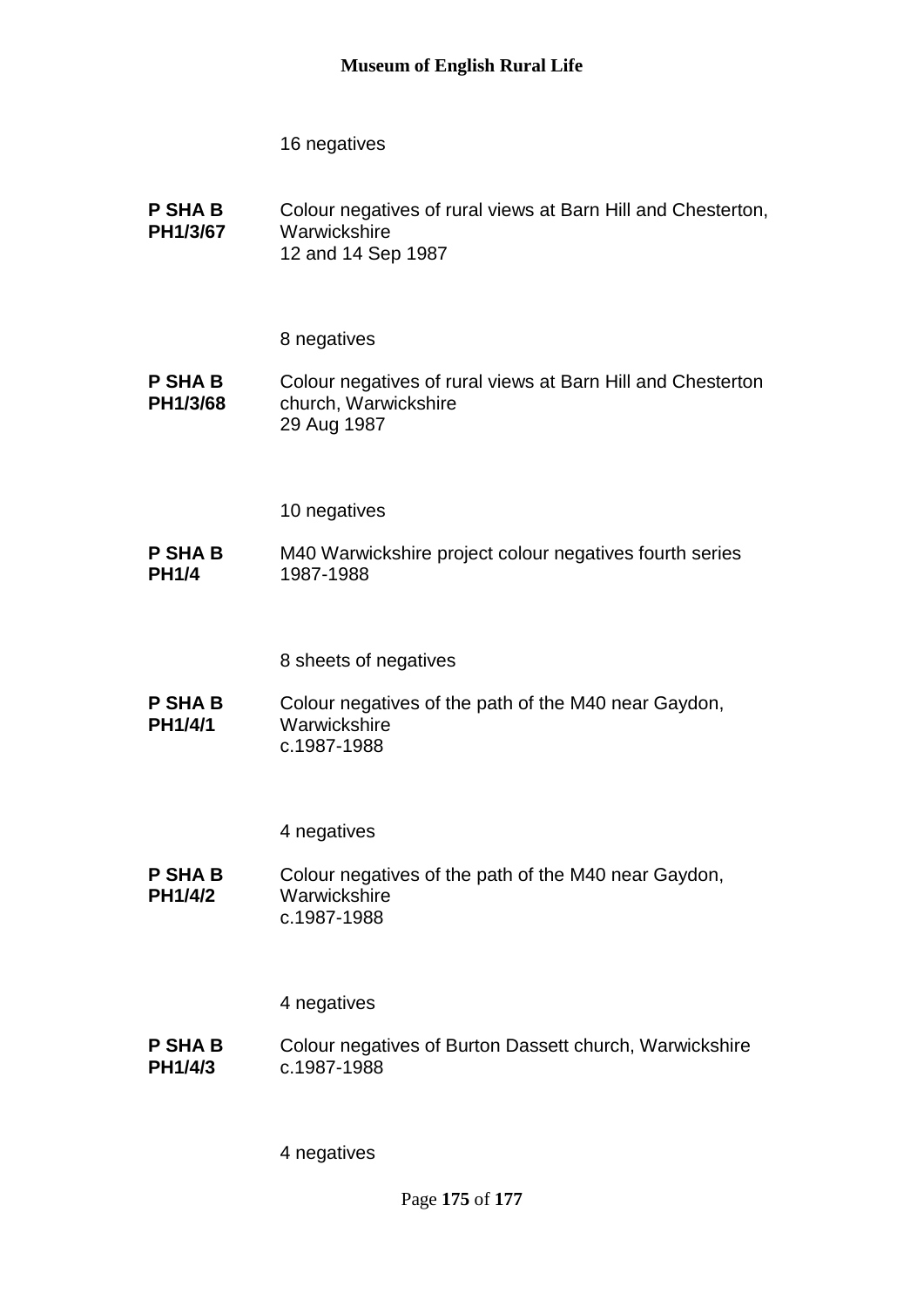**P SHA B PH1/4/4** Colour negatives of Burton Dassett church, Warwickshire c.1987-1988

4 negatives

**P SHA B PH1/4/5** Colour negatives of the path of the M40 near Gaydon, **Warwickshire** c.1987-1988

4 negatives

**P SHA B PH1/4/6** Colour negatives of Burton Dassett church, Warwickshire c.1987-1988

4 negatives

**P SHA B PH1/4/7** Colour negatives of the path of the M40 near Gaydon, Warwickshire c.1987-1988

#### 4 negatives

**P SHA B PH1/4/8** Colour negatives of the path of the M40 near Gaydon, **Warwickshire** c.1987-1988

1 negative

- **P SHA B PH2** Colour prints
- **P SHA B PH2/1** M40 colour prints

Colour test prints of varying size relating to negatives P SHA B PH1/1-3.